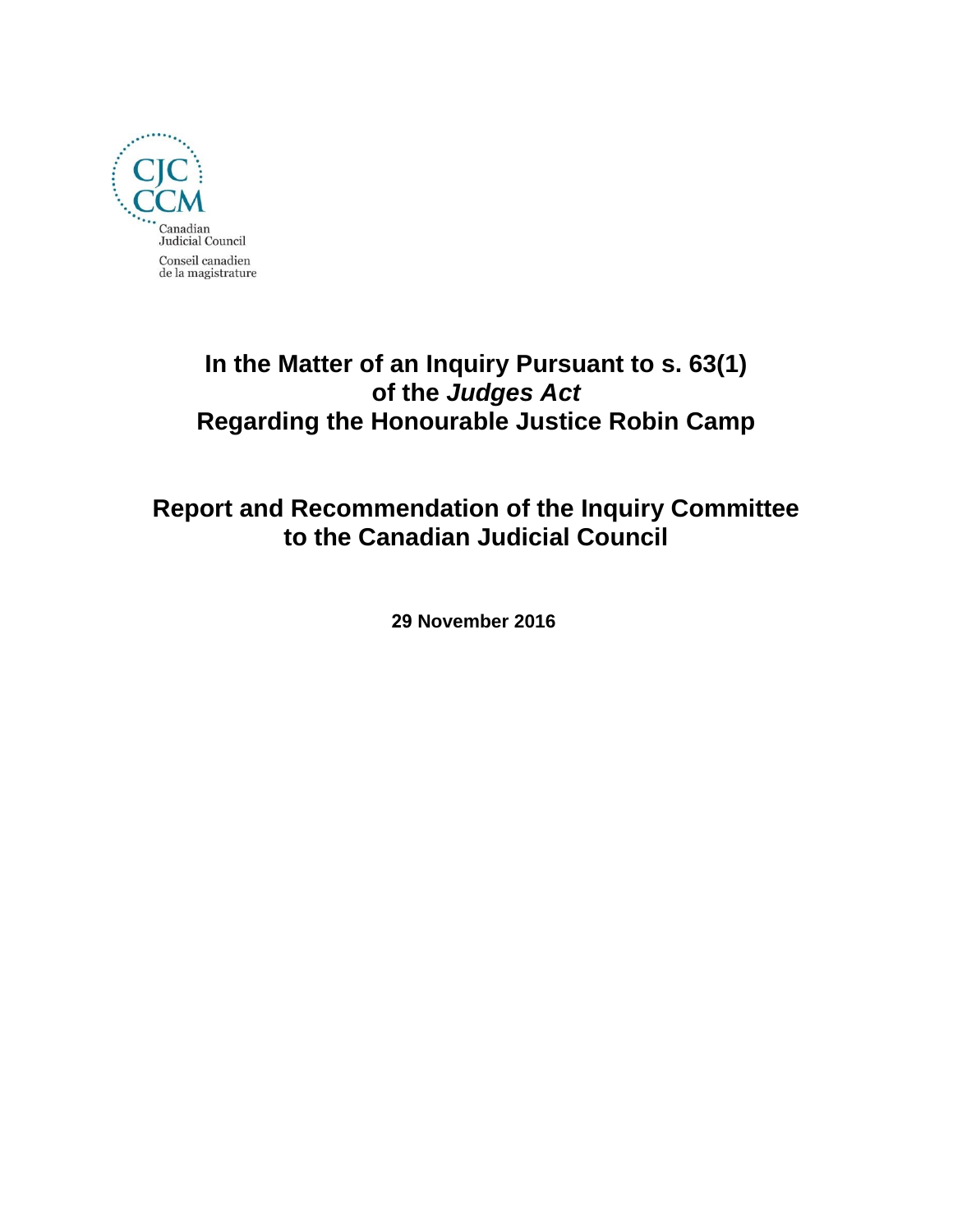#### **Inquiry Committee:**

The Honourable Austin F. Cullen, Chairperson of the Inquiry Committee, Associate Chief Justice of the Supreme Court of British Columbia

The Honourable Deborah K. Smith, Associate Chief Justice of the Supreme Court of Nova Scotia

The Honourable Raymond P. Whalen, Chief Justice of the Supreme Court of Newfoundland and Labrador, Trial Division

Karen Jensen

Cynthia Petersen

#### **Counsel:**

Owen M. Rees, Advisory Counsel

Marjorie Hickey, Q.C. and Michael Murphy, Presenting Counsel

Frank Addario, Megan Savard, and Andrew Burgess, counsel for the Honourable Robin Camp

Karey Brooks and Sean Hern, counsel for Women Against Violence Against Women Rape Crisis Centre

Deepa Mattoo and Tiffany Lau, counsel for Barbra Schlifer Commemorative Clinic

Nitya Iyer and Alison J. Gray, counsel for Avalon Sexual Assault Centre, Ending Violence Association of British Columbia, Institute for the Advancement of Aboriginal Women, Metropolitan Action Committee on Violence against Women and Children, West Coast Women's Legal Education and Action Fund, and the Women's Legal Education & Action Fund Inc. (LEAF)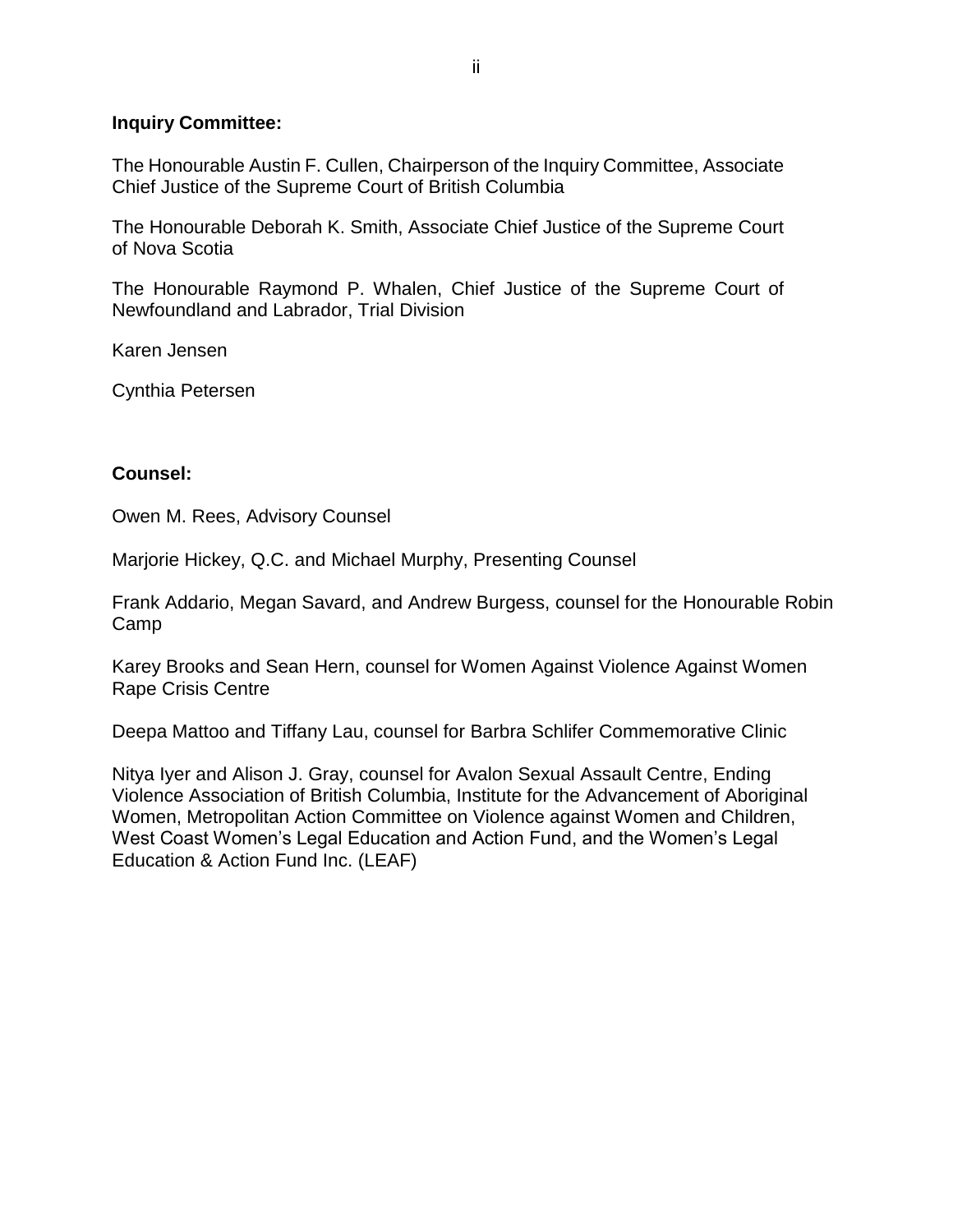# **Table of Contents**

| I.   |      |  |
|------|------|--|
| Ш.   |      |  |
| Α.   |      |  |
| В.   |      |  |
|      | i.   |  |
|      | ii.  |  |
|      | iii. |  |
| C.   |      |  |
| III. |      |  |
| IV.  |      |  |
| V.   |      |  |
| VI.  |      |  |
| А.   |      |  |
|      | i.   |  |
|      | ii.  |  |
|      | iii. |  |
|      | iv.  |  |
|      | v.   |  |
| В.   |      |  |
|      | i.   |  |
|      | ii.  |  |
|      | iii. |  |
|      | iv.  |  |
|      | V.   |  |
|      | Vİ.  |  |
|      | vii. |  |
| C.   |      |  |
|      | i.   |  |
|      | ii.  |  |
| D.   |      |  |
|      | i.   |  |
|      | ii.  |  |
| Ε.   |      |  |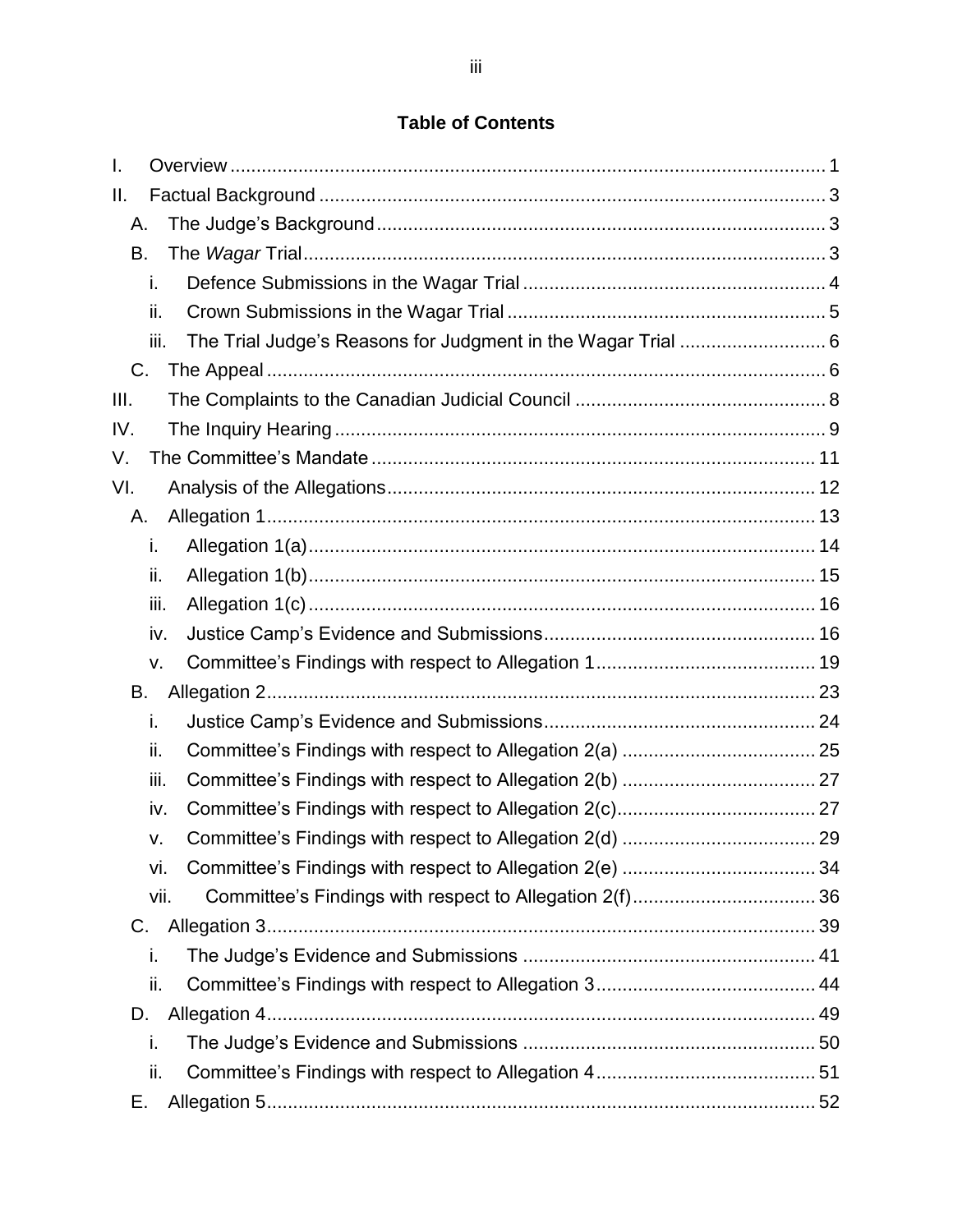| i.    |                                                              |  |
|-------|--------------------------------------------------------------|--|
| ii.   |                                                              |  |
| iii.  |                                                              |  |
| iv.   |                                                              |  |
| v.    |                                                              |  |
| vi.   |                                                              |  |
| F.    |                                                              |  |
| i.    |                                                              |  |
| ii.   |                                                              |  |
| iii.  |                                                              |  |
| iv.   |                                                              |  |
| v.    |                                                              |  |
| vi.   |                                                              |  |
| G.    |                                                              |  |
| VII.  |                                                              |  |
| Α.    |                                                              |  |
| В.    |                                                              |  |
| i.    |                                                              |  |
| ii.   |                                                              |  |
| C.    |                                                              |  |
| D.    |                                                              |  |
| i.    |                                                              |  |
| ii.   | Learning the History of Sexual Assault Law and Reforms  89   |  |
| iii.  | Counselling and Learning about Sexual Assault Survivors 90   |  |
| iv.   |                                                              |  |
| Ε.    |                                                              |  |
| F.    | Comparison with Other Cases Involving Judicial Misconduct 96 |  |
| G.    |                                                              |  |
| VIII. | Conclusion and Recommendation Regarding Removal  100         |  |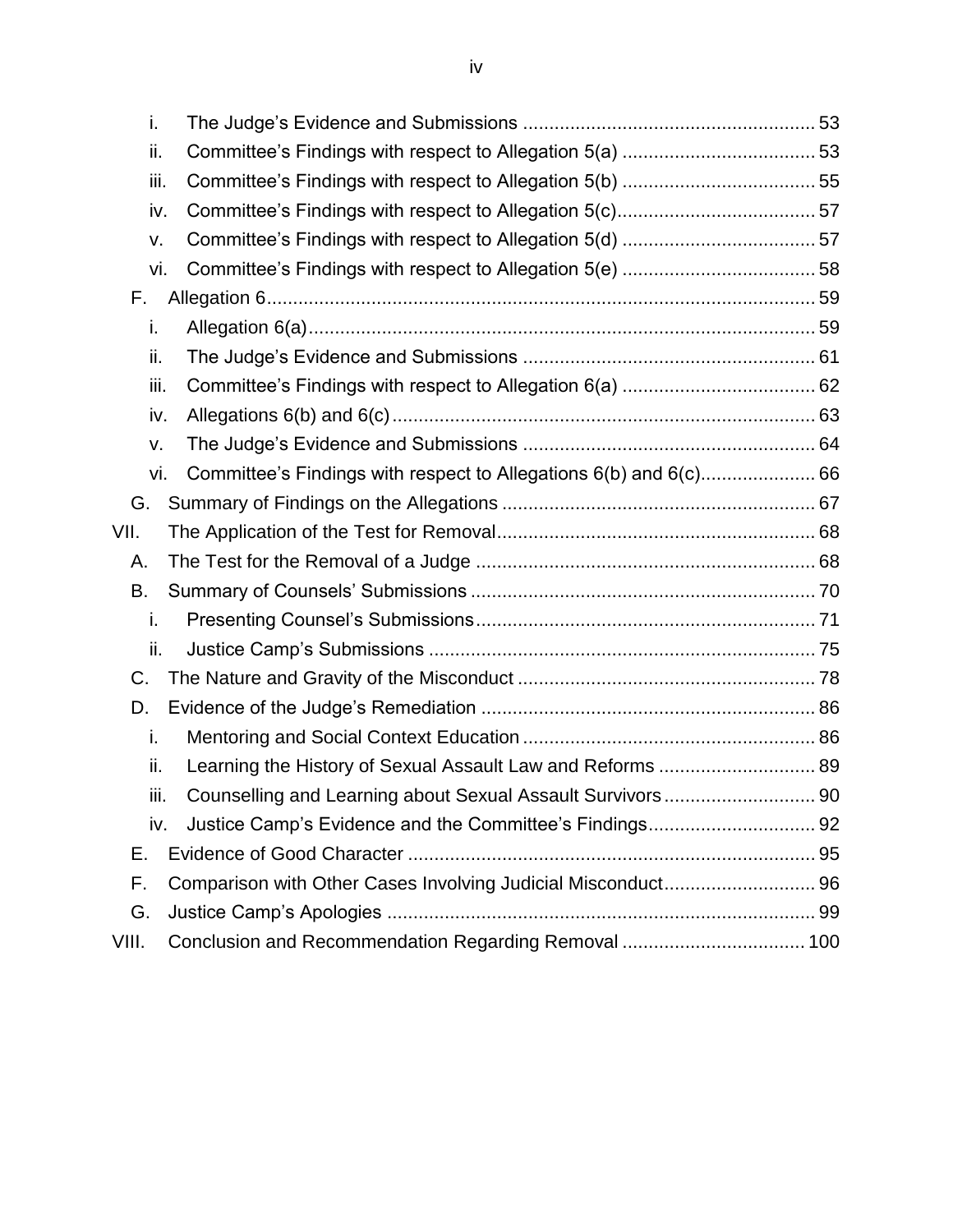# **In the Matter of an Inquiry Pursuant to s. 63(1) of the** *Judges Act*  **Regarding the Honourable Justice Robin Camp**

# **Report and Recommendation of the Inquiry Committee to the Canadian Judicial Council**

## <span id="page-4-0"></span>**I. OVERVIEW**

[1] The Honourable Robin Camp ("Justice Camp" or the "Judge") was appointed as a judge of the Federal Court in June 2015. Before his appointment to the Federal Court, he was a judge of the Provincial Court of Alberta, to which he was appointed in March 2012.

[2] While a judge of the Provincial Court, Justice Camp presided over the trial of *R. v.*  Wagar<sup>1</sup> (the "Wagar Trial" or the "Trial"), in which the accused was charged with sexual assault. Justice Camp heard evidence and submissions on three separate days over a period of two months. A month after the Trial, Justice Camp delivered Reasons for Judgment acquitting the accused of sexual assault.<sup>2</sup> The acquittal was overturned by the Alberta Court of Appeal, having found that Justice Camp's conduct of the Trial and his Reasons for Judgment disclosed errors of law.

<span id="page-4-1"></span>[3] This inquiry was convened as a result of a complaint from the Minister of Justice and Solicitor General for Alberta to the Canadian Judicial Council (the "Council") concerning the Judge's conduct during the Trial, consisting of various comments he made and questions he asked during the Trial and comments in his Reasons for Judgment. The inquiry seeks to determine whether Justice Camp committed misconduct during the Trial and placed himself, by his conduct, in a position incompatible with the due execution of the office of judge contrary to ss. 65(2)(b) and (d) of the *Judges Act,* <sup>3</sup> and if so, whether

<sup>1</sup> Docket: 130288731P1 (ABPC).

<sup>2</sup> 2015 ABCA 327 [*Wagar* ABCA].

<sup>3</sup> R.S.C. 1985, c. J-1.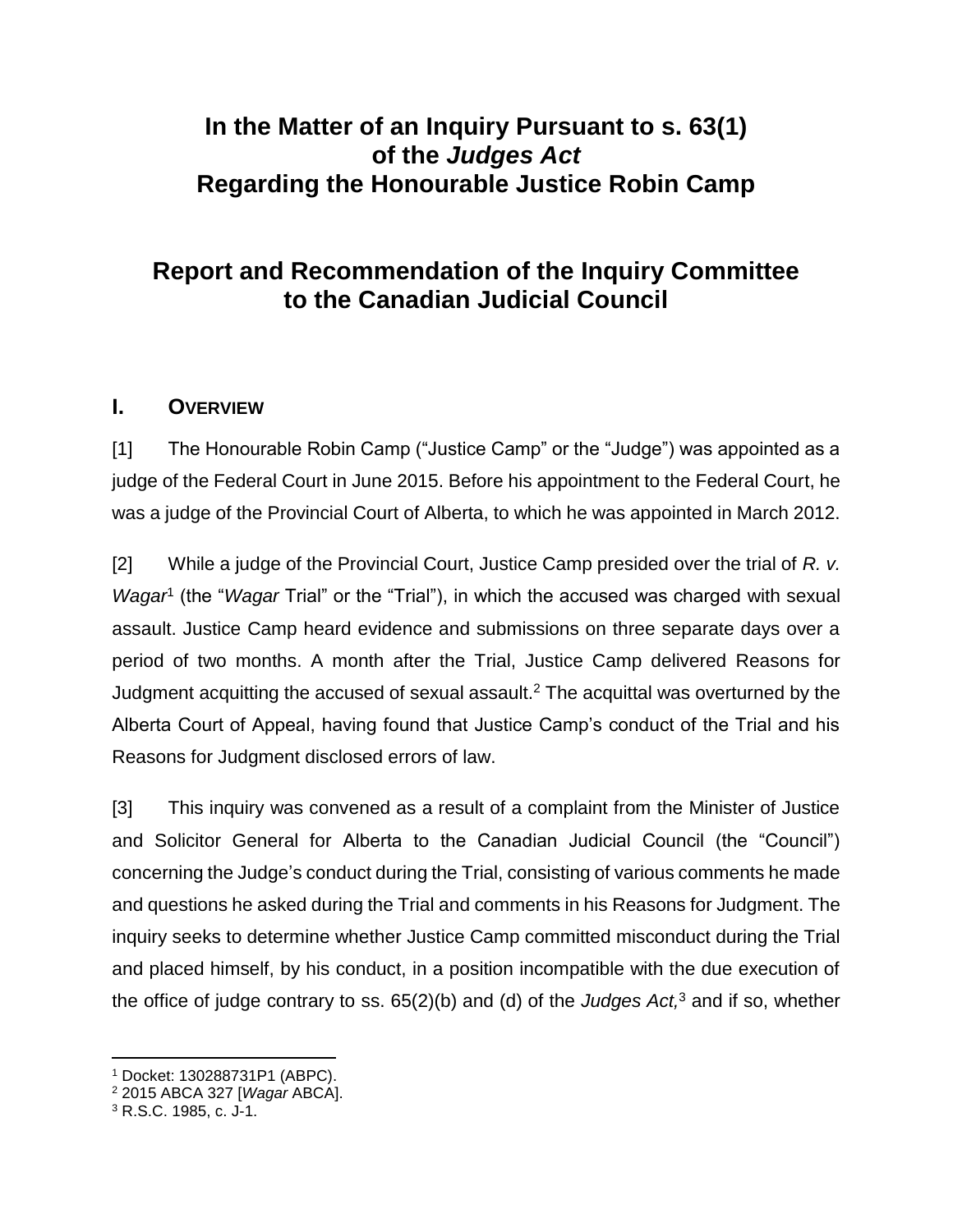public confidence is sufficiently undermined to render Justice Camp incapable of executing the judicial office.

[4] It is not the focus of this inquiry to determine whether Justice Camp was right or wrong to acquit the accused, or to determine whether Justice Camp made legal errors in the conduct of the *Wagar* Trial. We are focused solely on whether Justice Camp's conduct during the Trial was contrary to the *Judges Act*. Legal errors, without more, do not amount to misconduct.

[5] Complaints about statements made by judges in court in the course of a proceeding raise difficult issues. There is a tension between protecting judicial independence – which exists to safeguard the impartiality of our courts – and ensuring accountability for judicial misconduct. Judges must have considerable latitude to conduct proceedings, to comment on the evidence, to pose questions of witnesses and counsel, and sometimes to criticize the law.

[6] On the record before the Committee, we find that throughout the Trial Justice Camp made comments or asked questions evidencing an antipathy towards laws designed to protect vulnerable witnesses, promote equality, and bring integrity to sexual assault trials. We also find that the Judge relied on discredited myths and stereotypes about women and victim-blaming during the Trial and in his Reasons for Judgment.

[7] Accordingly, we find that Justice Camp committed misconduct and placed himself, by his conduct, in a position incompatible with the due execution of the office of judge within the meaning of ss. 65(2)(b) and (d) of the *Judges Act*.

[8] Although Justice Camp made significant efforts after complaints were made to the Council to reform the thinking and the attitudes which influenced his misguided approach to the Trial, in the particular circumstances of this inquiry, education—including social context education—cannot adequately repair the damage caused to public confidence through his conduct of the *Wagar* Trial.

[9] We accept that education, including social context education, is a valuable tool to help the judiciary improve and enhance its performance by keeping abreast of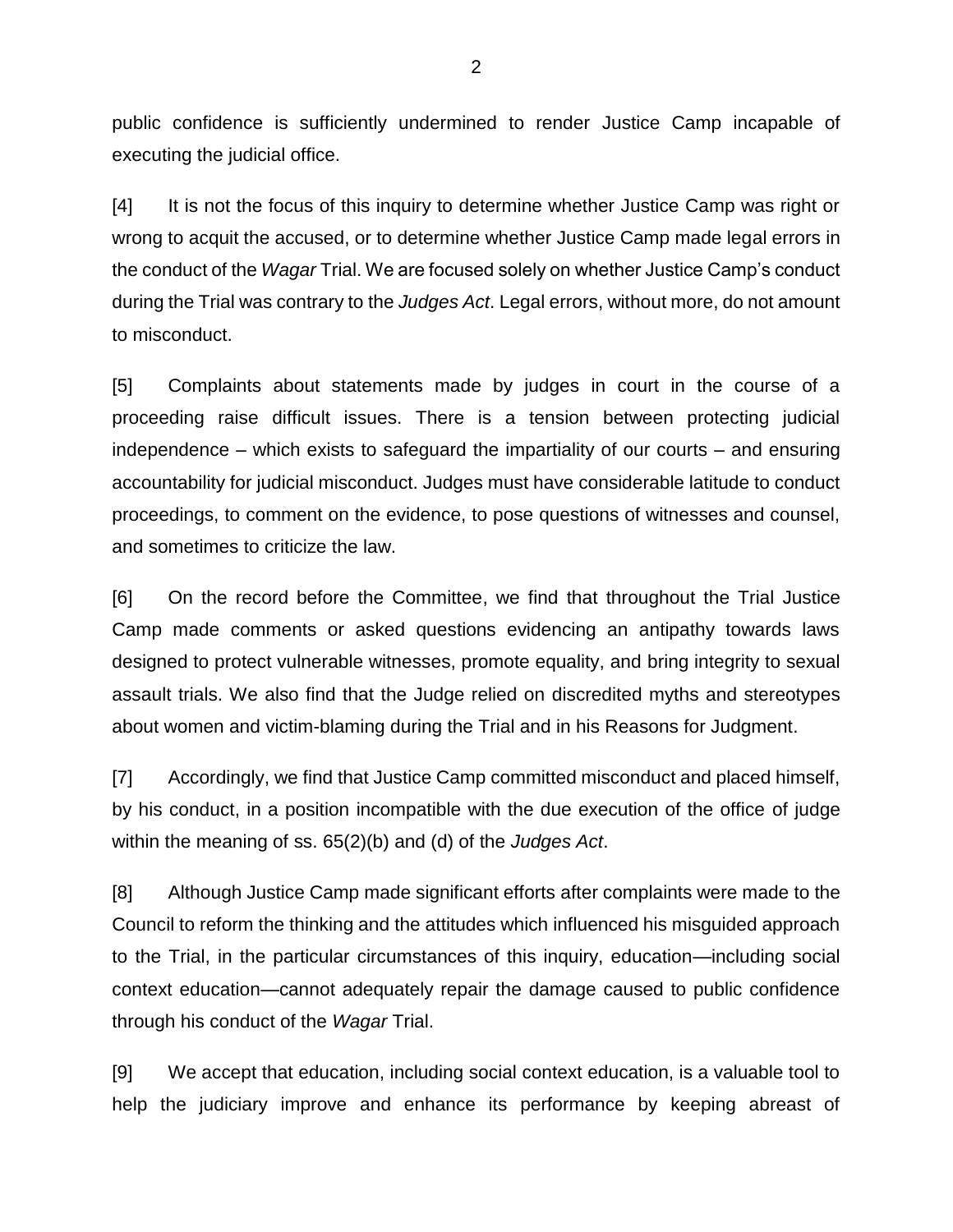developments in the law and the values underlying those developments. We also recognize that judicial shortcomings can be ameliorated by a commitment to education and careful reflection. But where judicial misconduct is rooted in a profound failure to act with impartiality and to respect equality before the law, in a context laden with significant and widespread concern about the presence of bias and prejudice, the harm to public confidence is amplified. In these circumstances, the impact of an after-the-fact commitment to education and reform as an adequate remedial measure is significantly diminished.

[10] We conclude that Justice Camp's conduct in the *Wagar* Trial was so manifestly and profoundly destructive of the concept of the impartiality, integrity and independence of the judicial role that public confidence is sufficiently undermined to render the Judge incapable of executing the judicial office.

[11] Accordingly, the Inquiry Committee expresses the unanimous view that a recommendation by the Council for Justice Camp's removal is warranted.

# <span id="page-6-1"></span><span id="page-6-0"></span>**II. FACTUAL BACKGROUND**

# **A. The Judge's Background**

[12] Justice Camp was born and received his legal education in South Africa, where he practiced law from 1979 to 1992. He practised in Botswana from 1992 until he moved to Canada in 1998. He practiced law in Alberta from 1998 until his appointment to the Alberta Provincial Court in March 2012.

[13] Justice Camp was appointed to the Federal Court in June 2015.

## **B. The** *Wagar* **Trial**

<span id="page-6-2"></span>[14] The alleged misconduct at issue in this inquiry arises from statements that Justice Camp made in the *Wagar* Trial, in which Alexander Wagar was tried for sexual assault. At the Trial, a publication ban was imposed, pursuant to s. 486.4 of the *Criminal Code*, 4

 $\overline{a}$ <sup>4</sup> R.S.C. 1985, c. C-46.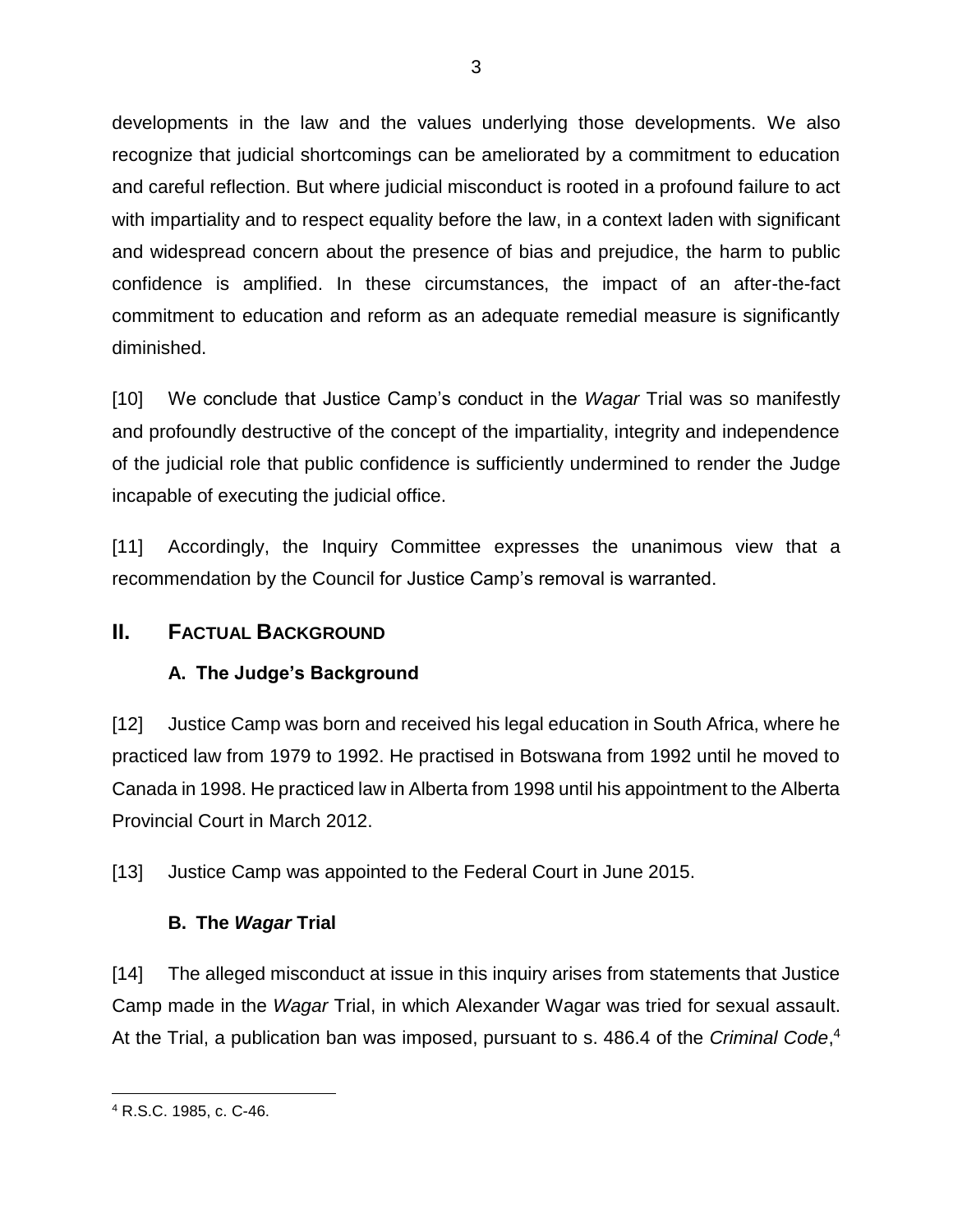preventing the publication of any information which may identify the complainant. This report refers to the complainant in the *Wagar* Trial by the pseudonymous initials A.B.

[15] On June 5, 2014, Mr. Wagar's Trial began and it lasted three days. A.B., the complainant, testified for the Crown. Mr. Wagar and two of his friends, Mike Gallinger and Skylar Porter, testified for the defence. At the conclusion of the Trial, Justice Camp acquitted Mr. Wagar of sexual assault. The Judge convicted Mr. Wagar of a separate charge for breaching a recognizance, to which Mr. Wagar pleaded guilty.

[16] In brief, the *Wagar* Trial turned on whether or not the sexual activity between the complainant and Mr. Wagar was consensual, or, alternatively, whether Mr. Wagar had an honest but mistaken belief in consent. The complainant, A.B., testified that she did not consent to the sexual activity with Mr. Wagar, and that he sexually assaulted her in the bathroom of an acquaintance's apartment during a party. Mr. Wagar disputed the complainant's evidence regarding her non-consent. He testified that A.B. consented to the sexual activity through her words and conduct, and that he believed that the sexual activity was consensual. There was some evidence supporting the inference that the complainant may have fabricated the allegation of sexual assault, because she believed that Mr. Wagar had later had sex with Ms. Porter at the party, and because the complainant was upset with the accused's brother ("Lance") for embarrassing her by telling others at the party that she had sex with the accused.

[17] A summary of the evidence from the *Wagar* Trial is found at Appendix A.

[18] In the course of the Trial and in rendering his Reasons for Judgment, Justice Camp made comments and asked questions which form the subject matter of this inquiry. These comments and questions are considered in detail below.

#### *i. Defence Submissions in the Wagar Trial*

<span id="page-7-0"></span>[19] In preliminary submissions, the defence argued that Mr. Wagar's sexual interactions with A.B. were all consensual. Mr. Gallinger and Ms. Porter were independent and credible witnesses who provided clear evidence of A.B.'s participation and consent. Furthermore, the defence argued that A.B.'s conduct was strong evidence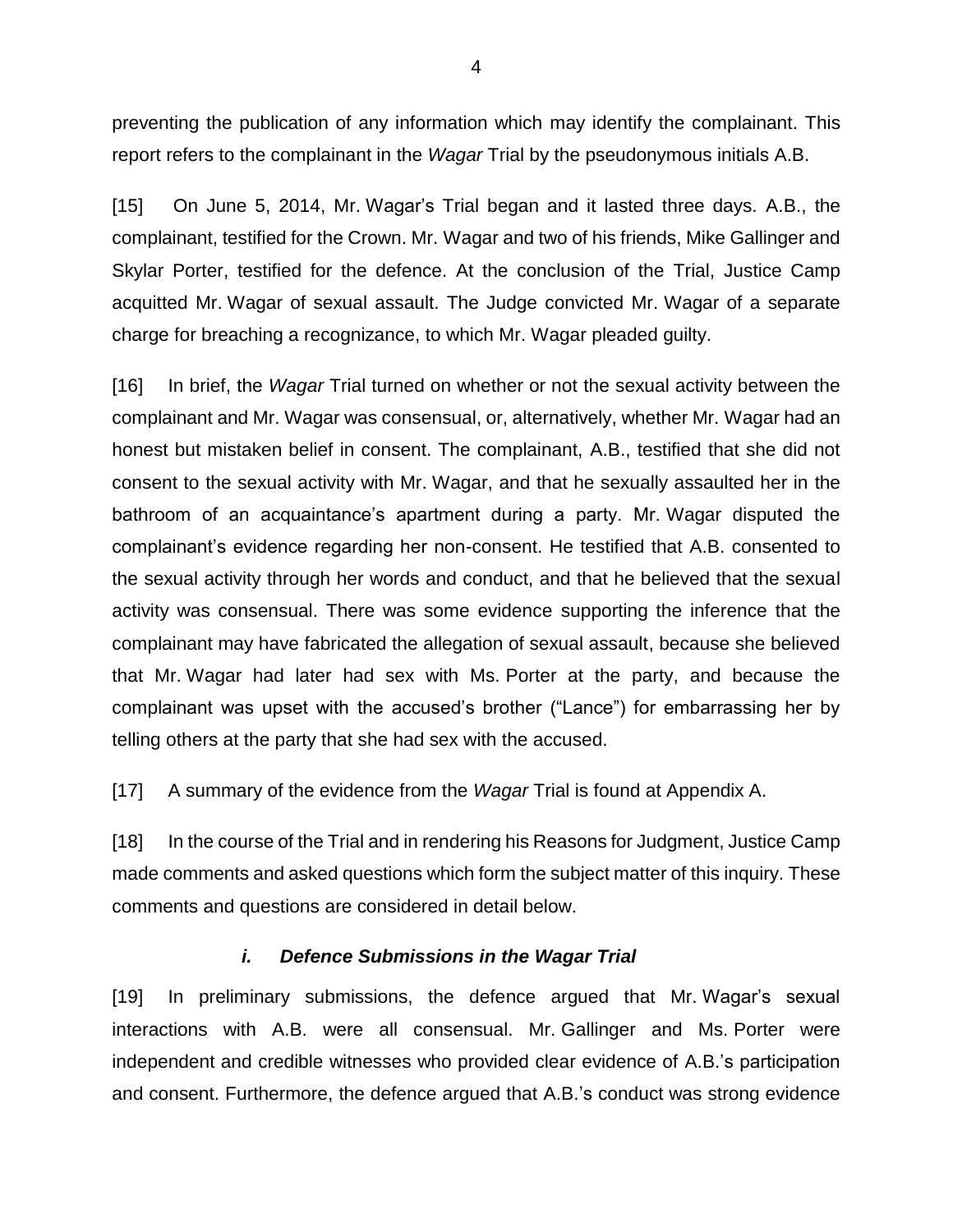of consent, and that there was sufficient evidence in Mr. Wagar's version of events to find that he had reasonable grounds to believe there was consent.

[20] In closing submissions, the defence maintained that the sexual activity was consensual. Alternatively, defence counsel argued that there was an air of reality to the mistaken belief defence due to A.B.'s conduct, as she was enjoying "a weekend of thievery and of promiscuous activity".<sup>5</sup> The defence also argued that A.B. had fabricated the allegations because she was angry that Lance was telling everyone she was a slut and because she thought Mr. Wagar was having sex with Ms. Porter. A.B. had been flirting with Ms. Porter and looking to hook up with Dustin, which the defence argued was a "type of activity"<sup>6</sup> that by its very nature suggested that the hook up with Mr. Wagar was equally mutual and consensual.

#### *ii. Crown Submissions in the Wagar Trial*

<span id="page-8-0"></span>[21] In preliminary submissions, Crown counsel (Ms. Mograbee) noted that Ms. Porter's evidence was never put to A.B. Nonetheless, the Crown argued that the relevant evidence to be considered related to the events that occurred when the door to the bathroom was shut. The fact that A.B. may have flirted earlier did not mean she was more likely to have consented later. The Crown also stated that A.B.'s post-bathroom conduct could not be used to conclude she was more likely to have consented or to support a mistaken belief defence. There needed to be evidence to support such a defence. The Crown noted that complimenting someone on their dancing, smiling or telling them they like them, is not an invitation to engage in sexual contact. Mr. Wagar was required to take reasonable steps to gain that consent because he knew A.B. was drunk.

[22] In final submissions, the Crown reviewed the contradictions and frailties in the defence evidence, including the fact that Ms. Porter's evidence was never put to A.B. and that Mr. Wagar did not claim to overhear A.B. and Ms. Porter's conversation. The Crown highlighted again that the relevant events to consider were those that occurred in the

<sup>5</sup> *Wagar* Trial Transcript, p. 342, line 29.

<sup>6</sup> *Wagar* Trial Transcript, p. 347, line 8.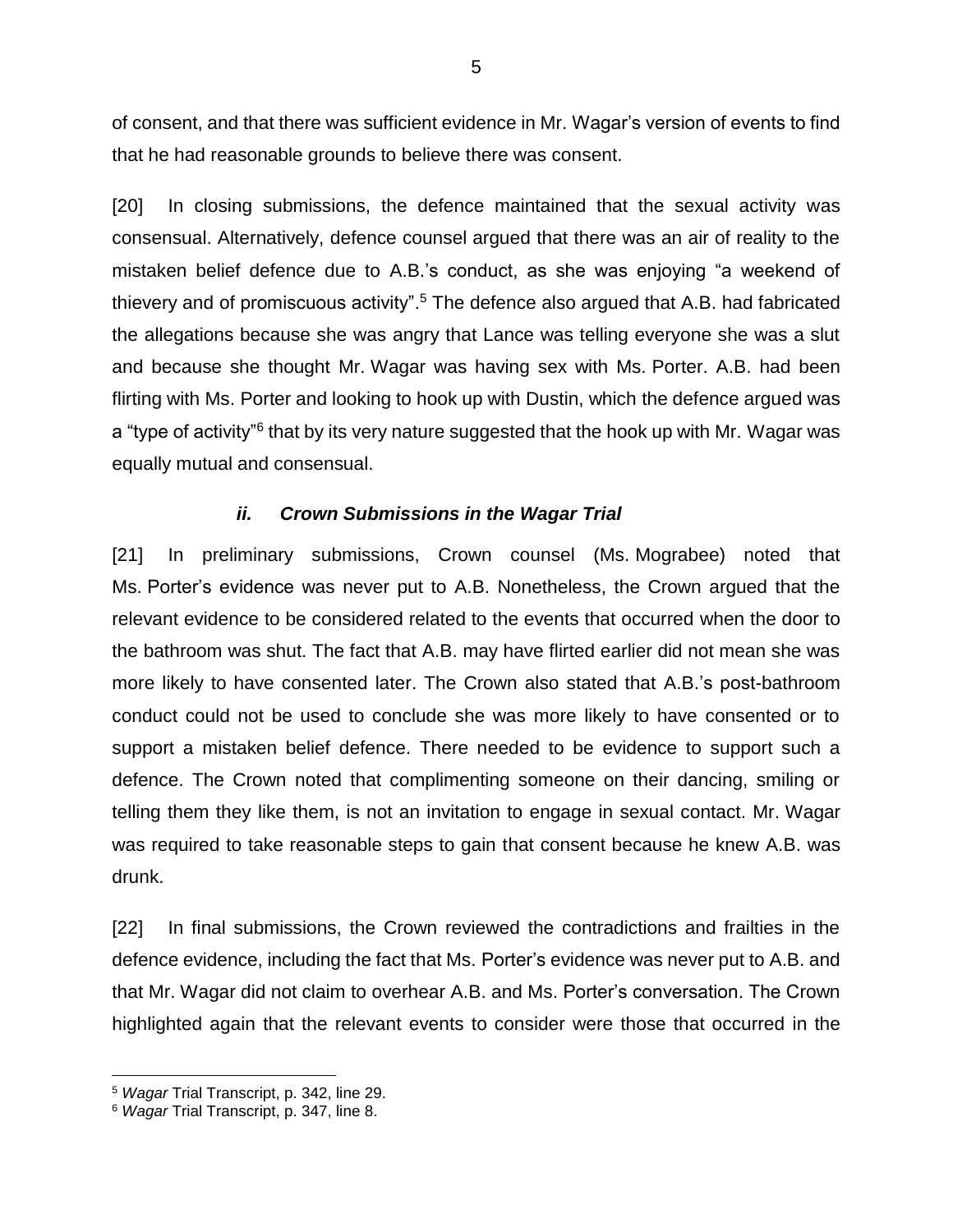bathroom after Mr. Wagar shut and locked the door. A.B.'s failure to cry out or make any inquiries when he locked the door did not constitute consent.

[23] The Crown reviewed the relevant *Criminal Code* sections, the elements of the offence and the *R. v. W.D.*<sup>7</sup> analysis for assessing credibility. It noted that Mr. Wagar's defence at the time of vaginal intercourse was actual consent. The mistaken belief defence was not available to Mr. Wagar for events that occurred before that point because he took no steps to ensure A.B. was consenting. There was also a heightened need for reasonable steps because A.B. was intoxicated and they were strangers. The Judge needed to examine all of the evidence on the issue of whether A.B., in her mind, wanted the sexual activity.

## *iii. The Trial Judge's Reasons for Judgment in the Wagar Trial*

<span id="page-9-0"></span>[24] Justice Camp found Mr. Wagar not guilty. He found that implied consent was not an issue in this case and confirmed that he had a reasonable doubt that A.B., in her mind, did not want the sexual touching. He based his conclusion on all of the evidence relating to A.B.'s conduct before, during, and after the incident.

[25] In his reasons, Justice Camp found that A.B.'s version of the events was open to question and that she was not a credible witness. He concluded that he was not in a position to reject Mr. Wagar's evidence of consensual, even tender, sex, that was spoiled by his brother coming into the bathroom. He accepted the accused's evidence that A.B. subsequently became upset because she thought that Mr. Wagar had slept with Ms. Porter. He found that the accused's version of events was believable and noted that it had received some confirmation from the two defence witnesses.

#### **C. The Appeal**

<span id="page-9-1"></span>[26] The Crown appealed from the acquittal. The appeal was heard on October 15, 2015. Mr. Wagar was neither present nor represented at the appeal. No *amicus curiae*

 $\overline{a}$ 7 [1991] 1 S.C.R. 742.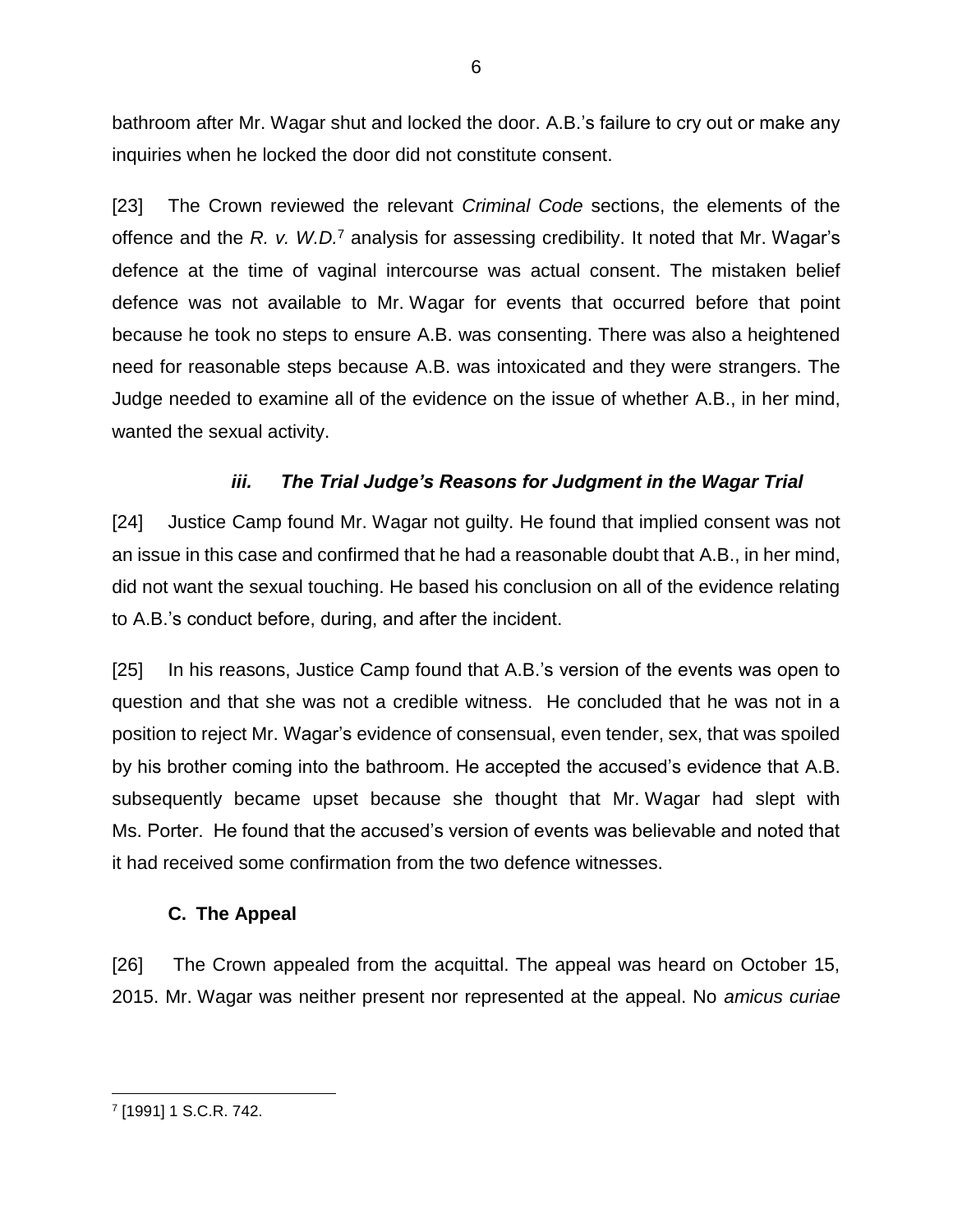(friend of the court) was appointed to argue Mr. Wagar's position. The Court of Appeal overturned his acquittal and ordered a new trial.

[27] The reasons of the Court of Appeal were given in a brief Memorandum from the Bench dated October 27, 2015:

Memorandum of Judgment Delivered from the Bench

O'Ferrall J.A. (for the Court):

[1] In this appeal the Crown appeals the acquittal of the respondent by the trial judge of a charge of sexual assault.

[2] Uncomfortably, the respondent did not appear at the hearing of this appeal despite being served with the Notice of Appeal and the Crown's factum and despite having been advised by his trial counsel to seek legal aid.

[3] Ordinarily, this Court would be reluctant to proceed with a Crown appeal of an acquittal without hearing from the respondent. However, in the unusual circumstances of this case, where the respondent has shown no interest in this appeal despite repeated efforts by the Crown and others to communicate to the respondent the seriousness of this matter, we decided to proceed.

[4] Having read the Crown's factum, portions of the trial transcript and having heard Crown counsel's arguments, we are satisfied that the trial judge's comments throughout the proceedings and in his reasons gave rise to doubts about the trial judge's understanding of the law governing sexual assaults and in particular, the meaning of consent and restrictions on evidence of the complainant's sexual activity imposed by section 276 of the *Criminal Code*. We are also persuaded that sexual stereotypes and stereotypical myths, which have long since been discredited, may have found their way into the trial judge's judgment. There were also instances where the trial judge misapprehended the evidence.

[5] We are cognizant that the Crown is limited to appeals on questions of law alone. However, we are of the view that the conduct of the trial and the trial judge's reasons disclose errors of law and therefore we allow the appeal and order a new trial.<sup>8</sup>

<sup>8</sup> *Wagar* ABCA, *supra* note [2.](#page-4-1)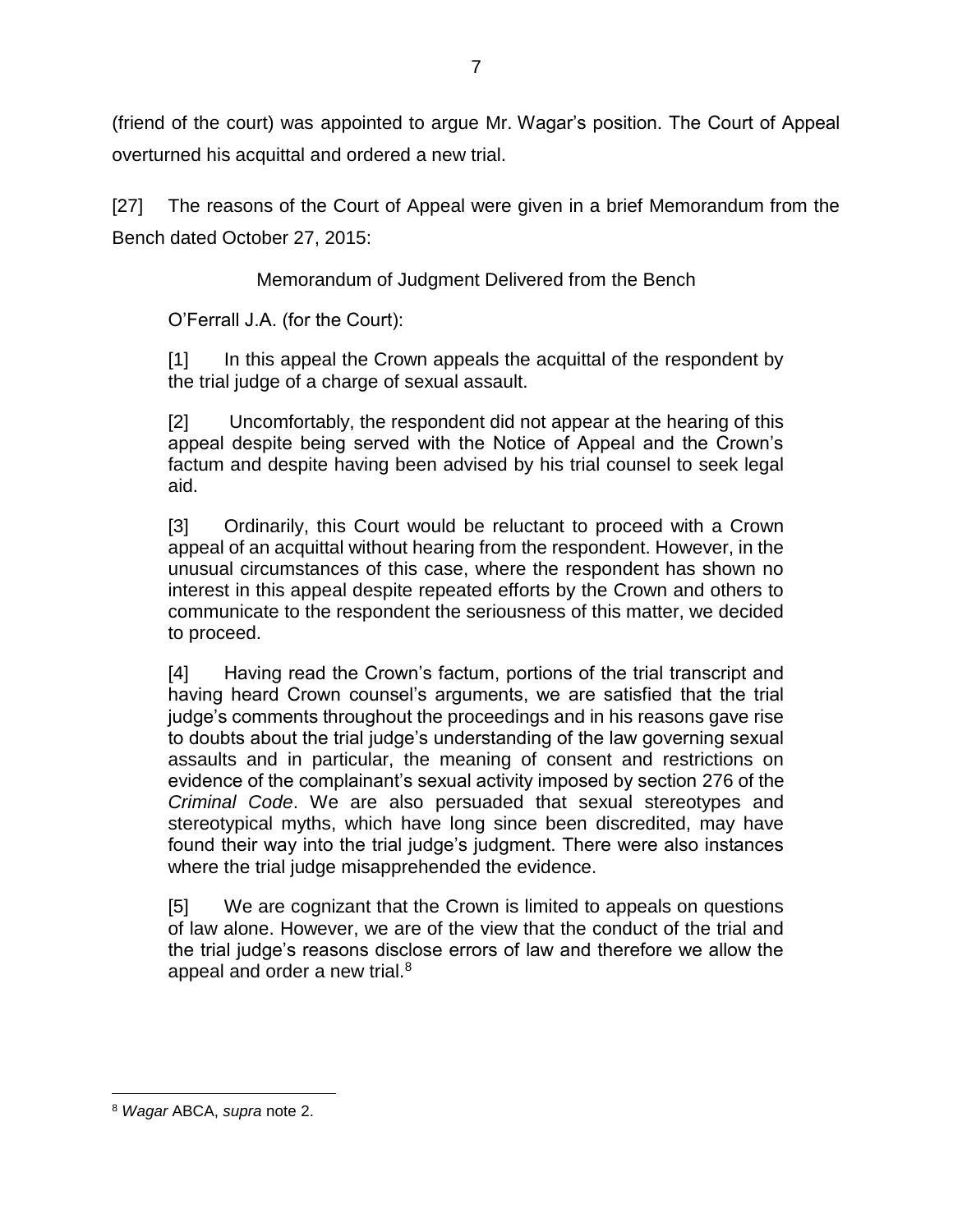### <span id="page-11-0"></span>**III. THE COMPLAINTS TO THE CANADIAN JUDICIAL COUNCIL**

[28] In the wake of the Court of Appeal's decision, on November 9, 2015, four law professors filed a complaint (the "Professors' Complaint") with the Council. Many other complaints relating to the Judge's conduct from members of the public, other law professors, and law students, were also sent to the Council.

[29] There was extensive media coverage of the complaints against the Judge. It appears that an initiating media report was an article contributed to the nationally published *Globe and Mail* dated November 9, 2015, from two of the four professors who had filed the Professors' Complaint.

[30] Before the Council could determine whether the Professors' Complaint should be referred to an inquiry, on December 22, 2015, the Attorney General of Alberta made a complaint under s. 63(1) of the *Judges Act*, triggering this inquiry into the Judge's conduct in the Trial.

[31] The Inquiry Committee (the "Committee") was convened on March 22, 2016 and the Committee issued a Notice of Allegations on May 2, 2016. On July 4, 2016, the Judge filed a Notice of Response to the Allegations.

[32] On July 8, 2016, with the consent of Presenting Counsel and Justice Camp, the Committee granted limited intervener status to two intervener groups: the Intervener Coalition, consisting of several women's equality groups<sup>9</sup> and the Front-Line Interveners (WAVAW Rape Crisis Centre and the Barbra Schlifer Commemorative Clinic). The two intervener groups were limited to making written submissions of 20 pages each and were permitted to address:

a) the history, evolution and reform and the current social context of sexual assault in Canada;

<sup>9</sup> Avalon Sexual Assault Centre, Ending Violence Association of British Columbia, Institute for the Advancement of Aboriginal Women, Metropolitan Action Committee on Violence against Women and Children, West Coast Women's Legal Education and Action Fund, and the Women's Legal Education & Action Fund Inc. (LEAF).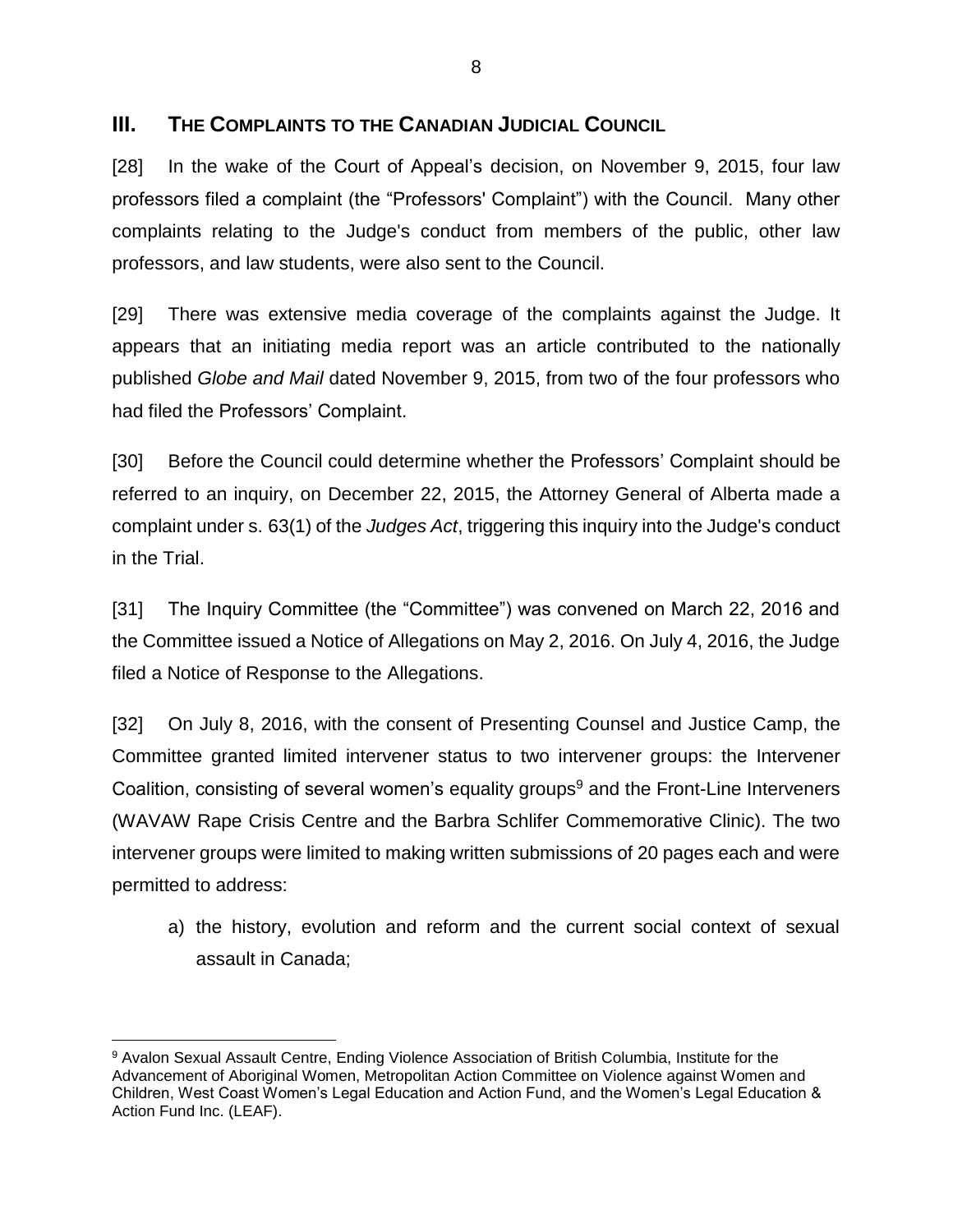- b) the legal principles applicable to the Committee's mandate under the *Judges Act*;
- c) the test or factors the Committee should consider in undertaking its mandate under the *Judges Act*; and,
- d) the experience of vulnerable groups with the Canadian justice system.<sup>10</sup>

[33] The interveners were not permitted to adduce evidence or add to the evidentiary record. Nor were they permitted to comment on the merits of the Allegations against the Judge, recommend findings or make submissions regarding whether or not he should be removed from office.

[34] The interveners filed their written submissions on August 26, 2016. They were not permitted to present oral argument at the hearing.

## <span id="page-12-0"></span>**IV.** THE **INQUIRY HEARING**

[35] At the direction of the Committee, Presenting Counsel and counsel for the Judge filed what were, in effect, written opening submissions before the commencement of the hearing.

[36] The inquiry hearing took place over five days between September 6 and September 12, 2016.

[37] The documentary evidence placed before the Committee included an Agreed Statement of Facts ("ASF") with the following exhibits:

- a) the complaints received by the Council, including the Professors' Complaint;
- b) the professors' article to the *Globe and Mail* of November 9, 2015, as well as a selection of media reports on the complaints against the Judge;
- c) a complete transcript of the proceedings at the *Wagar* Trial;

 $\overline{a}$ <sup>10</sup> Committee Order on Interveners, p. 2.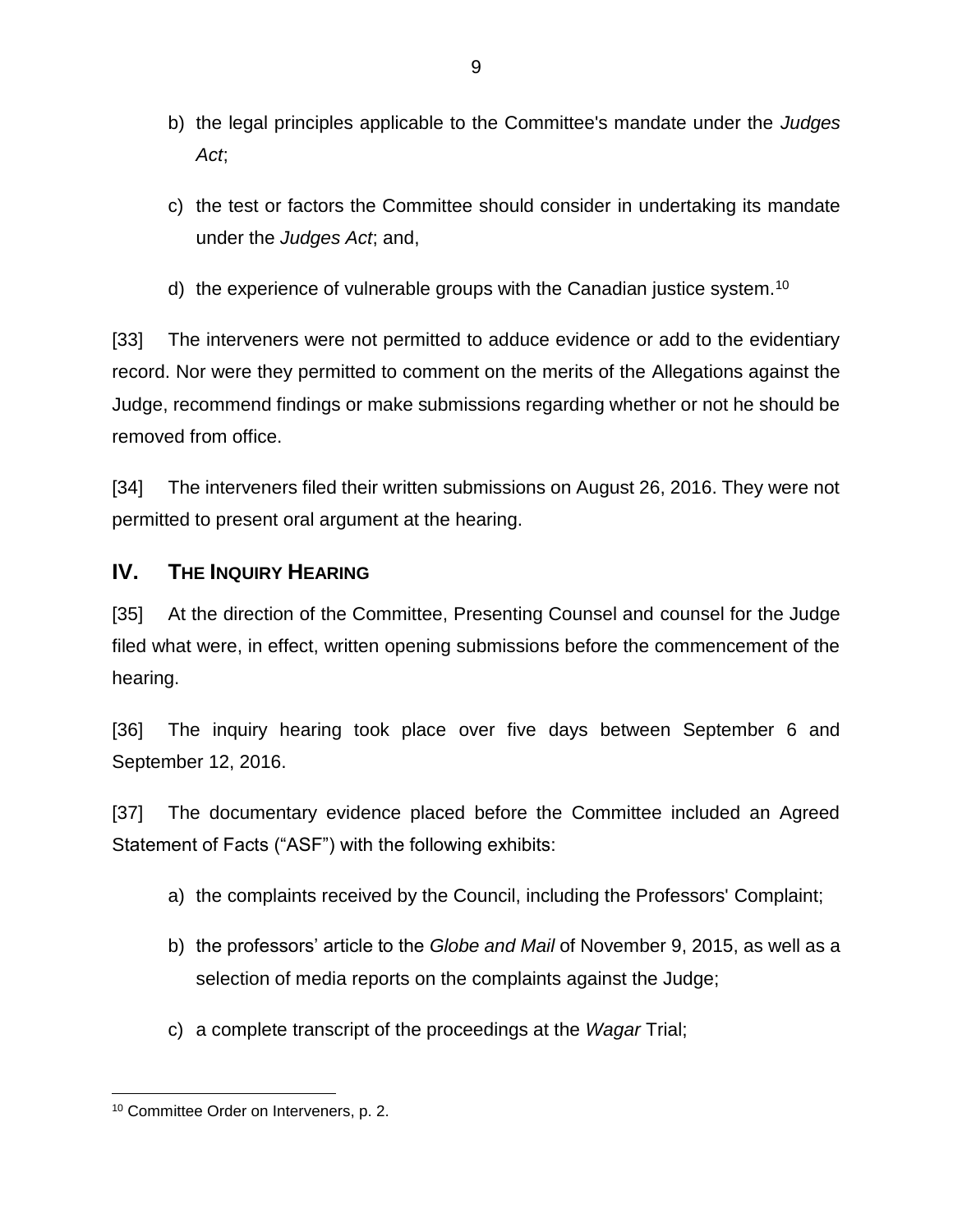- d) the Crown's factum in the Alberta Court of Appeal;
- e) the Court of Appeal's Memorandum from the Bench;
- f) an affidavit from Professor Janine Benedet of the Allard School of Law at the University of British Columbia, which appended an expert report on the topic of sexual assault law in Canada;
- g) a letter to the Council from the Chief Justice of the Federal Court;
- h) an apology made by the Judge in a statement from the Federal Court website posted after the Judge was made aware of the November 9, 2015 newspaper article in the *Globe and Mail*;
- i) details about two Federal Court cases which raised issues arising from the Judge's conduct in the Trial; and
- j) character letters from members of the legal profession, the public, and one member of the Judge's family.

[38] The ASF provided details of the steps taken by the Judge since his apology, which included undertaking a mentoring relationship with Justice Deborah McCawley, an experienced judge of the Manitoba Court of Queen's Bench. He also received counselling from Dr. Lori Haskell, a psychologist and expert in the neurobiology of trauma, and he learned from her about the ways in which victims of abuse respond to trauma. Dr. Haskell taught Justice Camp to interrogate his own beliefs and experience with a view to better understanding the perspectives of a sexual assault complainant. The ASF also revealed that Justice Camp spent time learning about the history and current state of sexual assault law from Professor Brenda Cossman, a law professor and expert on feminist legal theory and sexual assault law.

[39] At the hearing, Presenting Counsel adduced the evidence of A.B., the complainant in the *Wagar* Trial, who testified about the personal impact of some of the Judge's comments and questions during the Trial.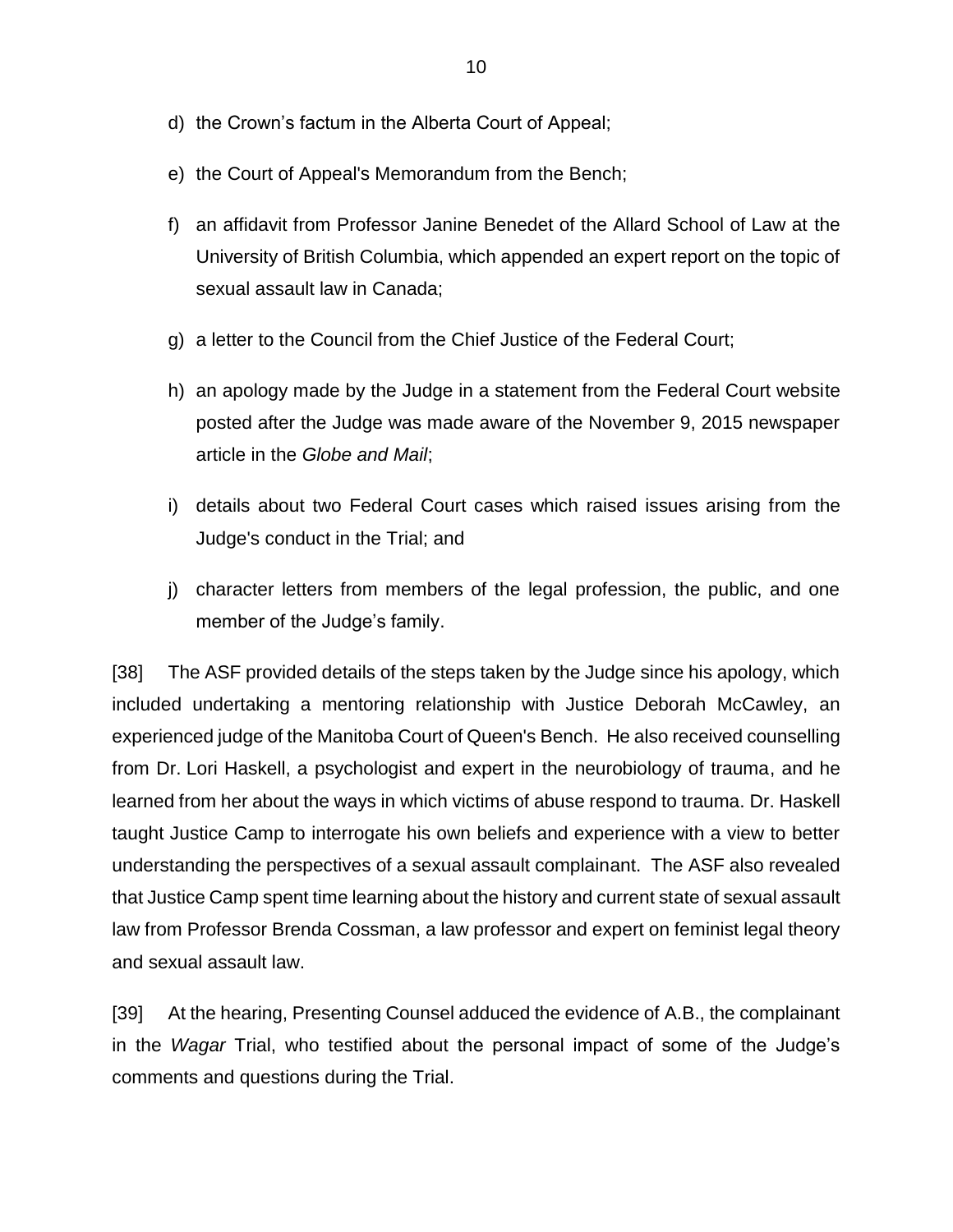[40] Counsel for the Judge called Justice Deborah McCawley, Dr. Lori Haskell, and Professor Brenda Cossman to testify about their interactions with and impressions of Justice Camp. Finally, Justice Camp testified on his own behalf.

[41] Counsel for the Judge provided the Committee with written closing submissions, and Presenting Counsel provided the Committee with an outline of closing submissions. The Committee then heard oral closing arguments.

# <span id="page-14-0"></span>**V. THE COMMITTEE'S MANDATE**

[42] In discharging its mandate, the Committee must follow a two stage process. First, the Committee must decide whether Justice Camp has become incapacitated or disabled from the due execution of the office of judge for any of the reasons set out in ss. 65(2)(b) to (d) of the *Judges Act*. If so, the Committee must then consider whether a recommendation for Justice Camp's removal is warranted.<sup>11</sup>

[43] Sections  $65(2)(b)$  to (d) read as follows:

(2) Where, in the opinion of the Council, the judge in respect of whom an inquiry or investigation has been made has become incapacitated or disabled from the due execution of the office of judge by reason of

[…]

(b) having been guilty of misconduct,

(c) having failed in the due execution of that office, or

(d) having been placed, by his or her conduct or otherwise, in a position incompatible with the due execution of that office,

the Council, in its report to the Minister under subsection (1), may recommend that the judge be removed from office.

 $[44]$  In our view, s.  $65(2)(c)$  is not applicable in the circumstances of this case. On our interpretation of s. 65(2)(c), the words "having failed in the due execution of that office" refer to the office of judge which is governed by the *Judges Act*. At the time of the conduct

 $\overline{a}$ <sup>11</sup> *Majority Reasons if the Canadian Judicial Council in the Matter of an Inquiry into the Conduct of the Honourable Theodore Matlow*, at para. 166. *Report of the Canadian Judicial Council to the Minister of Justice* in the Matter *of an Inquiry into the Conduct of the Honourable Paul Cosgrove*, at para. 15.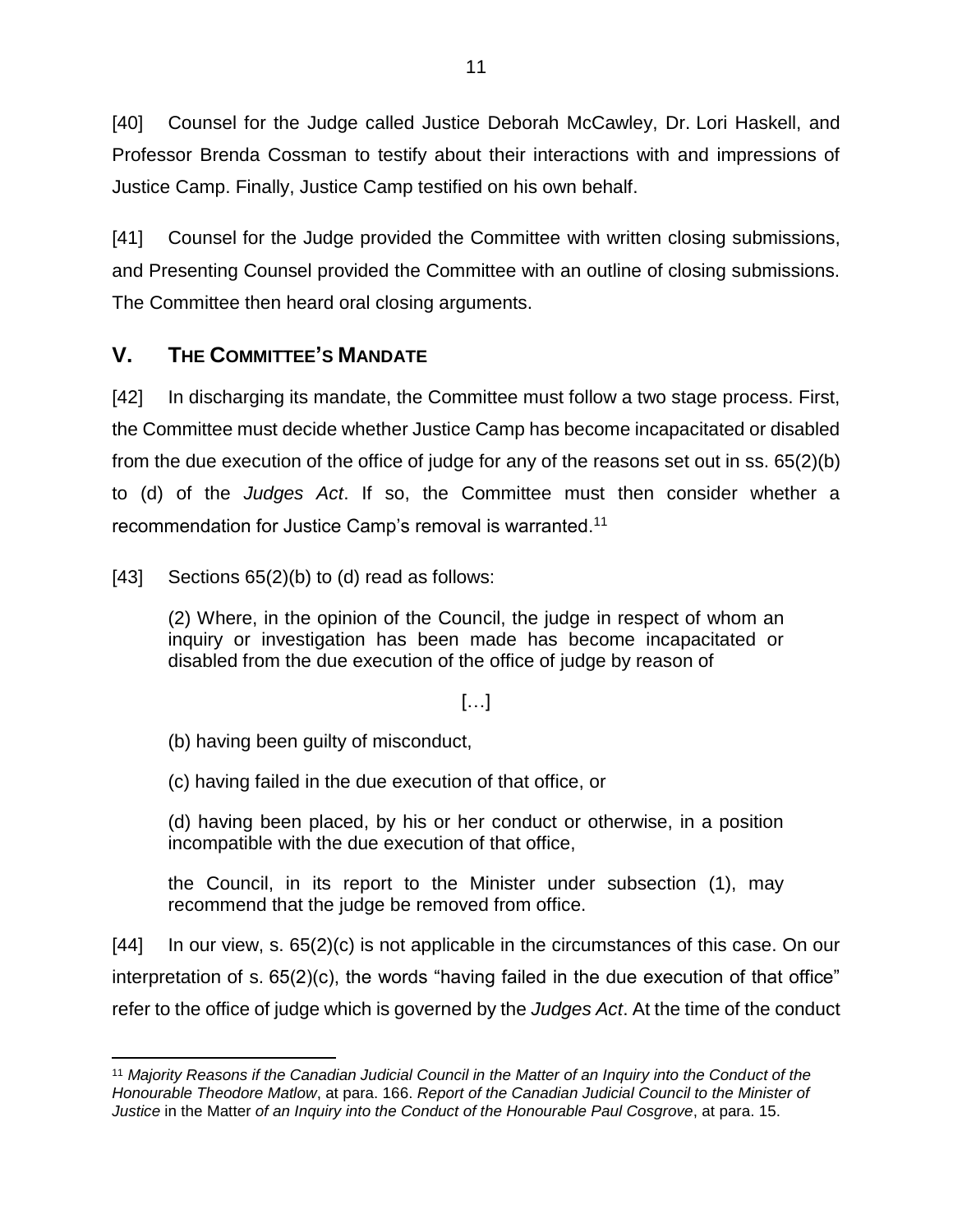at issue in this inquiry, Justice Camp was a judge of the Alberta Provincial Court; he was not a judge of the Federal Court or any other court governed by the *Judges Act*. Accordingly, he did not fail in the due execution of the office of a judge falling within the scope of s. 65(2)(c) of the *Judges Act*, which does not apply to provincially appointed judges.

[45] Therefore, the sections of the *Judges Act* applicable in the present case are ss. 65(2)(b) and (d).

### <span id="page-15-0"></span>**VI. ANALYSIS OF THE ALLEGATIONS**

[46] During the course of the inquiry hearing, the issue of judicial reasoning immunity was raised by counsel and argued. Eventually, Presenting Counsel and the Judge's counsel agreed that if counsel for Justice Camp did not ask questions regarding judicial reasoning, neither would Presenting Counsel (unless directed to by the Committee). The Committee was content to proceed on this basis.<sup>12</sup>

[47] As a result of the common position taken by the Judge and Presenting Counsel, and in light of the Committee's ruling, Justice Camp was not asked to explain the reasoning behind his comments and questions throughout the Trial. Rather, his evidence was confined to reviewing his comments and questions, seeking his views on their propriety with the benefit of hindsight, and to explaining the insights he gained into his conduct through his interaction with Justice McCawley, Dr. Haskell and Professor Cossman. In his evidence, he did not generally attempt to identify any legitimate basis for making his comments or asking his questions.

[48] By contrast, Justice Camp advanced arguments in his Notice of Response, written opening submissions, and written closing submissions to support the contention that some of his interventions were made in the context of legitimate areas of inquiry. There is, accordingly, some discordance between Justice Camp's evidence in some areas and the submissions his counsel made on his behalf.

<sup>12</sup> Inquiry Hearing Transcript, Vol. 4, Sept. 8, 2016, pp.254-255.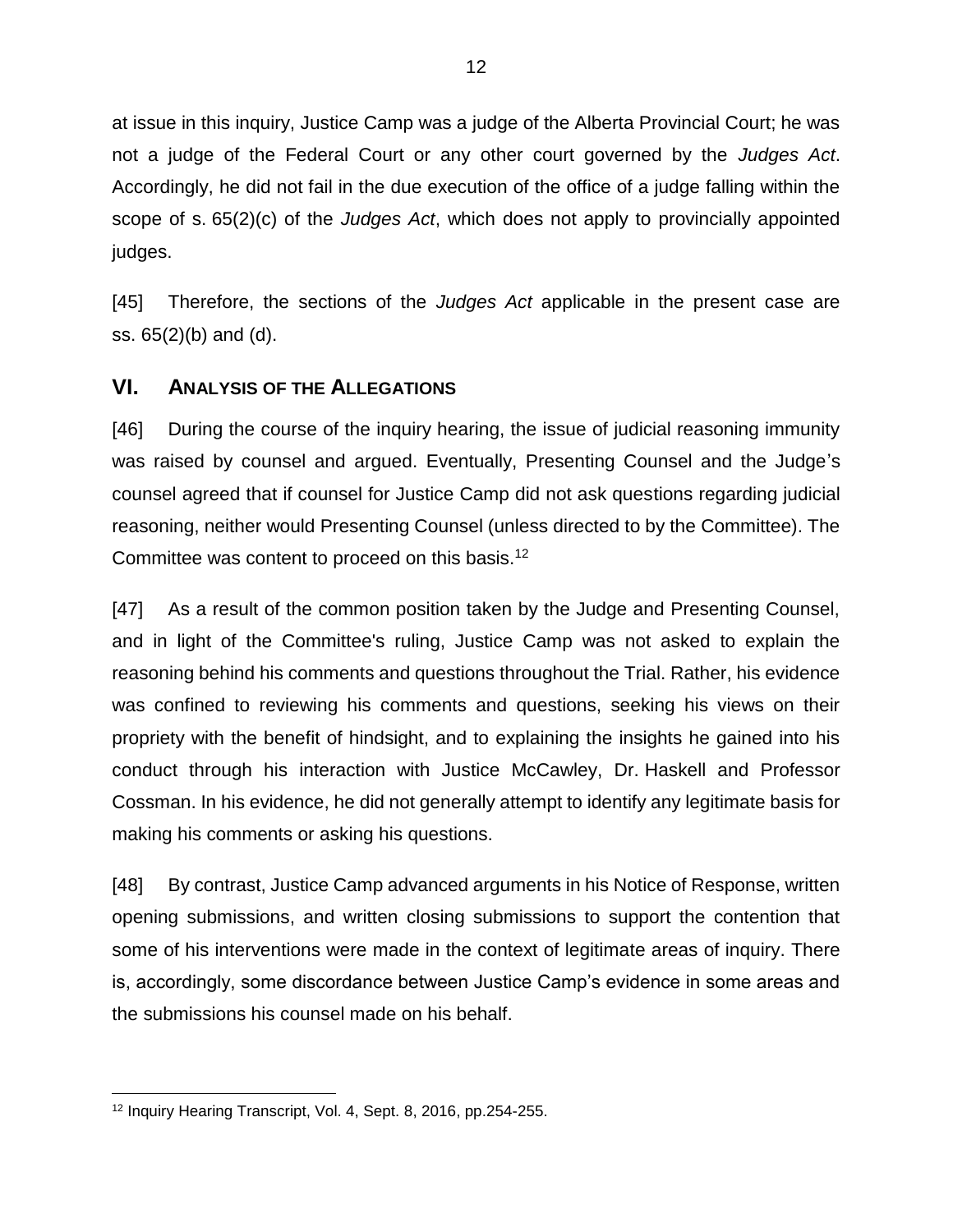[49] Therefore, the Committee assessed the Allegations against Justice Camp in light of both his evidence and his counsel's submissions. We have analyzed (below) the context of the Judge's various utterances to see whether they can be characterized as the Judge submits, as badly expressed but legitimate, or whether they were simply gratuitous and reflective of bias and antipathy to the law governing sexual assault trials.

#### **A. Allegation 1**

<span id="page-16-0"></span>[50] Allegation 1 relates to the Judge's attitude toward s. 276 of the *Criminal Code* (the full provision is reproduced in Appendix B). Section 276 of the *Criminal Code* is commonly referred to as the "rape shield" provision, which "is less than fortunate; the legislation offers protection not against rape, but against the questioning of complainants in trials for sexual offences": R. v. Seaboyer<sup>13</sup>. It was introduced following the Supreme Court of Canada's 1991 decision in *Seaboyer*, which struck down an earlier version of the provision for being overly restrictive of a full answer and defence under s. 7 of the *Canadian Charter of Rights and Freedoms*. <sup>14</sup> Section 276(1) prohibits reliance on evidence of other sexual activity of the complainant to support the "twin myths" that, by reason of the sexual nature of the activity, the complainant is either more likely to have consented or is less worthy of belief.

[51] Under s. 276(2), evidence of a specific instance of sexual activity adduced for purposes other than "twin myth" reasoning can be admitted, after defence counsel brings a written application, but only if it is found to be relevant to an issue at trial, and to have significant probative value that is not substantially outweighed by the danger of prejudice to the proper administration of justice. In determining the admissibility of this evidence, the trial judge must consider a number of factors set out in s. 276(3). Of particular relevance to this inquiry, the trial judge must consider "the need to remove from the factfinding process any discriminatory belief or bias": s. 276(3)(d).

<sup>13</sup> [1991] 2 S.C.R. 577, p. 604 [*Seaboyer*] *per* McLachlin J. (as she then was).

<sup>14</sup> *The Constitution Act, 1982*, being Schedule B to the *Canada Act 1982 (UK), 1982*, c. 11.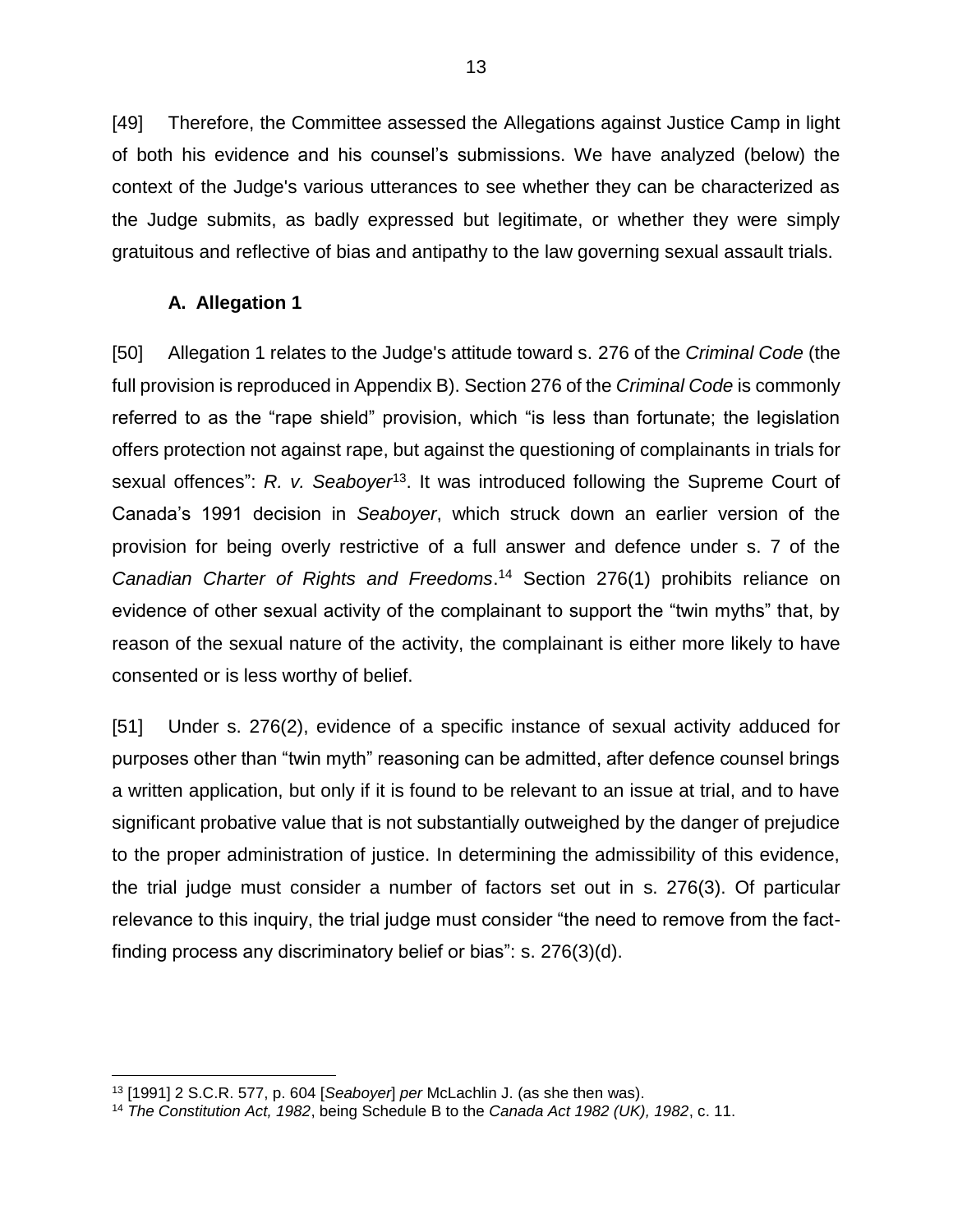[52] The constitutionality of s. 276 was confirmed by the Supreme Court of Canada in *R. v. Darrach*. 15

[53] Allegation 1 reads as follows:

<span id="page-17-1"></span>**In the course of the trial in** *R. v. Wagar* **in the Provincial Court of Alberta at Calgary bearing Docket No. 130288731P1 (the "Trial"), the Judge made comments which reflected an antipathy towards legislation designed to protect the integrity of vulnerable witnesses, and designed to maintain the fairness and effectiveness of the justice system, as follows:**

**a) Section 276 operates "for better or worse" and it "does hamstring the defence" (page 58 lines 29 to 39). It has to be interpreted "narrowly" (page 60 lines 30 to 32).**

**b) Section 276 is "very, very incursive legislation" which prevents otherwise permissible questions "because of contemporary thinking" (page 63 lines 5 to 7).**

**c) No one would argue "the rape shield laws always worked fairly" (page 217 lines 2 to 4).**

#### *i. Allegation 1(a)*

<span id="page-17-0"></span>[54] Justice Camp made the comments under Allegation 1(a) when the complainant was under cross-examination and defence counsel asked her "Do you remember if anybody had attempted to hook up with you that night?"<sup>16</sup> The Crown objected that s. 276 may be implicated and the defence rephrased the question to ask if anyone was being flirtatious with the complainant. She responded, "Yes, Dustin." She was then asked if she accepted or declined his flirtations and when she said she declined, the defence asked her how she declined.<sup>17</sup> The Crown again objected on the basis that the question implicated s. 276. She submitted the questioning may be "going down that line"<sup>18</sup> and that in any event, it was irrelevant how the complainant dealt with someone other than the accused.

<sup>15</sup> [2000] 2 S.C.R. 443 [*Darrach*].

<sup>16</sup> *Wagar* Trial Transcript, p. 56, lines 15-16.

<sup>17</sup> *Wagar* Trial Transcript, p. 56, lines 35-41.

<sup>18</sup> *Wagar* Trial Transcript, p. 58, lines 13-14.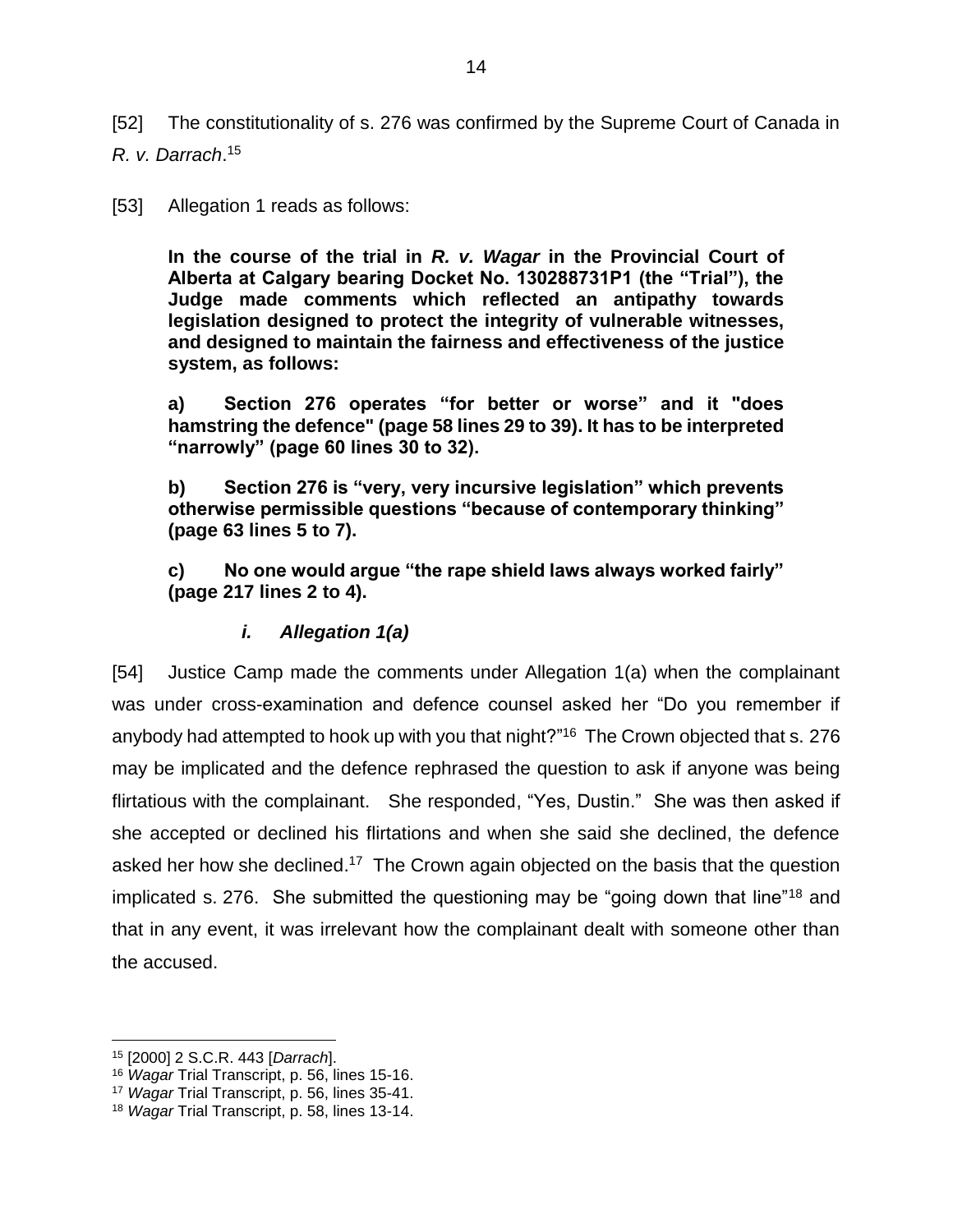[55] When the Judge asked why defence counsel was pursuing the question, defence counsel responded:

[...] [F]or the *mens rea* of this event, Sir, does my client have the honest belief that this woman is giving him consent to this act.<sup>19</sup>

[56] The Judge then said:

But your problem is […] s. 276, for better or worse […] prevents those questions.<sup>20</sup>

[57] The Judge added:

And I recognize that it -- I recognize and I think the framers of the section recognize that it -- it does hamstring the defence.<sup>21</sup>

[58] After further argument from the defence, the Judge then turned to the Crown and asked what she said to the argument:

Bearing in mind that […] any […] legislation that prevents an accused from cross-examining fully I think has to be interpreted narrowly.<sup>22</sup>

#### *ii. Allegation 1(b)*

<span id="page-18-0"></span>[59] Allegation 1(b) arises from a continuation of the colloquy between the Judge and Crown counsel when Crown counsel maintained her objection under s. 276 in the face of the defence argument that the evidence of how the complainant reacted to stop the flirtation was evidence that she had the inner strength to deal with such things. The Judge said to the Crown, about the applicability of s. 276:

And on its -- on its face it doesn't cover what you're saying. You -- you're arguing that, by extension it shouldn't -- it shouldn't be -- I -- I have to apply the spirits of 276. And I'm not sure that that's right because it is  $-$  it is very, very incursive legislation. It stops an accused from asking question [*sic*] which would otherwise be permissible because of contemporary thinking.<sup>23</sup>

[60] He later said:

<sup>19</sup> *Wagar* Trial Transcript, p. 58, lines 26-27.

<sup>20</sup> *Wagar* Trial Transcript, p. 58, lines 29-34.

<sup>21</sup> *Wagar* Trial Transcript, p. 58, lines 38-39.

<sup>22</sup> *Wagar* Trial Transcript, p. 60, lines 30-32.

<sup>23</sup> *Wagar* Trial Transcript, p. 63, lines 4-7.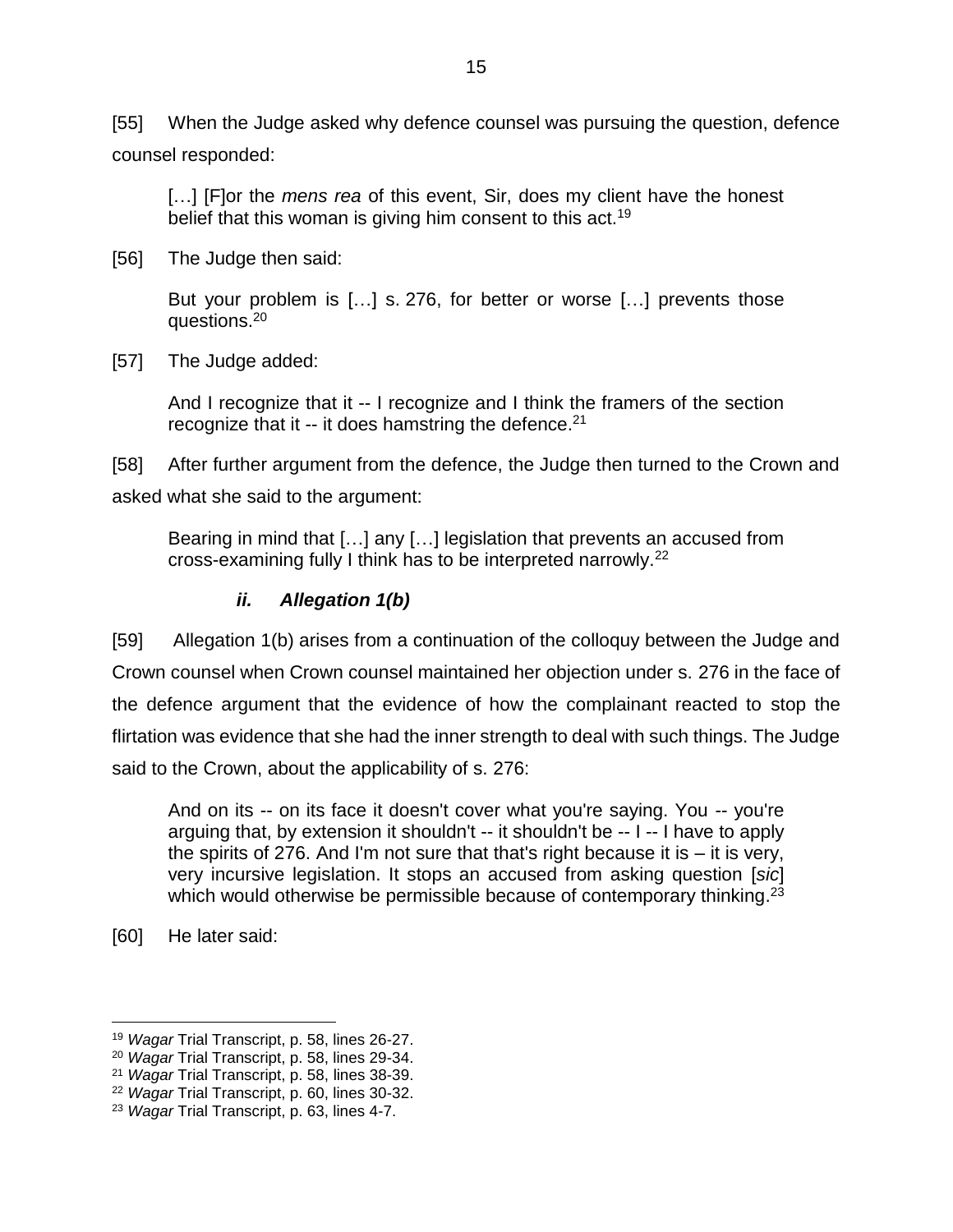Ms. Mograbee, I'm concerned about interfering with -- with a proper defence. And I – I know what you said about 276. I think it should be read not -- not drastically narrowly, but one has to be careful of how one applies it.<sup>24</sup>

### *iii. Allegation 1(c)*

<span id="page-19-0"></span>[61] Allegation 1(c) arose in a different context. Defence counsel questioned the accused about what happened after he and the complainant left the bathroom following the alleged sexual assault. The accused began to describe the complainant and Ms. Porter "making out with each other."<sup>25</sup> Crown counsel objected on the basis that "[...] to get into other sexual activity again, we're getting into s. 276. This is not a new issue that has been raised in this trial. If it is relevant to the sexual assault and consent, then I would like to know how it's connected. If it isn't, then ... this witness needs to move on."<sup>26</sup>

[62] The Judge then asked Crown counsel, "276 prevents evidence of what exactly?"<sup>27</sup>

[63] When Crown counsel read the section to the Judge, he then turned to the defence to ask what he had to say and defence counsel responded:

It's -- it's not for the act of the sex act itself. It's just more -- more descriptive of the atmosphere and the conduct of the parties  $[...]$  post event.<sup>28</sup>

[64] The Judge then said to defence counsel:

Mr. Flynn, I understand that. And I don't think anybody, least of all Ms. Mograbee, would -- would -- would argue that the rape shield law always worked fair -- fairly. But it exists.<sup>29</sup>

[65] The Judge then ruled against the defence continuing with that line of questioning.

#### *iv. Justice Camp's Evidence and Submissions*

<span id="page-19-1"></span>[66] At the inquiry hearing, Justice Camp was asked by his counsel what he could say about his comments cited in Allegation 1. He responded:

 $\overline{a}$ <sup>24</sup> *Wagar* Trial Transcript, p. 64, lines 28-30.

<sup>25</sup> *Wagar* Trial Transcript, p. 214, line 41.

<sup>26</sup> *Wagar* Trial Transcript, p. 215, lines 12-15.

<sup>27</sup> *Wagar* Trial Transcript, p. 215, line 17.

<sup>28</sup> *Wagar* Trial Transcript, p. 216, lines 36-41.

<sup>29</sup> *Wagar* Trial Transcript, p. 217, lines 2-4.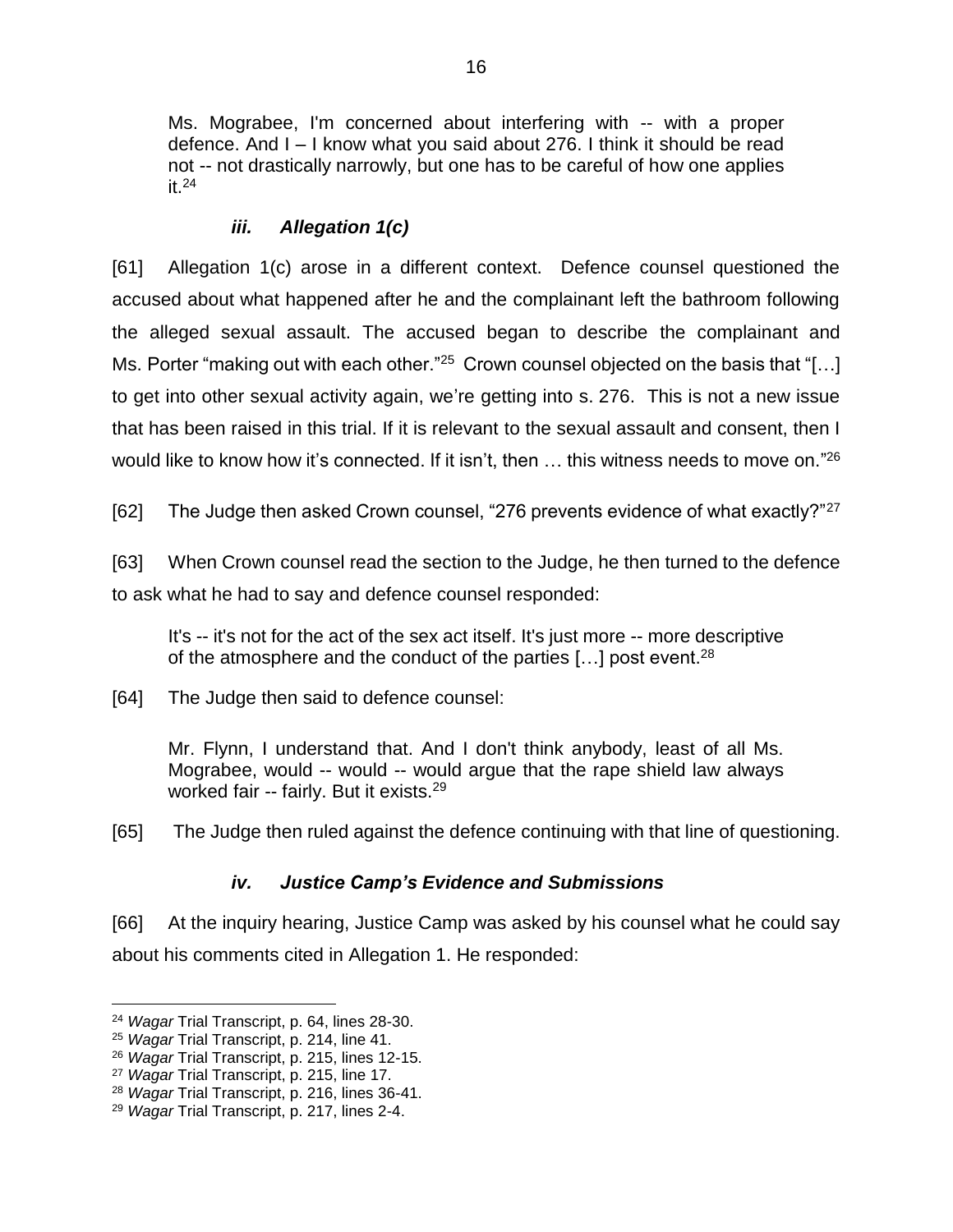They were wrong. Section 276, after the amendments of 1993 when subsections (2) and (3) were injected into Section 276, removed any form of unfairness in those sections.<sup>30</sup>

[67] In cross-examination, Justice Camp was asked whether he agreed his comments cited in Allegation 1 reflected an antipathy towards legislation designed to protect the integrity of vulnerable witnesses and maintain the fairness and effectiveness of the justice system. Justice Camp responded:

Yes I do. And that was exacerbated by other comments that I made.

[68] Justice Camp was then asked the following questions about Allegation 1 and made the following responses:

- Q And, Justice Camp, you would acknowledge that it's important that before a judge expresses concern about the fairness of legislation, you have to give considerable thought to that because it can have quite a significant, detrimental impact to those who are hearing that?
- A You're absolutely right, Ms. Hickey.
- Q And it can have a significant impact on the confidence of those individuals in the judicial system?
- A Yes.

 $\overline{a}$ 

- Q There's almost a suggestion that by criticizing legislation in that way, that the purpose of the legislation is somehow not worthy?
- A I can see that, Ms. Hickey. $31$

[69] In his Notice of Response, Justice Camp stated that his comments were "insensitive and inappropriate", but he denied harbouring antipathy towards s. 276. He argued that the comments were made in the context of his correct application of the provision.

[70] In relation to defense counsel's questions of the complainant about whether anyone was being flirtatious with her, Justice Camp asserted in his Notice of Response that s. 276 did not apply and that "[h]is comments that s. 276 is 'incursive' legislation and

<sup>30</sup> Inquiry Hearing Transcript, Vol. 5, Sept. 9, 2016, p. 267, line 26, p. 268, lines 1-3.

<sup>31</sup> Inquiry Hearing Transcript, Vol. 5, Sept. 9, 2016, p. 315, lines 12-25.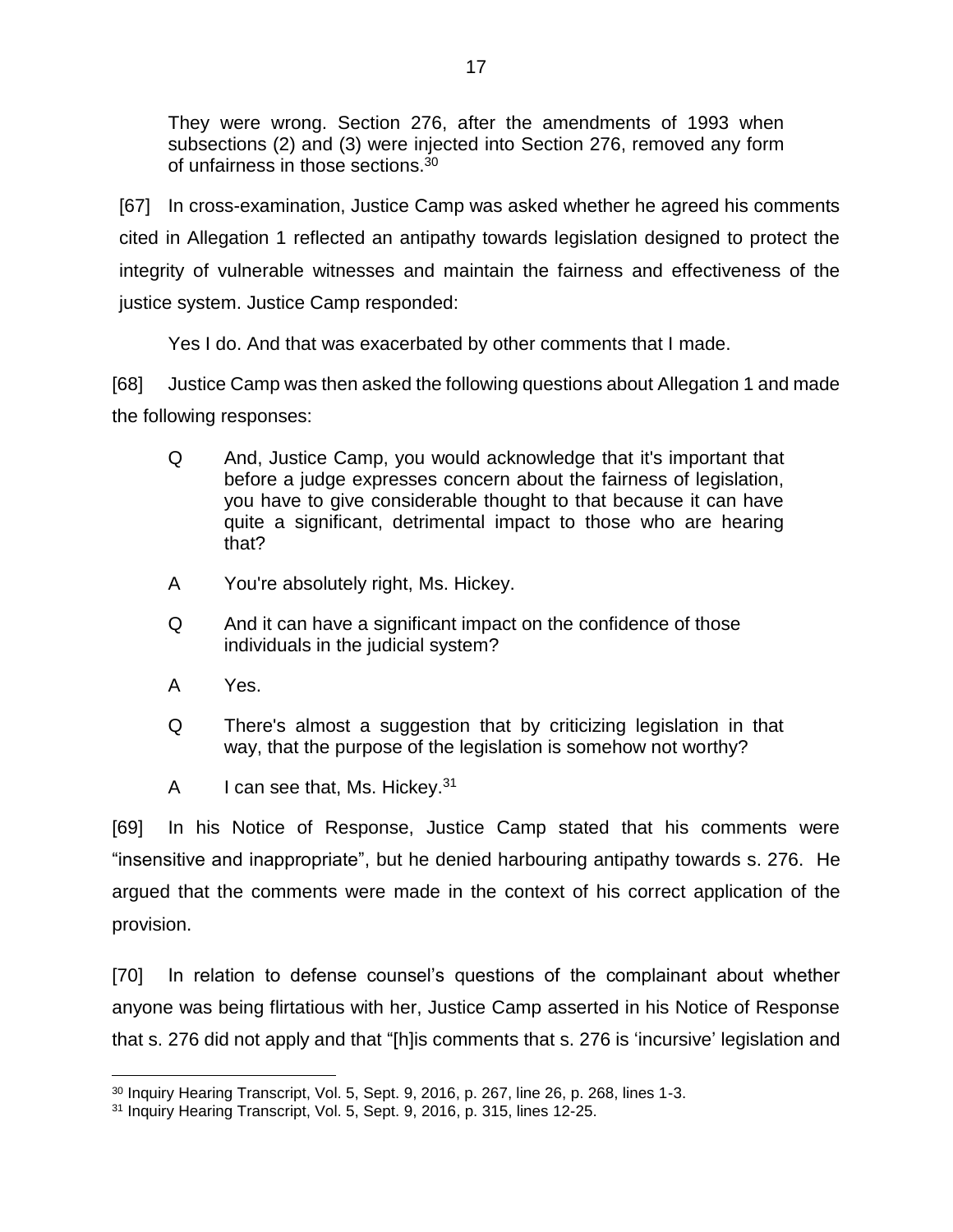must be applied 'narrowly' were made in the context of the Crown seeking to engage s. 276 where it did not apply."<sup>32</sup>

[71] In his Notice of Response, Justice Camp further contended that evidence of the complainant kissing Ms. Porter would have been admissible (to show the complainant's state of mind immediately after the sex act) had defence counsel brought a pretrial application. He asserted that his comment cited in Allegation 1(c) was made in the context of explaining to the accused the "harshness" of not permitting defence counsel to question the complainant about "making out" with Ms. Porter because defence counsel had failed to take this preparatory step.

[72] In his written closing submissions, Justice Camp again denied that his comments establish a "disqualifying antipathy" to s. 276, arguing that he made the comments in the course of correctly applying s. 276 in the Crown's favour – the very law toward which he is alleged to have shown antipathy.

[73] The Judge agreed that he should have worded his statements differently but submitted "the misconduct proved under Allegation 1 is insensitivity and not a refusal to follow the law."<sup>33</sup>

<span id="page-21-0"></span>[74] The Judge further submitted that judges are entitled to criticize legislation so long as they fairly apply it. He cited Justice Moldaver's criticism of the self-defence provisions of the *Criminal Code* in *R. v. Pintar*<sup>34</sup> as an example where such criticism in part led to an overhaul of the *Code* provisions.

[75] Counsel for the Judge also relied on the evidence of Professor Cossman that Justice Camp's rulings on s. 276 "seemed to be entirely reasonable, without defending the comments."<sup>35</sup>

<sup>32</sup> Notice of Response, para. 7.

<sup>33</sup> Written Closing Submissions of Justice Camp, p. 18.

<sup>34</sup> (1996), 30 OR (3d) 483 (Ont. C.A.) [*Pintar*].

<sup>35</sup> Inquiry Hearing Transcript, Vol. 3, Sept. 8, 2016, p. 182, lines 3-4; see Written Closing Submissions of Justice Camp, p. 2.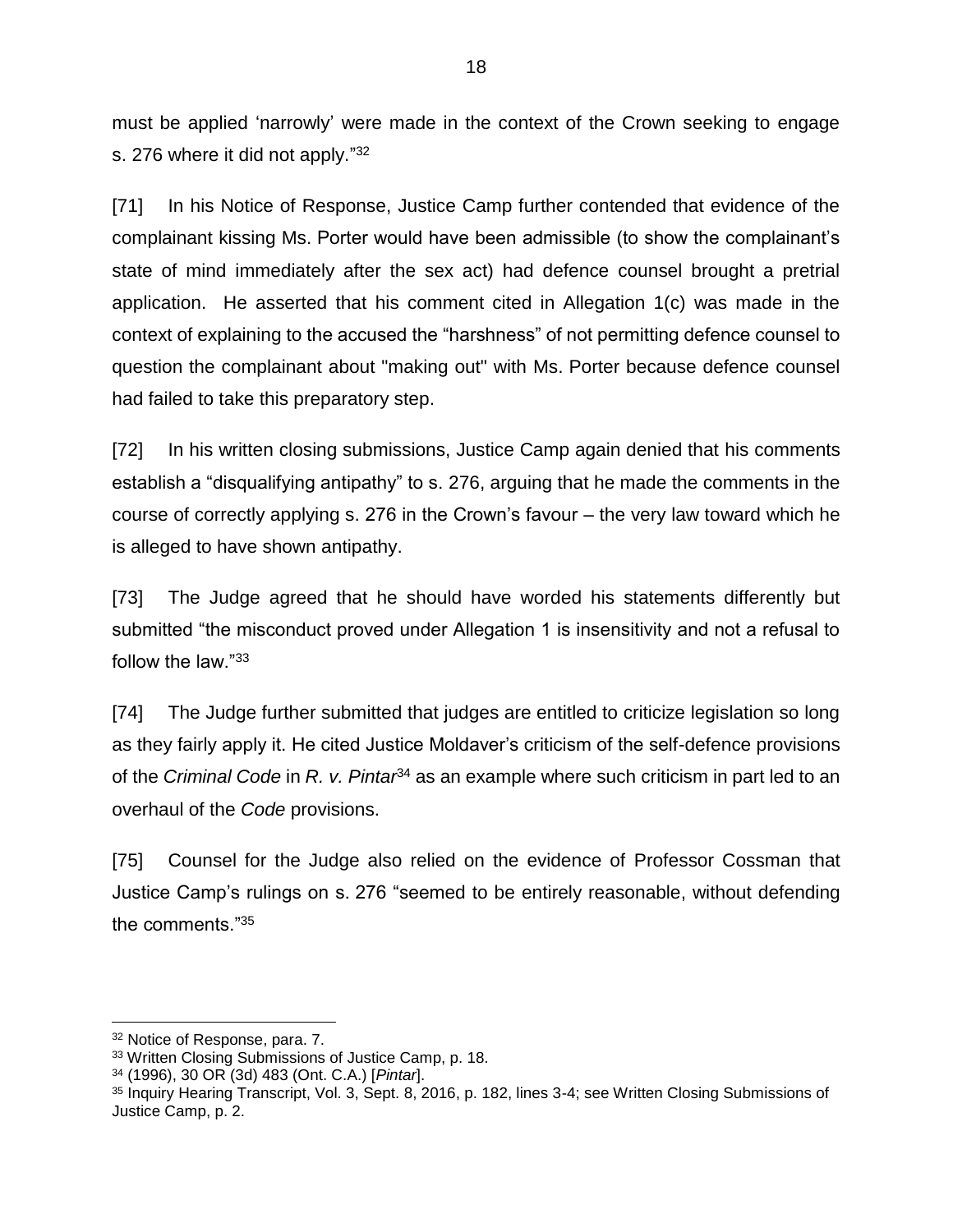#### *v. Committee's Findings with respect to Allegation 1*

<span id="page-22-0"></span>[76] The Committee concludes that Justice Camp's comments did, as he acknowledged in his evidence, reflect an antipathy to the rape shield legislation. We do not accept the explanation advanced in submissions on behalf of the Judge that his comments had any legitimate basis and were simply insensitively worded.

[77] First, the Judge's description of the legislation as "very, very incursive" which must be applied "narrowly" were made in the context of a general discussion about s. 276, which the Judge described as stopping permissible questions because of "contemporary thinking". He was clearly criticizing the legislation at large, not the Crown's attempt to have it apply in the present case. The core of his criticism appeared to be that s. 276 was a product of "contemporary thinking" about which, based on other comments the Judge made during the Trial, he was dismissive.

[78] Second, the Judge's comment about the rape shield laws not always working fairly does not appear to be related to a ruling that the evidence about the complainant "making out" with Skylar was not admissible only because defence counsel failed to bring a pretrial motion. In his ruling, the Judge said nothing about the defence's failure to bring a pre-trial application. Rather, he appeared to rule on the substantive question of whether the evidence was inadmissible because it violated s. 276. He did not say it would have been admissible but for the defence failure to bring an application under s. 276. Thus, the Committee concludes that the Judge's characterization of the unfairness of the section was consistent with his earlier contention that the section is "very, very incursive" and prevents permissible questions because of "contemporary thinking".

[79] The Judge asked the Committee to find that his rulings with respect to s. 276 were correct, in the face of the Alberta Court of Appeal's ruling that:

[...] we are satisfied that the trial judge's comments throughout the proceedings and in his reasons gave rise to doubts about the trial judge's understanding of the law governing sexual assaults and in particular, the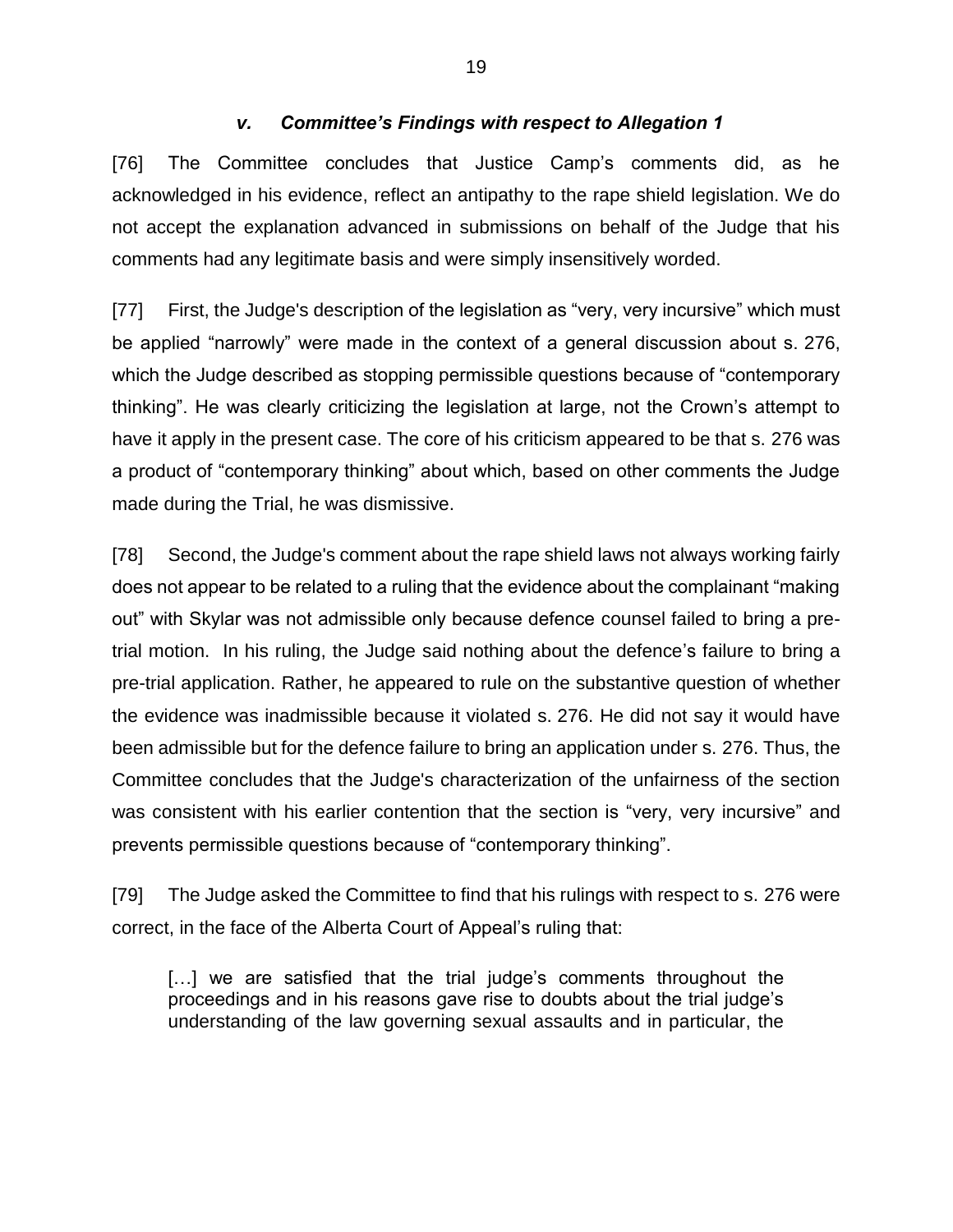meaning of consent and restrictions on evidence of the complainant's sexual activity imposed by section 276 of the *Criminal Code*. 36

[80] In effect, the Judge asked the Committee to rule that the Court of Appeal was in error in finding that his application of s. 276 was deficient. The Judge cites the absence of anyone to argue against the Crown's submission in the Court of Appeal as a justification for us to revisit that ruling in light of the submissions before us and Professor Cossman's evidence that the Judge's rulings in relation to s. 276 were "entirely reasonable". In part, the Judge's submission that we should rule on his application of s. 276 arises from the significant publicity that attended the Professors' Complaint, which asserted, among other things, that after having made adverse comments about s. 276, the Judge:

[...] then proceeded to allow cross-examination in this regard without complying with the requirements for a hearing under section 276(2) and section 276.1 of the *Criminal Code* (Transcript, 64:26). His refusal to comply with section 276 of the *Criminal Code* should be considered in light of his personal characterization of those provisions as unfair and overly incursive.<sup>37</sup>

[81] In effect, the Professors' Complaint appears to assert that the Judge deliberately or wilfully refused to apply s. 276. The Judge submits that the public opprobrium attached to that particular assertion forms a significant part of the reason why his removal from office is at issue. He seeks a ruling from the Committee that would temper the public's reaction to his conduct.

[82] It should be noted that the Notice of Allegations does not include an allegation that the Judge wilfully refused to apply the law. Similarly, the letter of complaint from the Minister of Justice and Solicitor General for Alberta, which underpins the Allegations before this Committee, makes no such assertion.

[83] We accept that if there were evidence that the Judge wilfully refused to apply the law, as opposed to possibly erring in his application of the law, it could form the basis of an allegation of misconduct against him. However, we do not see, in the evidence before us, any basis for concluding that the Judge wilfully refused to apply the law.

<sup>36</sup> *Wagar* ABCA, *supra* note [2,](#page-4-1) para. 4.

<sup>&</sup>lt;sup>37</sup> Agreed Statement of Facts, Exhibit E1, p. 5.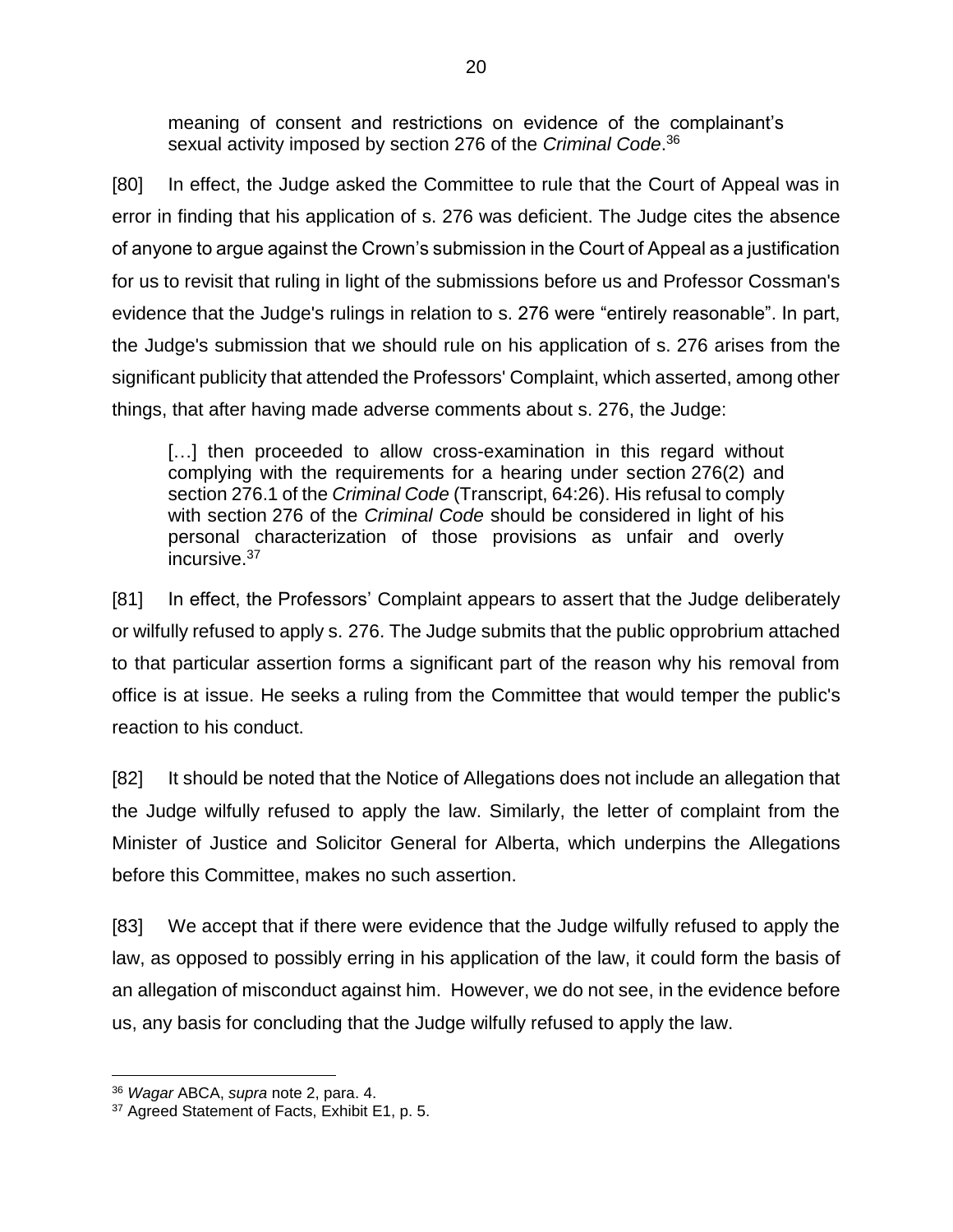[84] As to the issue of whether the Judge applied the law correctly or not, we do not consider it appropriate or necessary to second-guess the Court of Appeal. Whether the Judge was correct or incorrect in his application of the law is not at issue in this inquiry. In the Marshall Inquiry report, the majority of the Committee noted that mere errors of law are not the proper subject of an inquiry under s. 65 of the *Judges Act*:

In his classic work, *Judges on Trial*, Professor Shetreet defined the test when Parliament would interfere to remove a judge. He said at page 272:

Unless it can be attributed to improper motives or to a decay of mental power, a mistake in fact or in law or any error of judgment will not justify the interference of Parliament. These matters are within the province of appellate courts; and Parliament will not assume the role of a court of appeal.<sup>38</sup>

[85] The gravamen of Allegation 1 has nothing to do with whether the Judge correctly or incorrectly applied the law. It has to do with whether he demonstrated antipathy for the law and the values which it protects and promotes, regardless of whether he applied it correctly.

[86] Generally, judges refrain from commenting on the merits or wisdom of laws enacted by Parliament or the provincial legislatures. This restraint reflects the role accorded by our Constitution to courts in relation to Parliament and the legislatures. Nevertheless, it is an important principle that judges are permitted to criticize the law in certain contexts. As the Honourable J.O. Wilson, wrote, quoting Chief Justice Culliton of Saskatchewan at a judges' seminar:

[...] it is the writer's view that a judge should be very hesitant in expressing a critical view as to the policy or purpose of legislation. In this area it may be well to remember the words of Earl Loreburn, L.C., when speaking for the Privy Council, in *Attorney General for Ontario v. Attorney General for Canada,* [1912] A.C. 571, he said. at page 583:

'A court of law has nothing to do with the Canadian Act of Parliament, lawfully passed except to give it effect according to its tenor.'

 $\overline{a}$ <sup>38</sup> *Report to the Canadian Judicial Council of the Inquiry Committee Established Pursuant to Subsection*  63(1) of the Judges Act at the Request of the Attorney General of Nova Scotia (August 1990), Majority Report, p. 25 [Marshall Inquiry, Majority Report].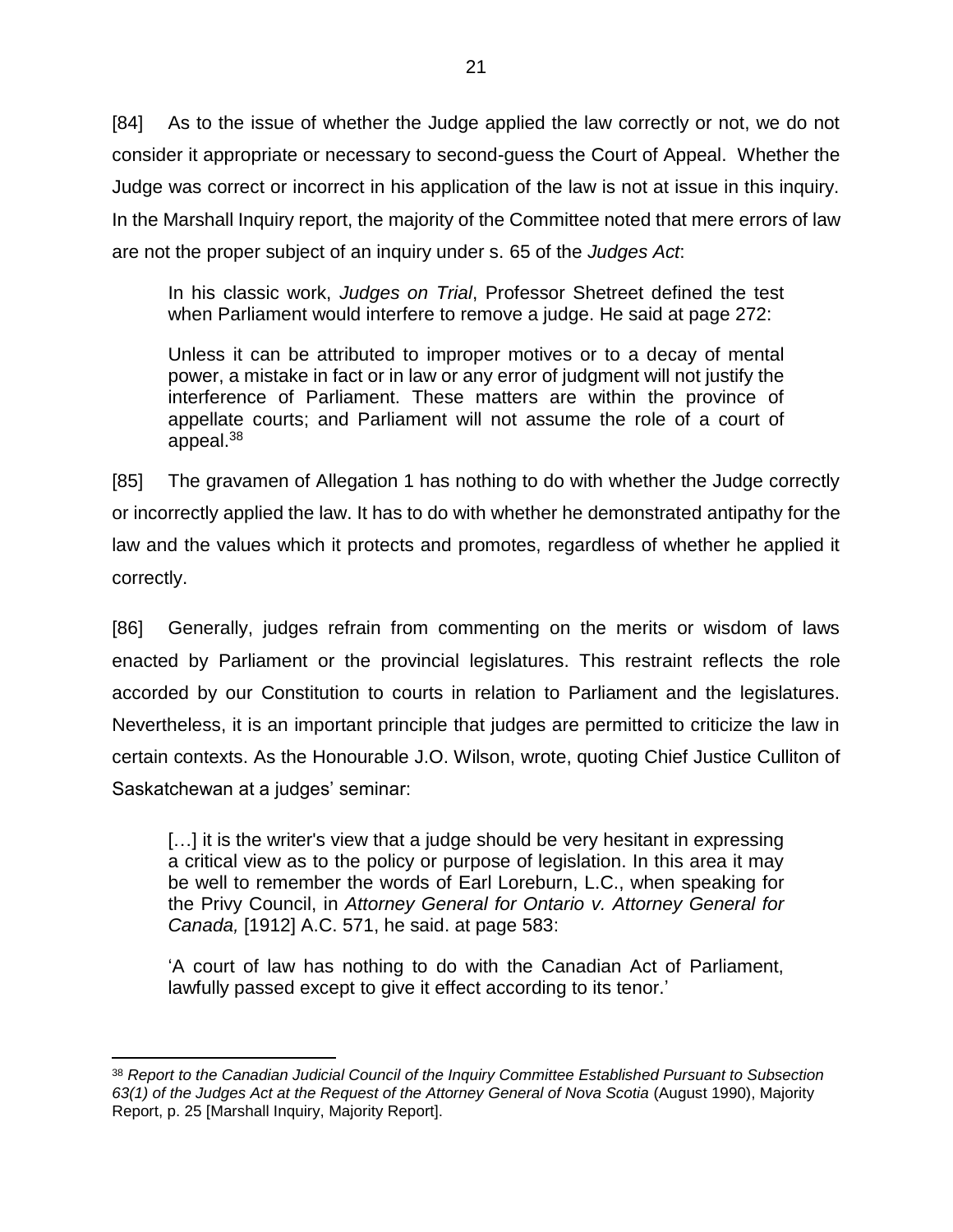This does not mean, of course, that a judge is not entitled to point out that an Act has failed to accomplish what appears to be its purpose or that there appears to have been a vital omission in its drafting.<sup>39</sup>

[87] Further, in the modern context, judges are obliged to make judgments about the constitutionality of legislation. Doing so often requires judges to comment on—and sometimes criticize—the purposes of legislation, the policies behind legislation, the means chosen to implement legislation, and the effects of legislation. The Constitution imposes the duty of constitutional adjudication on judges, and they must have a corresponding freedom to criticize legislation when, in their judgment, it is necessary to do so.

[88] In our view, Justice Camp's comments about s. 276 of the *Criminal Code* are far removed from the above examples of permissible criticism. His comments were gratuitous and stemmed from a limited understanding of what he was so quick to criticize. Moreover, his criticisms were not based on thoughtful analysis nor even any analysis at all. Rather, they arose from his view that s. 276 was a product of "contemporary thinking" and, consequently, is "very, very incursive" and unfair. It does not appear that the Judge considered it important that the Supreme Court of Canada had ruled that s. 276 met a constitutional standard of fairness in *Darrach*. <sup>40</sup> While we accept the principle that judges are permitted to criticize legislation, we do not find that Justice Camp's criticism of s. 276 was motivated by appropriate or proper considerations. His comments showed disdain for the law.

[89] This is not a case like *Pintar*<sup>41</sup> relied on by Judge's counsel as an example of legitimate judicial criticism of legislation. The criticism levelled in *Pintar* by Moldaver J.A. (as he then was) against the self-defence provisions of the *Code* had nothing to do with the values underlying those provisions and everything to do with the well-known and widely accepted fact that the provisions were impossible to reconcile, led to prolix and confusing charges and the development of competing lines of authority across Canada.

<sup>39</sup> The Hon. J.O. Wilson, *A Book for Judges*, Written at the Request of the Canadian Judicial Council, 1980, p. 112.

<sup>40</sup> *Supra* note [15.](#page-17-1)

<sup>41</sup> *Supra* note [34.](#page-21-0)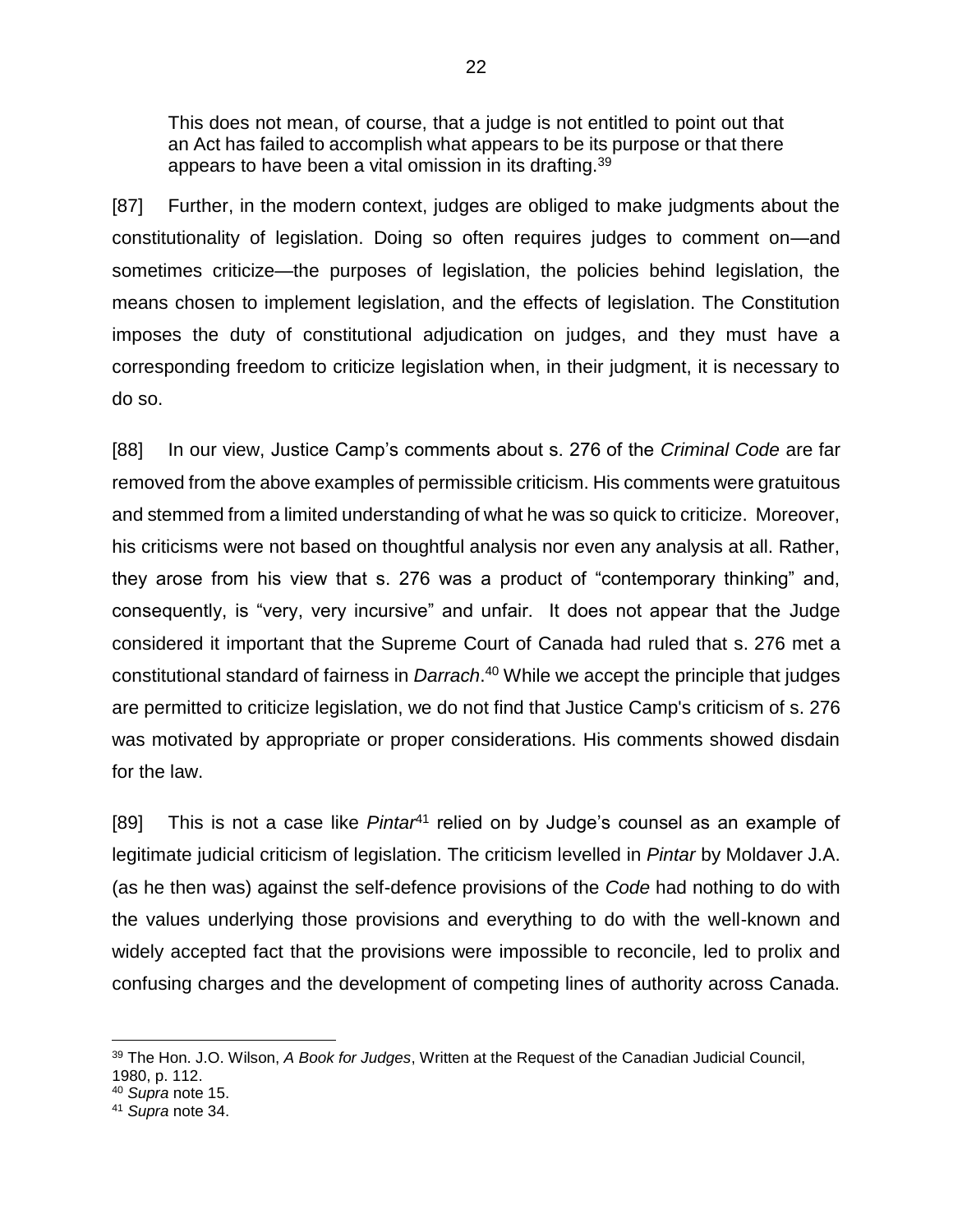In other words, the judicial criticism in *Pintar* was about what Earl Loreburn L.C. referred to as legislation failing "to accomplish what appears to be its purpose."

[90] Accordingly, we conclude that Justice Camp's comments under Allegation 1 crossed the line from legitimate criticism into misconduct.

#### **B. Allegation 2**

<span id="page-26-0"></span>[91] Allegation 2 reads as follows:

**In the course of the Trial and in giving his reasons for judgment, the Judge engaged in stereotypical or biased thinking in relation to a sexual assault complainant and relied on flawed assumptions which are well-recognized and established in law as rooted in myths:**

**a) By questioning whether the complainant "abused the first opportunity to report" even though it was "no longer contemporarily relevant" (page 314 lines 22 to 29).**

**b) By stating, "Young wom[e]n want to have sex, particularly if they're drunk" (page 322 lines 22 to 24).**

**c) By commenting during the Crown's final submissions that the recent complaint doctrine was "followed by every civilized legal system in the world for thousands of years" and "had its reasons" although "[a]t the moment it's not the law" (page 394 lines 35-41).**

**d) By judging the complainant's veracity and whether she consented to sexual activity by her not fighting off her alleged aggressor and/or blaming the complainant for the alleged sexual assault (page 375 lines 27-35; pages 395-97; and page 451 lines 2 to 4) and by her lack of visible reaction to the alleged assault (page 451 lines 8 to 11).**

**e) By hypothesizing a scenario in which the complainant was seeking revenge against the accused which was not based on the evidence before the judge (page 375 lines 32 to 33; and page 414 lines 11 to 18).**

**f) By adversely commenting on the character of the complainant in a way that went beyond assessing her credibility to denigrating the complainant and to suggesting that her character would make it more likely that she consented to sexual relations (page 353 lines 30 to 31; page 431 lines 29 to 30)**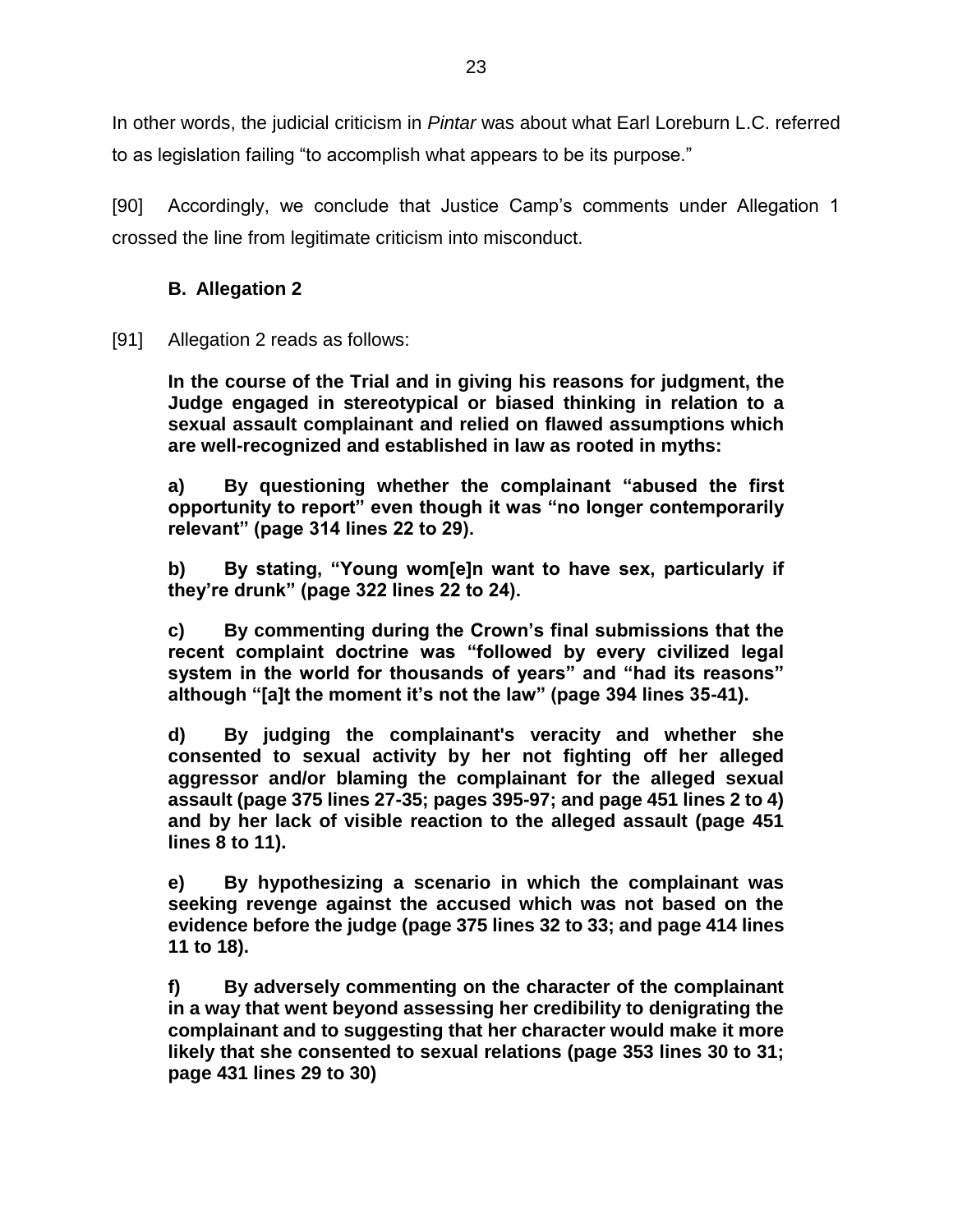[92] At the hearing, the Committee corrected the text of Allegation 2(b). In its original form (cited above), it was a summary of Justice Camp's remarks. The Committee concluded that the summary was not accurate and altered the meaning of what the Judge had actually said. The Committee informed Justice Camp and Presenting Counsel that the full quotation should be the basis of the Allegation, rather than its summary. The full quotation reads as follows:

[...] if I accept his version and -- if I can't reject it, then I have to go into the air of reality. Is it -- is it unreal for me to accept that a young man and a young woman -- young woman want to have sex, particularly if they're drunk?<sup>42</sup>

#### *i. Justice Camp's Evidence and Submissions*

<span id="page-27-0"></span>[93] In Justice Camp's examination in chief, he generally acknowledged that he engaged in stereotypical or biased thinking and relied on flawed assumptions in connection with the statements set out in Allegation 2 (with the exception of Allegation  $2(f)$ ).

[94] With respect to Allegation 2(a), he testified:

[...] that can only have been the product of deep-rooted, unrecognized prejudice toward the rape myth that women who don't take the first opportunity to report are lying.<sup>43</sup>

[95] With respect Allegation 2(b), Justice Camp testified:

[i]t was inappropriate. The full version of that is perhaps not all that controversial. I still wish I hadn't said it.<sup>44</sup>

[96] With respect to Allegations 2(c), (d) and (e), Justice Camp testified:

[...] those were based on unrecognized prejudices for which I am deeply sorry.<sup>45</sup>

[97] With respect to Allegation 2(f), Justice Camp testified:

I don't believe that anything I said, read in context, read properly, suggested that her character would make it more likely that she consented to sex. My

<sup>42</sup> *Wagar* Trial Transcript, p. 322, lines 21-24.

<sup>43</sup> Inquiry Hearing Transcript, Vol. 5, Sept. 9, 2016, p. 268, lines 7-10.

<sup>44</sup> Inquiry Hearing Transcript, Vol. 5, Sept. 9, 2016, p. 268, lines 13-15.

<sup>45</sup> Inquiry Hearing Transcript, Vol. 5, Sept. 9, 2016, p. 268, lines 25-26.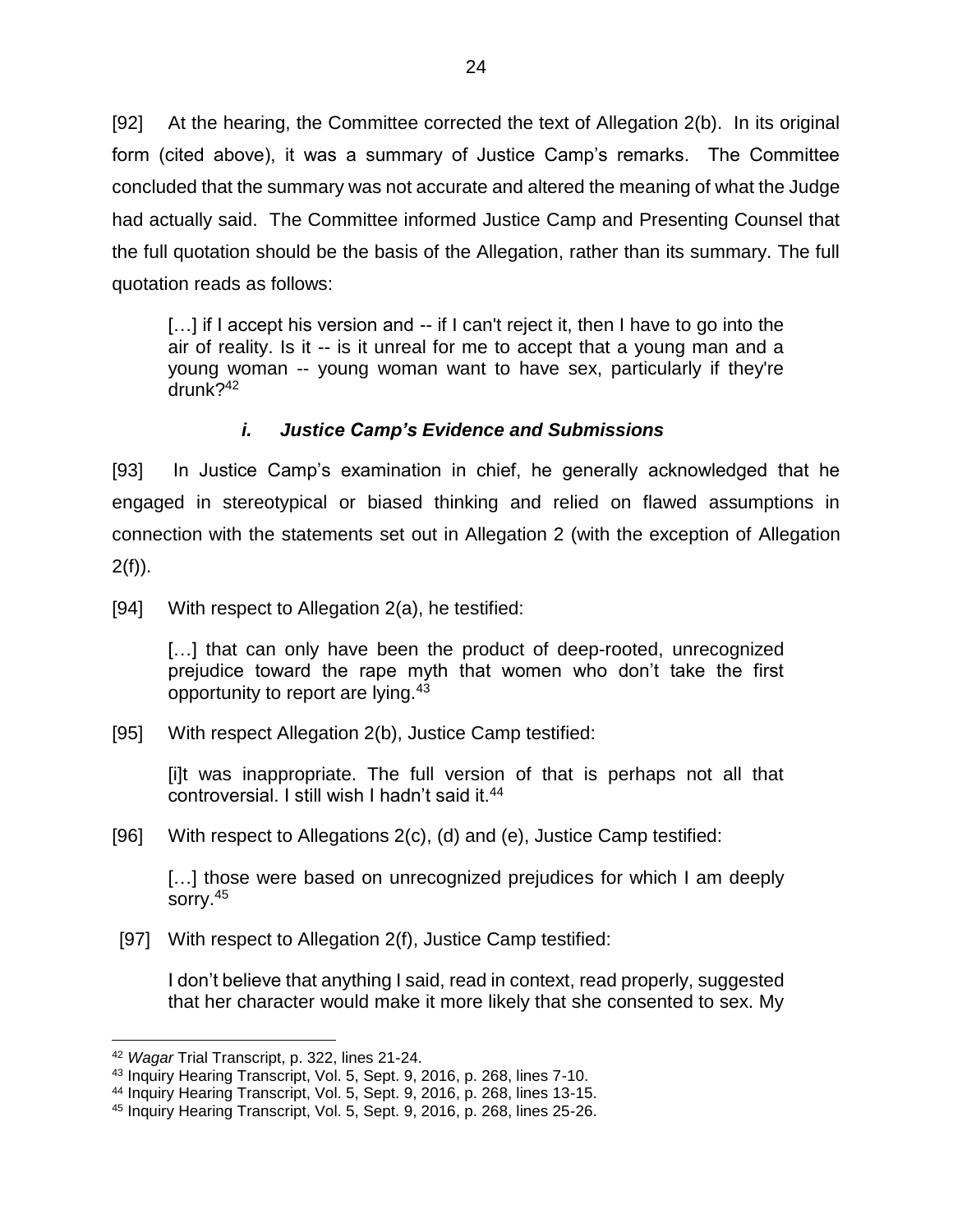comments regarding her morality were limited to the fact that she had committed crimes of dishonesty.<sup>46</sup>

[98] In cross-examination, Justice Camp confirmed his evidence that, with the exception of Allegation 2(f), he accepted that his comments were a product of stereotypical or biased thinking. With respect to Allegation 2(f), he related his comments to making a credibility assessment.

[99] In written closing argument, Judge's counsel submitted that Justice Camp agreed that the comments set out in Allegation 2 "were insensitive and inappropriate and in some cases evinced unconscious bias on his part",<sup>47</sup> but denied that he engaged in "deliberately biased reasoning."<sup>48</sup>

# *ii. Committee's Findings with respect to Allegation 2(a)*

<span id="page-28-0"></span>[100] In his written closing submissions with respect to Allegation 2(a), Judge's counsel quoted more fully from the exchange between Crown counsel and the Judge, in which Justice Camp asked:

[...] can I look at what people say happened afterwards, affection shown afterwards? Never mind whether she [the complainant] abused the first opportunity to report. I understand that that is – no longer contemporarily relevant. But am I allowed to look at the evidence of third parties and the accused who say she seemed affectionate [towards the accused]?<sup>49</sup>

#### [101] Judge's counsel then submitted:

On a fair reading of the above passage, Justice Camp *agreed* with the Crown that the doctrine of recent complaint was outdated and sought her opinion on whether he was entitled to consider the third parties' (Skinner's and Porter's) evidence that the accused and complainant were affectionate after the event. This passage is not evidence of biased thinking on Justice Camp's part.<sup>50</sup>

 $\overline{a}$ <sup>46</sup> Inquiry Hearing Transcript, Vol. 5, Sept. 9, 2016, p. 268, line 26, p. 269, lines 1-4.

<sup>47</sup> Written Closing Submissions of Justice Camp, p. 19.

<sup>48</sup> Written Closing Submissions of Justice Camp, p. 19.

<sup>49</sup> Written Closing Submissions of Justice Camp, p. 20.

<sup>50</sup> Written Closing Submissions of Justice Camp, p. 19.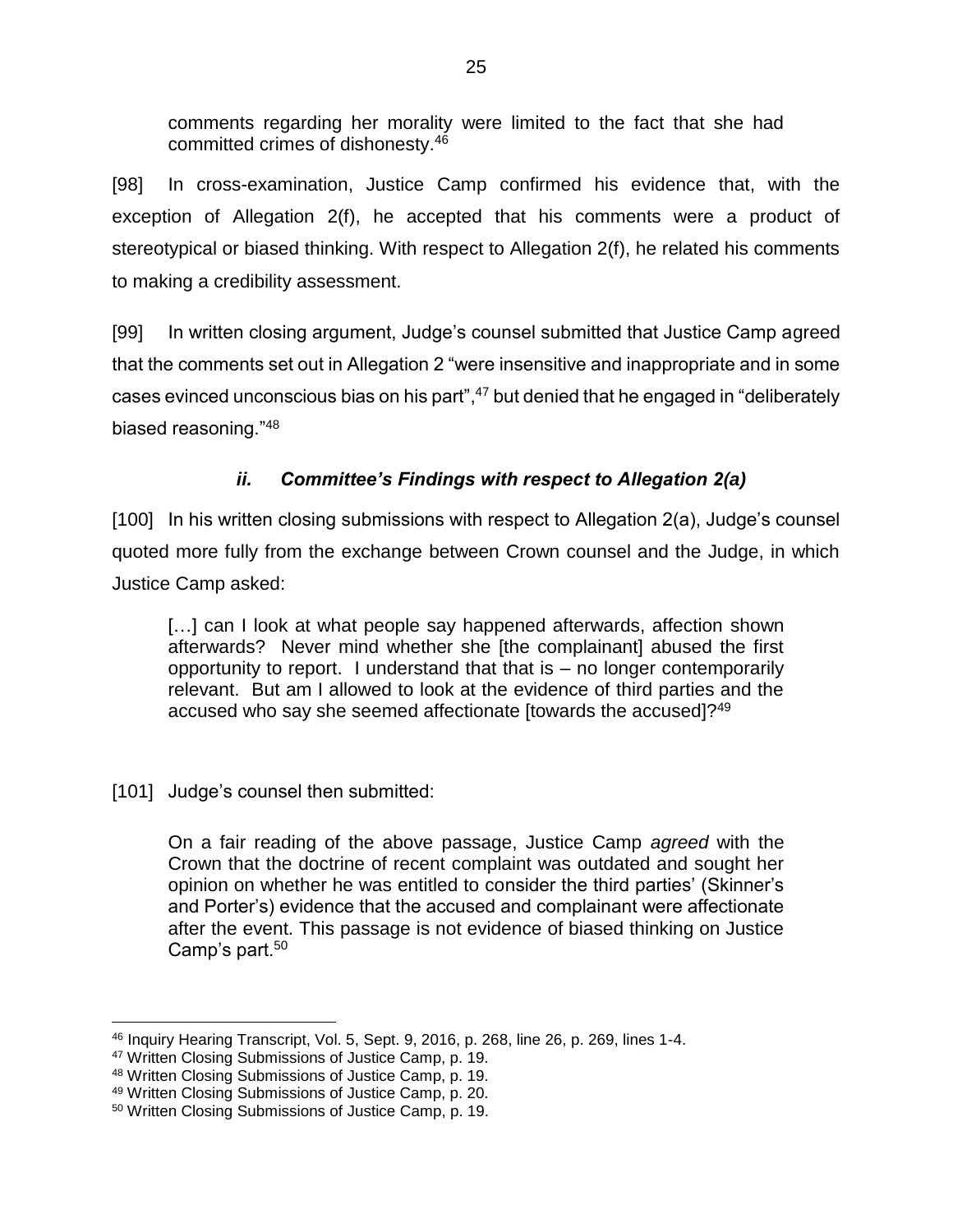[102] We conclude that this submission misses the point. By characterizing the issue of whether or not the complainant "abused" the first opportunity to report as "no longer contemporarily relevant", Justice Camp's comments share the same theme as his comment in Allegation 1(b) (which derisively attributes the limitations in s. 276 to "contemporary thinking") and with his comment in Allegation 2(c) (that the recent complaint doctrine was "followed by every civilized nation for thousands of years" and "had its reasons" although "at the moment it's not the law").<sup>51</sup> His comment in Allegation 2(a) is also of a piece with his comment to Crown counsel (discussed in Allegation 4 below), when she characterized the abrogation of the recent complaint doctrine as one of the legal developments designed to set aside an "antiquated way of thinking",<sup>52</sup> and he interjected, "I hope you don't live too long, Ms. Mograbee."<sup>53</sup>

[103] The doctrine of recent complaint was a common law evidentiary inference based on a discredited stereotype and myth that women who are sexually assaulted will naturally speak out about their experience at the first opportunity. Under the former doctrine, female complainants (rape was historically a gendered crime that could only be committed by a man against a woman) could be cross-examined on their failure to make a timely complaint and an adverse inference could be drawn regarding their credibility. Parliament removed the doctrine of recent complaint from our law in 1983.<sup>54</sup> In other words, the doctrine has not been part of Canadian law for over thirty years. Moreover, the Supreme Court of Canada held in *R v D. D.*, that adverse inferences as to credibility, premised on the mere fact that a complainant failed to "raise an immediate 'hue and cry'", constitute an error of law.<sup>55</sup>

[104] When Justice Camp's various comments are read together, an underlying and unifying theme reveals itself, namely that he regarded the evolution of the law of sexual assault (which was designed to rid the law of discredited sexist stereotypes and myths) as misguided and as a product of what he dismissed as "contemporary thinking". We do

<sup>51</sup> *Wagar* Trial Transcript, p. 394, lines 35-38.

<sup>52</sup> *Wagar* Trial Transcript, p. 395, line 3.

<sup>53</sup> *Wagar* Trial Transcript, p. 395, line 6.

<sup>54</sup> Benedet Report, pp. 8 and 21.

<sup>55</sup> [2000] 2 S.C.R. 275, paras. 60-63.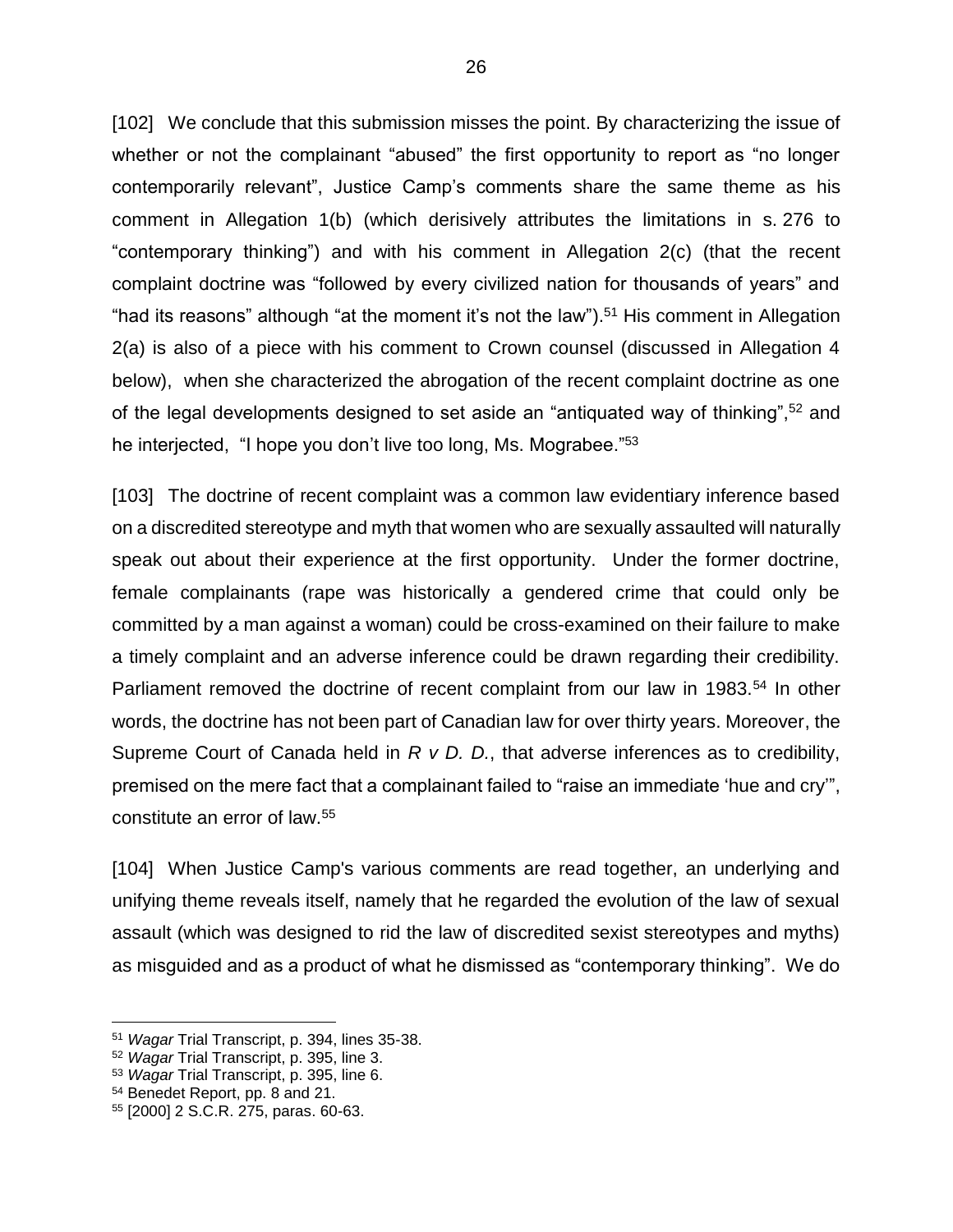not accept that Allegation 2(a) is not evidence of biased thinking on his part. It clearly is part and parcel of his resistance to changes in the law meant to protect vulnerable witnesses, to promote women's equality, and to bring integrity to the way in which sexual assault cases are dealt with by the justice system. Taken alone, the various comments might be seen as merely an unfortunate way of expressing himself, but taken in the context of his other related utterances, it is clear that Justice Camp held a bias, whether conscious or unconscious, in the form of an antipathy towards the present laws governing sexual assault trials.

## *iii. Committee's Findings with respect to Allegation 2(b)*

<span id="page-30-0"></span>[105] With respect to Allegation 2(b), Judge's counsel submitted that Justice Camp was simply "saying that it was possible the complainant and the accused, who were both highly intoxicated, might have agreed to sex despite meeting only recently."<sup>56</sup> We accept that the Judge was essentially noting that people generally – both men and women – tend to be less inhibited when intoxicated than when not intoxicated. As such, we conclude that, the comments in Allegation 2(b) did not reflect a rape myth or stereotypical thinking about women intending to signal their sexual availability by drinking alcohol.

## *iv. Committee's Findings with respect to Allegation 2(c)*

<span id="page-30-1"></span>[106] With respect to Allegation 2(c), in written closing submissions, Judge's counsel quoted from the exchange between Justice Camp and Crown counsel as follows:

MS. MOGRABEE: […] But she's not under any obligation to move out of the way. Again, invoking section 275 where the Court talks about you know - sorry, the *Criminal Code* talks about rules respecting complaint abrogated, there's -- there's a reason for why that was abrogated, it's to get away from thinking about what you -- you think, or anyone would think a -- a person in that situation should do. How they should act.

THE COURT: Well, the recent complaint doctrine was that you -- and it was followed by every civilized legal system in the world for thousands of years, was that as soon as you can you should complain to somebody in authority or somebody close to your family. It had its reasons. At the moment it's not the law. It does go so far -- the recent complainant [*sic*], as I understand it,

 $\overline{a}$ <sup>56</sup> Written Closing Submissions of Justice Camp, p. 21.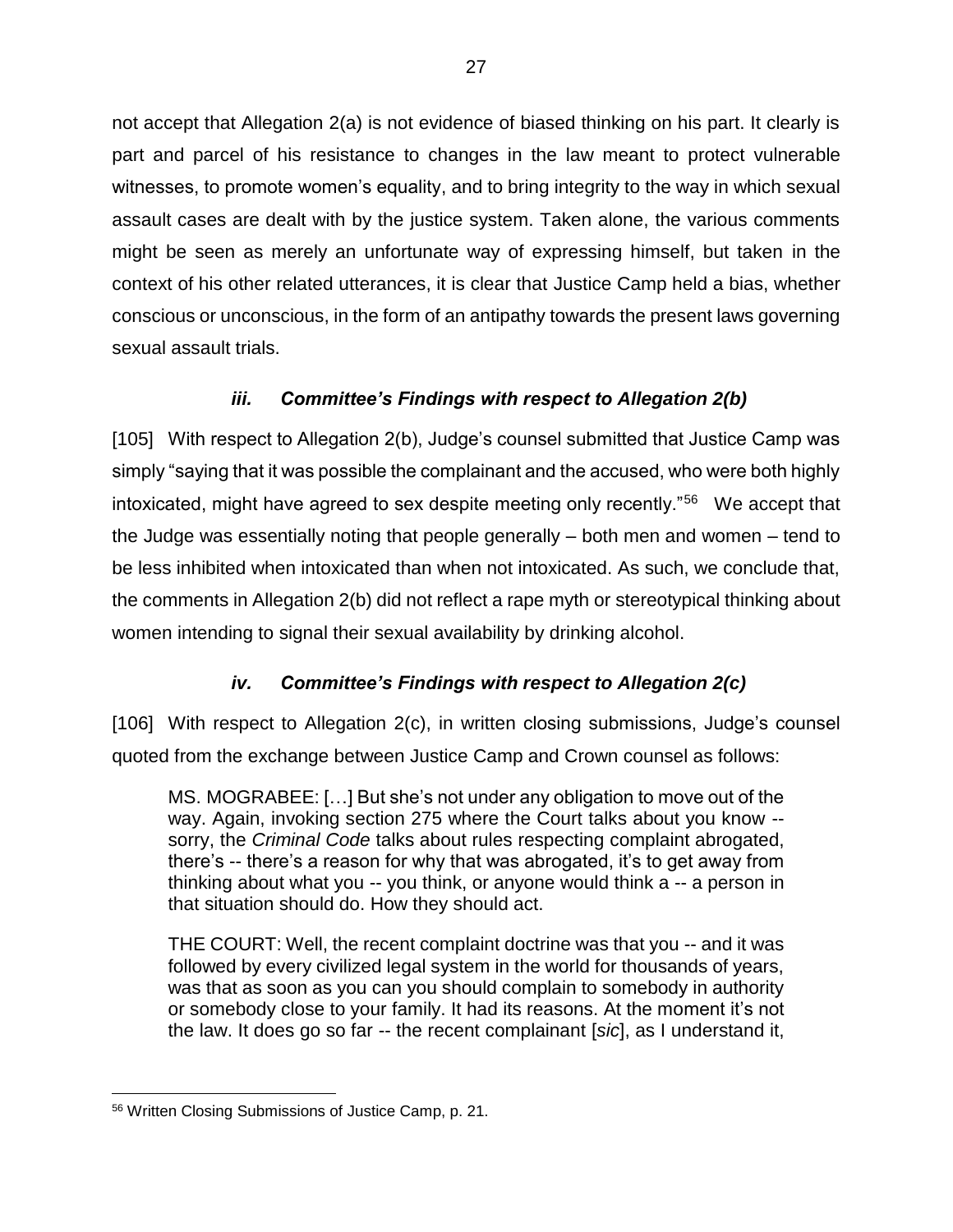didn't include the proposition that -- that you -- that the complainant didn't have to indicate no in some way. Now that's a different rule.

MS. MOGRABEE: That's a different rule. I'm just saying that, you know, it - - it follows that -- that antiquated way of thinking has been set by the wayside, for a reason. It's the same thinking --<sup>57</sup>

[107] Judge's counsel submitted that Crown counsel had been trying to give the abrogation of the recent complaint doctrine "a wider implication than is supported by the case law"<sup>58</sup> and that Justice Camp "correctly explained to the Crown that the law of recent complaint does not prevent judges from considering what the complainant said during the act."<sup>59</sup> He argued that Justice Camp recognized that "failure to make a timely complaint is irrelevant."<sup>60</sup> He submitted that, "While Justice Camp's statement [in Allegation 2(c)] was insensitive, and an unnecessary observation, it is not evidence of deliberately biased thinking".<sup>61</sup>

[108] The exchange cited above was preceded by Justice Camp asking the Crown whether there was evidence that the complainant had moved away from the accused during the alleged sexual assault. The Crown asserted that the complainant was under no obligation to "move away" from him, effectively arguing that the Crown had no onus to lead evidence of the complainant's resistance. As we read the exchange, the Crown was attempting to draw a parallel between the abrogation of the recent complaint doctrine and the introduction of the legal precept that a woman is not bound to resist or be taken as demonstrating consent by her acquiescence. The Crown was pointing out that both of these developments in sexual assault law stem from the rejection of myths about how women who are "real" victims of sexual assault will or should behave. The Judge's reaction to the Crown's argument was to disparage the abrogation of the doctrine of recent complaint, which was not a live issue before him. Judge's counsel submitted that "it was more excusable for Justice Camp to have the doctrine of recent complaint on the brain than it otherwise would be"<sup>62</sup> because Crown counsel had led evidence of the

<sup>57</sup> *Wagar* Trial Transcript, p. 394, lines 28-41, p. 395, lines 2-4.

<sup>58</sup> Written Closing Submissions of Justice Camp, p. 21.

<sup>59</sup> Written Closing Submissions of Justice Camp, p. 21.

<sup>60</sup> Written Closing Submissions of Justice Camp, p. 21.

<sup>61</sup> Written Closing Submissions of Justice Camp, p. 21.

<sup>62</sup> Written Closing Submissions of Justice Camp, p. 21.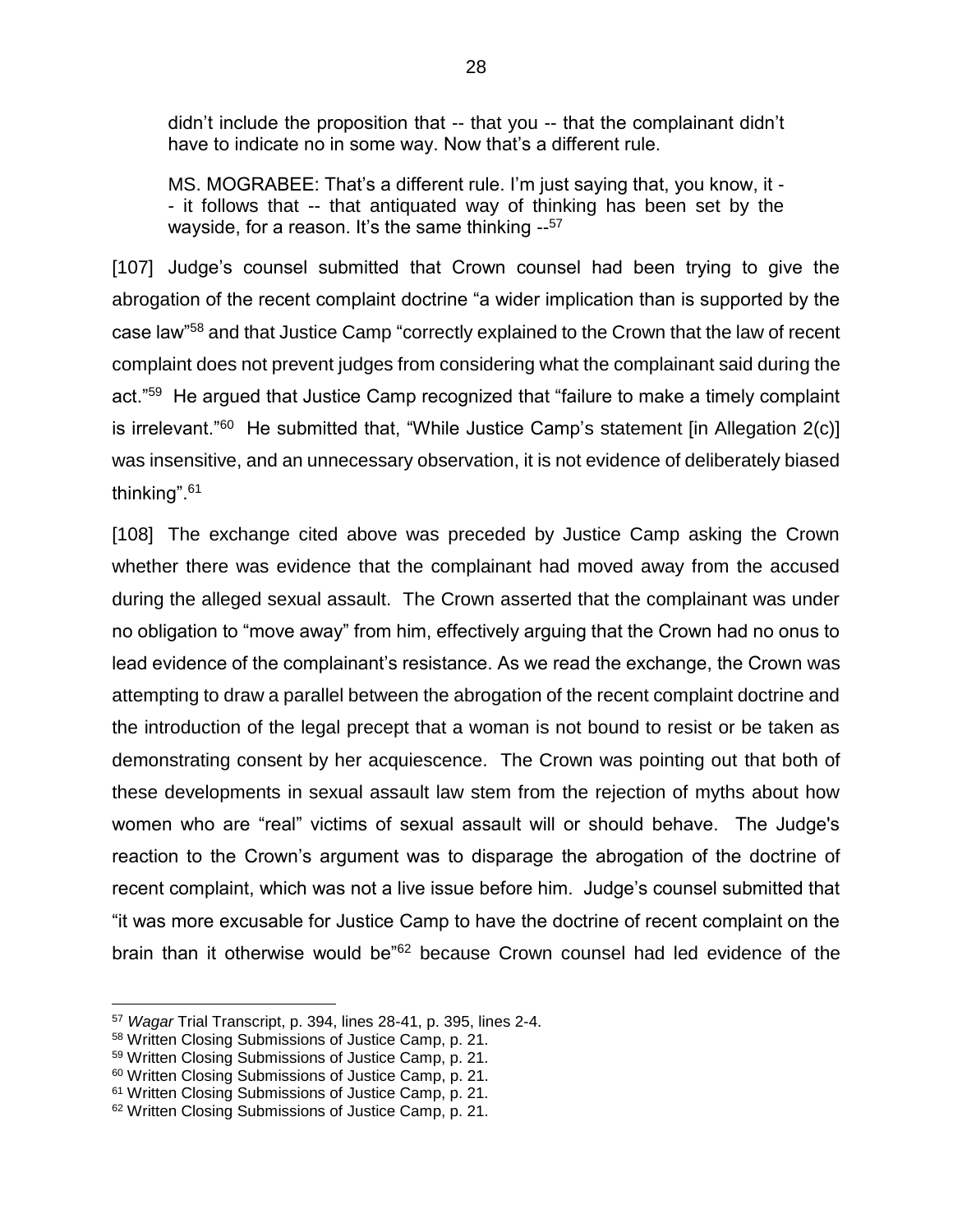complainant's first statements to staff at the hospital and to the police. While this might explain why Justice Camp had the recent complaint doctrine "on the brain", it does not excuse the disparaging nature of his remarks. Again, we find that in their context, and in the context of the Judge's other related utterances, his bias, whether conscious or not, led him to express disdain for the law in its current state.

## *v. Committee's Findings with respect to Allegation 2(d)*

<span id="page-32-0"></span>[109] Allegation 2(d) references various comments made by Justice Camp during the evidentiary part of the trial, during submissions, and in his Reasons for Judgment, said to reflect a victim-blaming attitude and a view that the complainant's failure to resist the accused bore on the issue of consent and on the complainant's credibility.

[110] In his written closing submissions, Judge's counsel argued that a fair reading of the Judge's Reasons for Judgment shows that Justice Camp rejected the complainant's evidence for valid reasons based on internal inconsistencies in her evidence, a prior inconsistent statement to police, and the evidence of two independent witnesses who corroborated elements of the accused's evidence. He argued: "A fair reading of the record shows that Justice Camp did not disbelieve the complainant because she failed to fight off an attacker." 63

[111] The impugned comments of the Judge during the *Wagar* Trial in relation to this Allegation read as follows:

THE COURT: Well, she doesn't have to do any of these things. She doesn't have to say don't lock the door. She can take her chances. Foolishly she could do that. If she sees the door being locked, she's not a complete idiot, she knows what's coming next.

In our law she doesn't have to say unlock the door I'm getting out. She can take her chances, perhaps in the hope of getting him into trouble. Who knows what (INDISCERNIBLE) would be in those circumstances. But am I not, as a guide to answering the question in general, not as a final answer, but as part of the answer -- <sup>64</sup>

 $[\ldots]$ 

 $\overline{a}$ <sup>63</sup> Written Closing Submissions of Justice Camp, p. 22.

<sup>64</sup> *Wagar* Trial Transcript, p. 375, lines 27-35.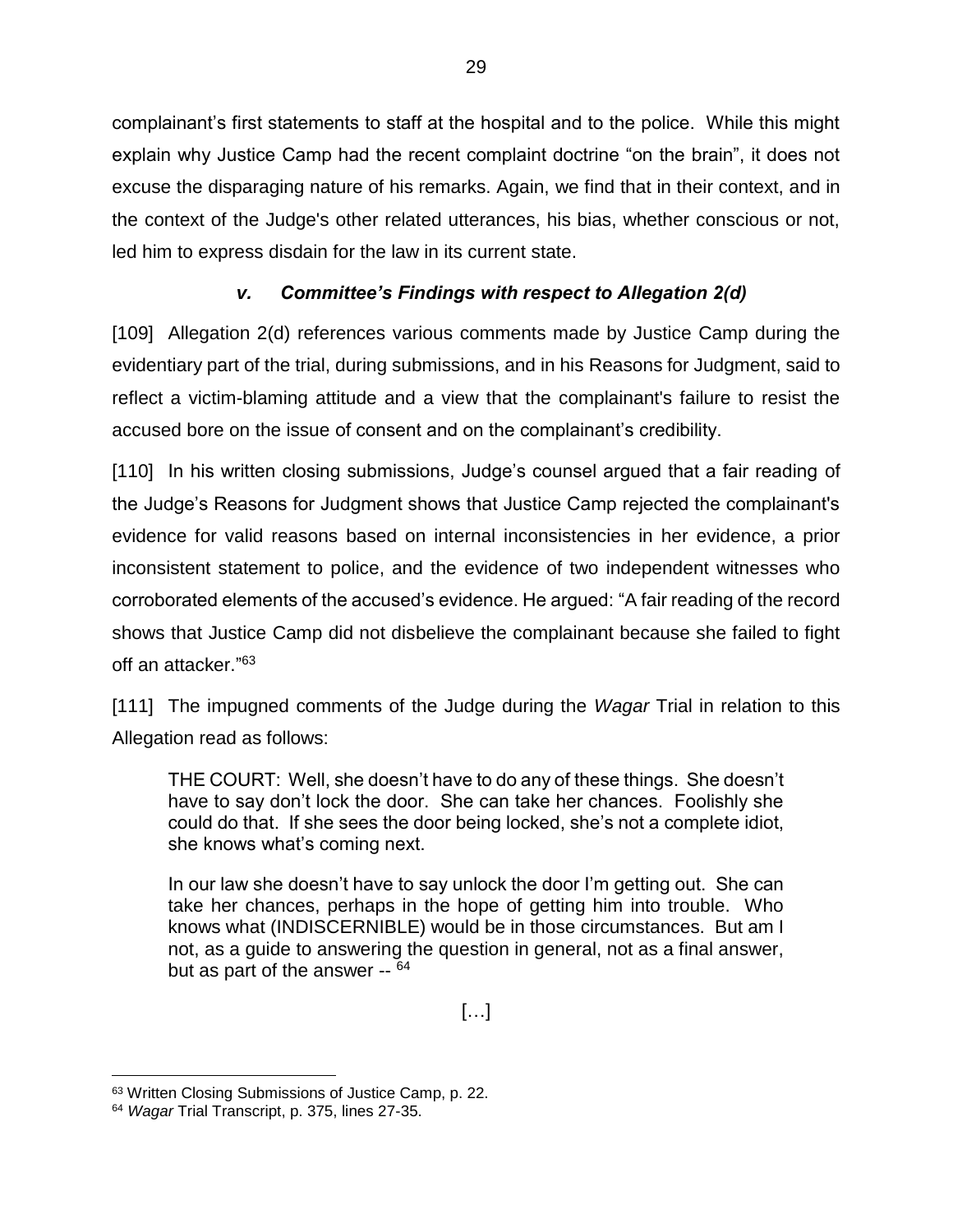MS. MOGRABEE: That's a different rule. I'm just saying that, you know, it - - it follows that -- that antiquated way of thinking has been set by the wayside, for a reason. It's the same thinking --

THE COURT: I hope you don't live too long, Ms. Mograbee.

MS. MOGRABEE: It's the same line of thinking that would be required to find that because she didn't act a certain way she would have consented. And again, not everybody's going to act

THE COURT: Some people are terrified, some people aren't assertive, I'll grant you all that.

MS. MOGRABEE: -- she said -- right. And she -- she was much smaller than him, she didn't know him, she said she was afraid.

THE COURT: Is there any -- well is there any evidence that -- that he frightened her. She -- she said she was smaller than him and that she was frightened.

MS. MOGRABEE: She said she was scared. That -- that was her evidence.

THE COURT: But did he threaten her at all? Is there any basis for her fear? I don't recall any evidence to that effect?

MS. MOGRABEE: Well, the circumstances --

THE COURT: Any threats?

MS. MOGRABEE: -- I would submit are reasonable, such that --

THE COURT: Why?

MS. MOGRABEE: -- if you find that -- you could find that and it makes sense that --

THE COURT: Did he have a weapon?

MS. MOGRABEE: -- she was scared because he's a stranger to her, she's locked in the bathroom with him, she is much smaller

THE COURT: A locking that she -- that she made no complaint about.

MS. MOGRABEE: Again, she's not required to do that.

THE COURT: Well, if she's frightened you'd think she would. Did she get up, did she -- did she shout?

MS. MOGRABEE: If you look at *Livermore*, which is another case that--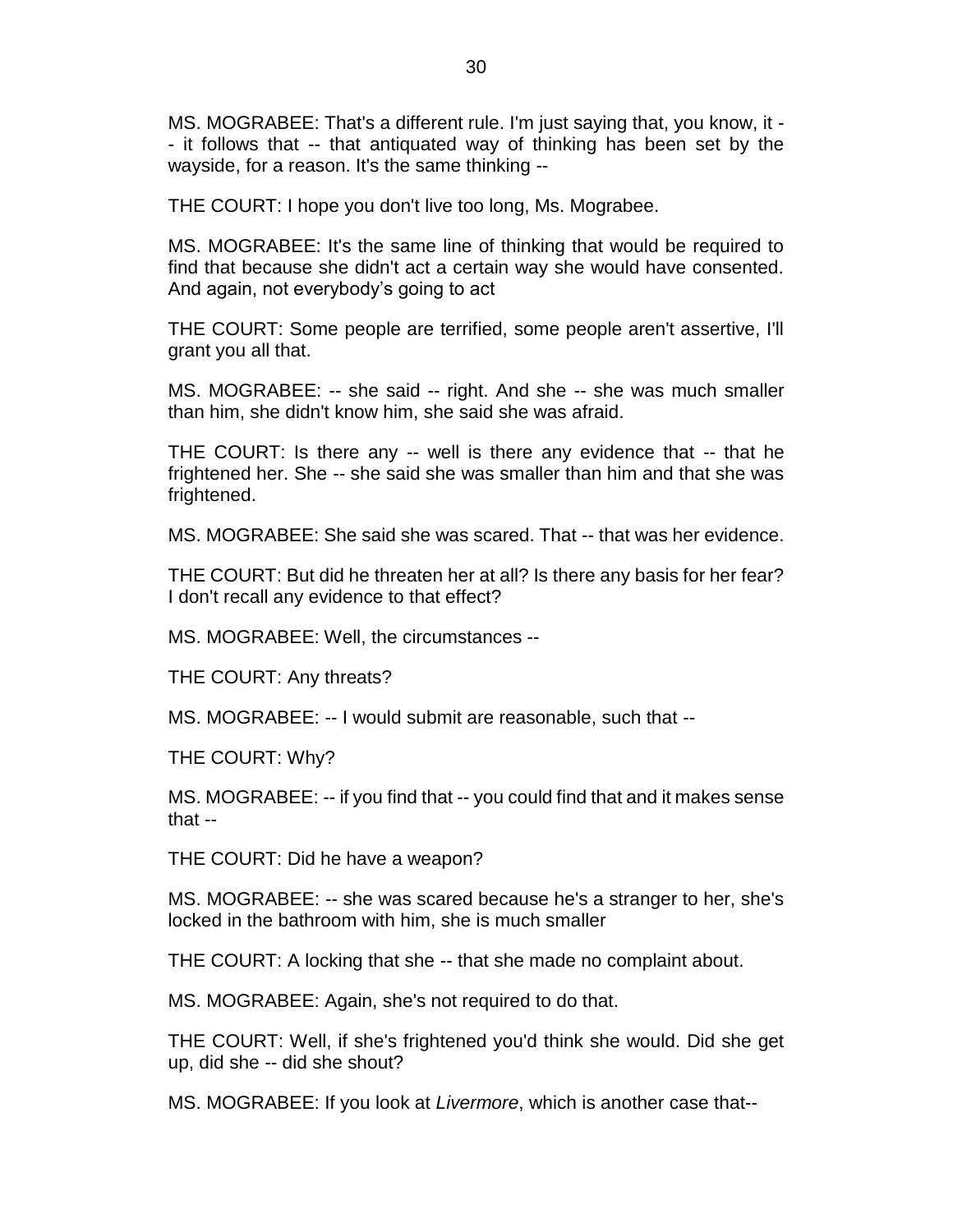THE COURT: Yeah.

MS. MOGRABEE: -- you have before you, it's on that point.

THE COURT: Well --

MS. MOGRABEE: There are many --

THE COURT: -- do I -- do I test her fear? It's easy for her to say it, but are there any -- any reasons for it and are there -- did she show any signs of it? And did she do anything about it? Or do I look at those and say, listen, you say you're frightened but I just don't see -- see that it's true. If you were --

MS. MOGRABEE: Well, you can find --

THE COURT: -- frightened you could have screamed.

MS. MOGRABEE: -- you can find that, but I would say that the law doesn't require you to -- it -- it -- it would be an error in law for you to say that she should have done these things and didn't, and therefore like -- was likely to have consented.

THE COURT: No. Well, I'm dealing just with the fear now.

MS. MOGRABEE: Yeah.

THE COURT: Was there any reason for her to be frightened and is there any indication that she was frightened?

MS. MOGRABEE: She said that she was afraid so there's some evidence there, and the circumstances under which this takes place.

THE COURT: Well what were the circumstances?

MS. MOGRABEE: The Crown would submit -- well --

THE COURT: There were people 10 feet away.

MS. MOGRABEE: -- she's in the bathroom, the door is locked and like I say.

THE COURT: So she screams.

MS. MOGRABEE: She didn't do that.

THE COURT: No, I know. So --

MS. MOGRABEE: She's not required to do that.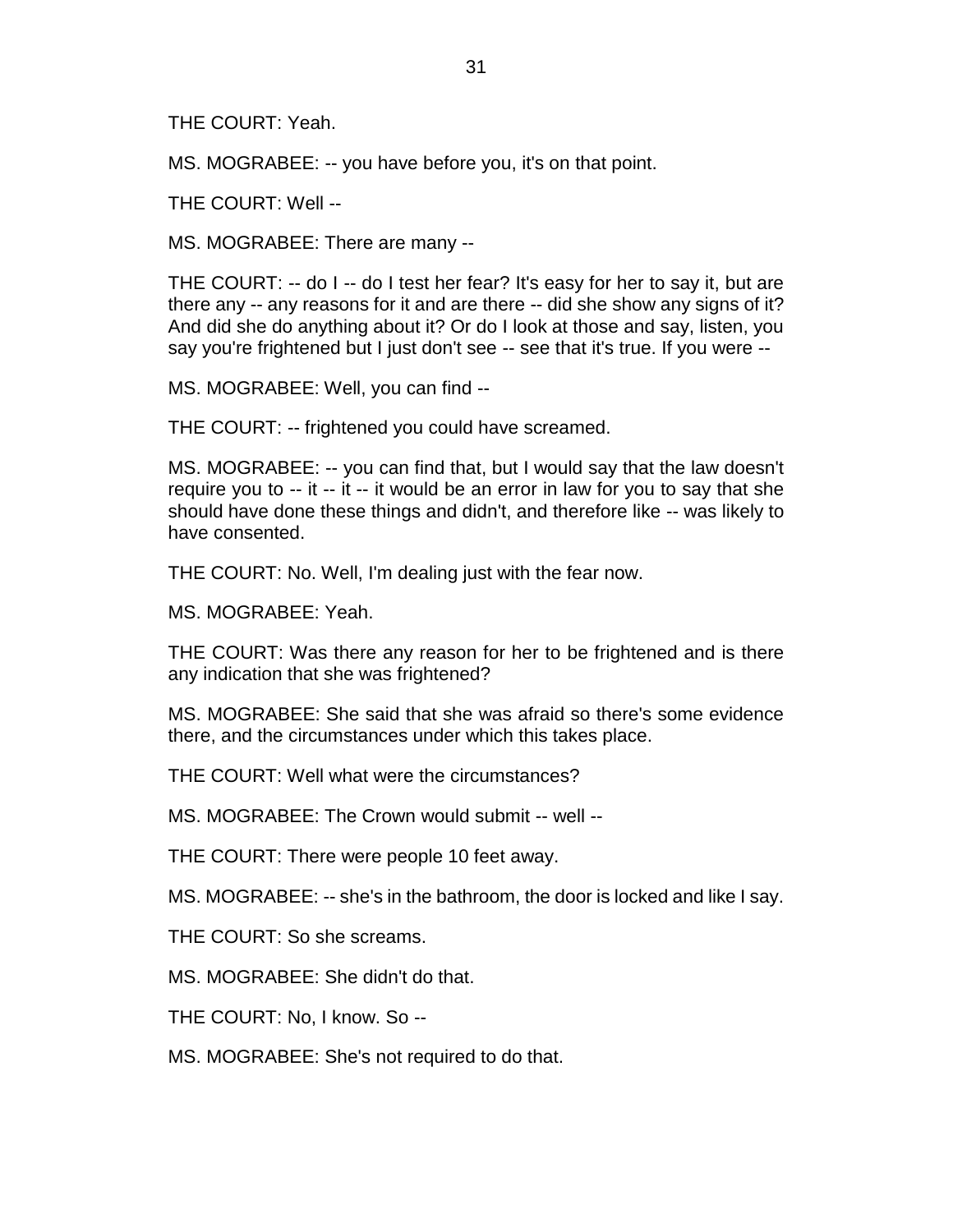THE COURT: No, she's not required to but if she claims fear, she's got to - - surely I'm -- I'm entitled to test that proposition?

MS. MOGRABEE: Well again, if you look at *Livermore* --

THE COURT: Yeah.

MS. MOGRABEE: -- where you have a similar situation, where there was not all these things, there wasn't you know, this cry and hue that -- that you're referring to, you know, crying out for help. The law is very clear in saying that that is not a basis upon which to find that the complainant consented. And again you'll see that throughout the case law and particularly in those circumstances you'll see it in *Livermore*.

THE COURT: Well *Livermore* was very different. She said that she struggled and fought -- fought him away.

MS. MOGRABEE: Yes, but there was conduct afterwards as well.

THE COURT: Well we haven't got to the conduct afterwards just yet.<sup>65</sup>

#### […]

[REASONS FOR JUDGMENT]

THE COURT: -- the complainant's version. She certainly had the ability to swear at men. For a person who didn't want have sex, she spends a long time in the shower with the accused and went through a variety of sexual activities.<sup>66</sup>

#### […]

[THE COURT] l cannot discard the fact that she only really seemed to get angry when the brother humiliated her, and she seemed far more upset about that and reacted to that, whereas it doesn't seem that she reacted at all after the accused had had, on her version, unwanted sex with her. $67$ 

[112] In the initial passage cited, during an exchange with Crown counsel, the Judge appears to suggest that the complainant's failure to react when the accused stepped into the bathroom and locked the door is evidence from which he could infer consent. He recognized that, "In our law she doesn't have to say unlock the door, I am getting out", but then asserted: "She can take her chances, perhaps in the hope of getting him into

<sup>65</sup> *Wagar* Trial Transcript, pp. 395-97.

<sup>66</sup> *Wagar* Trial Transcript, p. 451, lines 2-4.

<sup>67</sup> *Wagar* Trial Transcript, p. 451, lines 8-11.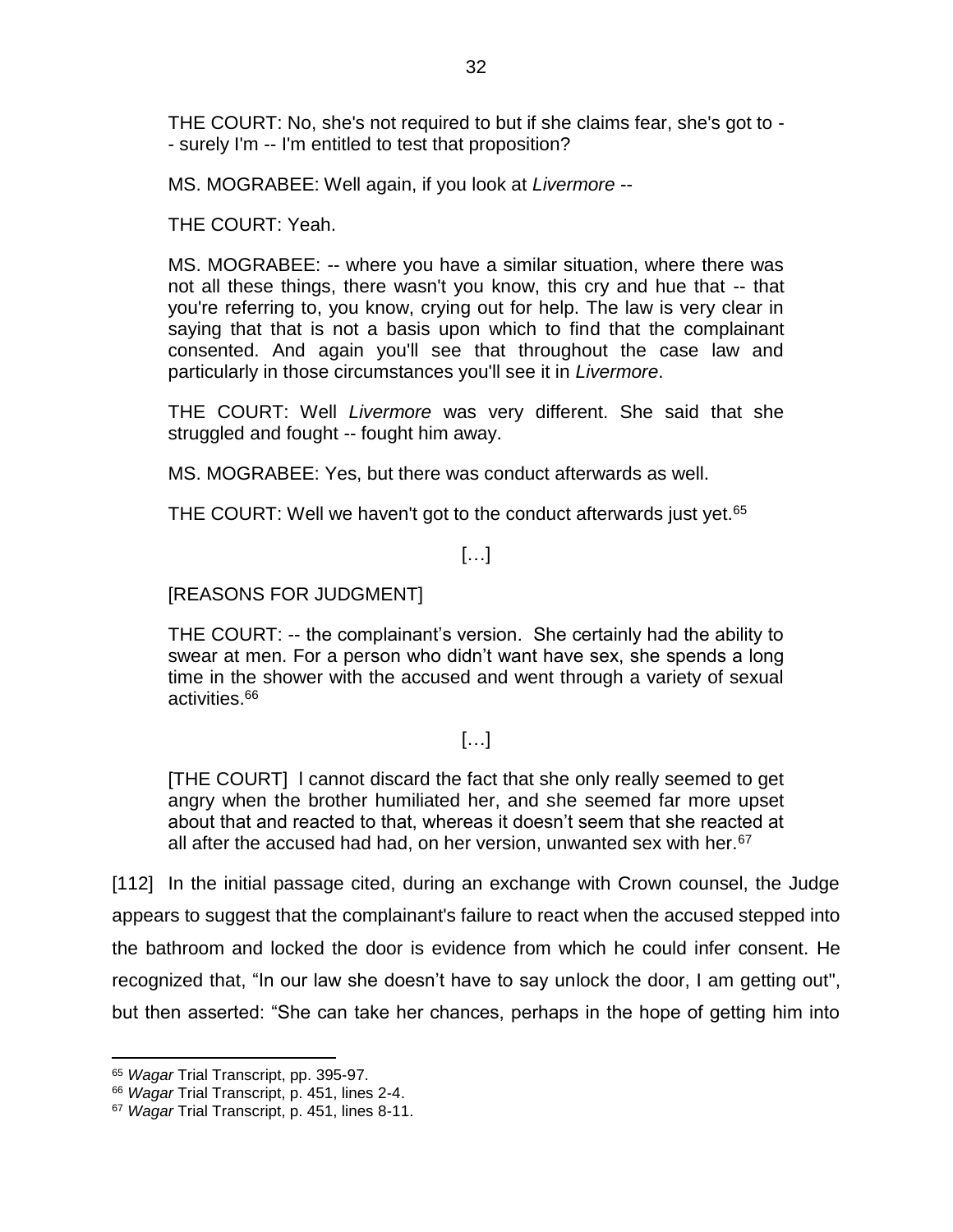trouble." That is a peculiar way of framing the issue, implying that if she was not consenting, the only explanation for the complainant not resisting or objecting was so she could get the accused in trouble. We conclude that, in this exchange, the Judge was advancing a discredited view that if a woman is not actively resisting or vocally objecting, she is either consenting or has some oblique motive to lure her assailant into a trap.

[113] In the second passage, the Judge questions the veracity of the complainant's evidence that she was scared based on the fact that she did not shout or scream while in the bathroom. He again refers to her lack of reaction when the accused locked the door, asserting that she made no complaint about it and "if [she] were frightened [she] could have screamed."

[114] In his Reasons for Judgment, the Judge repeated the theme that "The complainant" had the ability to swear at men" and yet did not react with anger or "at all after the accused had had, on her version, unwanted sex with her." Similarly, the Judge stated that the complainant "hasn't explained why she allowed the sex to happen if she didn't want it"<sup>68</sup> and remarked, "she was quite capable of asserting herself with other men when they did things she didn't like."<sup>69</sup> The Judge continued in this vein a moment later, stating: "Seems to me incongruous that she would have the courage to kick out and hit somebody who was videotaping her, but not the accused in the shower."70

[115] The Judge was clearly evaluating the evidence before him by measuring it against a stereotypical view of how a woman should react to a sexual assault, or the threat of one. Throughout his Reasons, the Judge's numerous comments reflect the discredited rape myth that a woman can always resist a sexual assault if she really wants to.

[116] Secondly, Justice Camp's rumination to the effect that the complainant's failure to object (when the accused entered the bathroom) was "foolish" and that she's not a "total idiot" implies that a woman who does not actively resist when confronted by the prospect

<sup>68</sup> *Wagar* Trial Transcript, p. 437, line 9.

<sup>69</sup> *Wagar* Trial Transcript, p. 437, lines 10-11.

<sup>70</sup> *Wagar* Trial Transcript, p. 438, lines 32-33.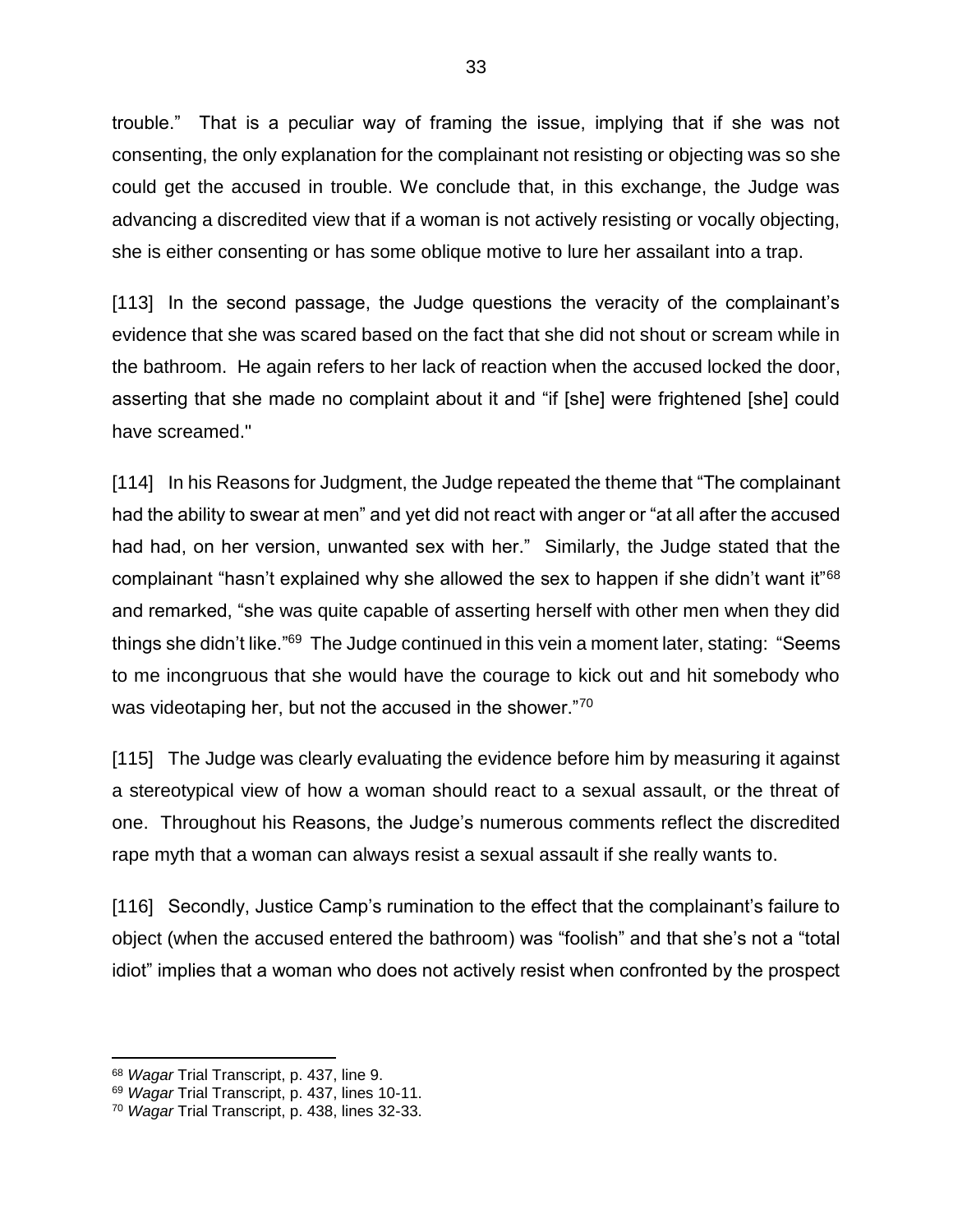of a sexual assault is responsible for her own victimization. His comments reflect a classic victim-blaming attitude.

[117] Thirdly, Justice Camp's suggestion that the complainant's failure to object or resist when the accused locked the bathroom door may have meant that she had an oblique motive "to get [the accused] in trouble" reveals another discriminatory belief about women and sexual assault (namely that women frequently fabricate false allegations of rape as part of a scheme to get men in trouble). That remark colours and gives context to the other impugned remarks of the Judge that the complainant "spends a lot of time in the shower with the accused and went through a variety of sexual activities"<sup>71</sup> and that "it doesn't seem that she reacted at all after the accused had had, on her version, unwanted sex with her".<sup>72</sup> Those comments are, in context, statements revealing a gender-biased and myth-based approach to assessing the evidence.

### *vi. Committee's Findings with respect to Allegation 2(e)*

 $[118]$  In his evidence, the Judge admitted his comments in  $2(e)$  in which he hypothesized that the complainant was seeking revenge against the accused were based on "unrecognized prejudice".<sup>73</sup> However, his counsel's written submissions contended that the scenario he hypothesized was rooted in the evidence that the complainant harboured an animus against the accused's brother, citing what she said in her police statement and testified to at Trial. Judge's counsel asserted in his closing submissions: "While he could have better chosen his words, a fair reading of the record shows that Justice Camp's question was rooted in the evidence and did not amount to disqualifying misconduct."74

[119] Justice Camp first posited a revenge scenario during his exchange with Crown counsel about the complainant's failure to react when the accused locked the bathroom door. That exchange occurred in relation to a point in the Trial before the evidence had revealed any basis for the complainant to be angry at the accused's brother or the accused. Therefore, there was, at that stage, no basis in the evidence for the Judge to

<sup>71</sup> *Wagar* Trial Transcript, p. 451, lines 3-4.

<sup>72</sup> *Wagar* Trial Transcript, p. 451, lines 10-11.

<sup>73</sup> Inquiry Hearing Transcript, Vol. 5, Sept. 9, 2016, p. 268, line 25.

<sup>74</sup> Written Closing Submissions of Justice Camp, p. 22.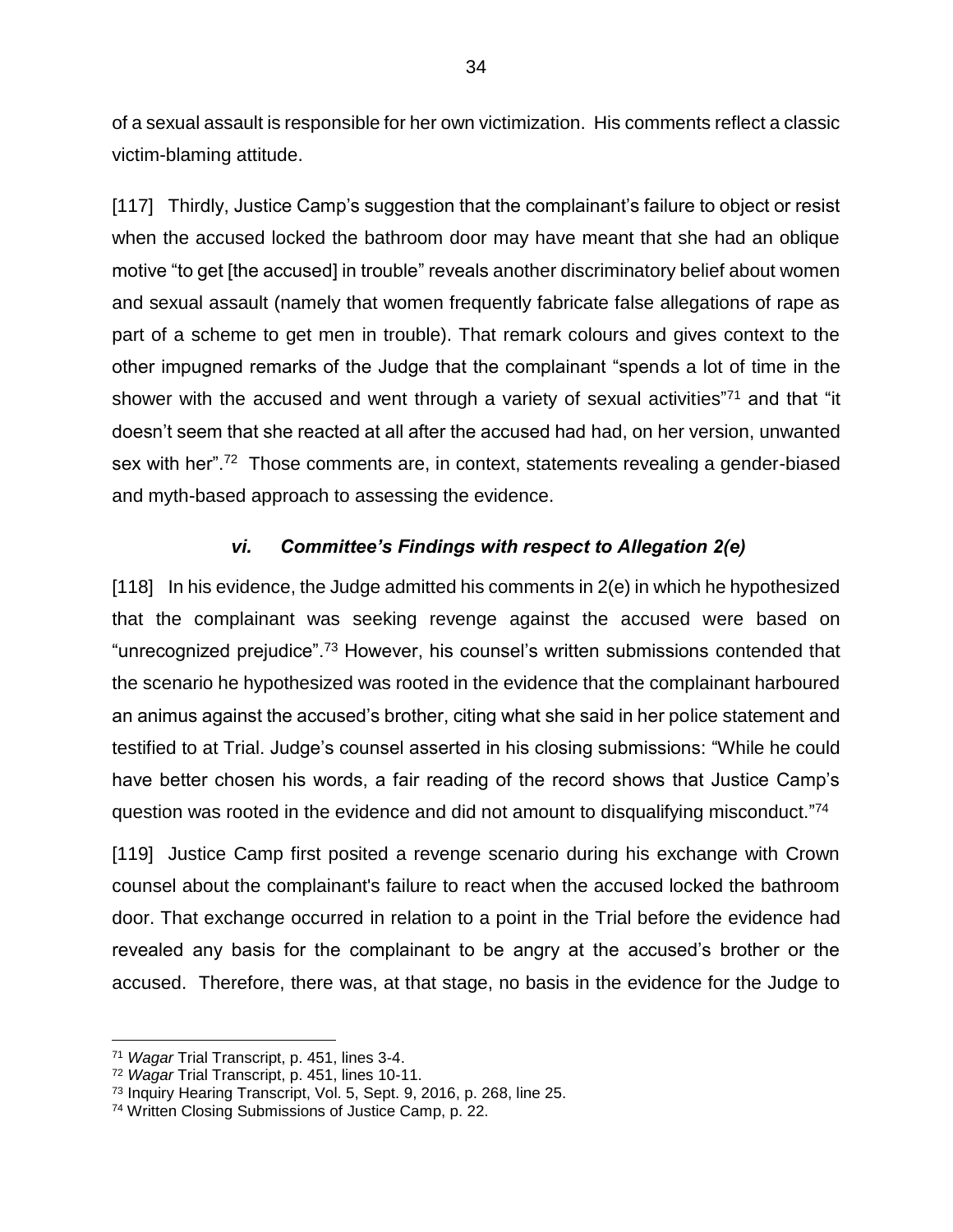hypothesize a narrative involving the complainant acting out of revenge to trap the accused. That scenario could only have been conjured up by the Judge's own biases and was not based on any evidence.

[120] The Judge raised a revenge scenario for the second time during the Crown's closing submissions related to evidence of what happened in the aftermath of the alleged sexual assault.<sup>75</sup> There was, at that point in the Trial, some evidentiary basis for positing a scenario in which the complainant may have consented to the sexual activity but later falsely claimed that it was non-consensual. There was evidence that the complainant was hurt and upset because she believed the accused had sex with Ms. Porter after he left the bathroom. There was evidence that she was angry at the accused's brother because he derided her for having sex with the accused, that he said it was a game, that he had put the accused up to having sex with her, and that he threatened to shame her for it among their mutual friends. Although that evidence could be taken as the foundation for the Judge pursuing the issue with Crown counsel in closing submissions, the fact that he had earlier hypothesized that the complainant may have been acting out of revenge to get the accused in trouble, before any evidence was led to establish a potential motive for revenge, is troubling.

[121] In her report, Professor Benedet draws an important distinction between discredited myths and legitimate defences that an allegation of sexual assault was fabricated:

Many of the discriminatory beliefs outlined above in Section 3 can be described as "myths" when they are ascribed to all or most women, i.e. the idea that women routinely lie about being raped. However, a criminal trial is about particular individuals and events, and it is still open to the defence to argue that in this one case, the complainant did bring a false complaint for some collateral motive. This was the defence theory in *R. v. Wagar,* namely that the complainant fabricated her claim out of anger at the accused and his brother. It is the responsibility of the trial judge to be sure that his or her findings of fact as to such theories are based on the evidence and are not bolstered by the explicit or implicit acceptance of rape myths.<sup>76</sup>

<sup>75</sup> *Wagar* Trial Transcript, p. 414, lines 11-18.

<sup>76</sup> Benedet Report, p. 22.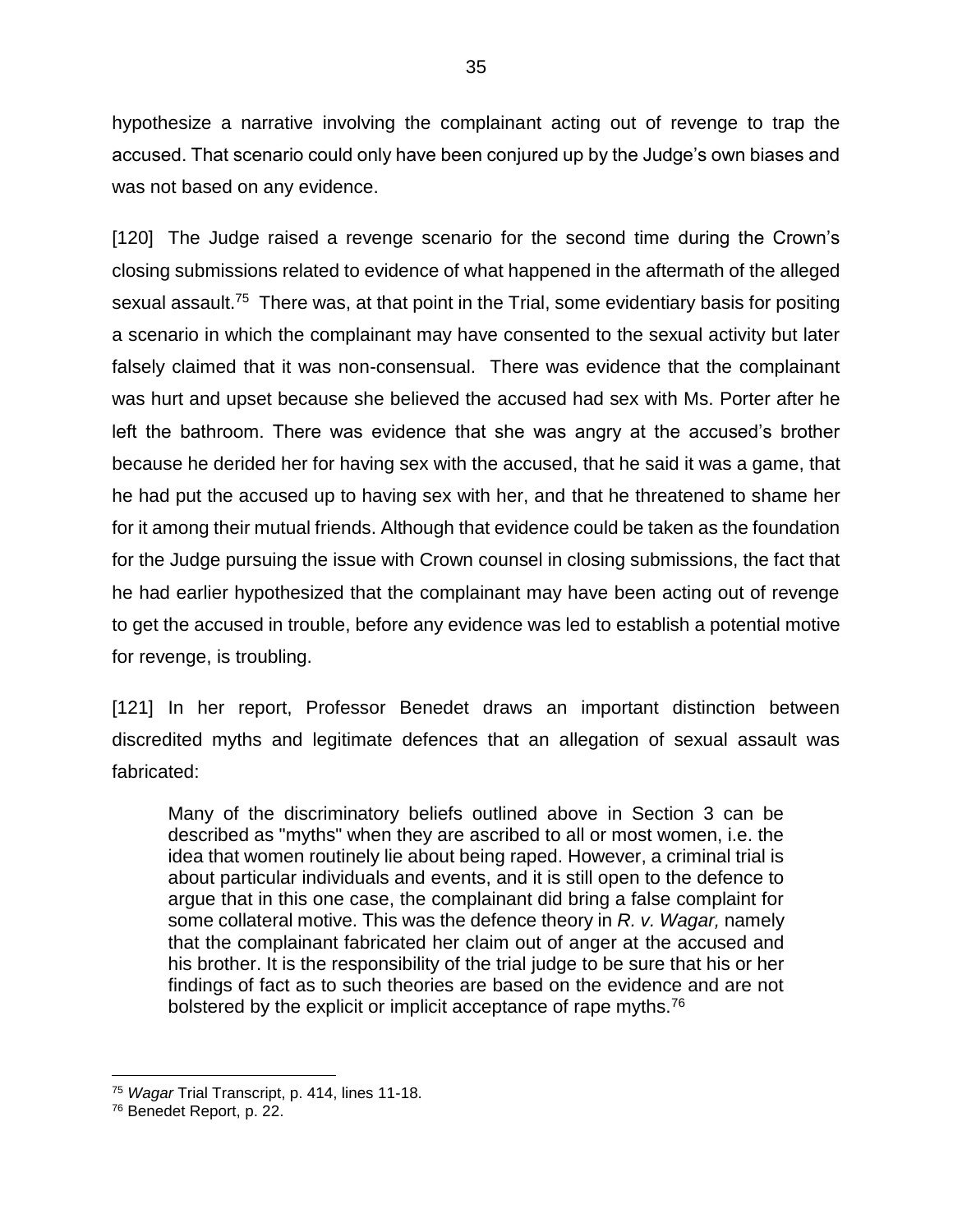[122] In the present case, the Judge's willingness to ascribe a revenge motive to the complainant before any cogent evidentiary basis for doing so emerged, supports a conclusion (or a reasonable apprehension) that any findings he made were at least bolstered by "the explicit or implicit acceptance of rape myths," that is, that women routinely lie about being raped and do so to exact revenge.

[123] Thus, we do not accept that the Judge's questions about revenge were based solely on the evidence, but find that they were based on the myth identified in *Seaboyer*<sup>77</sup> that women falsely claim they have been sexually assaulted to seek revenge. The revenge idea was clearly in the Judge's mind independent of the evidence. That being said, because there was a basis in the evidence for the Judge's question of the Crown at page 414 of the Trial transcript, we would not wish to be taken as finding that asking that second question was misconduct. The difficulty is, however, that the Judge's apparent inclination towards treating revenge as a common explanation for a woman complaining of sexual assault compromised the integrity of the fact-finding process.

[124] In sum, we find that Allegation 2(e) is made out in part.

## *vii. Committee's Findings with respect to Allegation 2(f)*

[125] In his evidence and in his submissions, the Judge contested the Allegation that his adverse comments on the complainant's character went beyond assessing her credibility to denigrating her character and to suggesting her character would make it more likely that she consented to sexual relations. The passages from the Trial transcript cited in support of the Allegation read as follows:

[THE COURT] […] What we have are four witnesses and they were all unsavoury witnesses, in my view. Mike perhaps the most savoury, the least unsavoury, but certainly the complainant and the accused are amoral people. I get the sense is the truth is what they can get others to believe.<sup>78</sup>

[…]

[...] Their morality -- and I'm leaving sexual morality aside, but their morality, in general -- and for the moment I'll leave Mike Skinner to one side, and

<sup>77</sup> *Supra* note [13.](#page-16-0)

<sup>78</sup> *Wagar* Trial Transcript, p. 353, lines 29-32.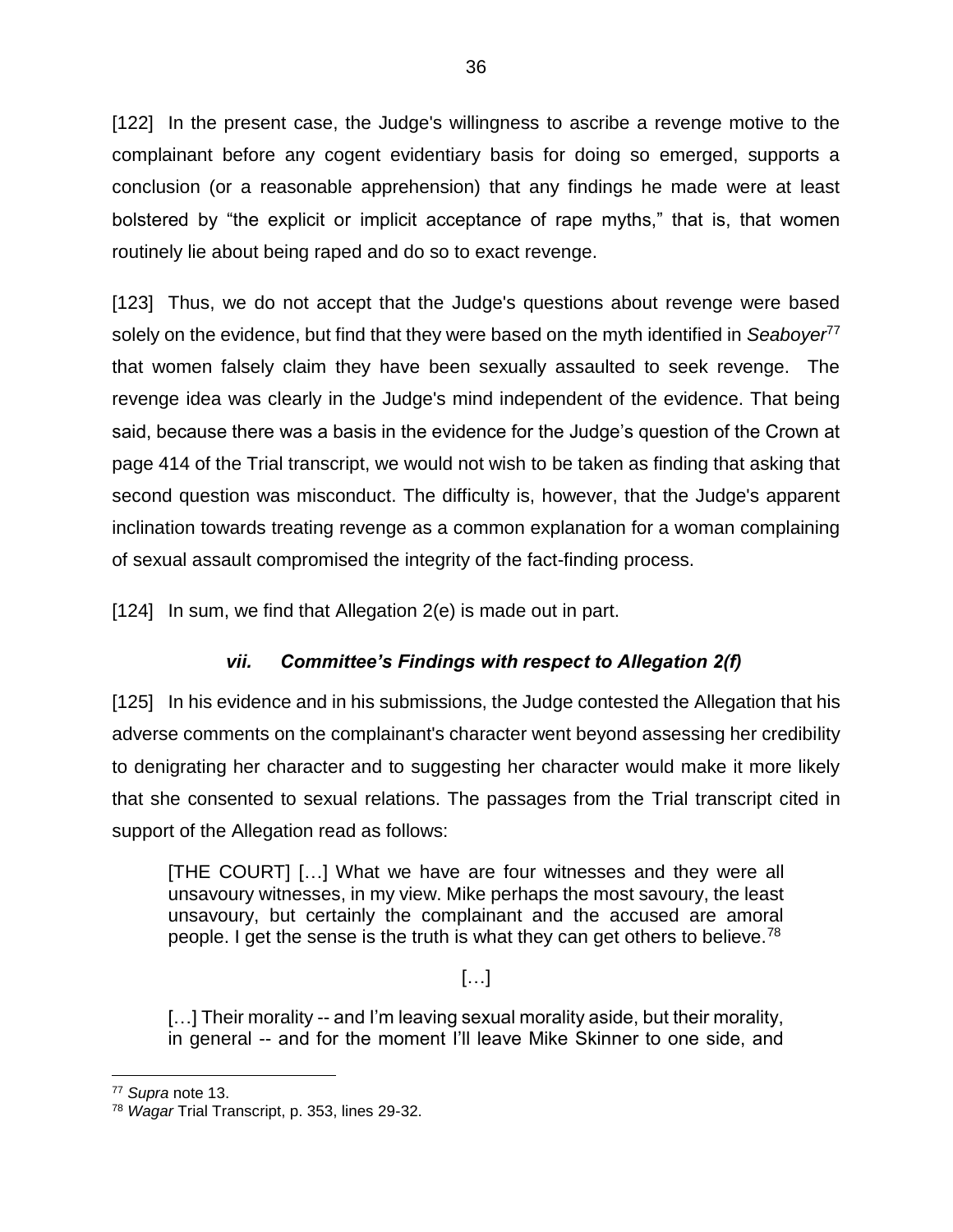Skylar, because apart from criminal convictions, we know little about her morality. Certainly the complainant and the accused's morality, their sense of values, leaves a lot to be desired.

The complainant, as will appear from the evidence, had spent the day in question sneaking into the movies without paying. I suppose many young people do that. That isn't the end of the world. However, she'd also spent a considerable amount of time stealing clothes, and then went on to steal a consider -- considerable amount of liquor. It didn't cross her mind that she should work to earn money to buy those things.

The accused did not seem to find any of that reprehensible and indeed was impressed and respected one of his friends who had been part of the liquor stealing. […]<sup>79</sup>

[126] In his evidence in chief, the Judge testified as follows with respect to Allegation  $2(f)$ :

[...] (f) is on a slightly different footing [...] (f), I don't believe that anything I said read in context, read properly, suggested that her character would make it more likely that she consented to sex. My comments regarding her morality were limited to the fact that she had committed crimes of dishonesty.<sup>80</sup>

[127] The Judge elaborated on that somewhat in cross-examination:

Q And with respect to (f), you did not agree with that. I believe that you were referring to her honesty in that sense as opposed to denigrating the complainant, suggesting that her character would make it more likely. Is your evidence there, Justice Camp, that you weren't doing that, but that you were questioning her honesty?

A I used the -- the phrase that the Alberta Appeal Court uses, "unsavory witness". It refers to witnesses who have records of crimes involving dishonesty. I believe that the quote in full was that the complainant and the accused and one of the witnesses were all unsavory witnesses in the sense that they had records for crimes involving dishonesty, and I had -- making a credibility assessment was therefore difficult.<sup>81</sup>

[128] In his written closing submissions, the Judge's counsel argued:

On a fair reading, these passages do not show that Justice Camp engaged in twin myth reasoning or thought the complainant was more likely to

<sup>79</sup> *Wagar* Trial Transcript, p. 431, lines 26-39.

<sup>80</sup> Inquiry Hearing Transcript, Vol. 5, Sept. 9, 2016, p. 268, lines 23, 26, p. 269, lines 1-4.

<sup>81</sup> Inquiry Hearing Transcript, Vol. 5, Sept. 9, 2016, p. 316, lines 17-26, p. 317, lines 1-5.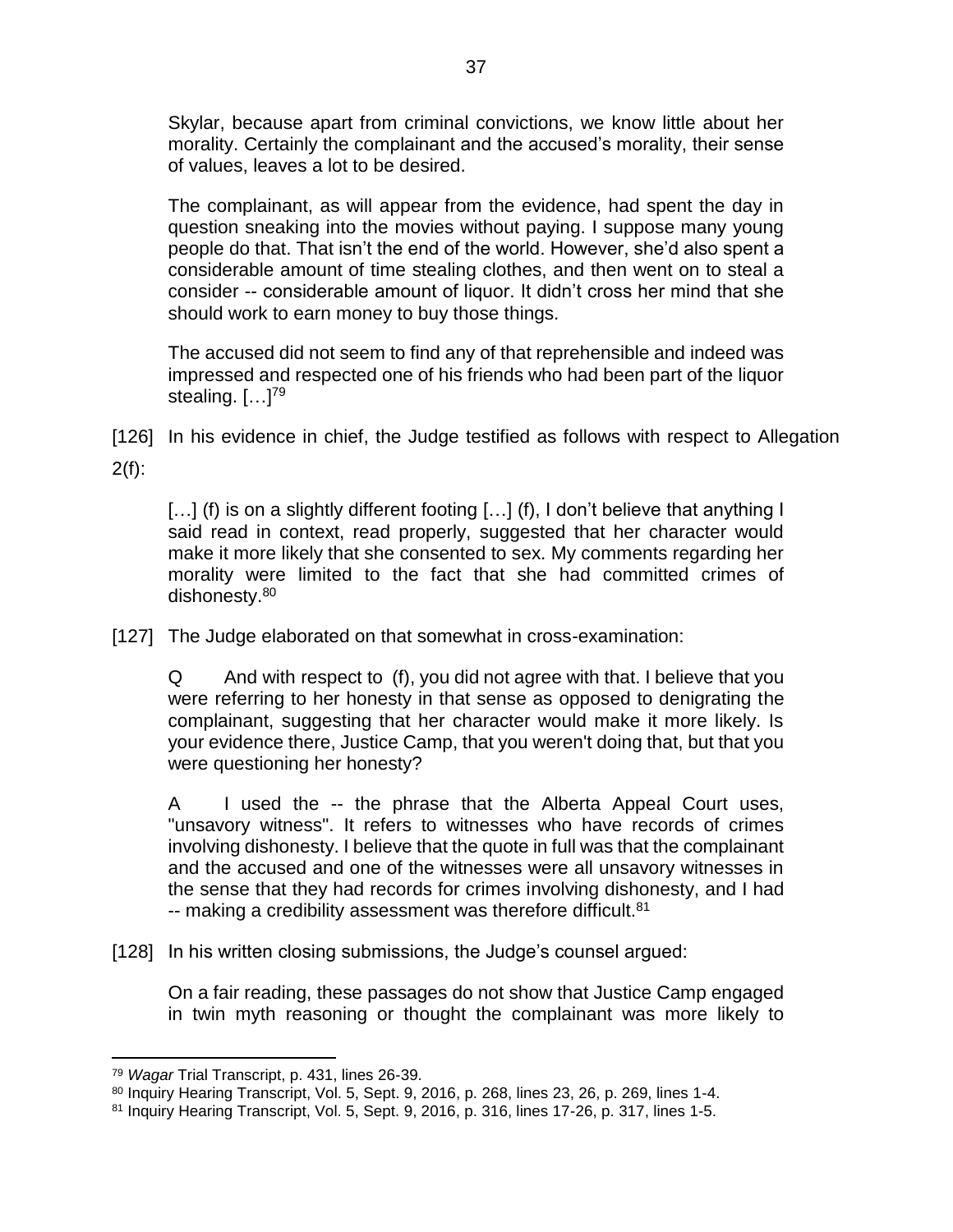consent to sex because of her character. Justice Camp commented on the credibility problems of both the complainant and the accused, as he was entitled to do. He used a legal term of art (unsavoury witness) invoked by the Supreme Court of Canada in *Vetrovec* cases, to describe Wagar and the complainant. This cannot be disqualifying misconduct. $82$ 

[129] We agree that judges must be free to speak openly and even bluntly about the credibility of witnesses, including sexual assault complainants.

[130] We also accept the Judge's denial that his remarks were meant to suggest that the complainant's character would make her more likely to consent to sexual activity, as the record does not bear out this aspect of Allegation 2(f).

[131] We find, however, that Justice Camp's remarks went beyond an assessment of credibility and denigrated the complainant and the other witnesses, including the accused. His reference to the complainant and accused as "amoral people" was not simply a comment on their credibility; rather, it was a much broader condemnation of them. In a similar vein, the Judge's criticism of the complainant that "it didn't cross her mind that she should work to earn money to buy these things", went beyond an assessment of her credibility to make a personal criticism of her, which had nothing to do with case before him.

[132] The complainant had testified that she was poor, was living on the street, and was struggling with drug and alcohol addictions. In our view, the Judge's unnecessary condemnations of the complainant would convey to a reasonable person that such experiences make people amoral or are equivalent to amorality. His comments reflect a prejudicial attitude towards those who are socio-economically marginalized and vulnerable, and send the message that they are less deserving of respect than other Canadians. While the Judge later commented that the complainant was entitled to the full protection of the law despite her criminal record and addiction problems, $83$  this statement does little to attenuate the harshness of his earlier comments, which, in our view, constituted misconduct.

<sup>82</sup> Written Closing Submissions of Justice Camp, p. 22.

<sup>83</sup> *Wagar* Trial Transcript, p. 432, lines 5-7.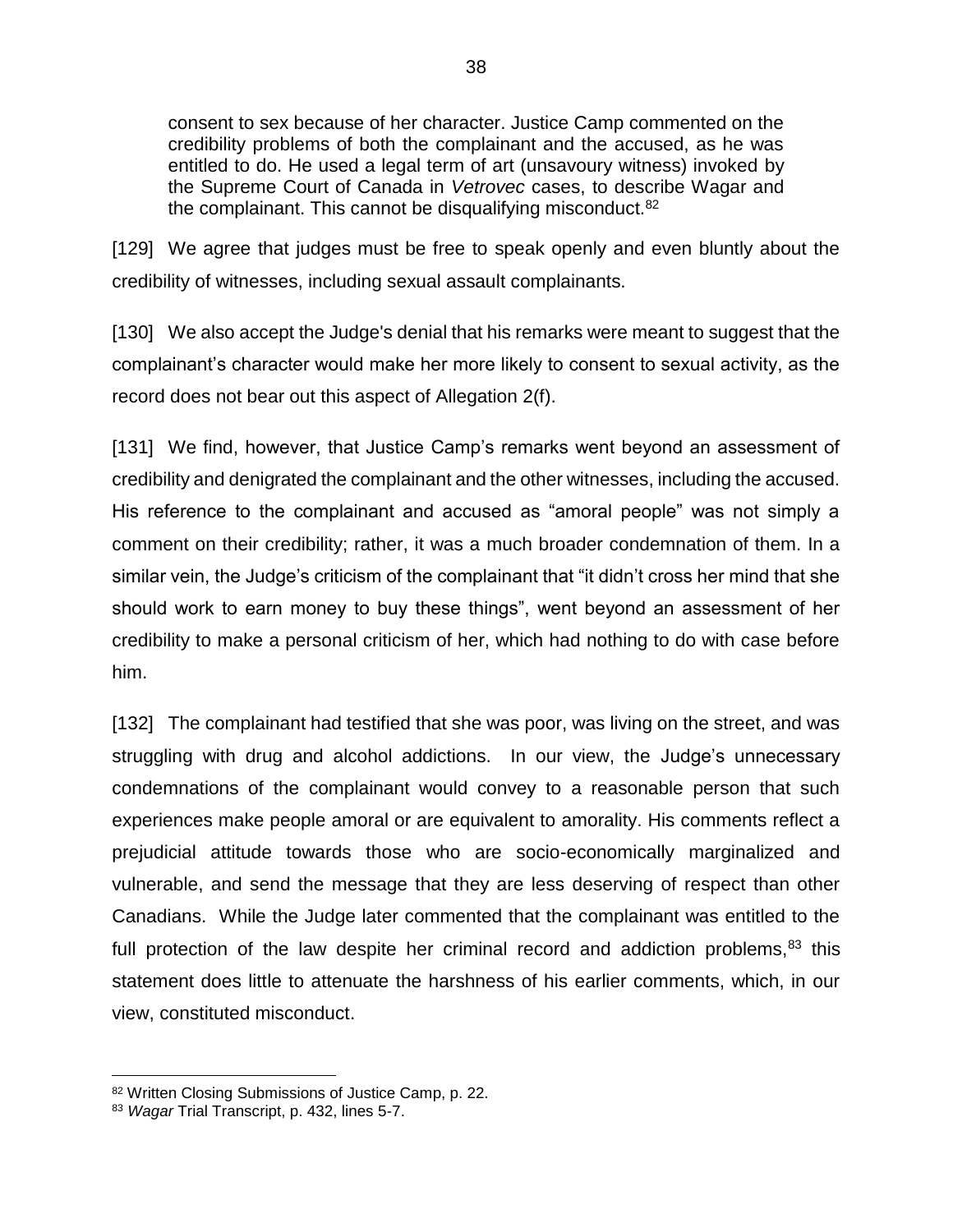[133] Accordingly, we find that Allegation 2 is proven for particulars (a), (c), (d), (e) in part, and (f) in part.

### **C. Allegation 3**

[134] Allegation 3 is concerned with questions the Judge asked of the complainant and comments he subsequently made during an exchange with the Crown.

[135] Allegation 3 reads as follows:

**In the course of the Trial, the Judge asked questions of the complainant witness reflecting reliance on discredited, stereotypical assumptions about how someone confronted with sexual assault would or would not behave and/or blaming the complainant for the alleged sexual assault:**

**a) By asking the complainant, "why didn't [she] just sink [her] bottom down into the basin so he couldn't penetrate [her]" (page 119 lines 10 to 11).**

**b) By asking the complainant, "why couldn't [she] just keep [her] knees together" (page 119 lines 14 to 15).**

**c) By suggesting, "if she skews her pelvis slightly she can avoid him" (page 394 line 13).**

[136] At the Trial, after the complainant finished testifying in chief, in cross-examination, and in re-direct examination, the Judge asked her a series of questions.

[137] The context of the questions was as follows:

- Q And the bruise, as I understand it, was in the middle of your back and just above your --
- A Yes.
- Q --- the tail bone. So you were pressed up against one of the taps on the one side?
- A Yeah. The -- the faucet part sticking out of the bowl. So there --
- Q Yeah.
- A -- so there's the -- the bowl and then there's the tap hanging over the bowl. So I'm sitting --
- Q So there are two taps --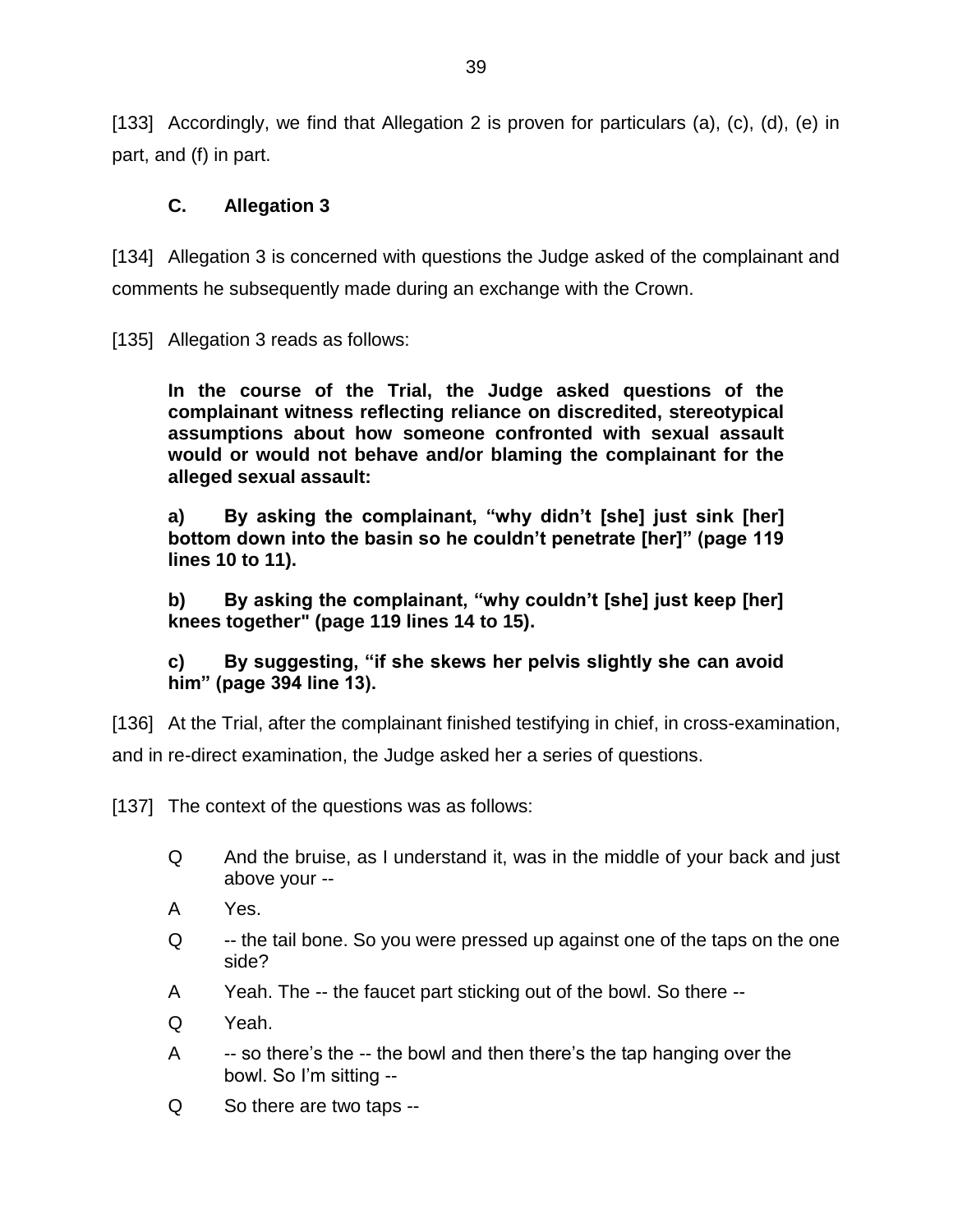- A -- on the coun--
- Q -- but one -- one spout coming out.
- A And it's the one spout.
- Q All right. So you were in the middle with your back against the spout.
- A Yes.
- Q So your buttocks would have been in the basin.
- A Yes.
- Q All right.
- A Yeah.
- Q That means your buttocks were lower than your thighs because your bottom was hanging down into the basin.
- A Yes.
- Q So the lip of the basin would have been between you -- between your vagina and the accused, the accused's penis.
- A Yeah, but he was licking my vagina --
- Q All right.
- A -- at that point.

Q But when -- when he was using -- when he was trying to insert his penis, your bottom was down in the basin. Or am I wrong?

A My -- my vagina was not in the bowl of the basin when he was having intercourse with me.

Q. All right. Which then leads me to the question: Why not – why didn't you just sink your bottom into the basin so he couldn't penetrate you?

A. I was drunk.

Q. And when your ankles were held together by your jeans, your skinny jeans, why couldn't you just keep your knees together?

A. (NO VERBAL RESPONSE)

Q. You're shaking your head.

A. I don't know.<sup>84</sup>

 $\overline{a}$ <sup>84</sup> *Wagar* Trial Transcript, p. 118, lines 9-41, p. 119, lines 2-19.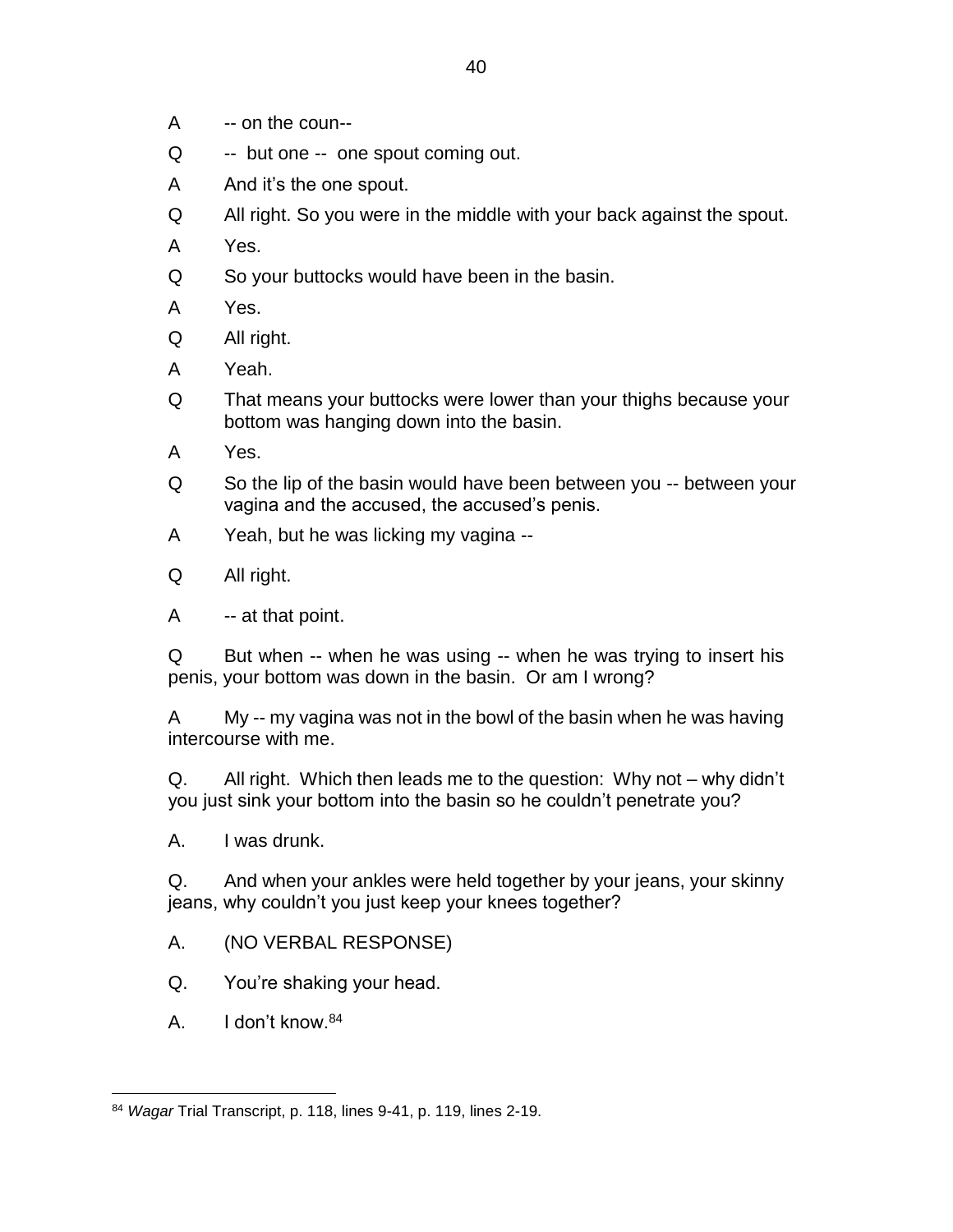[138] Later, during closing submissions at the Trial, the Judge made the following comments to Crown counsel:

And -- and remind me, is it her evidence to the effect that she says, no, or that she moves away. Remember she's still got her pants on. So her legs can't open very widely, she's sitting in an incomfortable -- uncomfortable position. If she skews her pelvis slightly she can avoid him. Does -- or is there -- does she help him?<sup>85</sup>

### *i. The Judge's Evidence and Submissions*

[139] During his evidence at the inquiry hearing, the Judge was asked in direct examination about his opinion of his questions and his comment with regard to Allegation

3. He responded:

Mr. Addario, leaving to one side the question of whether -- the issue of whether questions of that type should have been asked, simply the terms in which I asked the questions, they are reflective of, what I eventually came to realize, a deep-rooted, unconscious bias. Intellectually, I thought I understood all this. The only way I can explain the way in which I asked those questions is that I, at some level, held onto the myth that women were supposed to fight off aggression.<sup>86</sup>

[140] In cross-examination, he was asked whether in asking those questions and making

that comment he "had reliance on the resistance myth". He responded as follows:

Ms. Hickey, at an intellectual level. I had read *Ewanchuk*. I had read *Seaboyer*. I had read Section 271 to 278, 279 of the Criminal Code. I thought I understood at an intellectual level the issues surrounding mythical thinking.

I came to realize, with the help of two women to whom I owe an enormous debt of gratitude, that at a deeper, instinctive level, my thinking was biased and prejudiced. But that's why I expressed it that way. I like to think that - no, I'll leave it. I'll leave it there, Ms. Hickey.<sup>87</sup>

[141] In his Notice of Response, the Judge explained that he asked those questions in the course of pressing some legal issues. When Presenting Counsel asked him why he chose the words he used, he responded as follows:

<sup>85</sup> *Wagar* Trial Transcript, p. 394, lines 10-14.

<sup>86</sup> Inquiry Hearing Transcript, Vol. 5, Sept. 9, 2016, p. 269, lines 9-17.

<sup>87</sup> Inquiry Hearing Transcript, Vol. 5, Sept. 9, 2016, p. 318, lines 1-11.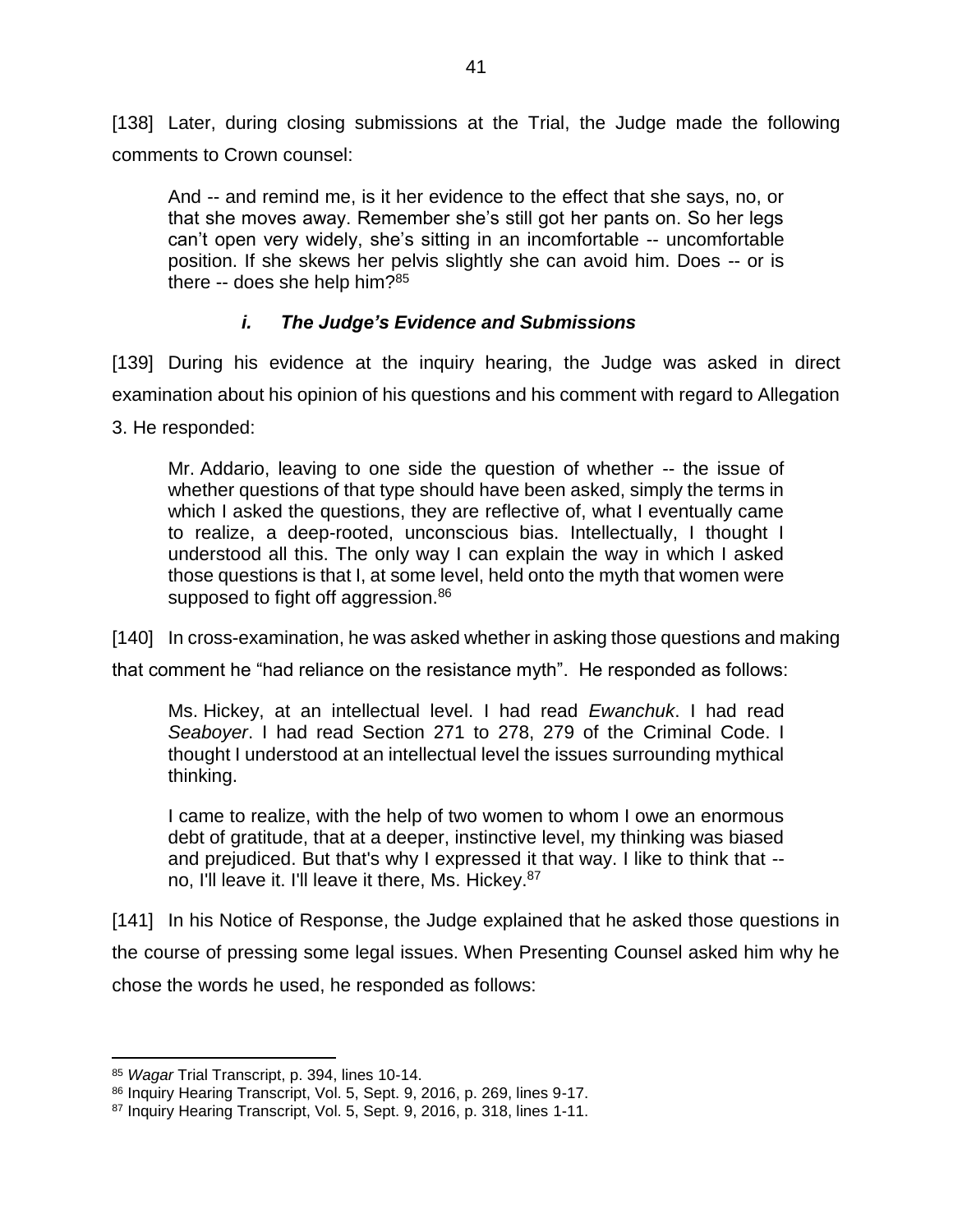A Because at a visceral level, my thinking was infected. That's the only explanation that I can -- I can offer to myself, and that's more important than the explanation I offer to -- to this forum. That's the only explanation that I can offer to myself, that I -- Ms. Hickey, I'm not an inarticulate man. Why did I use those words if I could have chosen others?

Q That's my question to you, sir.

A And my answer, Ms. Hickey, the best I can give you, indeed, the only one I can give you, is that after prolonged mentoring, guidance, and self - self-analysis doesn't begin to describe the process that I went through over the months. The way that I phrased the questions was because at some level that I wasn't aware of, I was subject to prejudice and what -- the Afrikaans have an expression, *Wat die hart van vol is, loop die mond van oor*. What the heart is full of comes out of your mouth. And that is the best explanation I can give you.

Q But what prejudice would lead you to choose those words?

A Oh, the prejudice that all women -- the myth that women all -- all behave the same way, and they should resist. $88$ 

[142] The Judge agreed with the proposition that he did not need sensitivity training to know "that the kind of language that [he] used […] is hurtful, it's humiliating, it's crass, and it can only revictimize a complainant [...]".<sup>89</sup>

[143] Justice Camp acknowledged that he later repeated this hurtful and humiliating language in his Reasons for Judgment, even after hearing the Crown's submissions and reviewing the Trial transcript, and with the benefit of a variety of cases from the Crown to consider in terms of the law of sexual assault, before he prepared his Reasons.

[144] Justice Camp agreed that he never really thought about his use of those words until the media articles appeared in the paper. He agreed that it was "a problem" for a judge "not to recognize the inappropriateness of that language at the time it[] [was] being used[.]"<sup>90</sup>

[145] In his written closing submissions, however, the Judge advanced several arguments in defence of his questions of the complainant. He argued that while the

 $\overline{a}$ 88 Inquiry Hearing Transcript, Vol. 5, Sept. 9, 2016, p. 318, lines 18-26, p. 319, lines 1-14.

<sup>89</sup> Inquiry Hearing Transcript, Vol. 5, Sept. 9, 2016, p. 319, lines 17-21.

<sup>90</sup> Inquiry Hearing Transcript, Vol. 5, Sept. 9, 2016, p. 320, lines 21-23.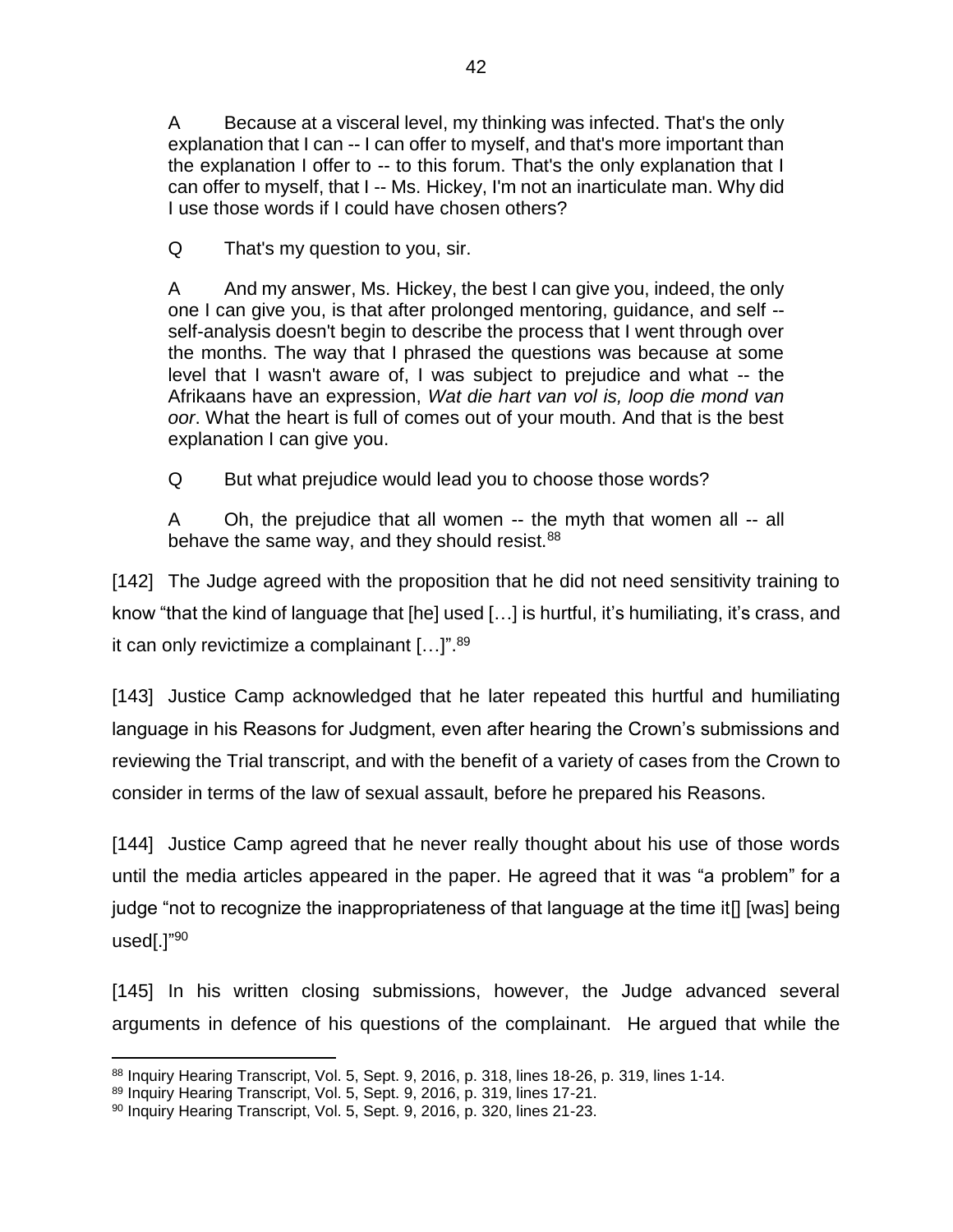questions were expressed in a manner that was "insensitive and inappropriate, the issue of whether the complainant was afraid and whether she was an active participant in the sex acts was alive because of the evidence and because of questions already asked by the lawyers in the case."<sup>91</sup>

[146] The Judge's counsel submitted that "The issue of fear, force or the threat of force vitiating consent (or undermining a reasonable belief in consent) was a legal issue with which the judge had to grapple."<sup>92</sup>

[147] In his submissions, the Judge relied on the following passage from *R. v. Ewanchuk*:

While the complainant's testimony is the only source of direct evidence as to her state of mind, credibility must still be assessed by the trial judge or jury in light of all the evidence. It is open to the accused to claim that the complainant's words and actions, before and during the incident, raise a reasonable doubt against her assertion that she, in her mind, did not want the sexual touching to take place. If, however, as occurred in this case, the trial judge believes the complainant that she subjectively did not consent, the Crown has discharged its obligation to prove the absence of consent.  $93$ 

[148] The Judge contended that the requirement that consent must be freely given, not prompted by force, fear or threats, requires an examination of whether those conditions vitiating consent were present. He submitted that an exploration of the complainant's conduct and words was a legitimate exercise in the context of determining whether the Crown had established the *actus reus* (wrongful act) of sexual assault, which requires proof, beyond a reasonable doubt, of lack of consent.

[149] The Judge also pointed out that the Crown must prove the *mens rea* (mental element) of the offence, which includes knowing of, or being reckless of or willfully blind to, the complainant's lack of consent. This meant that whether the accused was mistaken about the presence of consent was an issue as well, provided that, in accordance with

<sup>91</sup> Written Closing Submissions of Justice Camp, p. 23.

<sup>92</sup> Written Closing Submissions of Justice Camp, p. 23.

<sup>93</sup> [1999] 1 S.C.R. 330, para. 29 [*Ewanchuk*].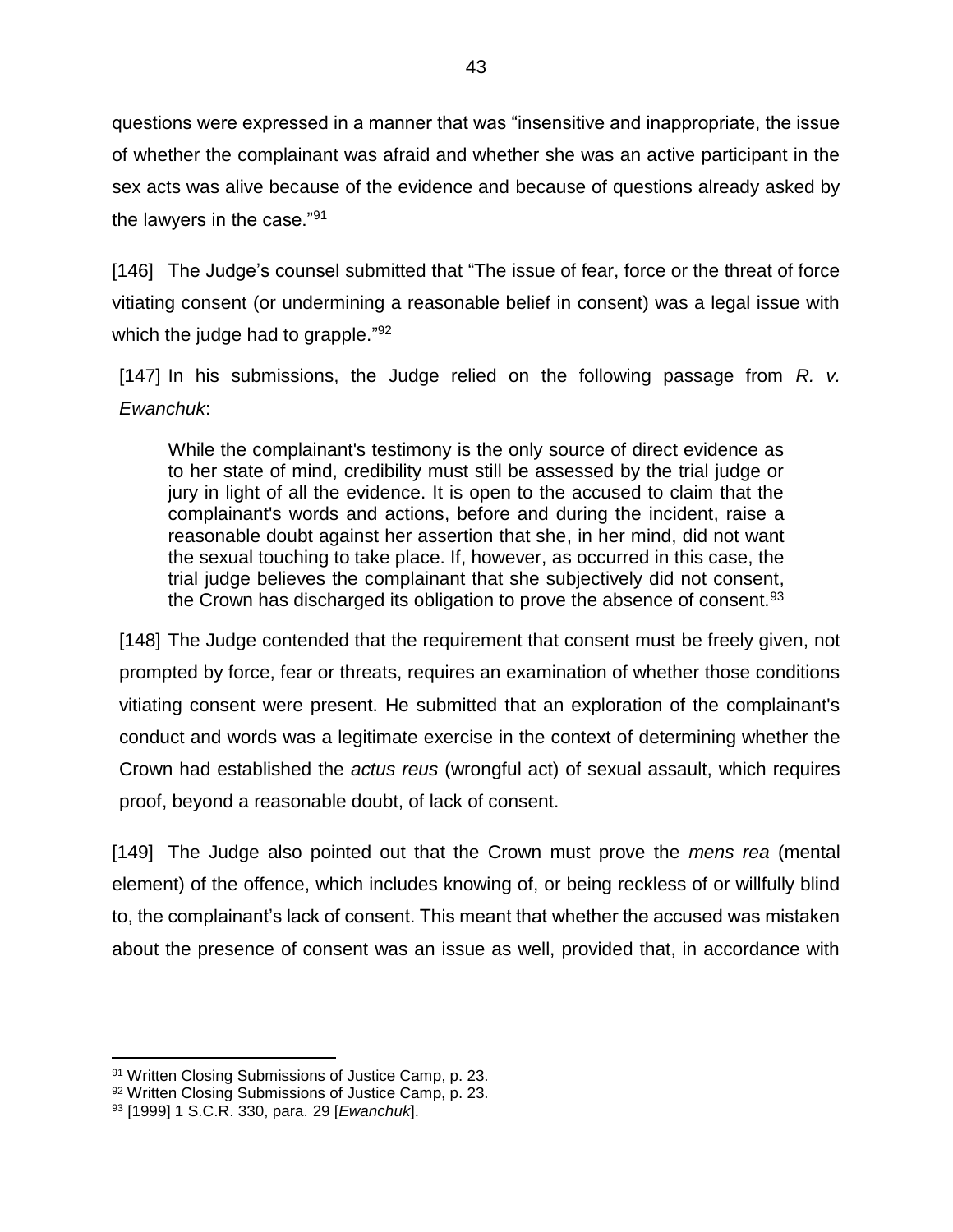s. 273.2(b) the accused took reasonable steps in the circumstances known to him at the time to ascertain that the complainant was consenting.

[150] The Judge argued that given the issue of whether the complainant was acting from fear or force, it was open to him to ask her whether she actively participated, and if so, whether she did so out of fear.

[151] The Judge argued that even if he was satisfied the complainant acted out of force or fear, there was still an issue as to whether there was a reasonable doubt that the accused had an honest but mistaken belief in her consent. In written closing submissions, the Judge's counsel contended that because "the presence or absence of fear and the degree of the complainant's active participation were issues in play in this case",<sup>94</sup> and because counsel asked questions about them in examination and crossexamination, "it was open to the judge to ask whether the complainant was afraid and about her degree of active participation in the sex acts".<sup>95</sup> In other words, the Judge's counsel contended, the Judge was legitimately examining whether the complainant's apparent lack of resistance really amounted to cooperation and, therefore, consent to sex with the accused.

### *ii. Committee's Findings with respect to Allegation 3*

[152] While the Judge's written submissions identify a basis upon which a sexual assault complainant could be questioned about her actions and words during the alleged assault, we are not satisfied that, in fact, Justice Camp's inquiries in this case rested on such a legitimate basis.

[153] First, the Judge's questions of the complainant were not about her fear or her cooperation. Rather, they were accusations that she had failed to resist or evade the accused's actions. The Judge did not ask if she opened her legs because she was afraid of the accused or if she raised herself out of the basin to make it easier for him to penetrate her. Rather, he asked why she couldn't just keep her knees together and why

<sup>94</sup> Written Closing Submissions of Justice Camp, p. 25.

<sup>95</sup> Written Closing Submissions of Justice Camp, p. 26.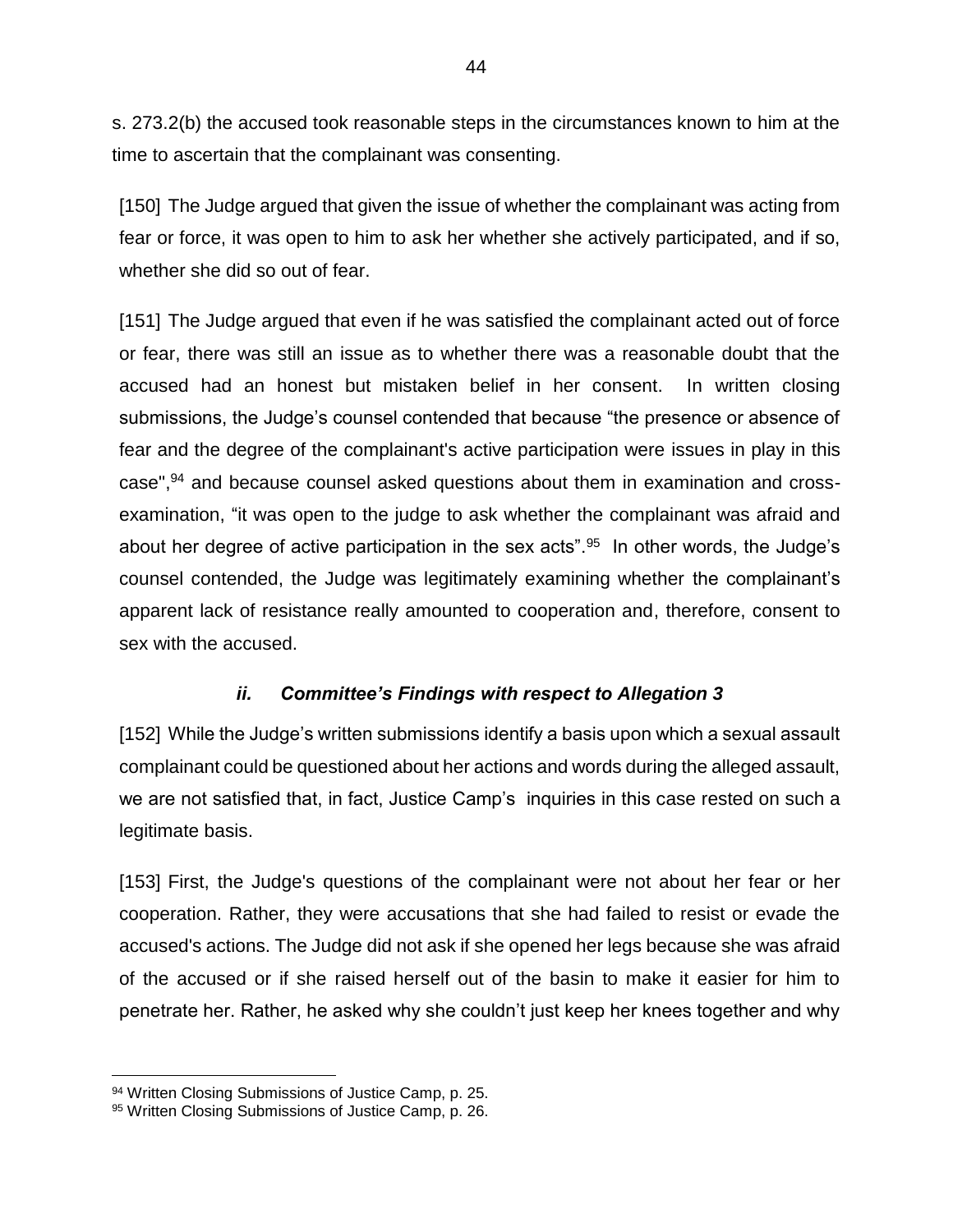she could not just sink her bottom down into the basin. His questions were framed in an almost rhetorical manner, suggesting that he was not seeking to obtain relevant evidence from the complainant but rather was trying to make a point – either that the complainant was to blame for the assault because of her lack of resistance or that her claim of nonconsensual sex was not plausible because of her lack of effective resistance.

[154] Second, with regard to his question about why she couldn't just keep her knees together, the Judge already had evidence from the complainant (given in re-direct examination shortly before he asked the question) about why her knees were not together. In response to a question from Crown counsel, the complainant testified that the accused opened her legs with his hands. The question and answer read as follows:

Q All right. And when your pants are still around your ankles during the time that he's having […] that's he's performing oral sex on you, how does he get between your legs?

A He has  $-$  he opens my legs with his hands.  $96$ 

[155] It was, of course, open to the Judge to either accept or not accept that evidence, but we do not see how, in light of that evidence, his question of the complainant ("Why couldn't you just keep your knees together?") served any purpose other than to imply that she should have resisted the accused and was complicit for not having done so. We find that the two questions asked of the complainant are cut from the same cloth. They are not simply clumsily or insensitively worded questions designed to clarify cogent evidence on the issues of consent or honest but mistaken belief in consent; rather, they are implied rebukes to the complainant for not resisting.

[156] That conclusion is buttressed by the Judge's own evidence in the hearing. In chief, he said:

[...] The only way I can explain the way in which I asked those questions is that I, at some level, I held onto the myth that women were supposed to fight off aggression.<sup>97</sup>

[157] In cross-examination, he was asked:

 $\overline{a}$ <sup>96</sup> *Wagar* Trial Transcript, p. 111, lines 3-6.

<sup>97</sup> Inquiry Hearing Transcript, Vol. 5, Sept. 9, 2016, p. 269, lines 15-17.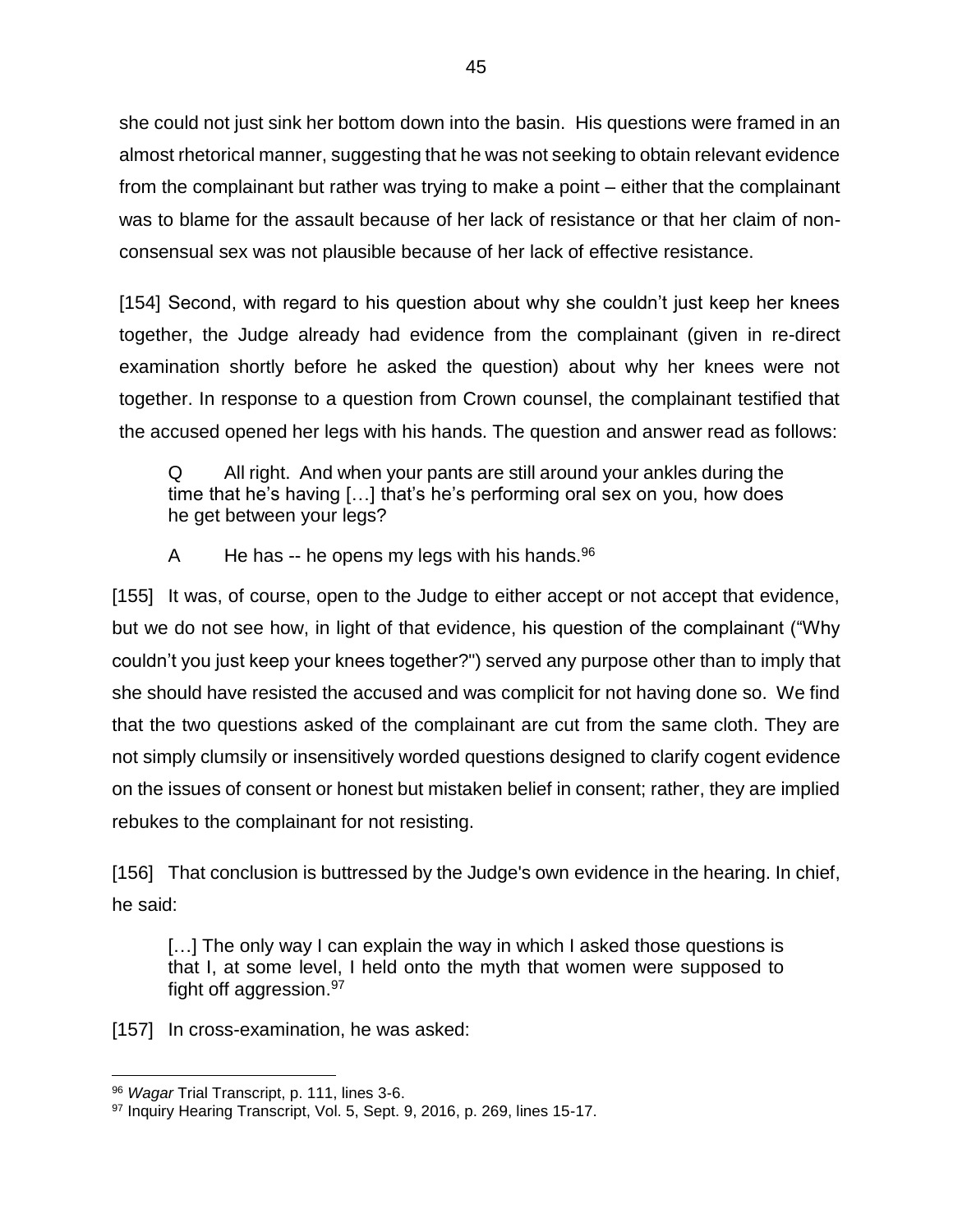Q: But what prejudice would lead you to choose those words?

A: Oh the prejudice that all women -- the myth that women all […] behave the same way, and they should resist.<sup>98</sup>

[158] There is a coherent pattern to his evidence relating to the questions he asked of the complainant and to the context in which he asked those questions -- namely, that the questions were rooted in stereotypical biased reasoning. There is, by contrast, no coherence in his written submission that his questions were asked in furtherance of a line of inquiry to probe legitimate legal issues with which he was confronted during the Trial.

[159] As to his comment to Crown counsel in Allegation 3(c) that "If she skews her pelvis slightly she can avoid him", we conclude that it similarly relies on his acceptance of the myth that "women all […] behave the same way, and they should resist." The Judge's question reads in full as follows:

THE COURT: And -- and remind me, is it her evidence to the effect that she says, no, or that she moves away. Remember she's still got her pants on. So her legs can't open very widely, she's sitting in an incomfortable - uncomfortable position. If she skews her pelvis slightly she can avoid him. Does  $-$  or is there  $-$  does she help him?<sup>99</sup>

[160] From that passage, it appears that the Judge conflated the evidence that the complainant did not resist the accused by "skewing her pelvis slightly" with the suggestion that she may have helped him. In our view, that emphasizes the point that the motivation behind the Judge's questions of the complainant and his comment on her lack of resistance was not to explore legitimate legal issues, but to give expression to his view that women should resist or be taken as consenting.

[161] What is particularly troubling about this aspect of the Judge's behaviour is that – even though he said he had read *Seaboyer*, *Ewanchuk*, and the *Criminal Code*  provisions, and had "intellectually" understood the "issues around mythical thinking" – in questioning the complainant, he used a phrase akin to one used by a judge in 1989 and

<sup>98</sup> Inquiry Hearing Transcript, Vol. 5, Sept. 9, 2016, p. 269, lines 11-14.

<sup>99</sup> *Wagar* Trial Transcript, p. 394, lines 10-14.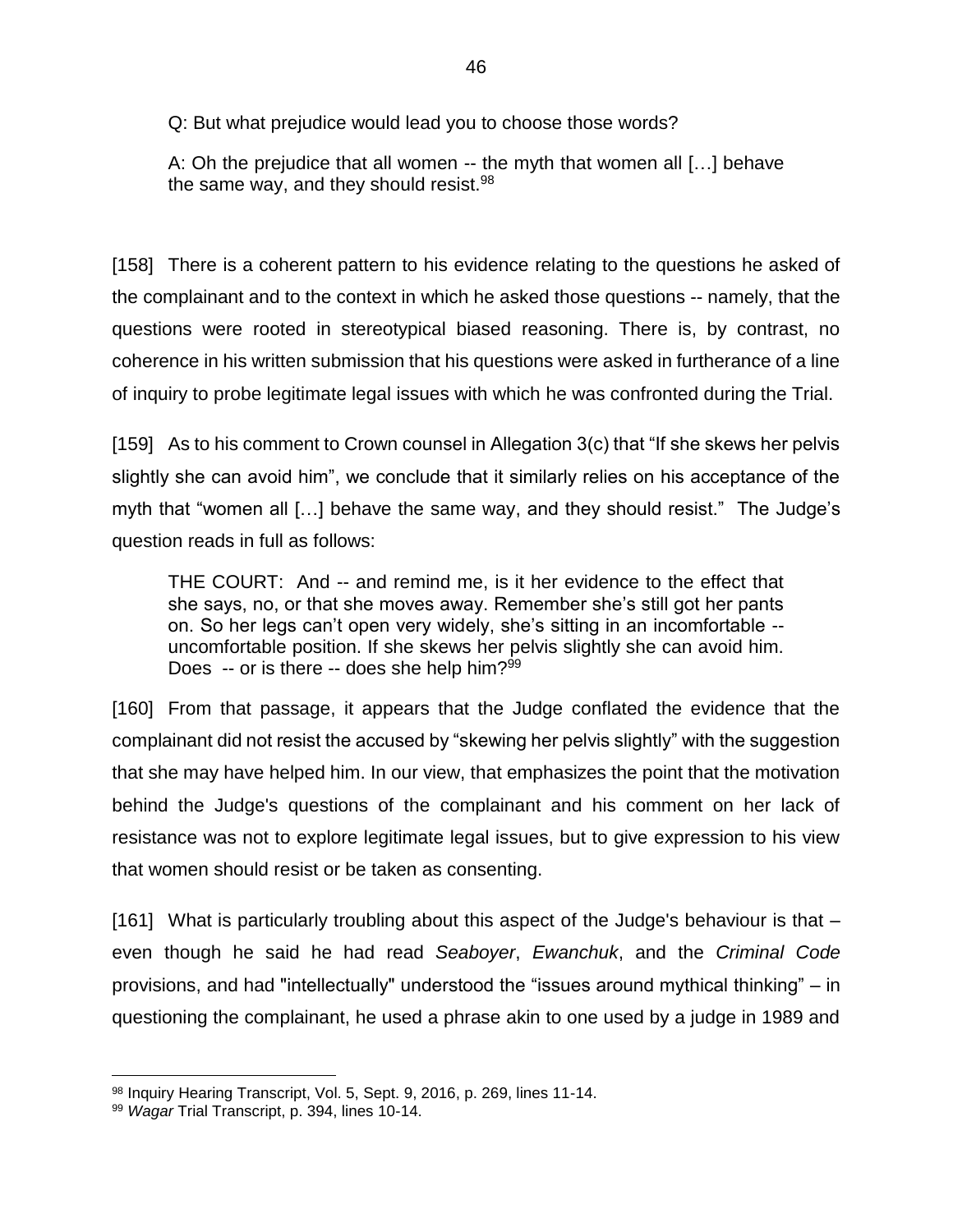highlighted by L'Heureux-Dubé J. (dissenting in part) in *Seaboyer* as a proto-typical example of a rape myth:

Women who say no do not always mean no. It is not just a question of saying no, it is a question of how she says it, how she shows and makes it clear. If she does not want it *she has only to keep her legs shut* and she would not get it without force and there would be marks of force being used. $100$ 

[Emphasis added]

[162] Justice Camp's reading of *Seaboyer* would also have acquainted him with some of the reasons why sexual assault survivors might not actively resist. In L'Heureux-Dubé J.'s judgment in *Seaboyer* she wrote:

Women know that there is no response on their part that will assure their safety. The experience and knowledge of women is borne out by the *Canadian Urban Victimization Survey: Female Victims of Crime* (1985). At page 7 of the report the authors note:

Sixty percent of those who tried reasoning with their attackers, and 60% of those who resisted actively by fighting or using weapon [*sic*] were injured. Every sexual assault incident is unique and so many factors are unknown (physical size of victims and offenders, verbal or physical threats, etc.) that no single course of action can be recommended unqualifiedly.<sup>101</sup>

[163] The Judge's blatant reliance on the resistance myth in the face of his professed familiarity with *Seaboyer* and *Ewanchuk* and his intellectual understanding of "issues around mythical thinking" is exacerbated by the fact that he repeated the questions he asked the complainant and her answers in his Reasons for Judgment, which were delivered over a month after the Trial ended and after he reviewed the transcript. Although he included the questions and answers in his Reasons, the Judge did not analyze them in light of the applicable law.

[164] Throughout his written submissions and in his evidence at the hearing, Justice Camp asserted that his comments and questions of the complainant revealed an ignorance "about the ways in which victims of abuse respond to trauma".<sup>102</sup> He testified

<sup>100</sup> *Supra* note [13,](#page-16-0) p. 660.

<sup>101</sup> *Supra* note [13,](#page-16-0) p. 652.

<sup>102</sup> Written Opening Submissions of Justice Camp, p. 12.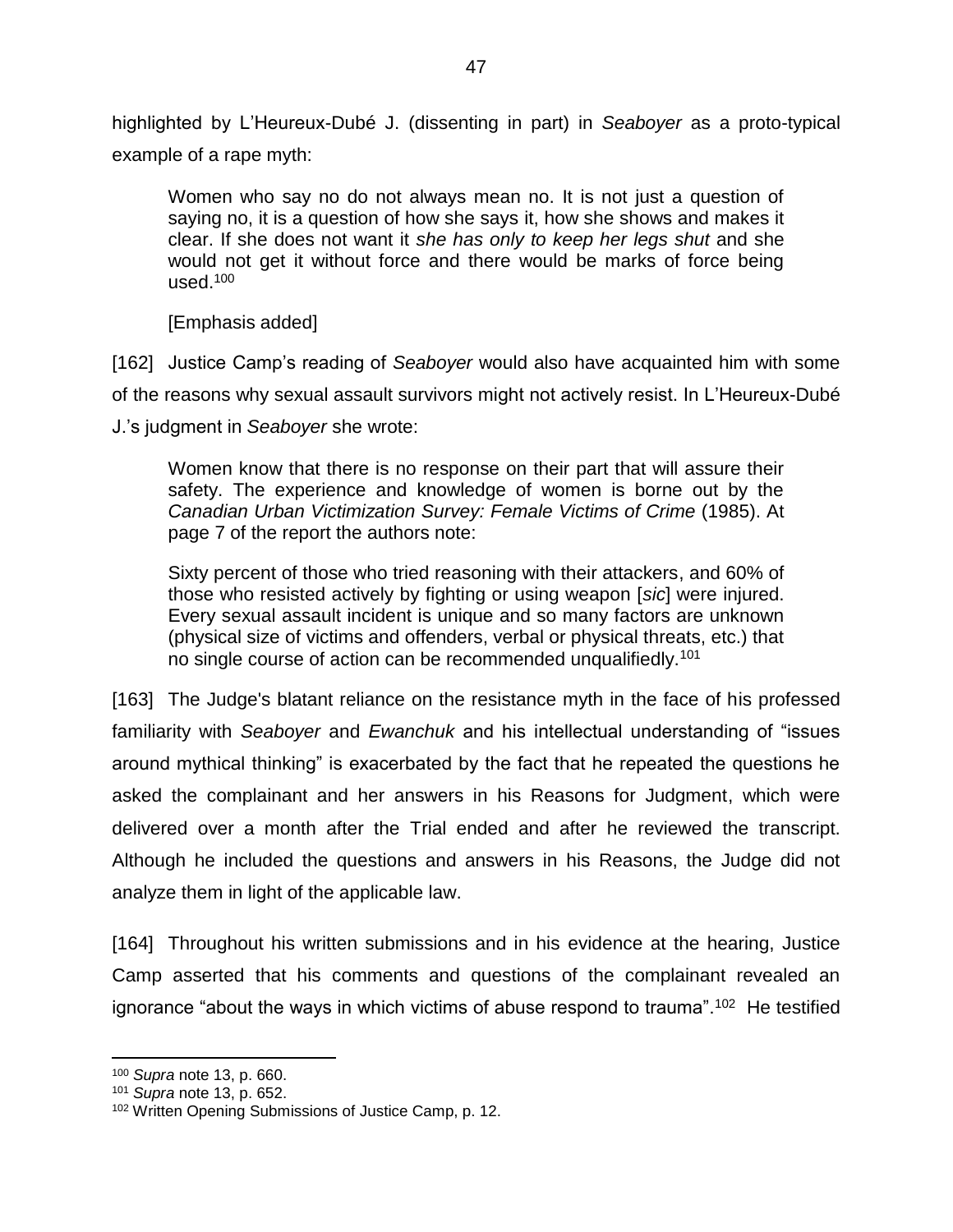and submitted that his sessions with Dr. Haskell taught him "how trauma affects reaction and memory and about the neurological impact of trauma".<sup>103</sup> The gist of his evidence was that he now has a better understanding of why not all victims respond to violence with active resistance. Dr. Haskell confirmed in her evidence that she spent time with Justice Camp educating him about the neurobiology of fear and trauma. She testified that his knowledge gaps were consistent with those of other professionals in the justice system that she has trained.

[165] The Committee does not want to be taken to be saying that Justice Camp should be faulted for having gaps in his knowledge about the ways in which victims respond to sexual violence, or that asking questions which revealed those gaps amounted to judicial misconduct. The impropriety of his questions to the complainant stemmed not from understandable gaps in his knowledge. Judges cannot reasonably be expected to have expertise in every discipline (including neurobiology), which is precisely why expert witnesses are often called to assist the judicial reasoning process. The impropriety of Justice Camp's questions and comments stemmed from his adherence to rape myths that are rooted in gender bias and that were long ago discredited and denounced by the Supreme Court of Canada as having a discriminatory effect on women. Also, as Professor Benedet set out in her report, the major impetus of legislative reforms of sexual assault laws in Canada has been to rid the law of the pernicious impact of discriminatory rape myths.

[166] In his evidence before us, the Judge conceded that the questions he asked the complainant were hurtful, humiliating and crass and that "you don't need sensitivity training" to know that.

[167] Some insight into the direct impact of Justice Camp's remarks can be found in the evidence of the complainant at the inquiry:

[...] He made comments asking me why I didn't close my legs or keep my ankles together or put my ass in the sink. Like, what did he get out of asking me those kind of questions. Like, what did he expect me to say to something like that. I hate myself because of his words, and I felt judged. He made me

<sup>103</sup> Written Opening Submissions of Justice Camp, p. 12.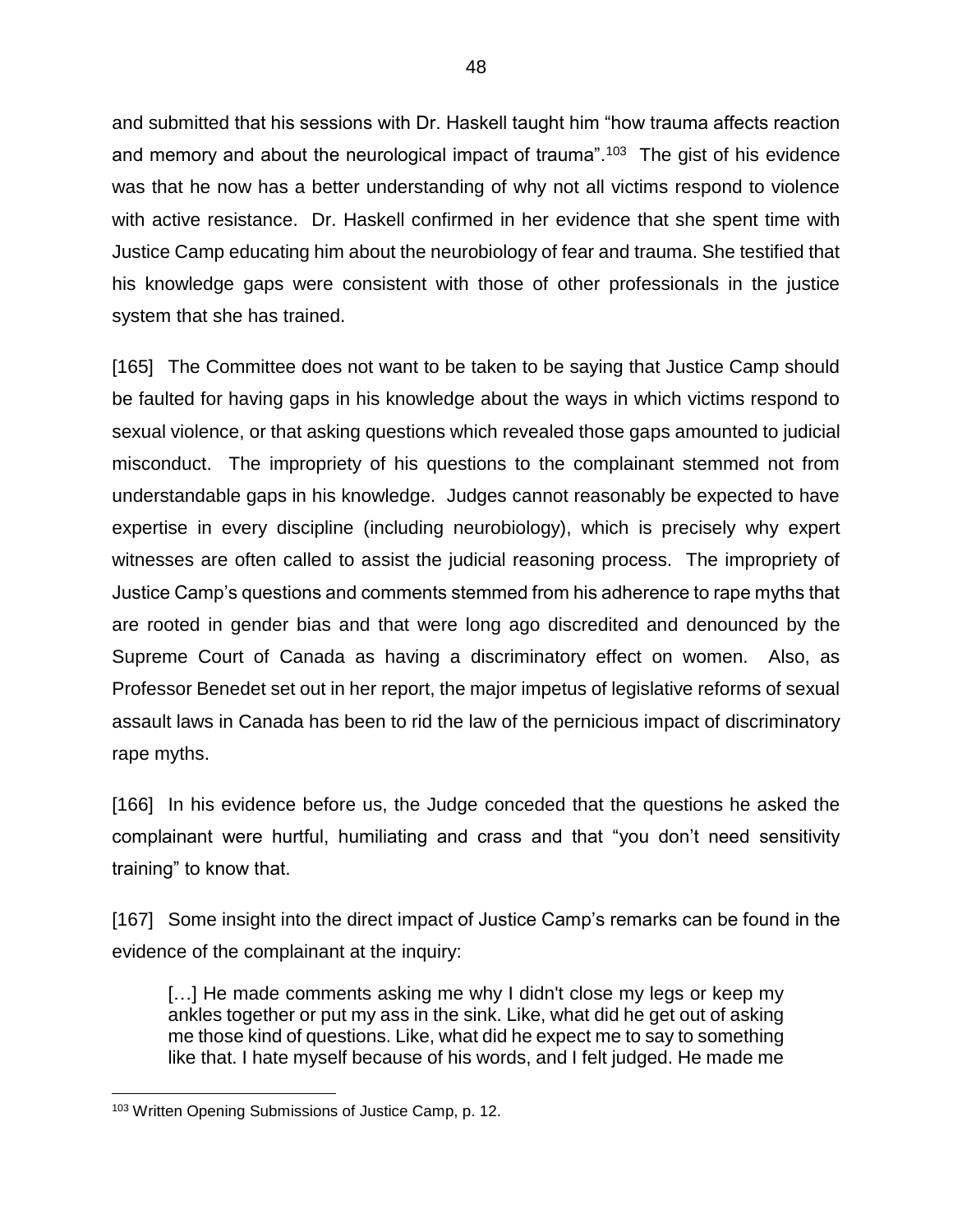hate myself, and he made me feel like I should have done something that I could -- that I was some kind of slut. I felt physically ill and dizzy, and I hoped I would've faint just so it would stop. I was so confused during the trial. [...]<sup>104</sup>

[168] We find that Allegation 3 is made out in respect of all its particulars. We do not accept that the Judge's conduct was simply use of "inappropriate and insensitive language" or merely reflective of a lack of understanding of the neurobiology of fear and trauma. Rather, we conclude that his conduct was motivated by his biased belief that women should resist—that they should "fight off aggression"—or be taken as having consented.

### **D. Allegation 4**

[169] The fourth Allegation involved the Judge making a rude comment to Crown counsel during the Trial.

[170] Allegation 4 reads as follows:

**In the course of the Trial, the Judge made a rude or derogatory personal comment about Crown counsel in the course of disparaging a legal principle she was advancing in her submissions:**

**a) By stating to the Crown, "I hope you don't live too long, Ms. Mograbee" when she submitted during an exchange with the judge about the abrogation of the recent complaint rule that "that antiquated way of thinking has been set by the wayside for a reason..." (page 395 lines 2 to 6).**

[171] In dealing with this Allegation, it is important to contextualize the Judge's remark to Crown counsel: "I hope you do not live too long, Ms. Mograbee", because in our view, while the comment was directed at Crown counsel, it was not her, but rather the legal principle she was advancing, that the Judge was disparaging by his comment.

[172] The comment occurred during a colloquy between Crown counsel and the Judge about a complainant's "obligation" to resist or move out of the way after the Judge suggested to the Crown "if she [the complainant] skews her pelvis slightly she can avoid him".

 $\overline{a}$ <sup>104</sup> Inquiry Hearing Transcript, Vol. 1, Sept. 6, 2016, p. 52, lines 19-26, p. 53, lines 1-5.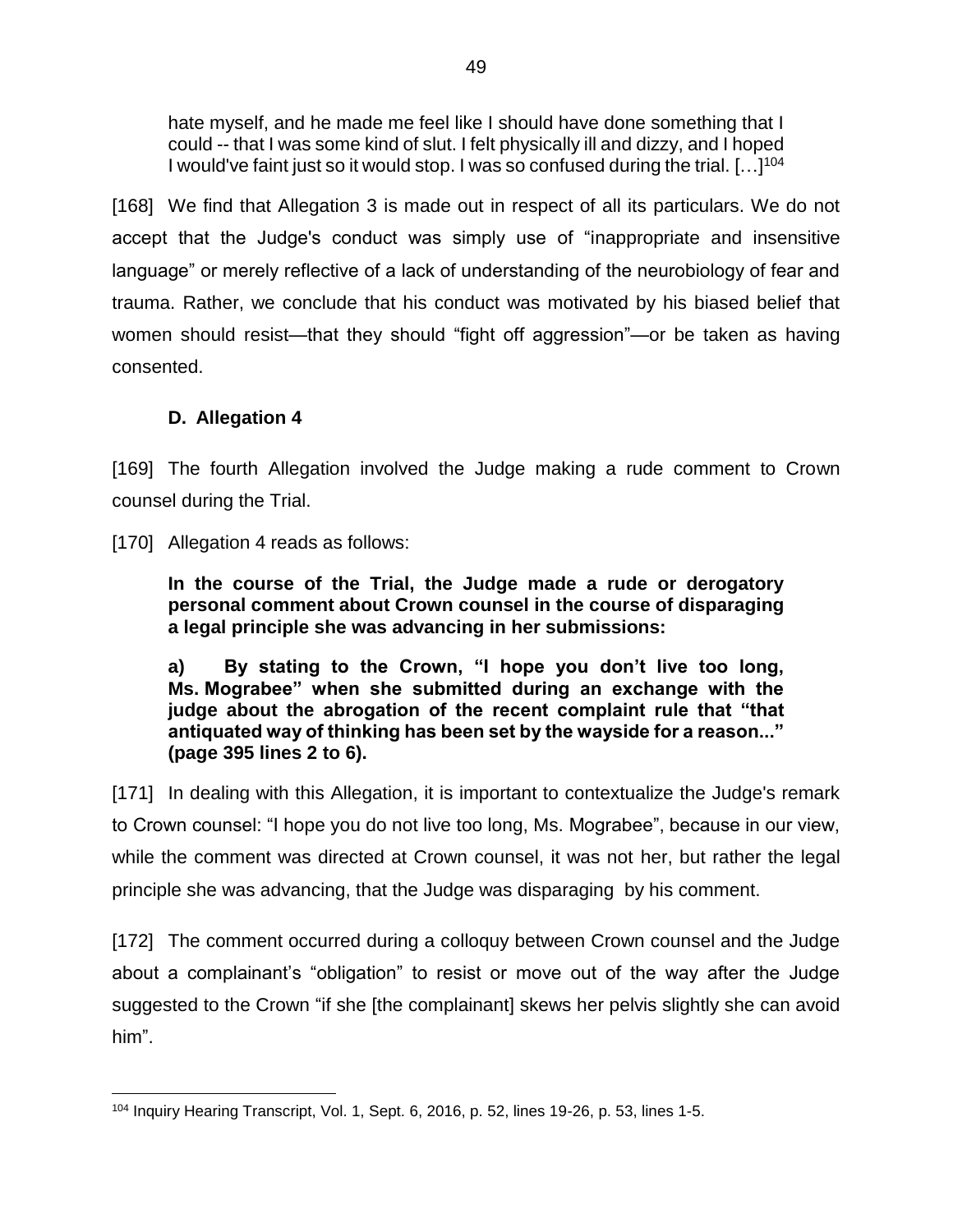[173] Crown counsel likened the principle that a complainant has no obligation to resist to the principle underlying the abrogation of the recent complaint doctrine in that both principles "get away from […] what […] anyone would think a person […] in that situation should do. How they should act."<sup>105</sup>

[174] The Judge responded by his comments about the recent complaint doctrine being "followed by every civilized legal system in the world for thousands of years", that it "had its reasons", and that it "didn't include the proposition that the complainant didn't have to indicate no in some way, now that's a different rule".<sup>106</sup>

[175] The Crown agreed with the Judge that it was a different rule but in effect argued that the presumptions underlying the two rules (i.e, that a "true" victim of sexual assault would not only resist her assailant forcefully but would also make an immediate complaint to someone after the incident) are a product of the same "antiquated thinking" about women's lack of veracity about sexual assault and what constitutes a "real" rape. It was to that argument by Crown counsel that the Judge responded with his impugned comment about hoping she did not live too long.

## *i. The Judge's Evidence and Submissions*

[176] In his evidence, under direct examination, the Judge explained his comment as "in the form of banter".<sup>107</sup> It meant "'history repeats itself; the wheel turns'."<sup>108</sup> He said it was akin to "[h]istory never [...] comes to an end; the pendulum swings",<sup>109</sup> but he conceded "a […] sexual assault trial was not the place for that kind of remark."<sup>110</sup>

[177] In cross-examination, the Judge agreed with the premise of the Allegation that he made a rude or derogatory comment in the course of disparaging a legal principle that Crown counsel was advancing.

 $\overline{a}$ <sup>105</sup> *Wagar* Trial Transcript, p. 394, lines 31-33.

<sup>106</sup> *Wagar* Trial Transcript, p. 394, lines 36-38.

<sup>107</sup> Inquiry Hearing Transcript, Vol. 5, Sept. 9, 2016, p. 269, lines 24-25.

<sup>108</sup> Inquiry Hearing Transcript, Vol. 5, Sept. 9, 2016, p. 269, lines 25-26.

<sup>109</sup> Inquiry Hearing Transcript, Vol. 5, Sept. 9, 2016, p. 270, lines 9-10.

<sup>110</sup> Inquiry Hearing Transcript, Vol. 5, Sept. 9, 2016, p. 270, lines 11-12.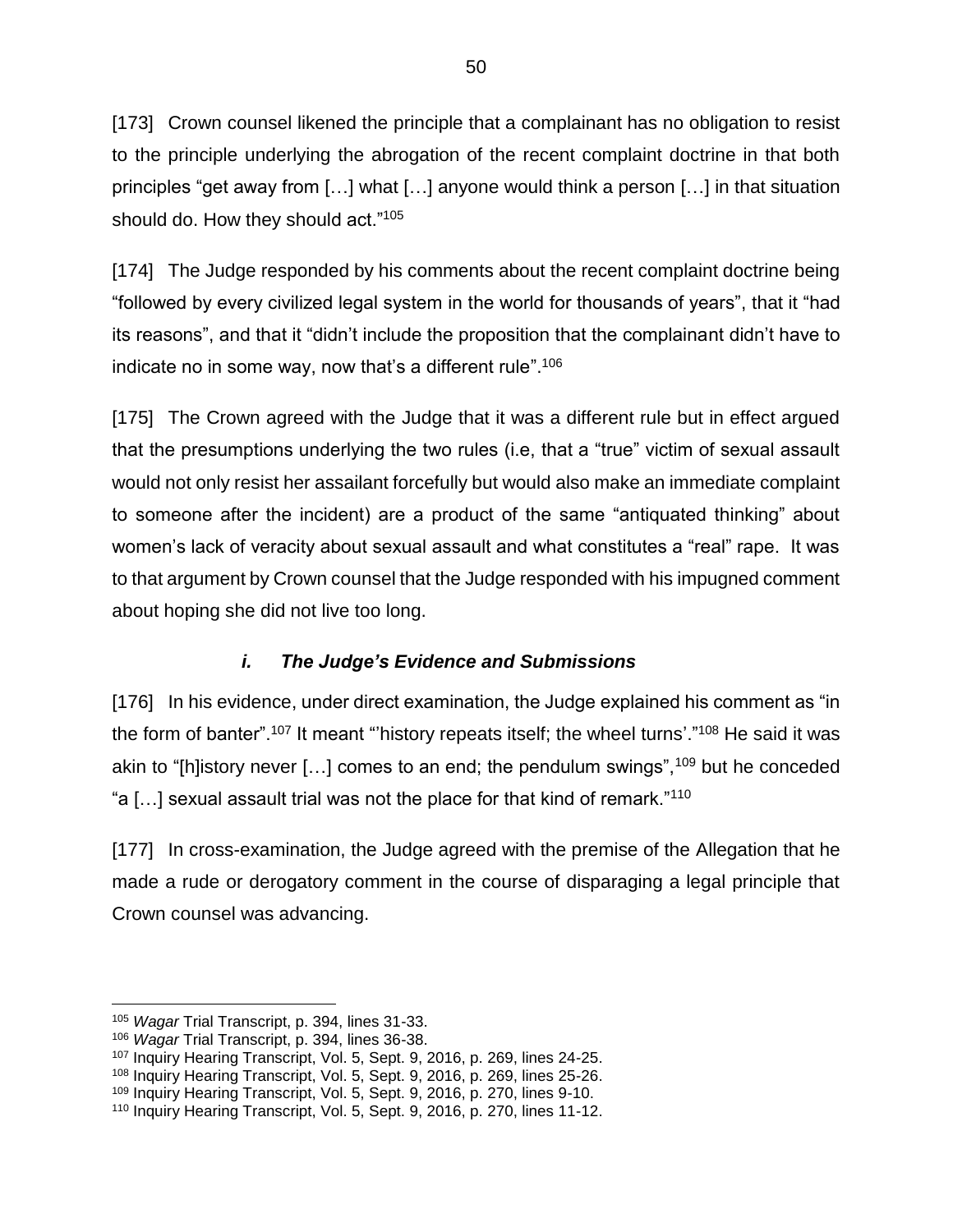[178] In his closing submissions the Judge acknowledged that the comment was rude and derogatory and "apologized unreservedly".<sup>111</sup> However, he asserted that the comment:

[…] was made during a colloquy with the Crown in which the Crown suggested the recent complaint doctrine prevented Justice Camp from considering whether or not the complainant said "no" during the sex act. Justice Camp told the Crown this was an overbroad reading of the abrogated recent complaint doctrine and the Crown eventually agreed with him. $112$ 

## *ii. Committee's Findings with respect to Allegation 4*

[179] In our view, the Judge's submissions are not borne out by a reading of the Trial transcript. Crown counsel was not talking about whether or not the complainant said "no" during the sex act; she was talking about the complainant not having to resist or "move out of the way", in response to the Judge's suggestion that "by skewing her pelvis slightly she can avoid him". The Judge was clearly reacting to the Crown's characterization of the ideas underpinning the doctrine of recent complaint and the resistance myth as "antiquated thinking".

[180] The judge testified before us that he was, in effect, saying to Crown counsel that the pendulum swings and that earlier attitudes and thinking may once again dominate. In her closing submissions, Presenting Counsel argued:

This comment and the explanation of the comment given by Justice Camp is troubling, as it appears to suggest that Justice Camp is hoping that Crown counsel doesn't live long enough to see the ground shift under her feet in terms of what is contemporary thinking respecting sexual assault law. It could be taken almost as a cry for "the good ole days when boys will be boys" before the laws were reformed.<sup>113</sup>

[181] The Committee accepts Presenting Counsel's submission that the Judge was, in essence, lamenting the abrogation of the recent complaint doctrine and reforms in the law of sexual assault regarding consent. His comments in Allegation 2(c) also support

<sup>111</sup> Written Closing Submissions of Justice Camp, p. 26.

<sup>112</sup> Written Closing Submissions of Justice Camp, p. 26.

<sup>113</sup> Inquiry Hearing Transcript, Vol. 6, Sept. 12, 2016, p. 401, lines 6-13.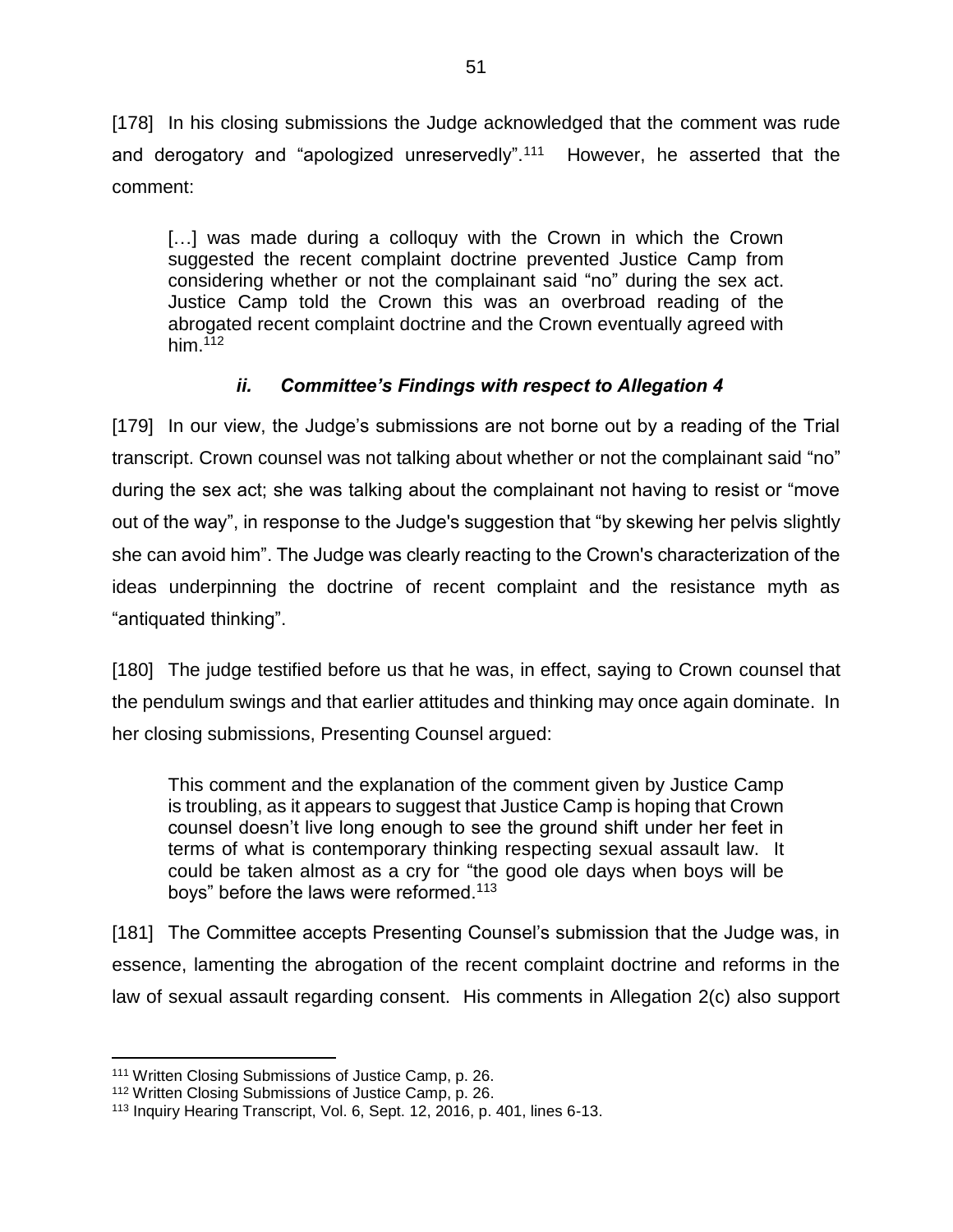this conclusion (i.e., that the recent complaint doctrine was "followed by every civilized legal system in the world for thousands of years" and "had its reasons" but "[*a*]*t the moment*, it's not the law" (emphasis added).)

[182] We conclude that the gravamen of the Judge's misconduct in Allegation 4 is of a piece with his other criticisms of the law and, as such, his comments are reasonably understood as being disparaging of legislative attempts to remove discredited myths from sexual assault law. A reasonable informed observer would understand these words in context to mean that Justice Camp was suggesting that the pendulum will surely someday swing away from the reforms back to the former ways of "every civilized legal system".

[183] In the result, we conclude Allegation 4 is proven.

### **E. Allegation 5**

[184] Allegation 5 involves comments made by the Judge to Crown counsel and in the course of delivering his Reasons for Judgment.

[185] Allegation 5 reads as follows:

**In the course of the trial and in giving his reasons for judgment, the Judge made comments tending to belittle and trivialize the nature of the allegations made by the complainant:**

**a) By stating, "Some sex and pain sometimes go together [...] that's not necessarily a bad thing" (page 407 lines 28 to 29).**

**b) By stating, "sex is very often a challenge" (page 411, lines 34).**

**c) By stating, "I don't believe there's any talk of an attack really" (page 306 lines 9 to 10).**

**d) By stating, "There is no real talk of real force" (page 437 lines 6 to 7).**

**e) By stating, "She knew she was drunk [...]. Is not an onus on her to be more careful" (page 326 lines 8 to 12).**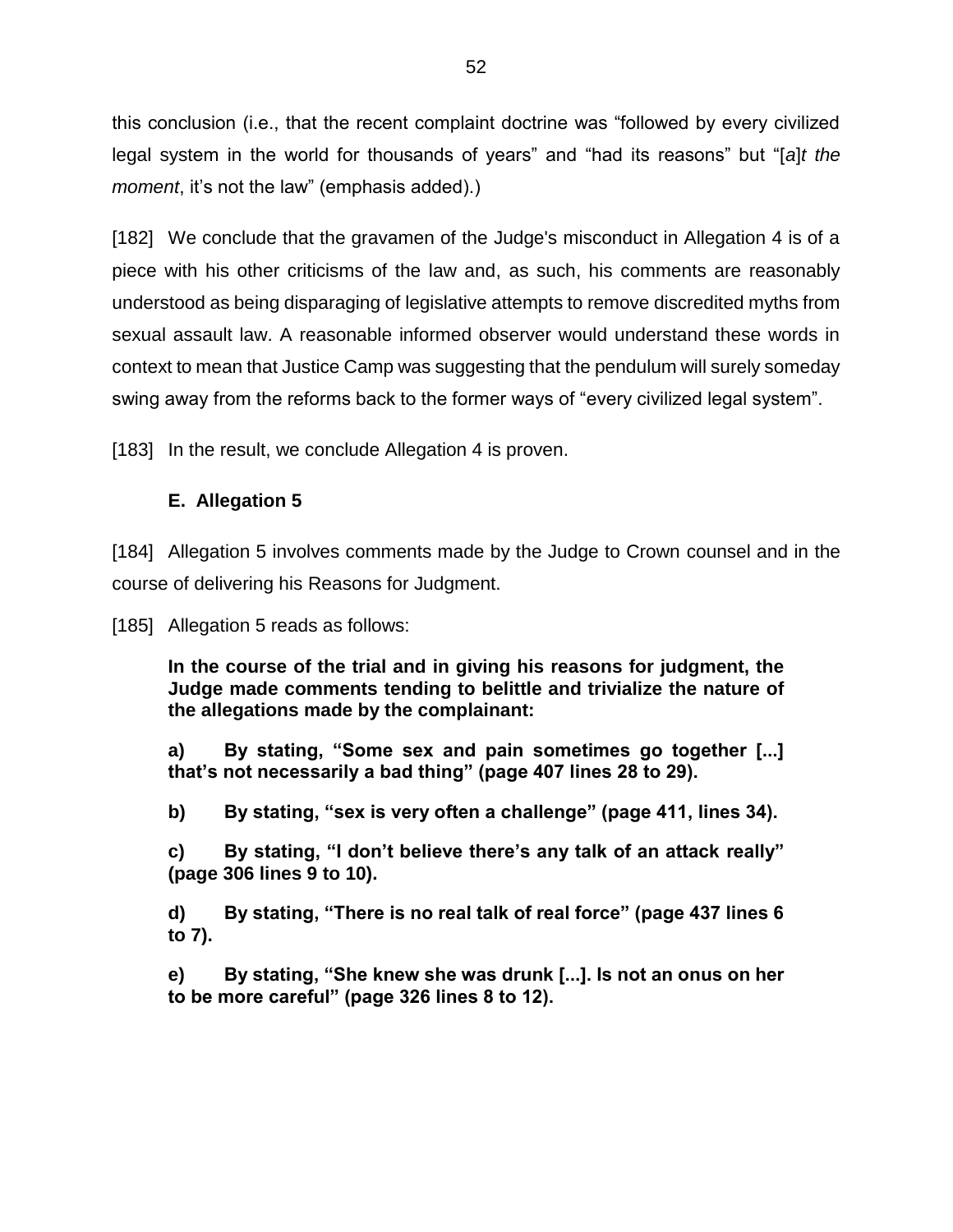#### *i. The Judge's Evidence and Submissions*

[186] In his evidence in chief, Justice Camp admitted that he made comments tending to belittle and trivialize the nature of the allegations made by the complainant. In chief, when asked his opinion of Allegation 5, he responded as follows:

5(a) was highly inappropriate as was 5(b), (c) and (d). 5(e) is slightly different. It was a question I put to Ms. Mograbee, who answered it correctly. I shouldn't have asked the question. Within an instant of asking my question, I found the subsection in the Act which answered my question.<sup>114</sup>

[187] In cross-examination, the Judge confirmed that he made comments set out in Allegations 5(a), (b), (c), and (d), which tended to belittle and trivialize the nature of the complainant's allegations.

[188] As to Allegation 5(e), he testified:

I shouldn't have asked the question because I should have known the answer. I asked the question, the Crown instantly answered it correctly and a moment later I found the relevant section anyway.<sup>115</sup>

[189] In his closing submissions, the Judge agreed he made the statements and that they were "insensitive and inappropriate". He acknowledged that "none of them needed to be said. They were unnecessary."<sup>116</sup> He submitted that "[h]is counseling has enabled him to understand the implications of these statements in light of the discriminatory history of sexual assault law."<sup>117</sup> He asserted that all the quoted statements except "There is no real talk of force here" were made in colloquies with Crown counsel in an effort to test the Crown's position and were not conclusions he had arrived at on the evidence.

### *ii. Committee's Findings with respect to Allegation 5(a)*

[190] In our view, the problem with the various statements set out in Allegations 5(a)-(d) is not simply that they were insensitive, inappropriate and unnecessary. The problem with the Judge's statements is that, when they are taken together—and viewed in light of the various other statements that form the basis of other Allegations—they would leave a

<sup>114</sup> Inquiry Hearing Transcript, Vol. 5, Sept. 9, 2016, p. 270, lines 15-20.

<sup>115</sup> Inquiry Hearing Transcript, Vol. 5, Sept. 9, 2016, p. 324, lines 7-10.

<sup>116</sup> Written Closing Submissions of Justice Camp, p. 27.

<sup>117</sup> Written Closing Submissions of Justice Camp, p. 27.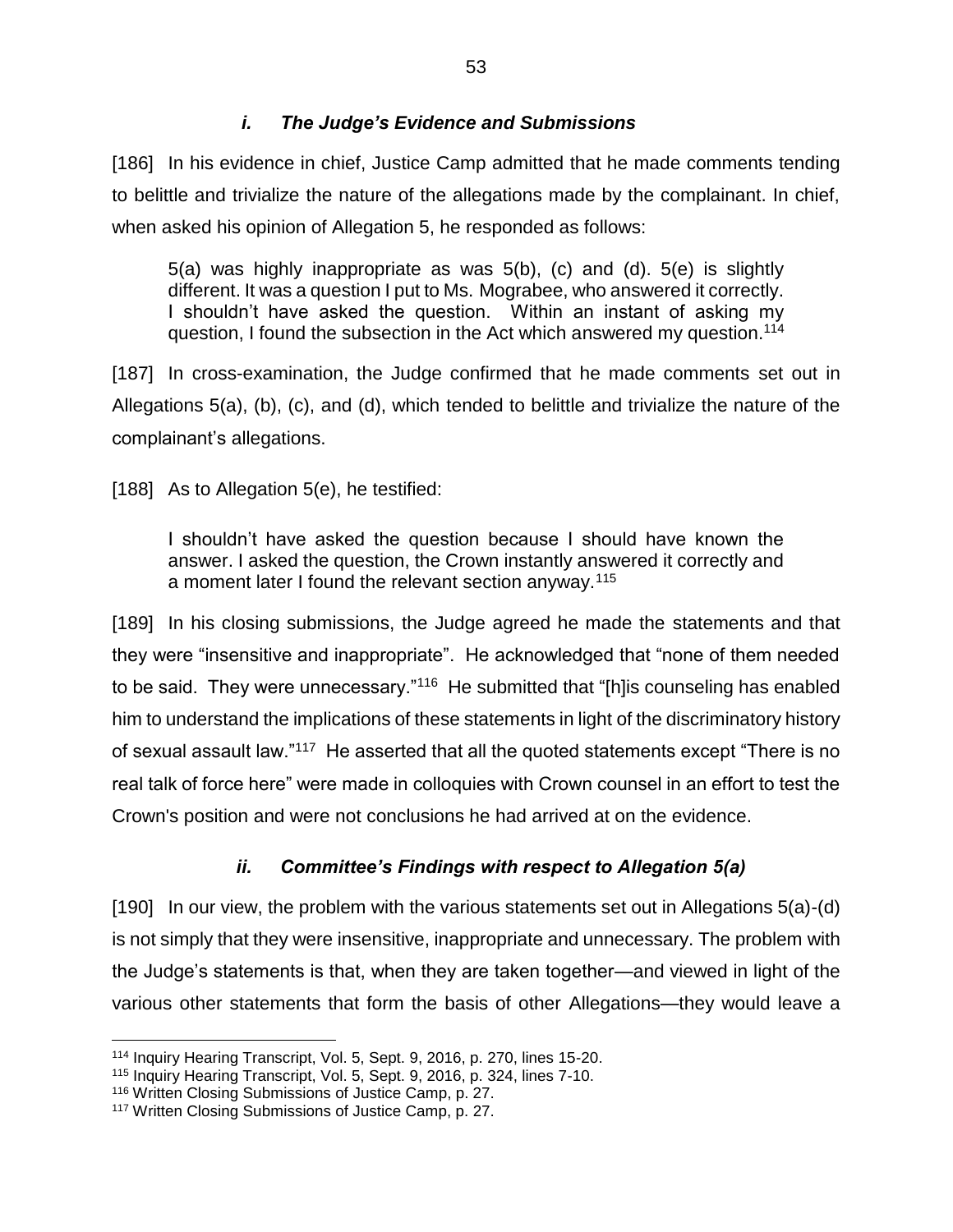reasonable observer with the impression that the Judge was belittling the nature of sexual assault and trivializing the specific allegations made by the complainant.

[191] With respect to Allegation 5(a), namely his comment that "sex and pain sometimes go together […] -- that's not necessarily a bad thing", the timing of the remark and the context in which it was made must be taken into consideration. If the Judge had simply been questioning Crown counsel "about whether the mere existence of pain would be enough to vitiate consent"<sup>118</sup> (as suggested by Professor Cossman in her evidence), it would amount to an insensitively worded but legitimate inquiry and would not constitute misconduct. That was not, however, the context in which the comment was made. It was made during Crown counsel's closing submissions, immediately after she summarized the evidence as follows:

[The complainant said that the accused] put her back on the counter and put his penis in her vagina but was only able to insert it part way. She said her back was pushing against the faucet as this was going on and that she was in pain as a result. And the pain, the Crown would submit, is also contributing to her fear, it would be reasonable, she's in pain, he has no regard for -- for her pain. She says he's hurting her. She has bruising on the lower part of her back and that's corroborated by the medical evidence that you have before you where she does have bruising against her -- her lower back in the spot where she's pushing against her -- she's pushing against the -- the sink.

She described in her evidence this as very painful. She said he had a large penis, that he wasn't able to insert it. She also described the act of him - the act of her, rather, trying to push him away in that moment. She says that she was pushing on his shoulders and again telling him that he was hurting her and that he should stop, but he didn't stop.<sup>119</sup>

[192] Moments after these submissions were made by the Crown, the Judge interjected and remarked that there was no evidence that the complainant felt "upset"<sup>120</sup> at any time during the bathroom incident or that she suffered "a negative emotion"<sup>121</sup> until the next morning, when she became angry at the accused's brother, Lance, for insulting her. The

<sup>118</sup> Inquiry Hearing Transcript, Vol. 3, Sept. 8, 2016, p. 176, lines 23-24.

<sup>119</sup> *Wagar* Trial Transcript, p. 406, lines 7-19.

<sup>120</sup> *Wagar* Trial Transcript, p. 407, line 13.

<sup>121</sup> *Wagar* Trial Transcript, p. 407, line 15.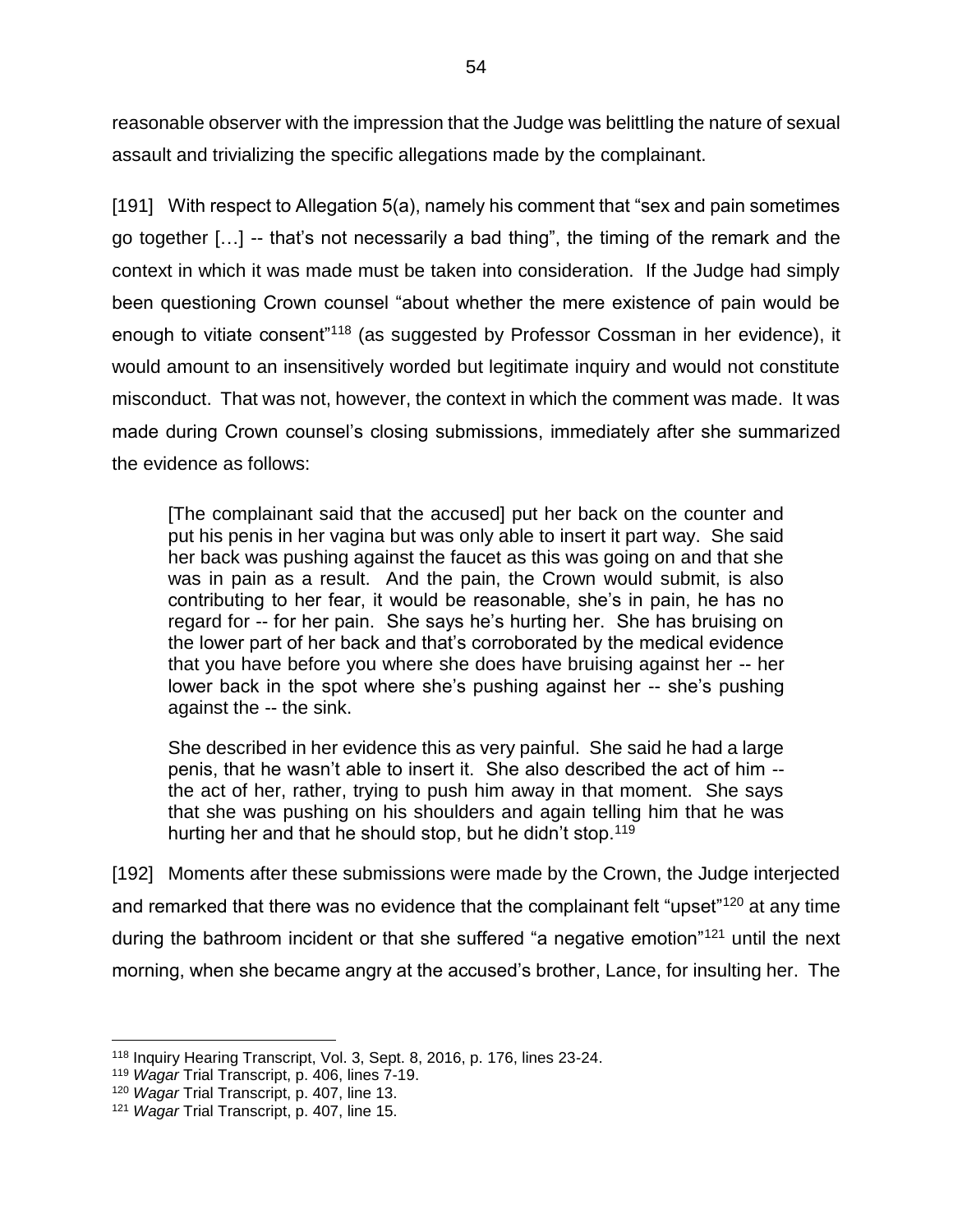Judge was pressing the Crown with respect to the defence's "revenge motive" theory, not asking her whether the mere presence of pain is sufficient to vitiate consent.

[193] The Judge was, of course, entitled to test the Crown's submissions against the evidence and the defence theory of revenge, but the manner in which he did so suggests that he was not simply engaging in an assessment of her credibility. Rather, he belittled the evidence of the complainant that she was in pain throughout the sexual touching by stating:

No, this pain, you know, but that sex and pain sometimes go together, that -- that's not necessarily a bad thing. I -- I'll grant you that -- that the implication from her was that she wasn't enjoying the pain, I'll grant you that. But did she ever say I was feeling horrible? She might well have and I've - - I've missed it?<sup>122</sup>

[194] Given his acknowledgement that the complainant had clearly conveyed that she was not enjoying the pain, his gratuitous comments that "sex and pain sometimes go together" and "that's not necessarily a bad thing" would be interpreted by a reasonable person as belittling and trivializing the complainant's allegations.

# *iii. Committee's Findings with respect to Allegation 5(b)*

[195] The Judge's comment in Allegation 5(b) that "Sex is very often a challenge" needs to be read in the fuller context of his exchange with the Crown. The Crown was arguing that the accused's evidence was self-serving and that his version of the events had "holes in it".<sup>123</sup> She submitted:

[...] Also problematic in his evidence is that aspect about the cond -- the condom. His evidence is that -- the defence, rather, says that – that – that the evidence discloses that he convinces her somehow. Well there's no evidence of that. Her -- the evidence is they don't have a condom, she says, you can't without a condom and based on everything else that happened before, he decides that he has implied consent and there's no basis for implied consent here. And implied consent is not permissible when you're talking about sexual assault. There's no indication, according to her version,

 $\overline{a}$ <sup>122</sup> *Wagar* Trial Transcript, p. 407, lines 28-32.

<sup>123</sup> *Wagar* Trial Transcript, p. 411, line 18.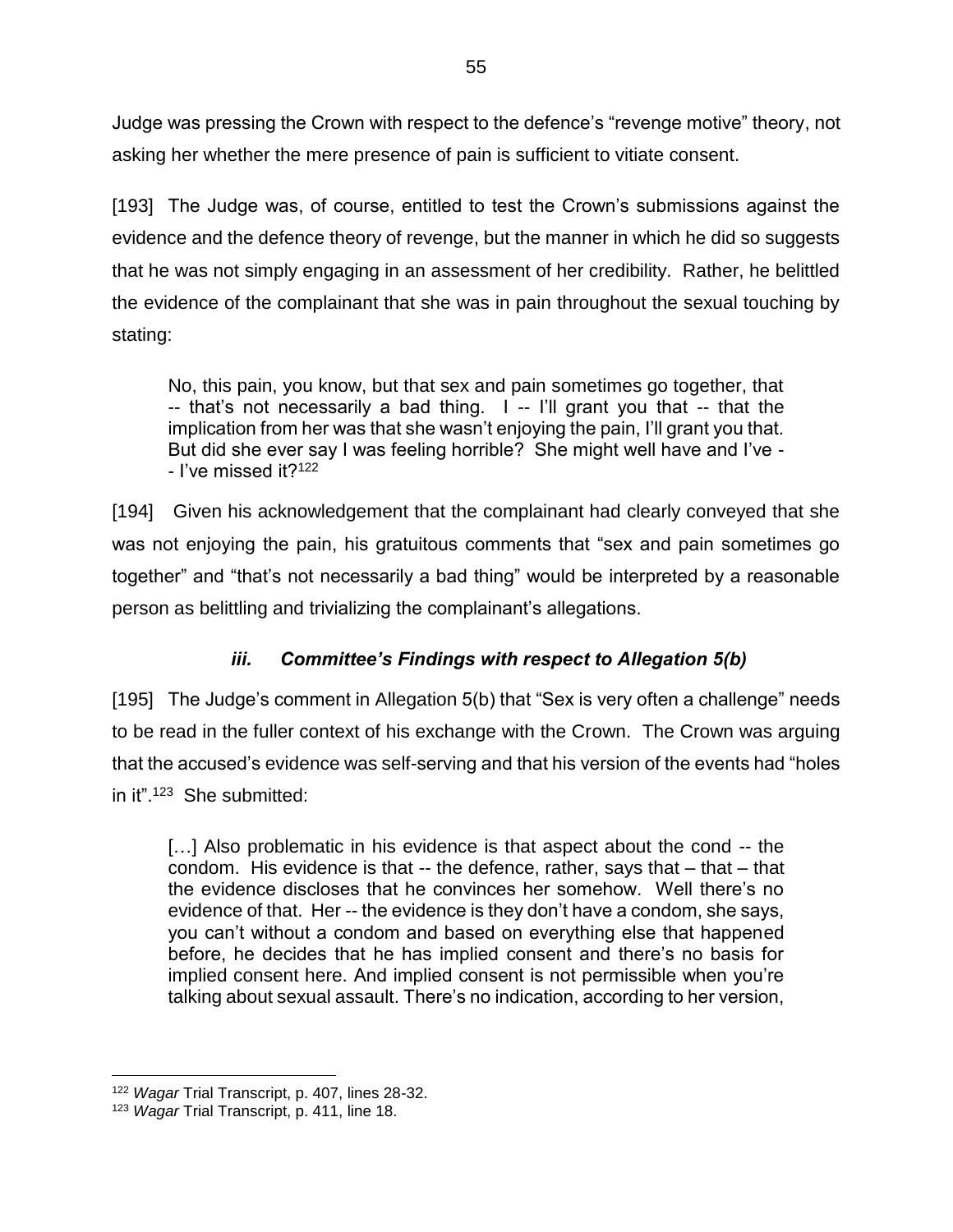that -- that -- that she is clear in saying he can insert his penis in her vagina.<sup>124</sup>

[196] In the context of an ensuing exchange with the Judge about implied consent, the Crown referred to the accused's evidence that he viewed the complainant as a "challenge" and labelled this evidence "problematic".<sup>125</sup> It was then that the following comments were made by the Judge:

THE COURT: I know, Ms. Mograbee, you -- I -- I saw you concentrating on that. But that is very much the may [*sic*] – the way of the maid and the white [*sic*], to quote Houseman [*sic*], men do react to challenges and women give challenges. The -- there's nothing necessarily malign in that.

MS MOGRABEE: Well, it is when you --

THE COURT: Sex is very often a challenge.

MS. MOGRABEE: It is when you're considering the context of what she says unfolded. It is all relevant to that assessment. If you accept his evidence on that point then you must consider how the sexual assault unfolds.

THE COURT: Well, the challenge -- he can -- he can acquit himself of the challenge by force or by trump, sweet talking her. The -- the challenge doesn't necessarily lead to force.<sup>126</sup>

[197] Crown counsel's submission that "It is when you're considering the context of what she says unfolded" was obviously not meant as an agreement with the Judge's assertion that "sex is very often a challenge". Rather, it was a statement intended to counter the Judge's earlier remark that "there's nothing necessarily malign" in men reacting to "challenges" given by women.

[198] It's unclear what passage the Judge was quoting from the poet Housman, but his comments – taken in context and in consideration of the remarks he made in Allegation 6 – would leave a reasonable person with the impression that he was endorsing a "problematic" (to borrow the Crown's adjective) view of sexual interactions between men

<sup>124</sup> *Wagar* Trial Transcript, p. 409, lines 27-35.

<sup>125</sup> *Wagar* Trial Transcript, p. 411, lines 20-21.

<sup>126</sup> *Wagar* Trial Transcript, p. 411, lines 27-41, p. 412, line 1.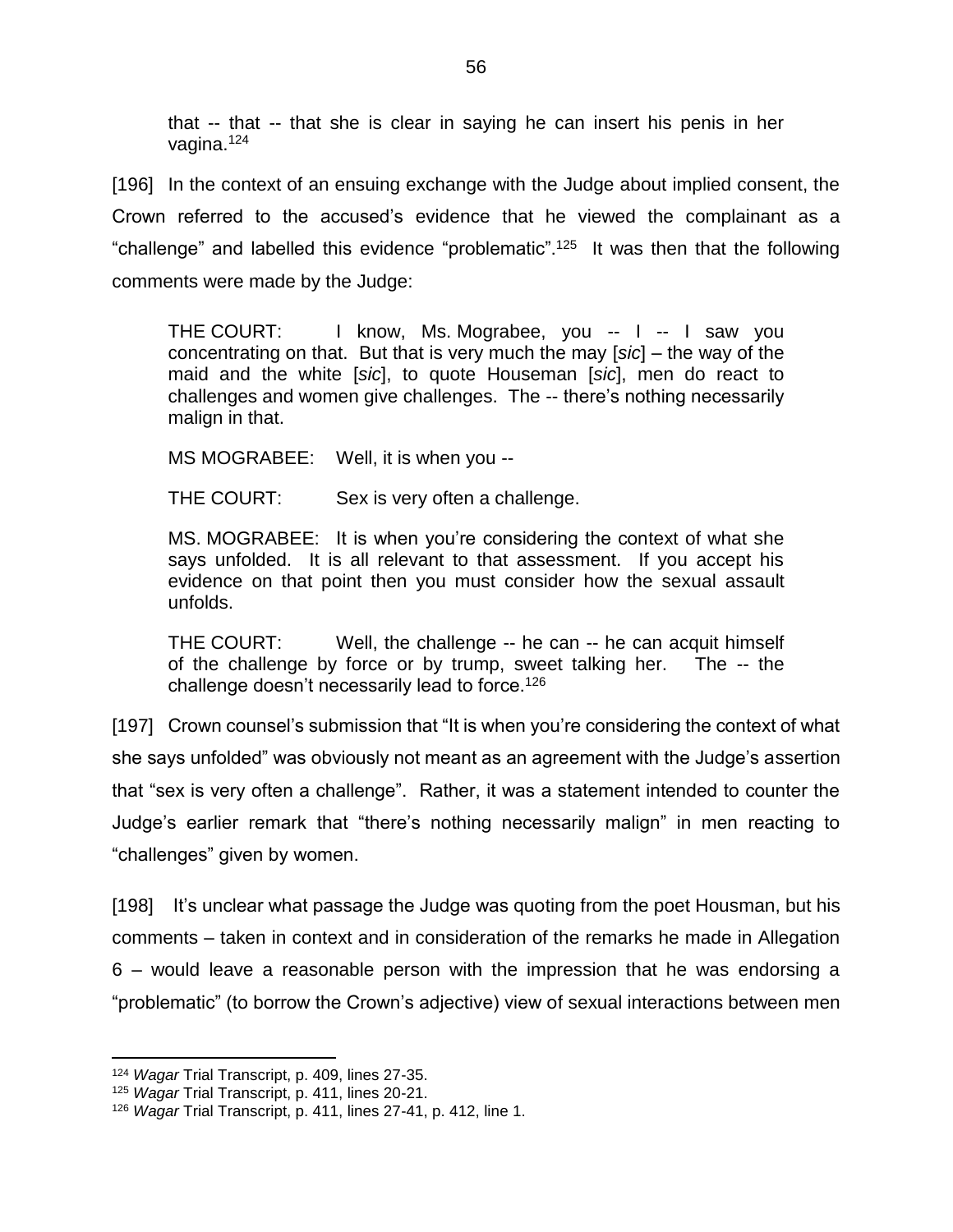and women that underlies many discredited rape myths. As Professor Benedet stated in her report:

Common beliefs about sexual relations between men and women that have influenced the [historical] criminal law of rape/sexual assault, and that are based on stereotypical reasoning, are that women want to be taken by force, even if they act otherwise, and enjoy it when men use physical force to obtain sexual intercourse. A related belief is that normal sexual interactions take the form of active pressure by the man, who is expected to "test the waters" by seeing how far he can go with a particular woman.

In addition, there is a myth that women often say "no" to sexual activity when they mean "yes" and will routinely display token resistance that is designed to counter the perception that they are "easy".  $[...]^{127}$ 

[199] Accordingly, we find Allegation 5(b) to be made out.

# *iv. Committee's Findings with respect to Allegation 5(c)*

[200] The comment in Allegation 5(c) ("I don't believe there's any talk of an attack really") was made by the Judge during submissions by defence counsel. It is an additional instance of the Judge trivializing what is alleged to have happened in the bathroom by downplaying its essential character, as indicated in the complainant's version of events. The comment also reinforces discredited stereotypical thinking that sexual assault without additional physical violence is not as harmful or serious as sexual assault with additional violence.

# *v. Committee's Findings with respect to Allegation 5(d)*

[201] The comment in Allegation 5(d) was made in the course of the Judge's Reasons for Judgment. The full quote is as follows:

I pause here to make the point that although the Crown established what was quite clear, that the accused is much bigger than the complainant, there's no talk of real force here. There's no talk of fear. That doesn't mean that there's consent. It just means that the accused (sic) hasn't explained why she allowed the sex to happen if she didn't want it. She certainly wasn't

 $\overline{a}$ <sup>127</sup> Benedet Report, p. 11.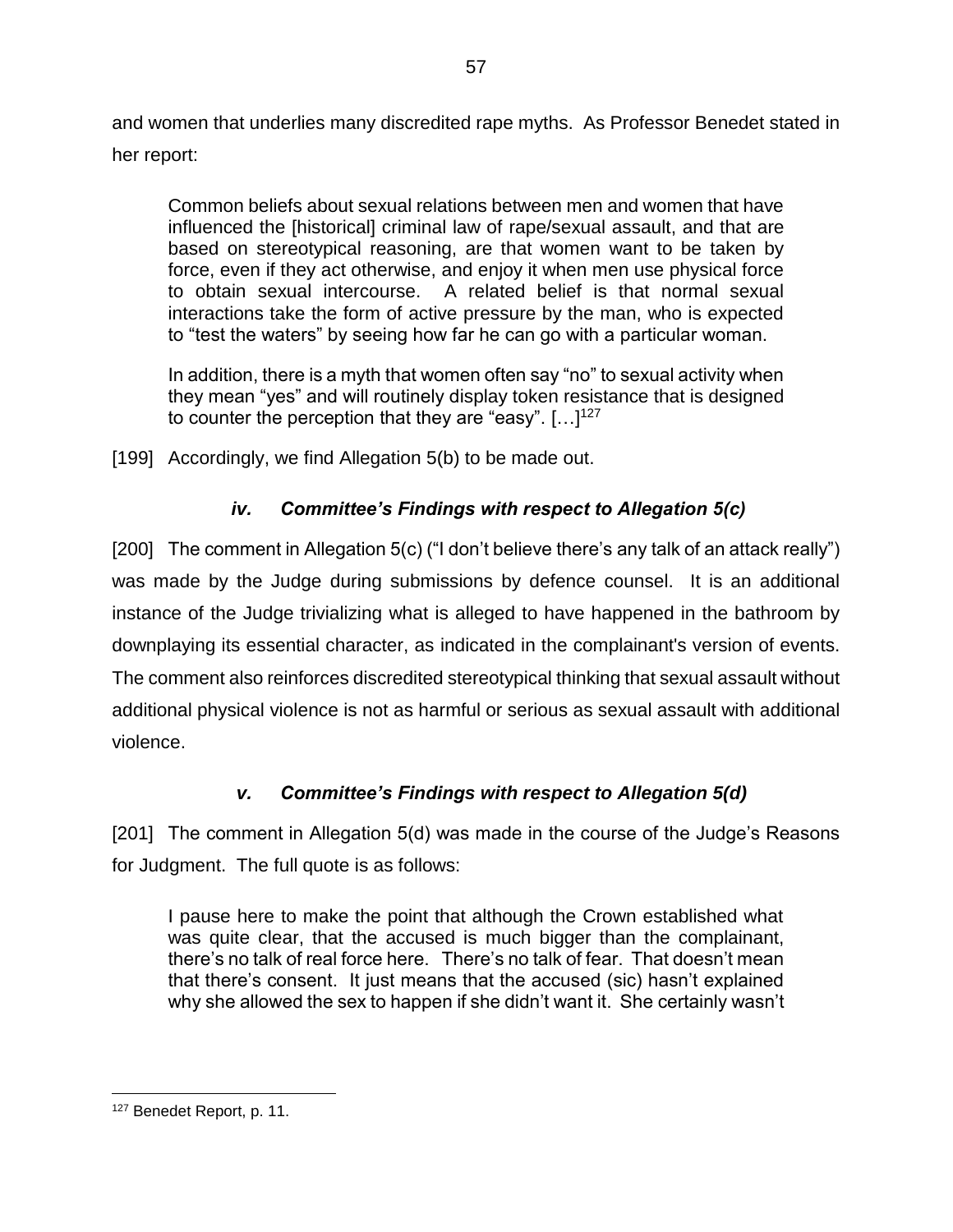frightened, and as appears later in the evidence, she was quite capable of asserting herself with other men when they did things she didn't like.<sup>128</sup>

[202] Read in context, a reasonable person would interpret these remarks as belittling and trivializing what the complainant alleged happened in the bathroom and also reflecting a victim-blaming attitude and the discredited myth that women who do not actively resist are consenting.

## *vi. Committee's Findings with respect to Allegation 5(e)*

[203] With respect to Allegation 5(e), the Judge's comments, at first blush, appear to suggest that the complainant precipitated the sexual assault by her drinking. The Judge stated (to the Crown), "She knew she was drunk", then asked "Is not an onus on her to be more careful?" If his question is interpreted as rhetorical, it reflects an inappropriate victim-blaming attitude, implying that the complainant was complicit in her own victimization because she got drunk at a party. In light of the Judge's other objectionable comments throughout the Trial, this is one plausible interpretation of the comments in Allegation 5(e).

[204] However, Justice Camp offered an equally plausible alternative explanation for these remarks, namely that he was asking a sincere question in order to improve his understanding of the law. The remarks were made in the context of a colloquy with the Crown regarding ss. 273.1 and 273.2 of the *Criminal Code.* On a fair and reasonable reading of the transcript, the Judge's question about whether there was an onus on the complainant may have been a genuine request for clarification, in response to Crown counsel's submission that it was incumbent upon the accused to take reasonable steps to ensure that consent was given. The manner in which the question was framed and its connection to the fact of the complainant's intoxication remain problematic, but we do not think it is appropriate for this Committee to parse the Judge's words and infer biased thinking where an alternative plausible explanation for the impugned remarks has been proffered. We are conscious of the need for judges not to feel constrained in their ability

 $\overline{a}$ <sup>128</sup> *Wagar* Trial Transcript, p. 437, lines 6-11.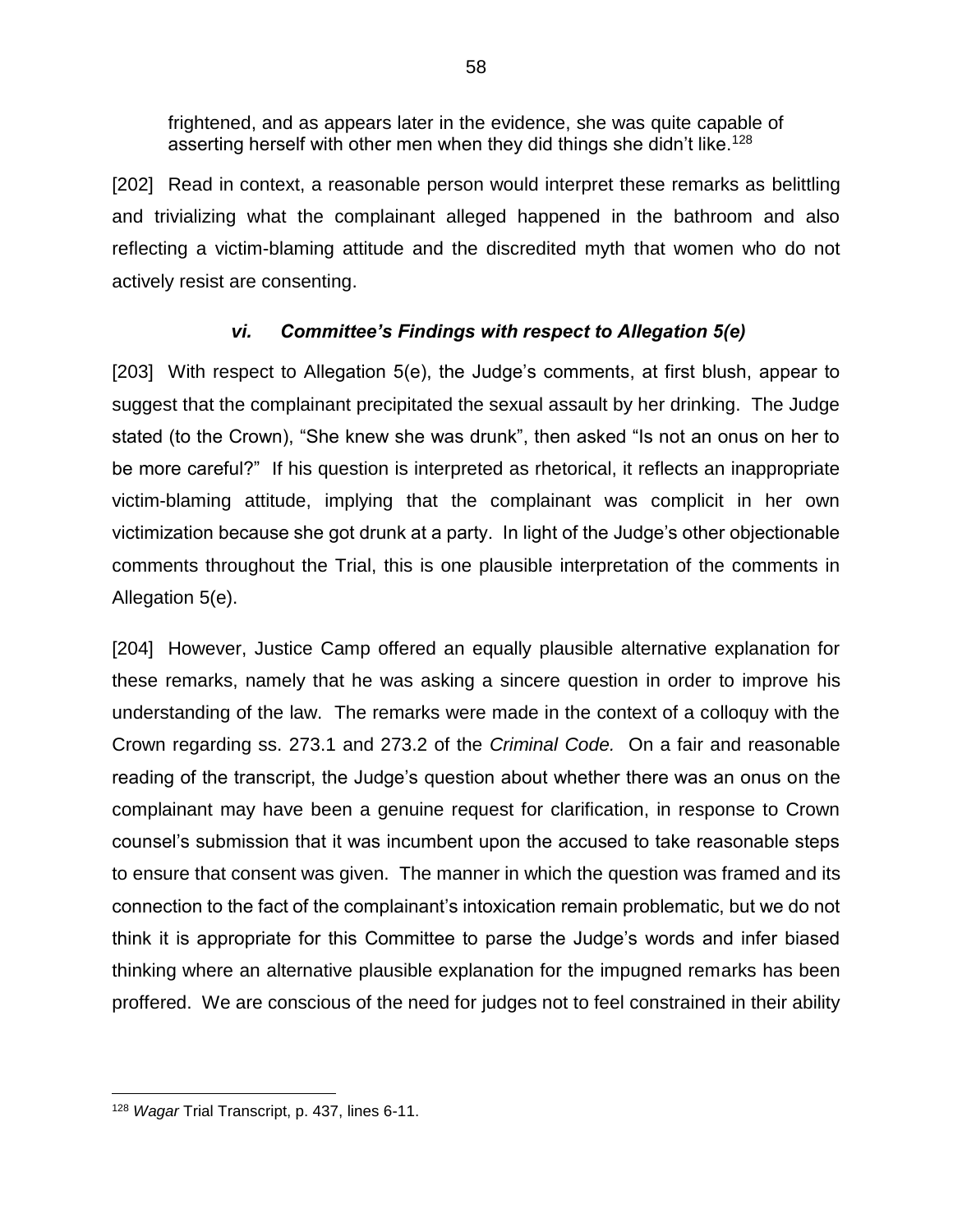to probe evidence, challenge submissions, and ask questions to seek counsel's guidance in unfamiliar areas of the law, including in the complex area of sexual assault.

[205] In conclusion, we find that the Judge's comments in Allegations 5(a), (b), (c) and (d) belittled and trivialized the nature of sexual assault and the complainant's allegations. Accordingly, we find that Allegation 5 is proven for those particulars, but not with respect to 5(e).

## **F. Allegation 6**

[206] Allegation 6 concerns comments made by the Judge tending to belittle women and expressing stereotypical biased thinking in relation to a sexual assault complainant.

[207] Allegation 6 reads as follows:

**In the course of the Trial and in giving his reasons for judgment, the Judge made comments tending to belittle women, and expressing stereotypical or biased thinking in relation to a sexual assault complainant:**

**a) By asking the Crown whether there are "any particular words you must use like the marriage ceremony" to obtain consent to engage in sexual relations (page 384, lines 27 and 28).**

**b) By stating to the accused, "The law and the way that people approach sexual activity has changed in the last 30 years. I want you to tell your friends, your male friends, that they have to be far more gentle with women. They have to be far more patient. And they have to be very careful. To protect themselves, they have to be very careful" (page 427 lines 21 to 24).**

**c) By stating to the accused, "You've got to be very sure that the girl wants you to do it. Please tell your friends so that they don't upset women and so that they don't get into trouble. We're far more protective of women − young women and older women − than we used to be and that's the way it should be" (page 427 lines 28 to 33).**

## *i. Allegation 6(a)*

[208] Allegation 6(a) relates to an exchange between Crown counsel and the Judge about the effect of s. 273.2(b) of the *Criminal Code*, which reads as follows: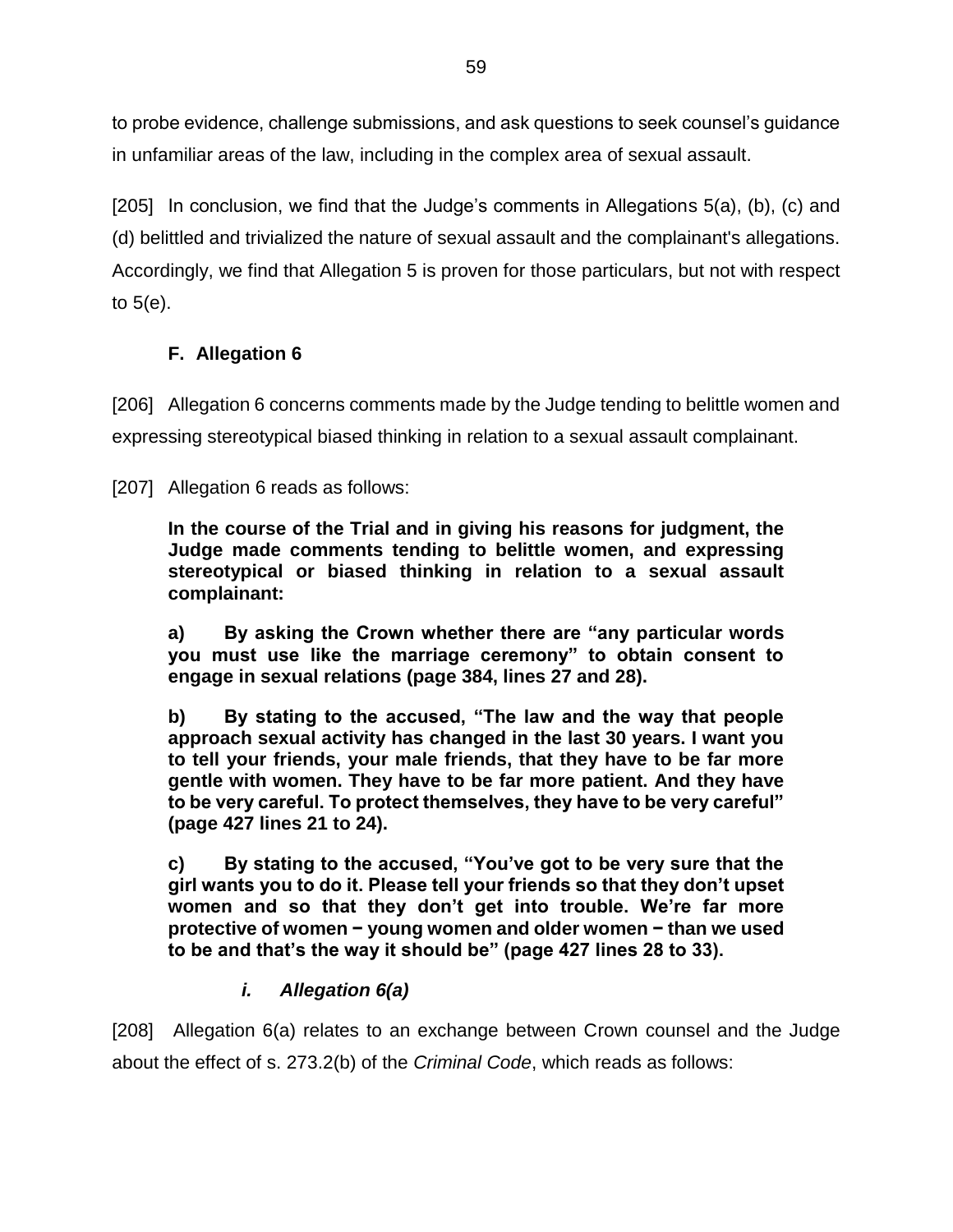It is not a defence to a charge under section 271, 272 or 273 that the accused believed that the complainant consented to the activity that forms the subject-matter of the charge, where

[…]

(b) the accused did not take reasonable steps, in the circumstances known to the accused at the time, to ascertain that the complainant was consenting.

[209] The Crown raised the issue of honest but mistaken belief and the effect of s. 273.2(b) in argument, contending that it did not arise on the evidence, but that, even if it did, there was no evidence that the accused took any steps to ascertain that the complainant was consenting before he pulled down her pants and performed oral sex on her. Accordingly, the Crown submitted the accused could not rely on honest but mistaken belief in consent.

[210] Crown counsel submitted:

The accused has an obligation under the law to ensure she [the complainant] is communicating consent.<sup>129</sup>

[211] The following exchange took place after that:

THE COURT: Well, tell me about that. Must he ask?

MS. MOGRABEE: He must ask. And the Crown would submit that there's a heightened sense of -- of a responsibility in that way.

THE COURT: Are there any particular words you must use like the marriage ceremony?

MS. MOGRABEE: Yes, he must say -- oh he could say a number of different things, but he must ask if she is willing to engage in the sexual activity

THE COURT: He must ask to go that far?

MS. MOGRABEE: -- he has -- he must ask.

THE COURT: Where is that written?

<sup>129</sup> *Wagar* Trial Transcript, p. 384, lines 19-20.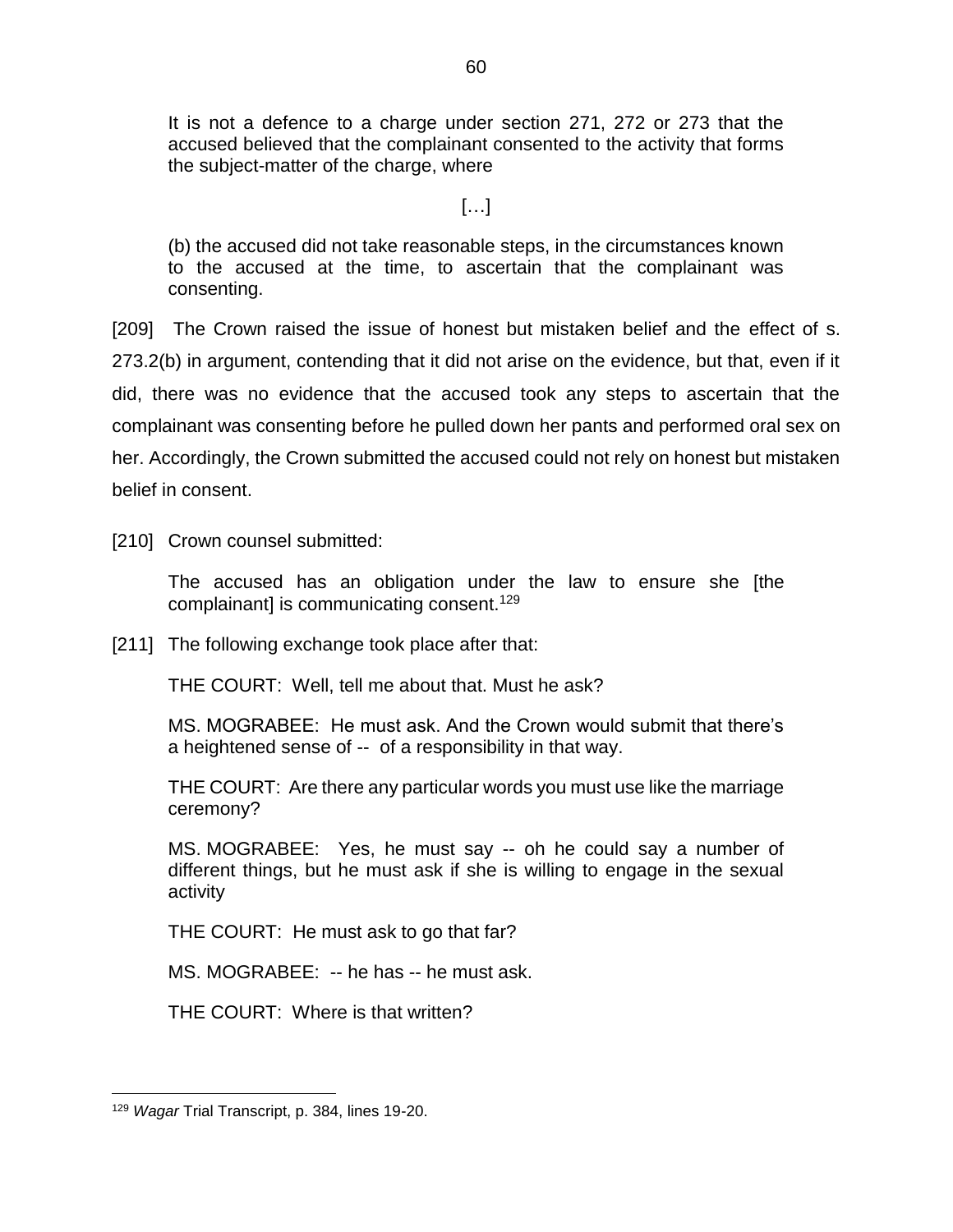MS. MOGRABEE: It's in the case -- all the case law that you have before you that sex -- that --

THE COURT: Are children taught this at school? Do they pass tests like driver's licenses? It seems a little extreme?

MS. MOGRABEE: The state of the law is at is [*sic*], Sir. It's all set out in the case law.

THE COURT: Well can you show me one of these places it says that there's some kind of incantation that has to be gone through? Because it's not the way of the birds and the bees.<sup>130</sup>

### *ii. The Judge's Evidence and Submissions*

[212] In his evidence in chief, with respect to Allegation 6(a), the Judge testified that he was "asking a serious question flippantly."<sup>131</sup> He said:

The Crown had made a submission that they had to be words. I didn't think that was right and I was looking through the […] section to find the applicable subsection. I was asking for help but the words didn't -- in a disparaging and facetious way. I regret that.<sup>132</sup>

[213] In cross-examination, Justice Camp agreed with the suggestion from Presenting Counsel that the particulars in Allegation 6 did tend to belittle women and express stereotypical or biased thinking in relation to sex assault complainants.

[214] In his Notice of Response, he submitted as follows in relation to Allegation 6 as a whole:

Justice Camp agrees that he said the things attributed to him in the quotes under this allegation and in the Notice of Allegations. The statements were insensitive and inappropriate and he apologizes for making them. The gender sensitivity counselling he has undergone has given him insight into the impropriety of these statements. He will not make statements like this again.<sup>133</sup>

<sup>130</sup> *Wagar* Trial Transcript, p. 384, lines 22-40, p. 385, lines 1-9.

<sup>131</sup> Inquiry Hearing Transcript, Vol. 5, Sept. 9, 2016, p. 270, lines 23-24.

<sup>&</sup>lt;sup>132</sup> Inquiry Hearing Transcript, Vol. 5, Sept. 9, 2016, p. 270, lines 24-26, p. 271, lines 1-3.

<sup>133</sup> Notice of Response, para. 21.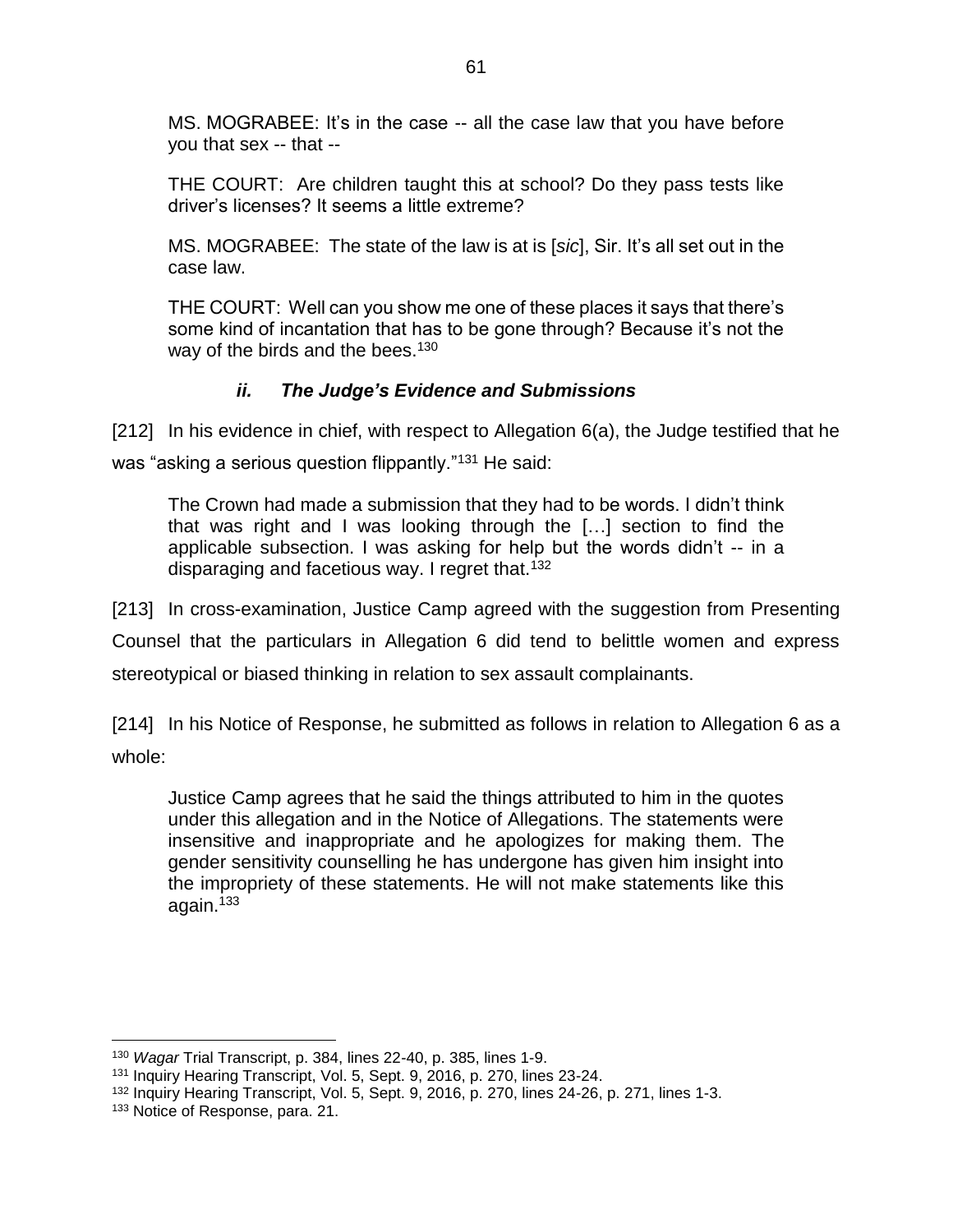[215] In his written closing submissions, the Judge agreed he should not have expressed himself flippantly and expressed remorse for having done so. His counsel argued, however, that:

[...] it was reasonable for him to question the Crown's overbroad argument about the need for words in all cases. The Crown oversimplified what the law requires. Unambiguous body language – in the absence of threats, force or a power imbalance – is a circumstance that can obviate the need for further reasonable steps and prove honest but mistaken belief. Further, Justice Camp's statements to the accused set out in Allegations 6(b) and (c) demonstrate that he understood the reasonable steps requirement on a fundamental level. As he explained, "you have to be very sure before you engage in any form of sexual activity with a woman… [y]ou've got to be really sure that she's saying yes."<sup>134</sup>

[216] The Judge concluded his submissions by acknowledging that his statements in Allegation 6 were insensitive and inappropriate and he apologized for making them.

# *iii. Committee's Findings with respect to Allegation 6(a)*

[217] While we agree that it was open for the Judge to question the Crown on the nature of the requirement in s. 273.2(b), we do not accept the submission that the issue was raised by an "overbroad argument [by the Crown] about the need for words in all cases."

[218] On the complainant's version of the events, the accused came into the bathroom, locked the door, pulled down her pants and underwear, put her on the sink counter and began performing oral sex on her without any overt sign of consent from her. The Crown then stated:

It sounds pretty aggressive and if that's the case, that he would have torn those -- those -- the lower part of her clothing off at that time and again, there's no discussion about what's to happen. And the Crown would submit that the accused must take reasonable steps in those circumstances to ascertain consent and he failed to do that.<sup>135</sup>

[219] It was, of course, open to the Judge to reject the complainant's version of the events and to believe instead that she did consent to sex with the accused. If that was

<sup>134</sup> Written Closing Submissions of Justice Camp, p. 28.

<sup>135</sup> *Wagar* Trial Transcript, p. 384, lines 6-10.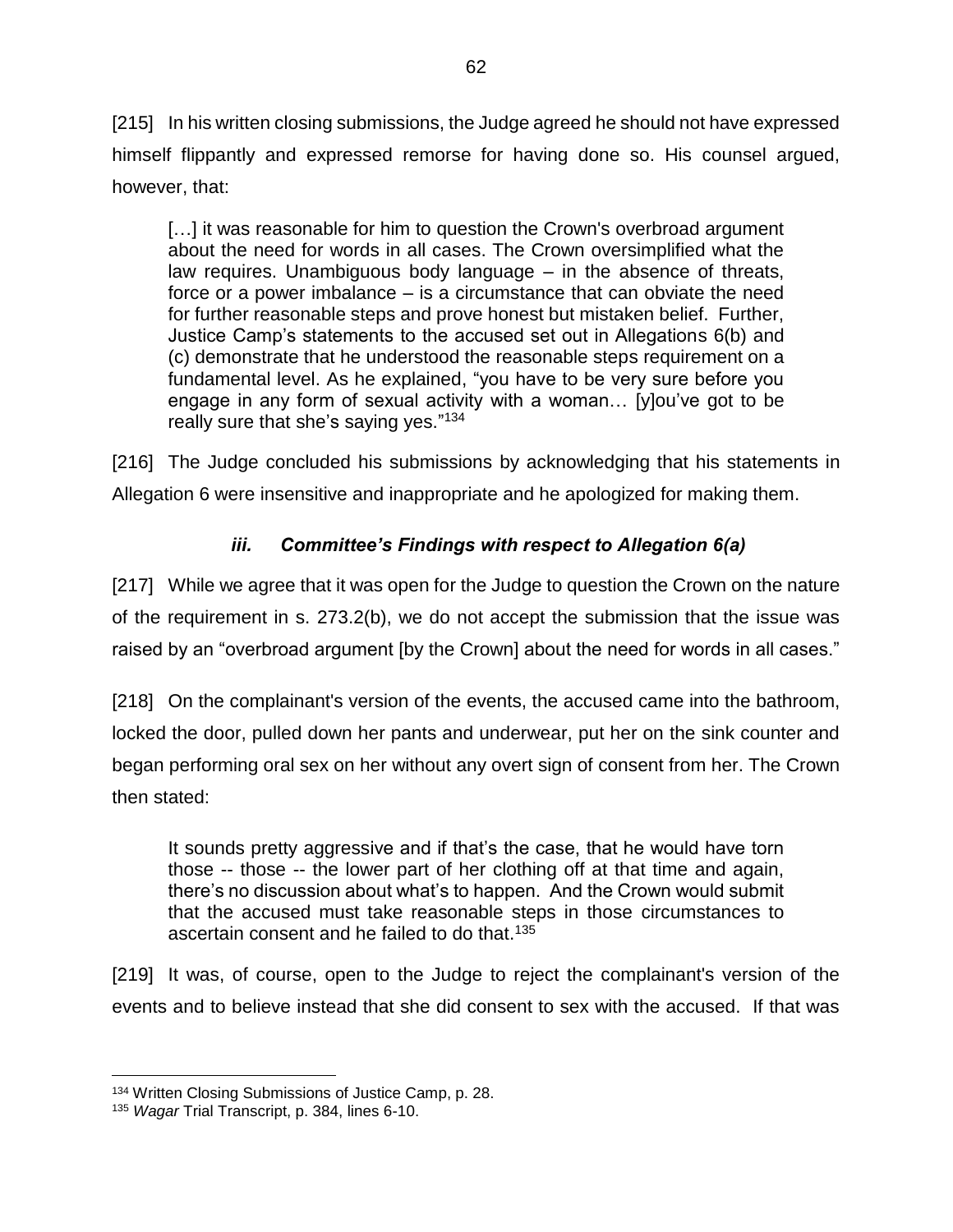the case, then the issue of mistaken belief would not arise, as the defence of honest but mistaken belief can only arise in the absence of consent.

[220] However, if the Judge was truly testing whether the defence of mistaken belief might apply based on the complainant's version of events, the Crown seemed to be asserting that the only plausible way for the accused to meet the requirement in s. 273.2(b) to take reasonable steps to ascertain whether the complainant was consenting was to ask.

[221] The issue was not how the *complainant* could signal consent, but rather what reasonable steps the *accused* should have taken in the circumstances known to him at the time to determine whether the complainant was consenting. Indeed, it was the Judge who asked the question – presumably in light of the circumstances before him – whether the accused must ask if the complainant was consenting. The Crown's response to the Judge's question did not imply that words were necessary in all cases, but rather that in the particular circumstances of the case it was the only plausible way to meet the requirement of s. 273.2(b).

[222] In responding to the Crown's answer to his question, the Judge essentially derided the submission that the accused "must ask" by asking the marriage ceremony question. He then asked:

Are children taught this at school? Do they pass tests like driver's licenses? It seems a little extreme? 136

[223] In our view, Justice Camp was not simply asking a serious question flippantly. Rather, he was expressing disdain for the serious issue addressed in s. 273.2(b) by using flippant language.

#### *iv. Allegations 6(b) and 6(c)*

[224] Allegations 6(b) and 6(c) arise out of the Judge's comments in the course of his Reasons for Judgment when he directly addressed the accused. His remarks to the accused in full were as follows:

<sup>136</sup> *Wagar* Trial Transcript, p. 385, lines 1-2.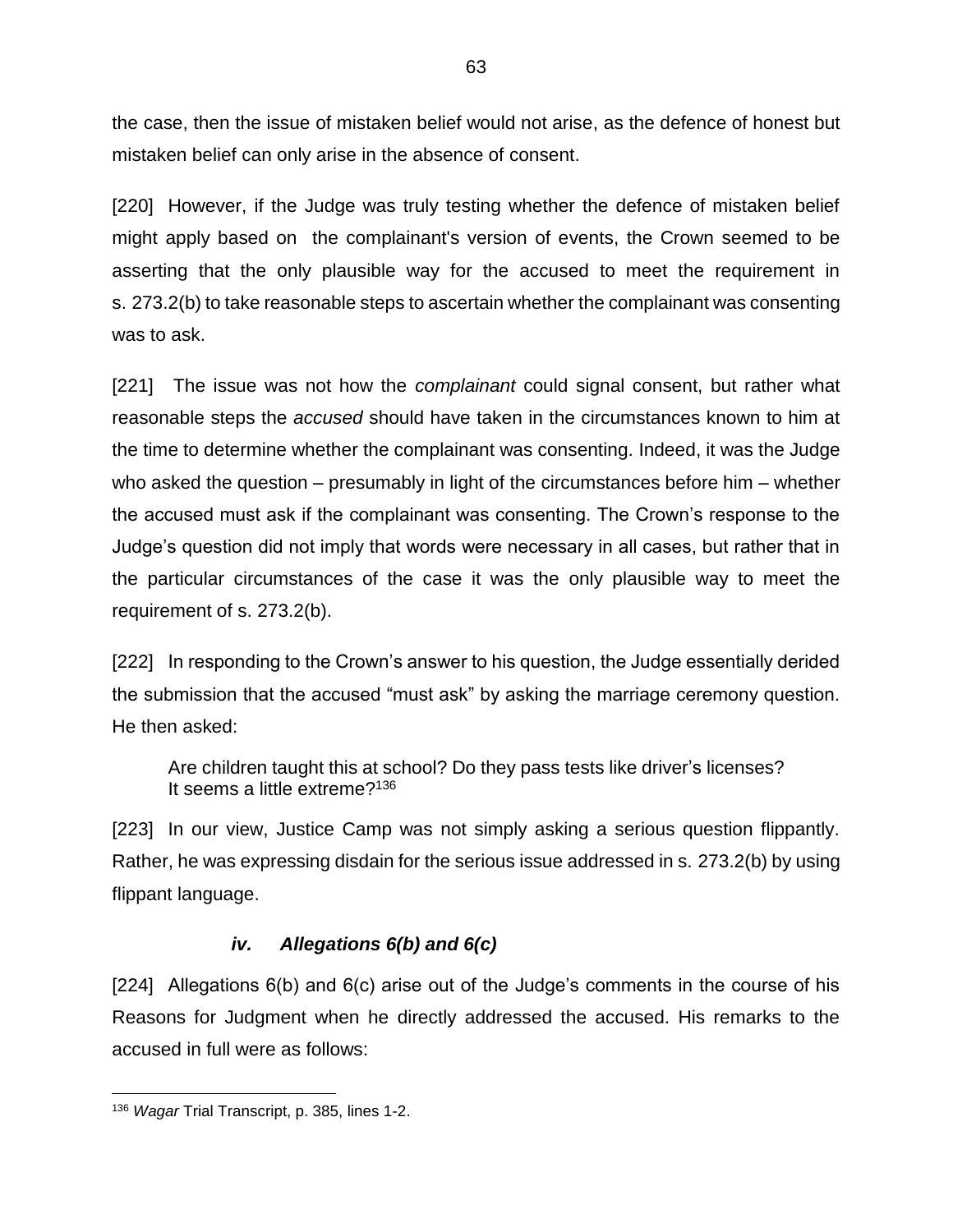THE COURT: And I don't expect you to concentrate the whole time, but I want you to listen very carefully to what I'm saying right at the beginning. The law and the way that people approach sexual activity has changed in the last 30 years. I want you to tell your friends, your male friends, that they have to be far more gentle with women. They have to be far more patient. And they have to be very careful. To protect themselves, they have to be very careful.

The law in Canada today is that you have to be very sure before you engage in any form of sexual activity with a woman. Not just sex, not just oral sex, not even just touching a personal part of a girl's body, but just touching at all. You've got to be very sure that the girl wants you to do it. Please tell your friends that so that they don't upset women and so that they don't get into trouble.

We're far more protective of women -- young women and older women - than we used to be and that's the way it should be. So after this, I'm going to be talking in more technical terms, but that's the message I want you to take away and tell your friends. And, of course, it's far more difficult if you're high or if you're drunk and if she's high and drunk. You've got to be really sure that she's saying yes. Her keeping quiet isn't enough. That's not necessarily a sign of saying yes. So remind yourself every time that you get involved with a girl from now on and tell your friends. Okay?<sup>137</sup>

## *v. The Judge's Evidence and Submissions*

[225] In his evidence before the Committee, the Judge said:

As for […] 6(b) and (c) are part of the same thing. It was a ham-handed attempt to give advice to a young man who probably hadn't ever been given advice. I should have realized, not that it was -- I wish I hadn't said it.<sup>138</sup>

[226] In cross-examination, he was asked if he agreed that the comments to the accused

about how he should conduct himself in the future conveyed the impression that he was

counselling the accused about how to protect himself and his male friends.

[227] He responded:

[...] it looks worse if [...] what was one statement was divided into two. That led straight on to what is said in  $(c)$ .<sup>139</sup>

 $\overline{a}$ <sup>137</sup> *Wagar* Trial Transcript, p. 427, lines 19-38.

<sup>138</sup> Inquiry Hearing Transcript, Vol. 5, Sept. 9, 2016, p. 271, lines 4-8.

<sup>139</sup> Inquiry Hearing Transcript, Vol. 5, Sept. 9, 2016, p. 325, lines 16-18.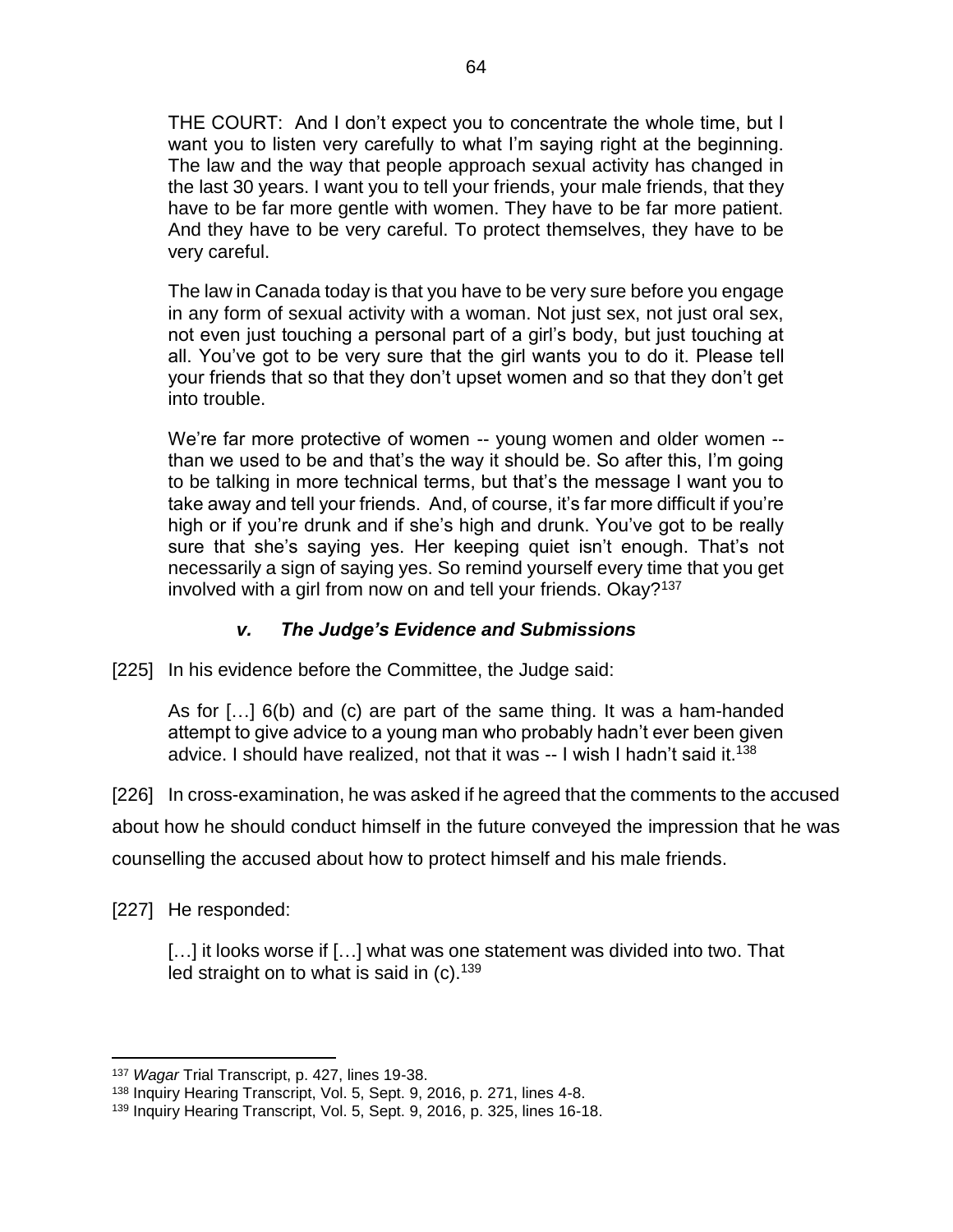[228] Presenting Counsel then repeated the following words that Justice Camp used with the accused:

[...] Please tell your friends so they don't upset women and so they don't get into trouble.

We're far more protective of women than we used to be and that's the way it should be.  $[...]^{140}$ 

[229] The Judge responded:

Yes, yes. It was ham-handed. It gives the impression of someone giving fatherly advice to a young male relative. I shouldn't have said it.

Ms. Hickey, perhaps what got lost in the answer is a sentence that sub (c) starts with: (as read)

You've got to be very sure the girl wants you to do it.

That is the kernel of the advice that I was giving.<sup>141</sup>

[230] That led to the following exchange between Presenting Counsel and the Judge:

Q But you're disassociating that from the objective, which you've articulated in the previous sentence, which was for the accused and his male friends to protect themselves.

A Ms. Hickey, I don't think that I want to argue about this, but you will understand I was talking to a young man --

 $Q$   $1$  do.

 $\overline{a}$ 

A -- trying to get him to see it in a way that he would understand, from his point of view. As -- as a matter of general law, it's not entirely accurate. I think for a young man who comes from a disadvantaged background, it might be understandable, and that was the goal, to be understandable to him. I now wish I hadn't said it because clearly it -- it lays me open to -- to the kind of suggestions you are making.

Q Thank you. With respect to the six allegations, then, Justice Camp, in your notice of response, you acknowledge that they constitute misconduct; is that correct?

<sup>140</sup> Inquiry Hearing Transcript, Vol. 5, Sept. 9, 2016, p. 325, lines 22-26.

<sup>141</sup> Inquiry Hearing Transcript, Vol. 5, Sept. 9, 2016, p. 326, lines 1-8.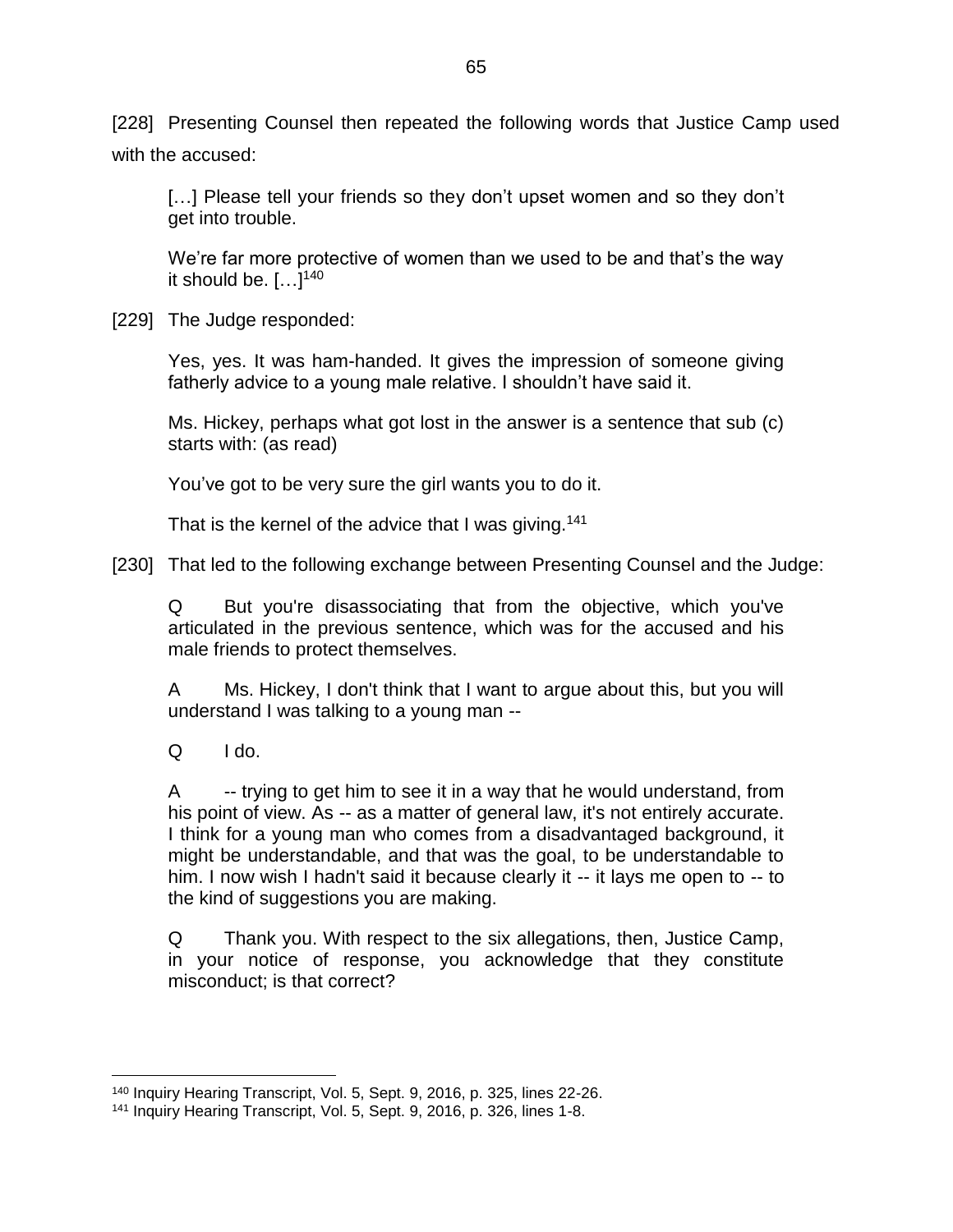A. Yes.<sup>142</sup>

[231] The Judge's Notice of Response reads as follows in relation in Allegation 6:

Justice Camp agrees that he said the things attributed to him in the quotes under this allegation under the Notice of Allegations. The statements were insensitive and inappropriate and he apologizes for making them. The gender sensitivity counselling he has undergone has given him insight into his into the impropriety of these statements. He will not make statements like this again.<sup>143</sup>

[232] In closing submissions, the Judge's counsel submitted that the statements in Allegations 6(b) and (c) "demonstrate that he understood the reasonable steps requirement on a fundamental level. As [Justice Camp] explained, 'you have to be very sure before you engage in any form of sexual activity with a woman […] [y]ou've got to be really sure that she's saying yes.""<sup>144</sup>

[233] In his written closing submissions, the Judge conceded, however, that the statements in Allegations 6(b) and (c) were "insensitive and inappropriate".<sup>145</sup>

#### *vi. Committee's Findings with respect to Allegations 6(b) and 6(c)*

[234] We accept that the Judge made his remarks in a way intended to be understood by the accused. We accept, as well, that some of the Judge's remarks to the accused demonstrate an understanding of the law.

[235] However, we find that a reasonable person would understand the Judge's remarks to the accused to express biased thinking and a belittling attitude towards women. His assertion that men who want to have sexual activity with women, have to be "far more gentle […] far more patient […]" is patronizing, and portrays women as highly reactive to any form of slight.

[236] The Judge's warning to the accused and his friends, by repeating that they have to be very careful, "to protect themselves", emphasizes a view that the problem at hand

 $\overline{a}$ <sup>142</sup> Inquiry Hearing Transcript, Vol. 5, Sept. 9, 2016, p. 326, lines 9-26, p. 327, lines 1-3.

<sup>143</sup> Para. 21.

<sup>144</sup> Written Closing Submissions of Justice Camp, p. 28.

<sup>145</sup> Written Closing Submissions of Justice Camp, p. 28.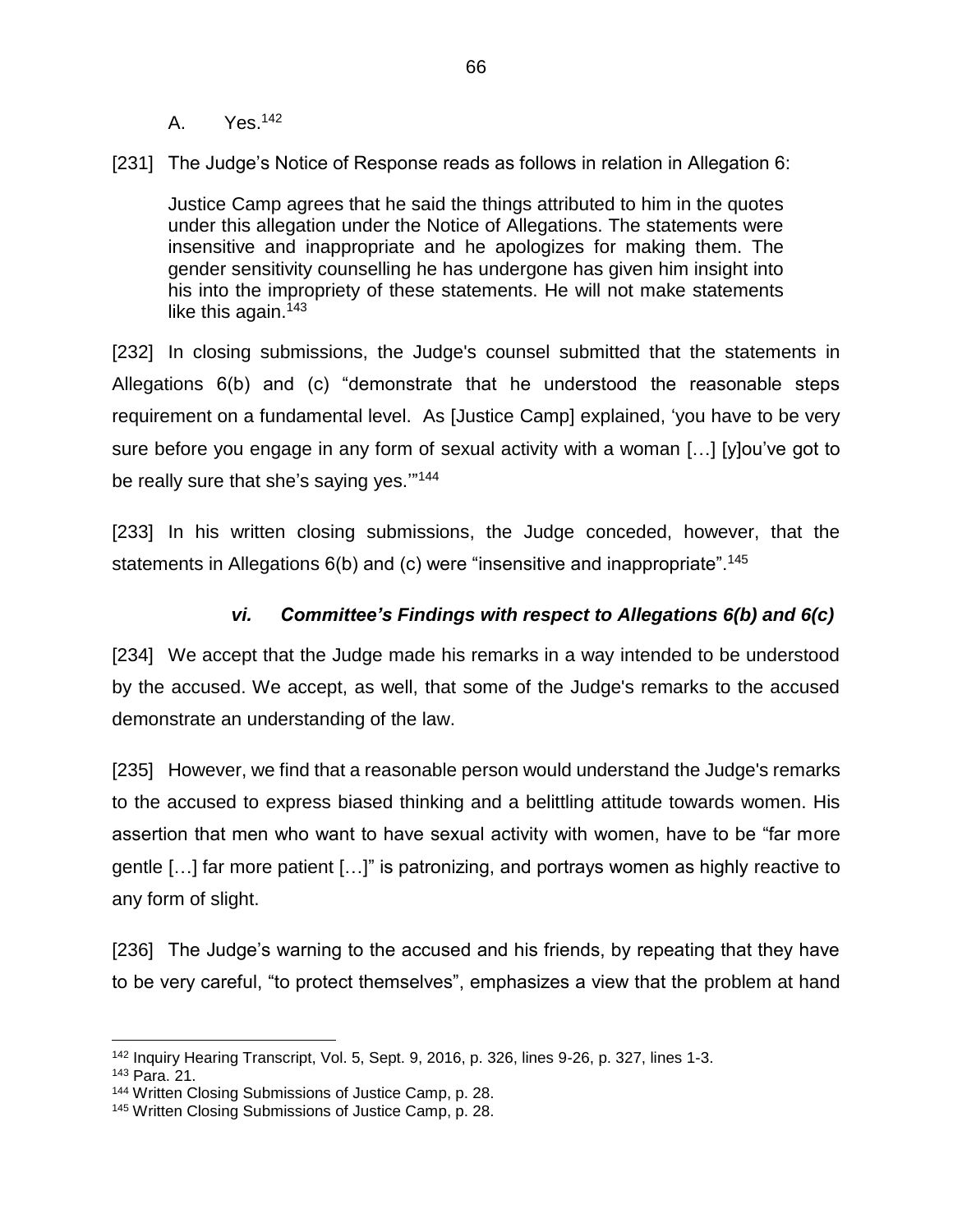is how men who want to have sex with women can protect themselves from those women with whom they want to have sex. That theme is repeated when the Judge tells the accused to tell his male friends to be "very sure the girl wants you to do it […] so they don't upset women and they don't get into trouble". The Judge's remarks thus identify an "upset" woman as the cause of potential trouble, not an accused's conduct. The remarks also insinuate that making sure "the girl wants you to do it" is less about obtaining her consent and more about avoiding trouble. We find that these comments, taken in their context, and taken in the context of the Judge's utterances throughout the Trial, tend to belittle women by portraying them as prone to "upset" unless they are dealt with far more gently, far more patiently, and very carefully. The comments also reinforce stereotypical biased views of women who complain of being sexually assaulted by implying that women who get "upset" by a man's behaviour will retaliate by alleging a sexual assault.

[237] The fact that the comments made by the Judge were made to the accused just after telling him he was found not guilty, emphasizes that the advice to the accused was primarily about what he could have done to avoid upsetting the complainant and getting "into trouble".

[238] In the circumstances, we find that Allegation 6 is made out with respect to all its particulars.

#### **G. Summary of Findings on the Allegations**

[239] The Committee finds that Allegations  $1(a)$ , (b), (c),  $2(a)$ , (c),  $(d)$ ,  $3(a)$ , (b), (c),  $4(a)$ ,  $5(a)$ , (b), (c) and (d), and  $6(a)$ , (b) and (c) are all made out. Allegations  $2(e)$  and (f) are made out in part. Allegations 2(b) and 5(e) are not made out. In summary, we find that of the 21 specific Allegations of misconduct made against the Judge, 17 are fully made out and two are partly made out.

[240] Although we have made individual findings in relation to the particularized Allegations against the Judge, it is important to note that, in many cases, the nature and character of the Judge's impugned comments and questions were determined by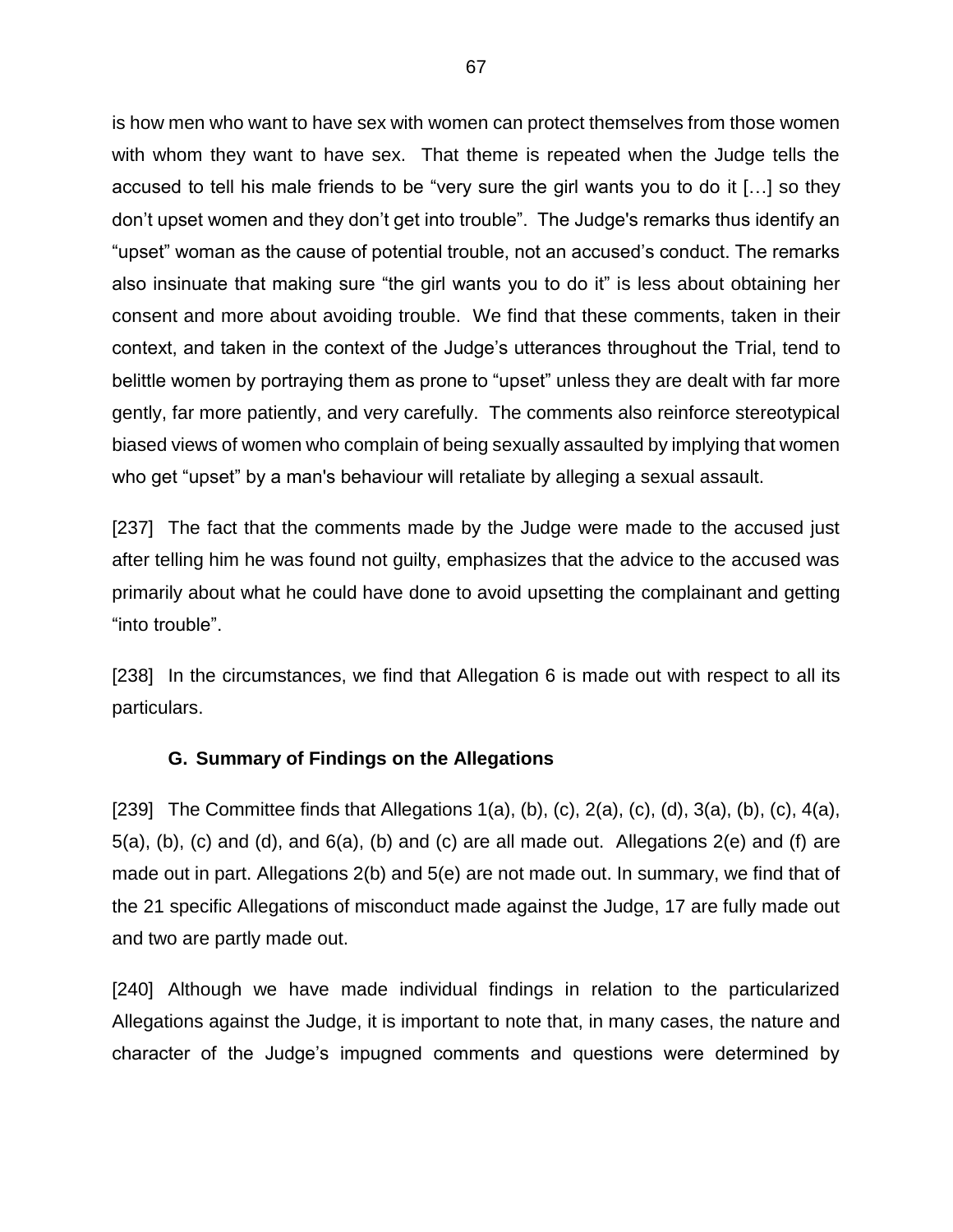reference to his other impugned questions and comments. That is to say, what he said in one context gives meaning to what he said in another context.

[241] We find that his conduct, taken in context and as a whole, both constitutes misconduct under s. 65(2)(b) and places him in a position incompatible with the due execution of his current office as a judge of the Federal Court under s. 65(2)(d) of the *Judges Act*. (We refer below to these findings collectively as "misconduct".)

## **VII. THE APPLICATION OF THE TEST FOR REMOVAL**

[242] A finding of misconduct does not necessarily lead to a recommendation for removal from office. The Committee must now consider whether the Judge's misconduct renders him incapable of executing the judicial office.

## **A. The Test for the Removal of a Judge**

[243] The test for the removal of a judge was developed by the Inquiry Committee into the conduct of Justices MacKeigan, Hart, Macdonald, Jones and Pace, which has become known as the Marshall Inquiry.<sup>146</sup> The inquiry arose from comments that judges of the Nova Scotia Court of Appeal made in their reasons on a reference regarding the conviction for murder of Donald Marshall Jr., in which the Court of Appeal acquitted him of murder.

[244] The majority of the Inquiry Committee in the Marshall Inquiry observed that the judicial role requires decision-making "free from external interference or influence", <sup>147</sup> and as a corollary, judges are under a "judicial duty to exercise and articulate independent thought in judgments free from fear of removal".<sup>148</sup> The duty does not "immunize judges from fair criticism",<sup>149</sup> but "it guarantees that the expression of opinions honestly held by judges in their adjudication of the relevant law, evidence or policy in a specific case will not endanger their tenure."<sup>150</sup>

 $\overline{a}$ <sup>146</sup> Marshall Inquiry, Majority Report, *supra* note [38.](#page-24-0)

<sup>147</sup> Marshall Inquiry, Majority Report, *supra* note [38,](#page-24-0) p. 24.

<sup>148</sup> Marshall Inquiry, Majority Report, *supra* note [38,](#page-24-0) p. 24.

<sup>149</sup> Marshall Inquiry, Majority Report, *supra* note [38,](#page-24-0) p. 24.

<sup>150</sup> Marshall Inquiry, Majority Report, *supra* note [38,](#page-24-0) p. 24.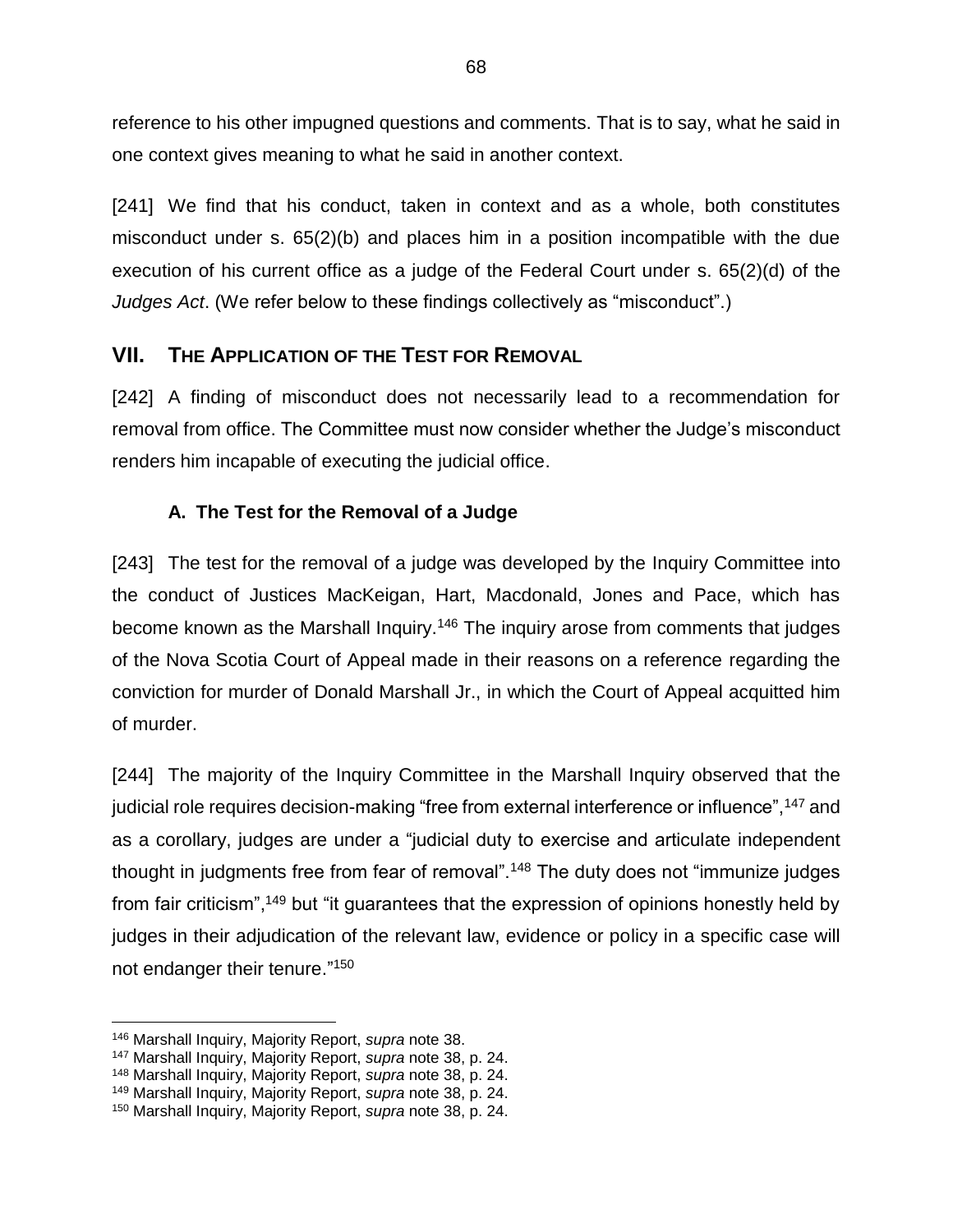[245] The majority in the Marshall Inquiry acknowledged the words of the Supreme Court of Canada in *R. v. Valente*<sup>151</sup> that "[t]he removal of a judge is not to be undertaken lightly."<sup>152</sup> The majority explained that judicial independence "attained entrenchment in our constitution not merely, or even mainly, for the benefit of a judiciary. It is also a fundamental benefit to the public served by the judiciary." 153

[246] The Marshall Inquiry involved allegations of bias, specifically "'whether improper motivation may be behind' the language used" by the judges of the Nova Scotia Court of Appeal in their reasons.<sup>154</sup> The majority of the Inquiry Committee explained what is meant by the requirement that judges be impartial:

Everyone holds views, but to hold them may, or may not, lead to their biased application. There is, in short, a crucial difference between an empty mind and open one. True impartiality is not so much not holding views and having opinions, but the capacity to prevent them from interfering with a willingness to entertain and act on different points of view. Whether or not a judge was biased, in our view, thus becomes less instructive an exercise than whether or not the judge's decision reflected a capacity to hear and decide a case with an open mind.<sup>155</sup>

[247] The meaning of judicial impartiality adopted in the Marshall Inquiry is consistent with the meaning of impartiality recently elaborated by the Supreme Court of Canada in *Yukon Francophone School Board, Education Area #23 v. Yukon (Attorney General)*. 156

[248] The majority in the Marshall Inquiry also stated that the test for removal of a judge must allude specifically to public confidence in the administration of justice, be objective, and "be based in part, at least, on conduct which could reasonably be expected to shock the conscience and shake the confidence of the public as opposed to conduct which is, and often must be, unpopular with part of that public". 157

<sup>151</sup> [1985] 2 S.C.R. 673, p. 697.

<sup>152</sup> Marshall Inquiry, Majority Report, *supra* note [38,](#page-24-0) p. 25.

<sup>153</sup> Marshall Inquiry, Majority Report, *supra* note [38,](#page-24-0) pp. 25-26.

<sup>154</sup> Marshall Inquiry, Majority Report, *supra* note [38,](#page-24-0) p. 26.

<sup>155</sup> Marshall Inquiry, Majority Report, *supra* note [38,](#page-24-0) pp. 26-27.

<sup>156</sup> [2015] 2 S.C.R. 282.

<sup>157</sup> Marshall Inquiry, Majority Report, *supra* note [38,](#page-24-0) p. 27.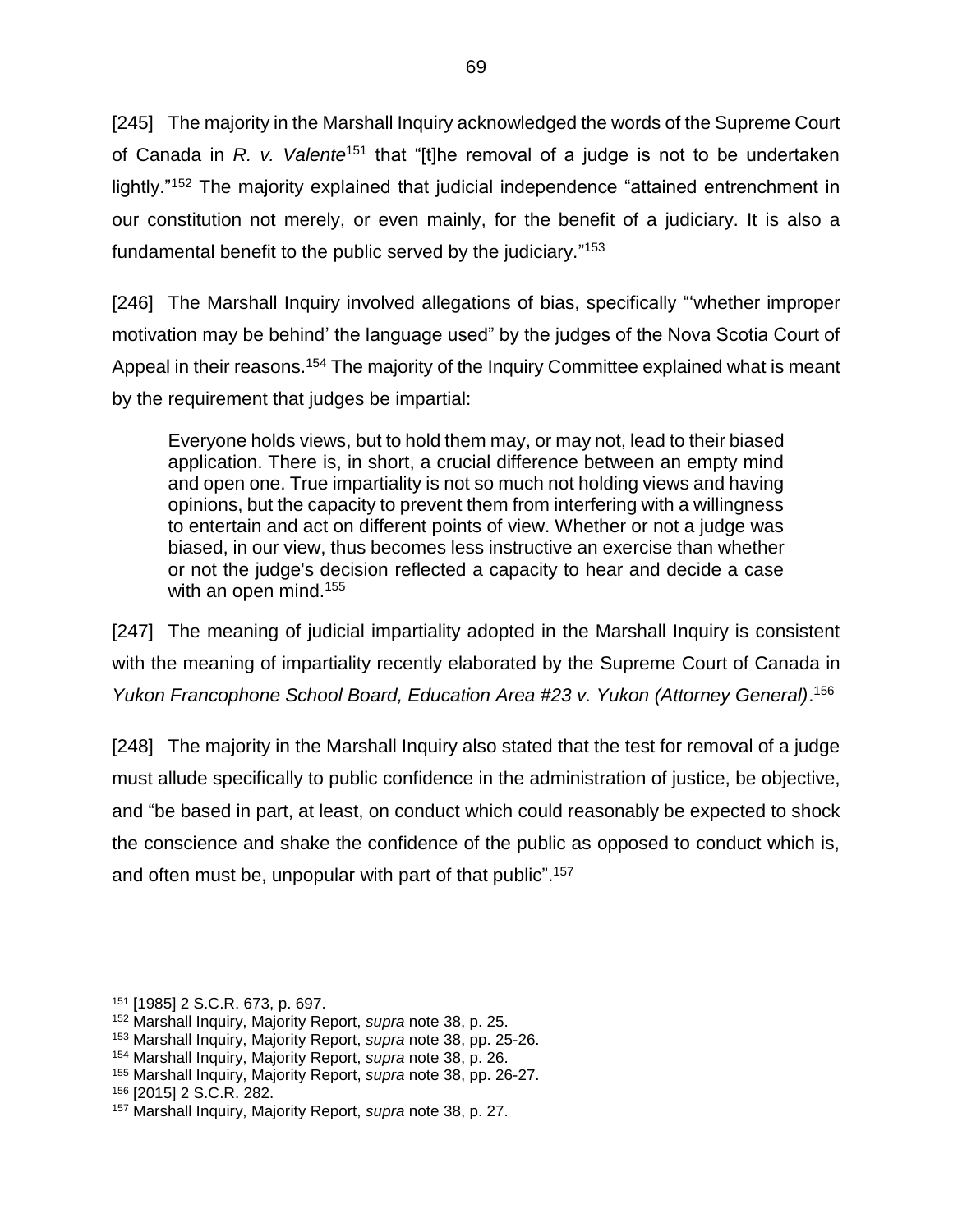[249] The test adopted by the majority in the Marshal Inquiry is "an alloy of these many considerations"<sup>158</sup> and is applicable in the present inquiry:

Is the conduct alleged so manifestly and profoundly destructive of the concept of the impartiality, integrity and independence of the judicial role, that public confidence would be sufficiently undermined to render the judge incapable of executing the judicial office?<sup>159</sup>

[250] In cases such as this, involving comments made in Court during judicial proceedings, not only the test but also the reasoning by which the test was developed deserve careful consideration and application.

<span id="page-73-0"></span>[251] The test is prospective, namely whether "public confidence in the judge is sufficiently undermined to render him or her incapable of executing judicial office in the future in light of his or her conduct to date".<sup>160</sup> The test is also objective, to be considered from the perspective of a reasonable and well-informed person.<sup>161</sup>

[252] The Intervener Coalition submitted that, conceptually, the reasonable person "must include the perspective of survivors of sexual assault, and marginalized women generally, as they are entitled to a judiciary that rejects sexual myths and stereotypes and understands and respects equality."<sup>162</sup> We agree. A judge performs a unique role in society and his or her capacity to continue in the execution of that role cannot be judged without regard to the perspective of those who would most likely be affected by the Judge remaining in office. That is not to say that such a perspective is the sole or the dominant one in evaluating public confidence, but it is one that should be included, and must be understood.

# **B. Summary of Counsels' Submissions**

[253] In their submissions to the Committee, Presenting Counsel and Judge's counsel agreed that Justice Camp's conduct during the *Wagar* Trial amounted to misconduct and

<sup>158</sup> Marshall Inquiry, Majority Report, *supra* note [38,](#page-24-0) p. 27.

<sup>159</sup> Marshall Inquiry, Majority Report, *supra* note [38,](#page-24-0) p. 27.

<sup>&</sup>lt;sup>160</sup> Canadian Judicial Council Report into the Conduct of the Honourable P. Theodore Matlow (2008), Majority Reasons, para. 166 [Matlow Inquiry].

<sup>161</sup> Matlow Inquiry, *supra* note [160,](#page-73-0) para. 172.

<sup>162</sup> Submissions of the Intervener Coalition, para. 59.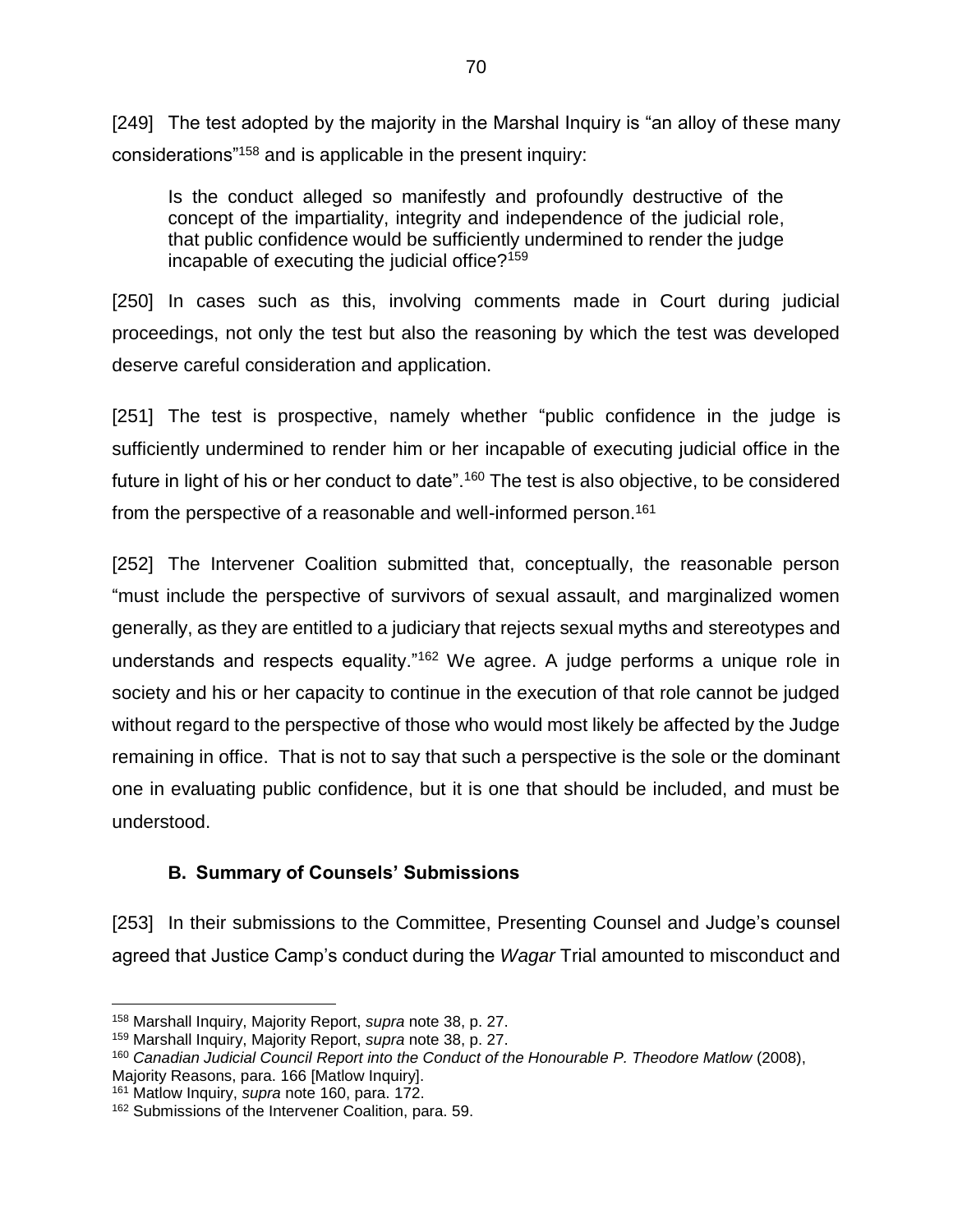failure in the due execution of the office of a judge under ss. 65(2)(b) and (d), respectively, of the *Judges Act*. Nonetheless*,* they disagreed on whether Justice Camp's conduct was so manifestly and profoundly destructive of the concept of impartiality, integrity and independence of the judicial role, that public confidence would be sufficiently undermined to render him incapable of executing the judicial office.

# <span id="page-74-0"></span>*i. Presenting Counsel's Submissions*

[254] Presenting Counsel submitted that Justice Camp's impugned conduct is serious enough to warrant his removal under s. 65(2) of the *Judges Act*. She maintained that Justice Camp's comments throughout the *Wagar* Trial are so manifestly and profoundly destructive of the concept of impartiality, integrity and independence of the judicial role, that public confidence would be sufficiently undermined to render Justice Camp incapable of executing the judicial office.

[255] Presenting Counsel argued that the concepts of impartiality, integrity and independence of the judicial role intersect. Quoting from the submissions of the Intervener Coalition, Presenting Counsel highlighted how "the Ethical Principles<sup>163</sup> underscore that judicial independence and the rule of law depend on public confidence in the judicial system<sup>"164</sup> and that "Judicial disrespect for law occurs when a judge demonstrates antipathy toward the law".<sup>165</sup>

[256] In applying this portion of the test for removal, Presenting Counsel argued that the Committee should consider several mitigating factors, including:

- a) Justice Camp's early action to apologize for his conduct;
- b) that the impugned conduct is limited to only one case and not a multiplicity of proceedings;

 $\overline{a}$ <sup>163</sup> Canadian Judicial Council, *Ethical Principles for Judges*, online: <https://www.cjcccm.gc.ca/cmslib/general/news\_pub\_judicialconduct\_Principles\_en.pdf>; see also Submissions of the Intervener Coalition, para. 39.

<sup>164</sup> Inquiry Hearing Transcript, Vol. 6, Sept. 12, 2016, p. 408, lines 3-6.

<sup>165</sup> Inquiry Hearing Transcript, Vol. 6, Sept. 12, 2016, p. 408, lines 17-18.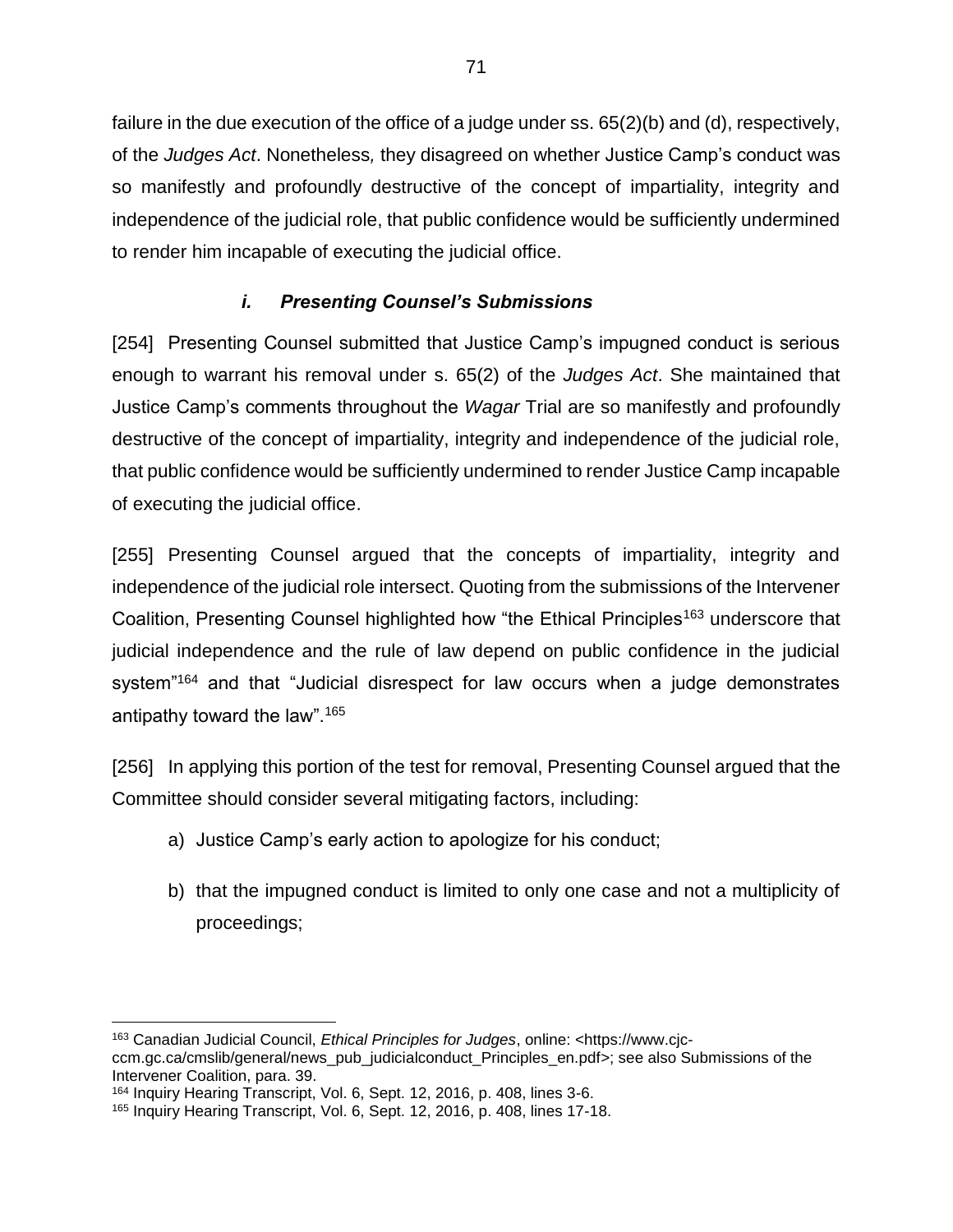- c) Justice Camp cooperated by making admissions at the inquiry which reduced its length and its complexity;
- d) Justice McCawley and Dr. Haskell testified that Justice Camp expressed views that could be perceived as gender biased but that other players in the judicial system hold such biases and that Justice Camp was teachable;
- e) that the letters providing evidence of Justice Camp's good character speak to his sense of respect for others, including women, his sense of the importance of taking responsibility for his actions, his willingness to learn, his kindness, his integrity, his honesty and his fair-mindedness;
- f) Justice Camp indicated he received no direct training in sexual assault matters prior to this Trial;
- g) Justice Camp had limited experience in sexual assault trials; and
- h) Justice Camp actively participated in his remediation, rehabilitation and learning after the *Wagar* Trial, such as his work with Justice McCawley, Dr. Haskell and Professor Cossman.

[257] Presenting Counsel submitted the above factors were offset by the following aggravating factors that weighed in favour of Justice Camp's removal:

- a) Justice Camp's apology is not enough to militate against his removal. This case is similar to that of Justice Moreau-Bérubé, who the Inquiry Committee removed as a judge after finding her sincere apology for incorrect, gratuitous, insensitive and inappropriate comments was not enough;
- b) while the impugned conduct occurred in only one trial, it lasted several days and involved an extended break between the closing submissions and the rendering of the decision. During this time, Justice Camp failed to review and recognize perhaps his most egregious comments, which he then repeated in his decision. Removal from the bench was warranted in the cases of Justices Cosgrove and Moreau-Bérubé where the comments occurred in only one case.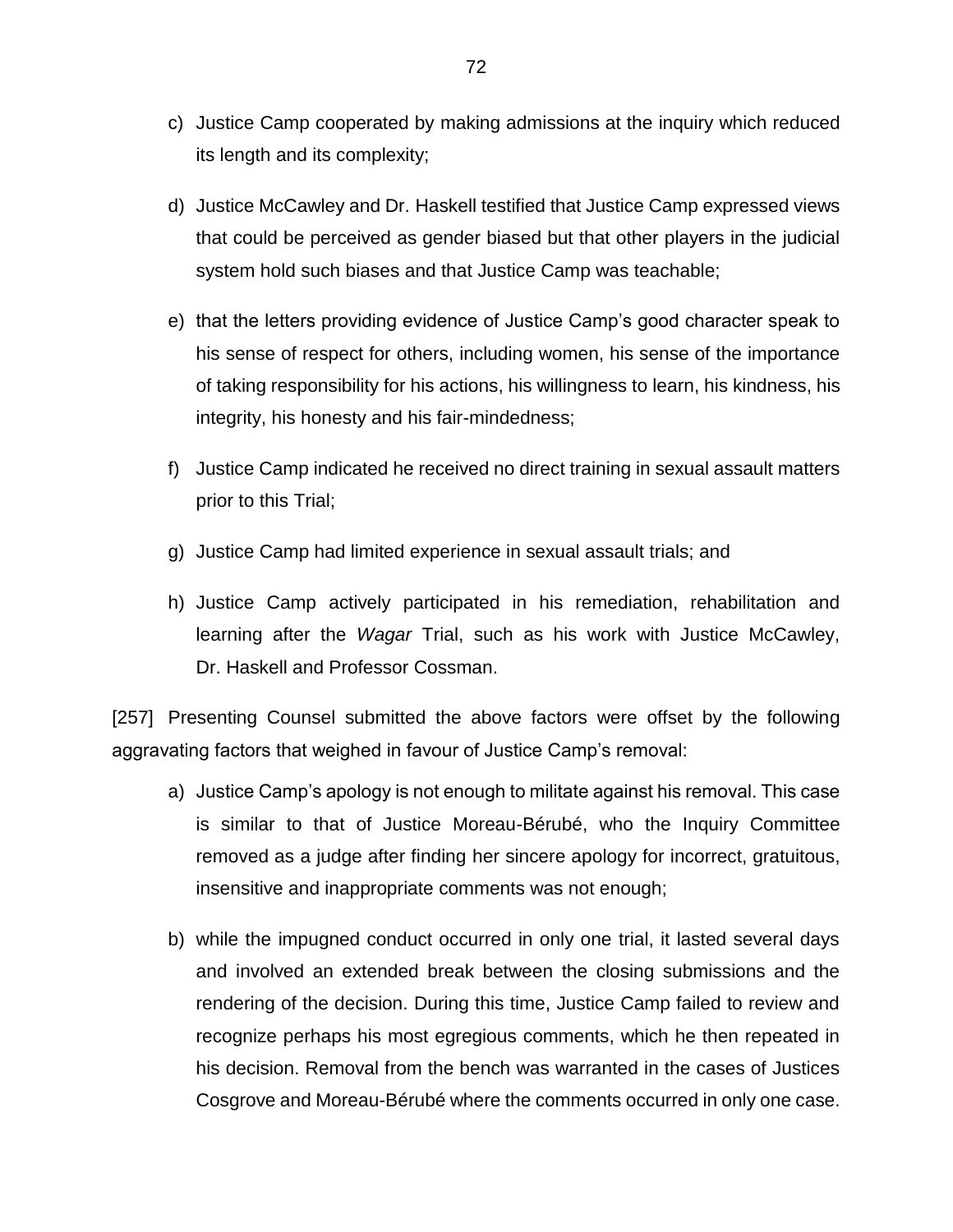Justice Moreau-Bérubé's comments in particular were made in the context of one sentencing hearing rather than a trial like Justice Camp's;

- c) Justice Camp presented no letters from judicial colleagues, the Provincial Court or from the Federal Court. Some of the letters also suggest that Justice Camp held viewpoints towards women that were traditional and outdated and that he has a tendency to adjudicate in an unconventional manner consisting of a "stream of consciousness reasoning"<sup>166</sup> in which he "tends to editorialize during the course of litigation, almost akin to thinking out loud"; $167$
- d) the complaints received by the Canadian Judicial Council suggest Justice Camp's impugned comments "undermine public confidence in the fair administration of justice,<sup>"168</sup> and that they "clearly demonstrate that he lacks the necessary capacity for independence, integrity and impartiality".<sup>169</sup> These complaints also suggest that "this case squarely raises the question whether any action short of removal can restore public confidence in a judge who so brazenly and persistently was contemptuous of the law, of the judicial role, and of a vulnerable complainant in a sexual assault trial".<sup>170</sup>
- e) Justice Camp had access to a number of educational resources, through written form, colleagues, or access to funding for educational programs;
- f) some of the impugned conduct takes on added value when read in the context of the expert report provided by Professor Benedet, who noted that indications that the justice system participants accept rape myths and discriminatory biases undermine women's confidence in the justice system;
- g) Justice Camp's evidence shows that he is not as remediated as he professed. He resiled even from the evidence of Dr. Haskell and Justice McCawley

<sup>166</sup> Inquiry Hearing Transcript, Vol. 6, Sept. 12, 2016, p. 420, line 21.

<sup>167</sup> Inquiry Hearing Transcript, Vol. 6, Sept. 12, 2016, p. 420, lines 21-23.

<sup>168</sup> Inquiry Hearing Transcript, Vol. 6, Sept. 12, 2016, p. 423, lines 9-11.

<sup>169</sup> Inquiry Hearing Transcript, Vol. 6, Sept. 12, 2016, p. 423, lines 11-14.

<sup>170</sup> Inquiry Hearing Transcript, Vol. 6, Sept. 12, 2016, p. 423, lines 24-26, p. 424, lines 1-4.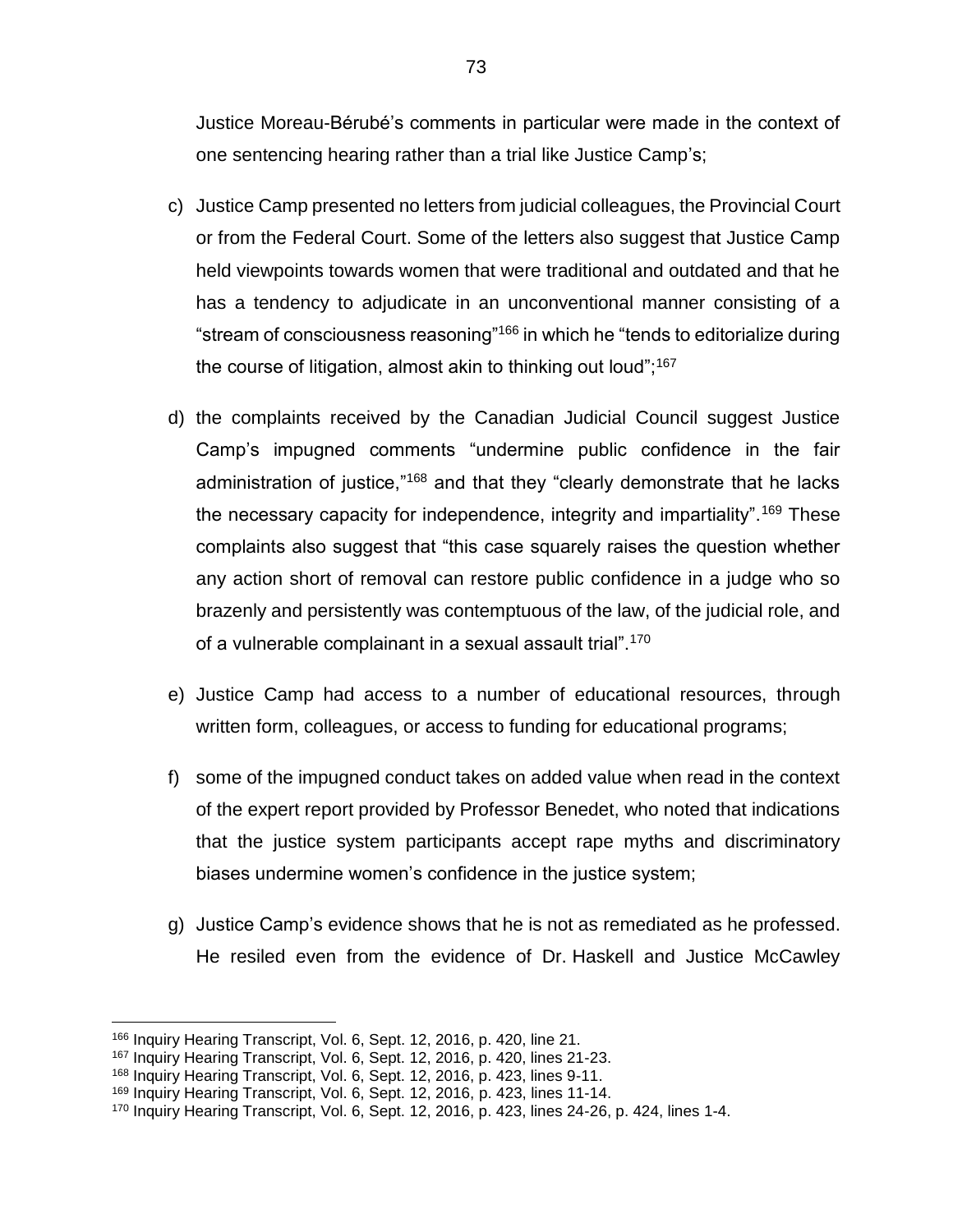regarding his sexist attitudes and gender biases, preferring instead to refer to his beliefs as "old-fashioned".<sup>171</sup> Most troubling of all, when he apologized to the complainant he commented on her "fragile personality",<sup>172</sup> which is language suggestive of stereotypical thinking or perhaps speaking without thinking; and

h) Justice Camp's own words throughout the inquiry call into question the extent of his learning, the extent of his understanding, and his fitness to serve on the Bench.

[258] Presenting Counsel argued that public confidence in the judicial process will be adversely affected if Justice Camp remains on the bench. She submitted that the reasonably informed public includes the perspectives of survivors of sexual assault and marginalized women generally, people who reject stereotypical myths, or even just those people who understand and respect equality. Taking into account the totality of the above factors, Presenting Counsel argued that there is sufficient evidence to conclude that Justice Camp's behaviour can reasonably be expected to have shocked the conscience and shaken the confidence of the public.

[259] Presenting Counsel noted that the Committee in its assessment must take into account the social context in which the comments were made. She noted that we live in an era where sexual assaults are under-reported, a phenomenon that is correlated to the persistence of rape myths in the criminal justice system. The confidence of women in the judicial system is presently undermined by indications that justice system participants accept these kinds of discredited myths and biases. In this context, the resounding rejection of this type of thinking and its expression in the courtroom reinforces public confidence in the justice system. Presenting Counsel submitted that the social context underscores, more than ever, that the public should not be required to take the risk of a biased judge who may again give voice to his own known and unknown prejudices. She further noted that, in cross-examination, Justice Camp resiled from his earlier evidence

<sup>171</sup> Inquiry Hearing Transcript, Vol. 5, Sept. 9, 2016, p. 312, line 26.

<sup>172</sup> Inquiry Hearing Transcript, Vol. 5, Sept. 9, 2016, p. 275, line 20.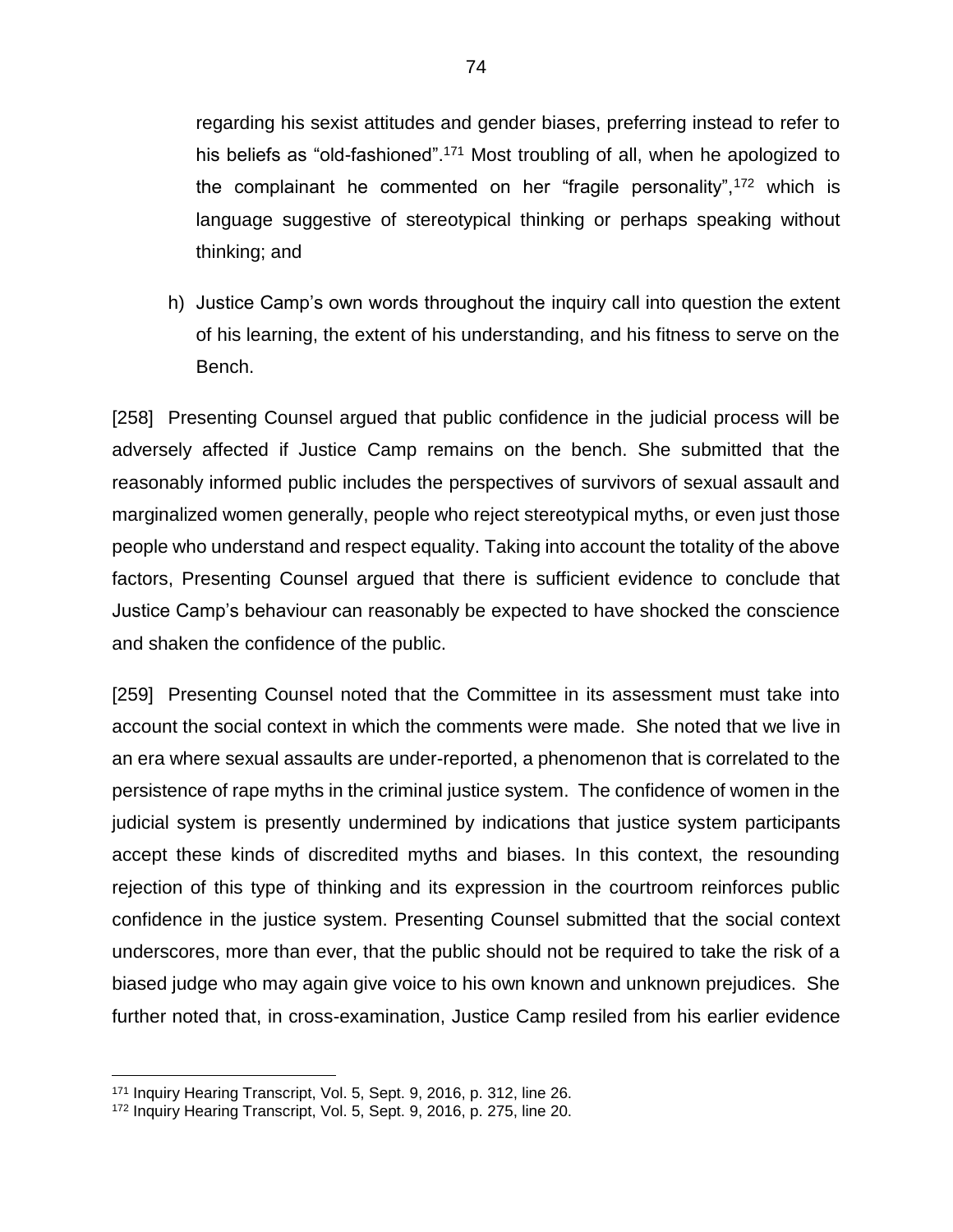that his comments displayed gender bias, preferring instead to characterize them as "oldfashioned". Presenting Counsel submitted that this indicated that the social context training the Judge received did not have the desired effect.

[260] Presenting Counsel concluded by submitting that this inquiry is not really about Justice Camp. Rather, it is about the integrity of a system which is fundamental to the rule of law and to democracy. She argued that Justice Camp's removal is necessary to ensure public confidence in the legal system. Overall, she submitted there is sufficient evidence that Justice Camp's conduct meets the prospective test for his removal.

# *ii. Justice Camp's Submissions*

[261] Justice Camp admitted that his conduct fell within ss. 65(b) or (d) of the *Judges Act*, but argued that in applying the prospective test for removal, the proper approach would be for the Committee to recommend his continued service. In particular, Justice Camp noted that his conduct did not arise from animus and submitted that it should be considered on a spectrum through a comparison with similar cases of judicial misconduct.

[262] Any assessment of his conduct, Justice Camp submitted, cannot be divorced from his acknowledgments of responsibility and the remediation he undertook following the *Wagar* Trial. No other subject of a Council inquiry, he argued, has acknowledged responsibility as quickly or gone to the lengths that he has gone to educate himself. In situating his conduct on the spectrum of judicial misconduct, Justice Camp suggested that the Committee should also consider unreported decisions relating to complaints that did not get referred to an inquiry because the judge had already learned from his or her comments. Justice Camp argued that his active apology process and expressions of remorse separate him from other judges who have been removed.

[263] Justice Camp argued that his evidence throughout the inquiry exemplifies how he is reformed and, as a result of intensive therapy and education, he now questions his own language, assumptions and generalizations. He has taken steps to interrogate his beliefs and assumptions, and has learned about the role of judicial temperance.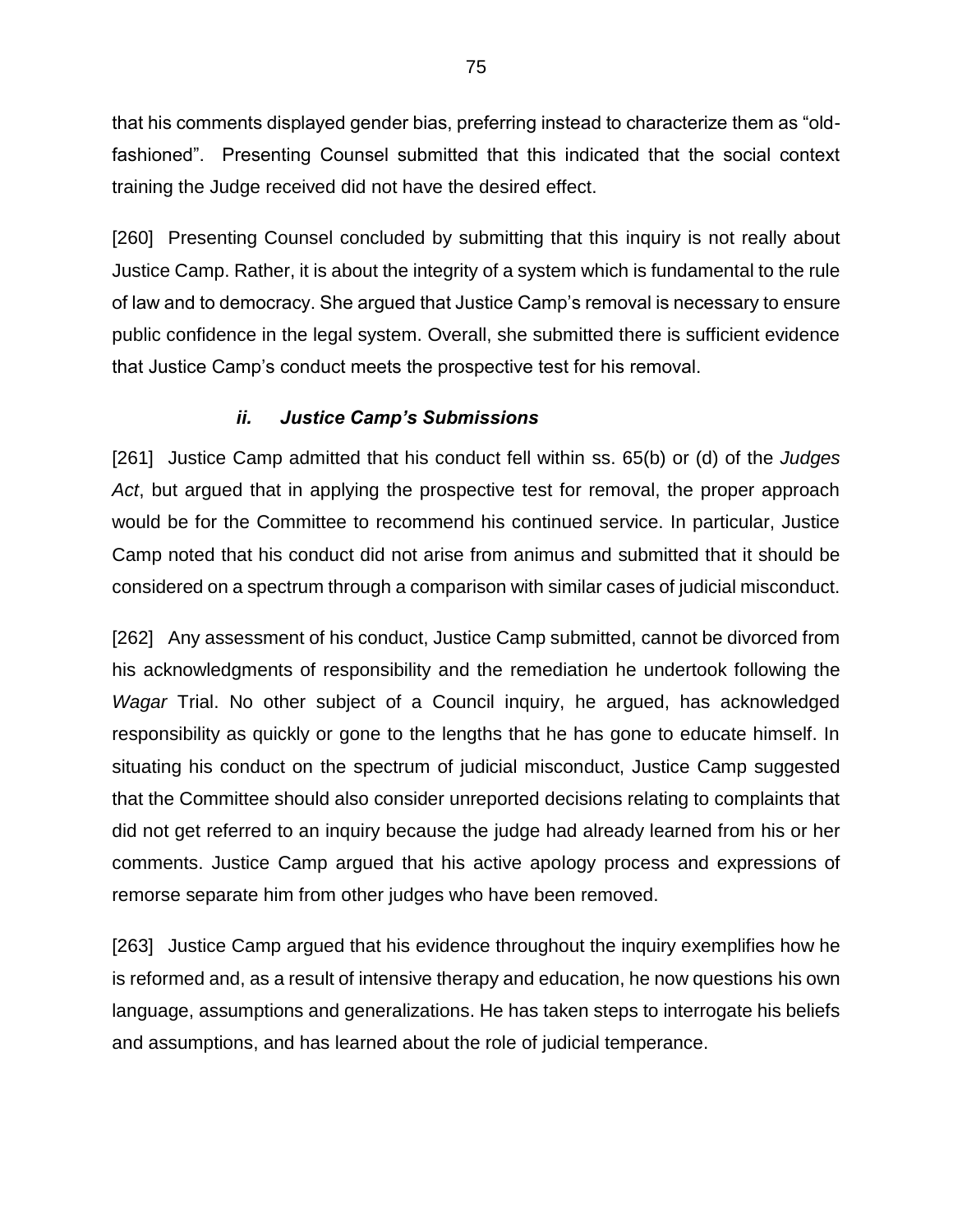[264] An additional factor that Justice Camp suggested the Committee should consider is the limited education he had received as a judge regarding sexual assault at the time of the *Wagar* Trial. While he acknowledged that the responsibility for education rests on the judge in our system, he submitted that the judicial education sector gave no indication of the knowledge gap requiring his self-tutelage. Justice Camp asserted that he did not deliberately avoid self-education regarding the law of sexual assault and the conduct of sexual assault trials.

[265] Justice Camp acknowledged that he could have done more to educate himself but argued that no judge has ever been called before the Council for being under-educated or under-informed. He submitted that judges routinely err in law and, when they do, it is a matter for the Court of Appeal, not a personal failure. He argued that judges are not expected to know all of the law and that his legal decision-making in the *Wagar* Trial, to the extent it can be divorced from the impugned comments, was reasonable. What was lacking, he asserted, was his knowledge of the underlying context of the law, which is one step removed from the law.

[266] Justice Camp contended that the stereotypes and myths embodied in his comments and in his approach to this *Wagar* case are symptoms of a larger problem within the justice system. He submitted that there has been a century of underplaying or ignoring inequality and gender-based violence and that it is unrealistic to expect education to take root in less than a generation. While acknowledging that it is asking a lot to expect those judges who continue to make mistakes to be treated with charity and civility, he argued that the *Judges Act* requires the Committee to do some form of that. Justice Camp also highlighted how disciplinary processes should prioritize responsibility and reparation, thereby sending a message that those who "commit acts of professional misconduct do not fall into a black hole but can industriously work to redeem themselves in multiple ways".<sup>173</sup> He submitted that the long-term solution for the administration of justice includes restoring an educated, reformed judge to his position.

<sup>173</sup> Inquiry Hearing Transcript, Vol. 5, Sept. 9, 2016, p. 499, lines 18-20.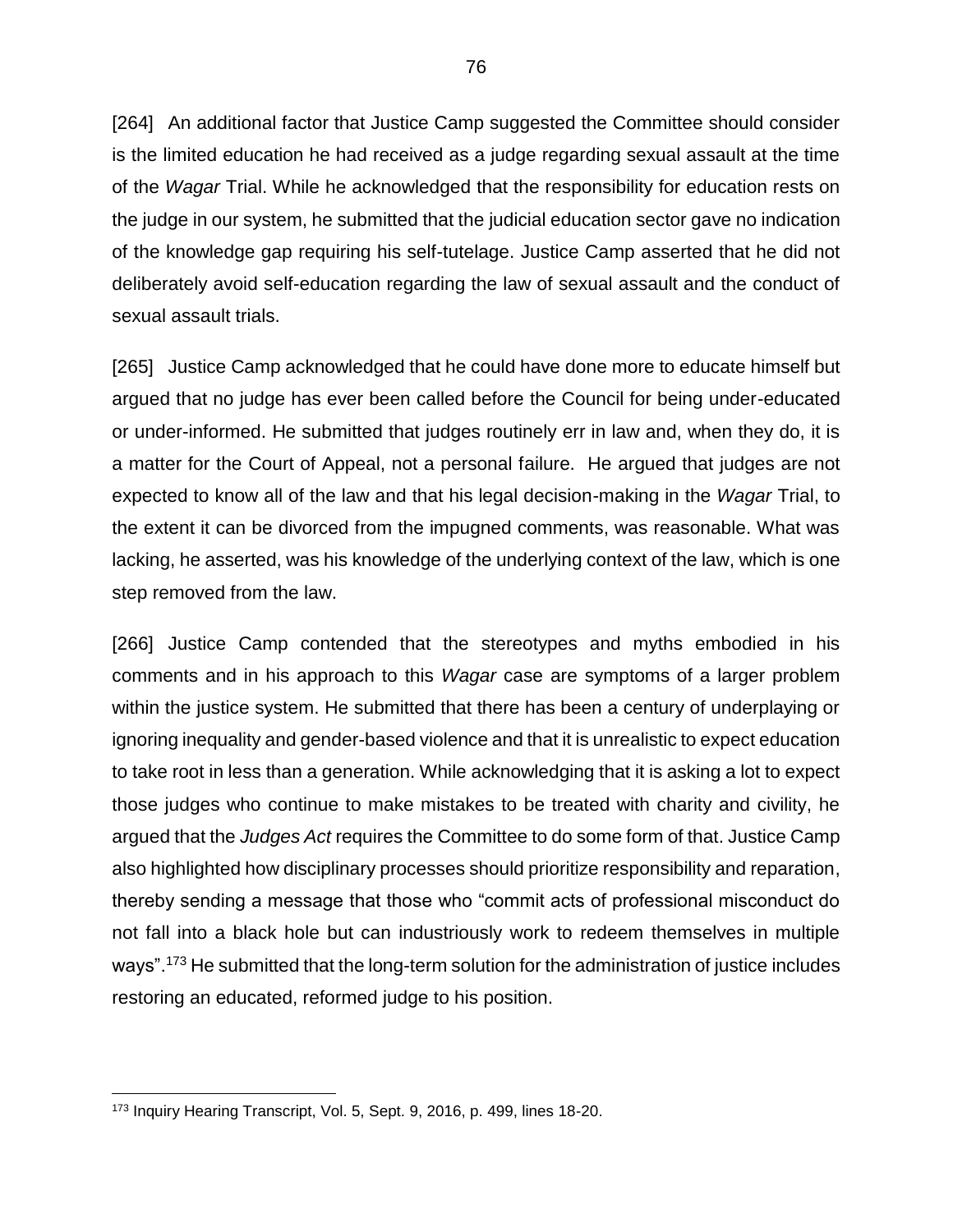[267] In all, Justice Camp argued that his impugned comments stemmed from ignorance and not from animus. While it is expected that people in judicial positions will have disabused themselves of stereotypes and myths by the time they reach the bench, where such misconduct lies on the spectrum, Justice Camp submitted, is very different depending on whether it is motivated by entrenched bigotry or remediable ignorance. Justice Camp argued that the evidence does not show that he is a misogynist who deliberately made offensive comments. Rather, it suggests he is generally a good judge with many judicial qualities. He highlighted how this conduct occurred in only one case, there were no prior complaints, his character letters demonstrate his respect for diversity and equality and an interest in respecting the different perspectives of others. Justice Camp asserted that there is no evidence that he is a committed bigot or misogynist.

[268] In regards to the prospective nature of the test and public confidence, Justice Camp argued that a reasonable member of the Canadian public is a person informed about his remorse and rehabilitative efforts, as well as the other evidence the Committee heard during the inquiry. As such, Justice Camp cautioned against relying on the complaint letters and media articles, many of which rejected his apologies and rehabilitation efforts, when considering what the reaction of the reasonable informed members of the public might be to his comments.

[269] Judge's counsel submitted that there are now two Justice Camps who should be taken into account. The first is the Justice Camp who made the reported comments in the Trial, and who was taken out of court for a year, roundly denounced, and characterized as a misogynist. This Justice Camp apologized and reformed himself. The second Judge is the future Justice Camp, who could sit upon the bench as an example of what can be achieved with continuing judicial education.

[270] While Justice Camp admitted that a reasonable member of the public was rightly upset by his comments, he argued that such a person would prefer that he, as an educated, motivated judge, apply his new critical framework to future cases. He submitted that the correct picture for the Committee's consideration is not a snapshot from the *Wagar* Trial but rather the complete picture painted of him in the inquiry, taking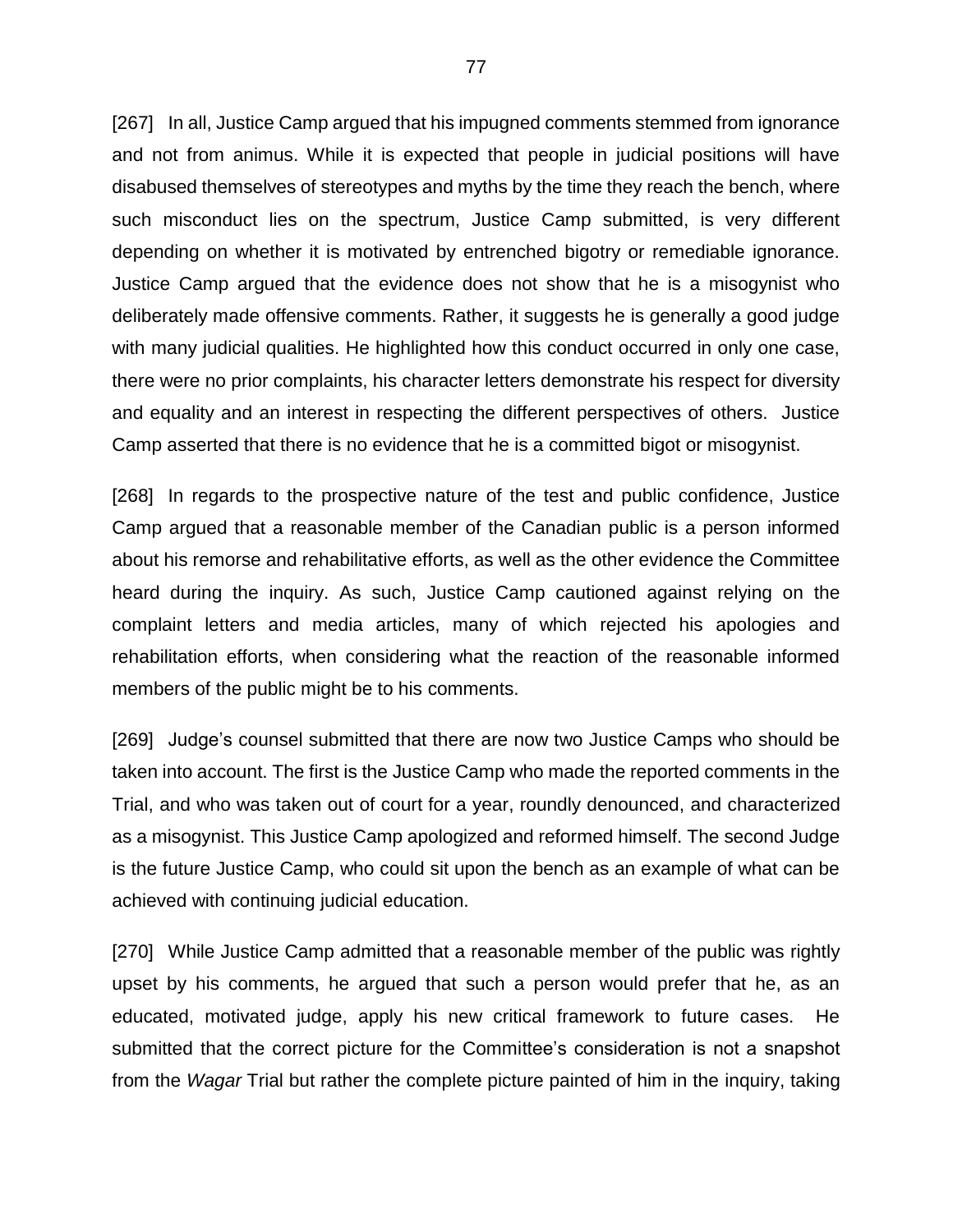into account other evidence showing that he is a complex individual with other good qualities.

[271] In his concluding submissions, Judge's Counsel argued that the core animating values of our justice system include rehabilitation, learning and reintegration, not banishment or revenge. He submitted that reasonable and informed members of the public would want the justice system to work as well as possible and would want judges to understand social context. He urged the Committee to find that sending Justice Camp—a humbled, empathetic, educated judge who understands social context—back to the bench would achieve that end.

# **C. The Nature and Gravity of the Misconduct**

[272] The gravity of Justice Camp's misconduct is a crucial issue. As stated by the Marshall Inquiry Committee: "[t]he misconduct alleged and demonstrated must be of sufficient gravity to justify interference with the sanctity of judicial independence".<sup>174</sup>

[273] Justice Camp has argued that his misconduct primarily consists of insensitive, inappropriate or rude language used while he was pursuing legitimate inquiries posed by the evidence and the law in the case before him. While the Judge accepts that his "inappropriate" use of language was discriminatory in effect, he denies an intent to discriminate, or consciousness of his bias at the time of the Trial.

[274] The distinction drawn by Justice Camp between the legitimacy of his comments and questions, and the inappropriateness of the language he used in expressing them raises the tension between judicial accountability and judicial independence. As Professor M.L. Friedland observed:

There is a tension between judicial accountability and judicial independence. Judges should be accountable for their judicial and extrajudicial conduct. The public has to have confidence in the judicial system and to feel satisfied, as Justice Minister Allan Rock stated in a speech to the judges in August, 1994 "that complaints of misconduct are evaluated objectively and disposed of fairly." At the same time, accountability could have an inhibiting or, as some would say, chilling effect on their actions.

<sup>174</sup> Marshall Inquiry, Majority Report, *supra* note [38,](#page-24-0) p. 25.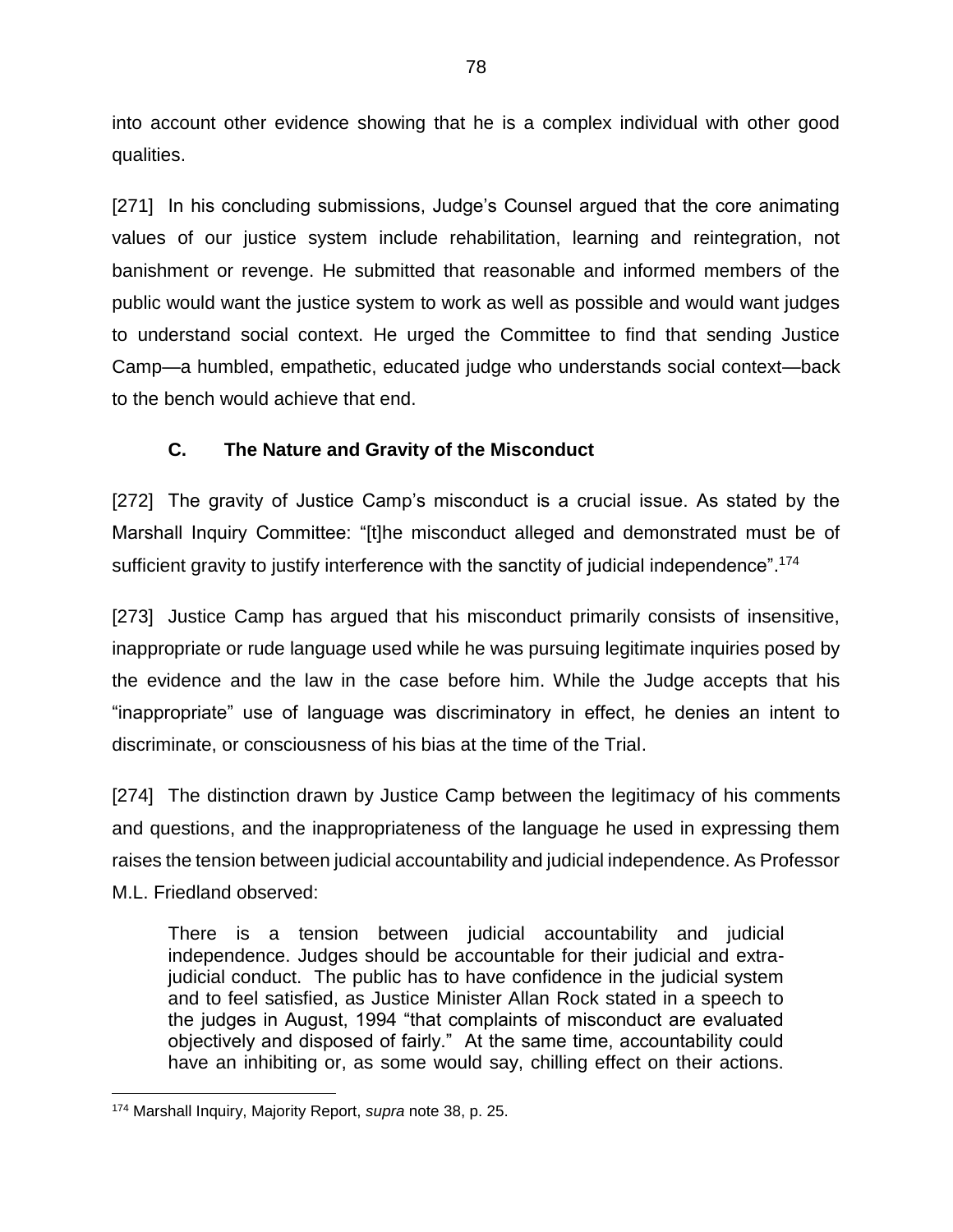When we are talking about judicial decisions being scrutinized by appeal courts, we are generally not worried about curtailing a judge's freedom of action. That is the purpose of an appeal court: to correct errors by trial judges or in the case of the Supreme Court of Canada to correct errors by appeal courts. Similarly, if actions of a judicial council deter rude, insensitive, sexist, or racist comments, that is obviously desirable. The danger is, however, that a statement in court that is relevant to fact-finding or sentencing or other decisions will be the subject of a complaint and will cause judges to tailor their rulings to avoid the consequences of a complaint. It is therefore necessary to devise systems that provide for accountability, yet at the same time are fair to the judiciary and do not curtail judges' obligation to rule honestly and according to the law.<sup>175</sup>

[275] In the context of this tension, Justice Camp's characterization of his misconduct as the product of ignorance, unconscious bias, and a failure of education, manifesting itself in the pursuit of legitimate lines of inquiry might weigh against a recommendation for removal because such a step could have a chilling effect on judges' attempts to pursue relevant inquiries on the facts or law. In this case, however, we do not accept Justice Camp's characterization of his misconduct. Although we accept Justice Camp's position that his conduct was not wilful in the sense that he refused to apply the law, we find that the lines or areas of inquiry that provoked his impugned utterances had no more than a patina of legitimacy to them. The following comments were not made, individually or in combination, for the purpose of a legitimate inquiry into the facts or the law:

- a) Justice Camp's adverse comments in Allegation 1 about s. 276 of the *Criminal Code*;
- b) his adverse comments in Allegation 2 about the abrogation of the doctrine of recent complaint, and about the principle that a complainant need not demonstrate a lack of consent by resisting;
- c) his questions and comment in Allegation 3, essentially rebuking the complainant for not resisting;

<sup>175</sup> *A Place Apart: Judicial Independence and Accountability in Canada*, Canadian Judicial Council (1995), p.129.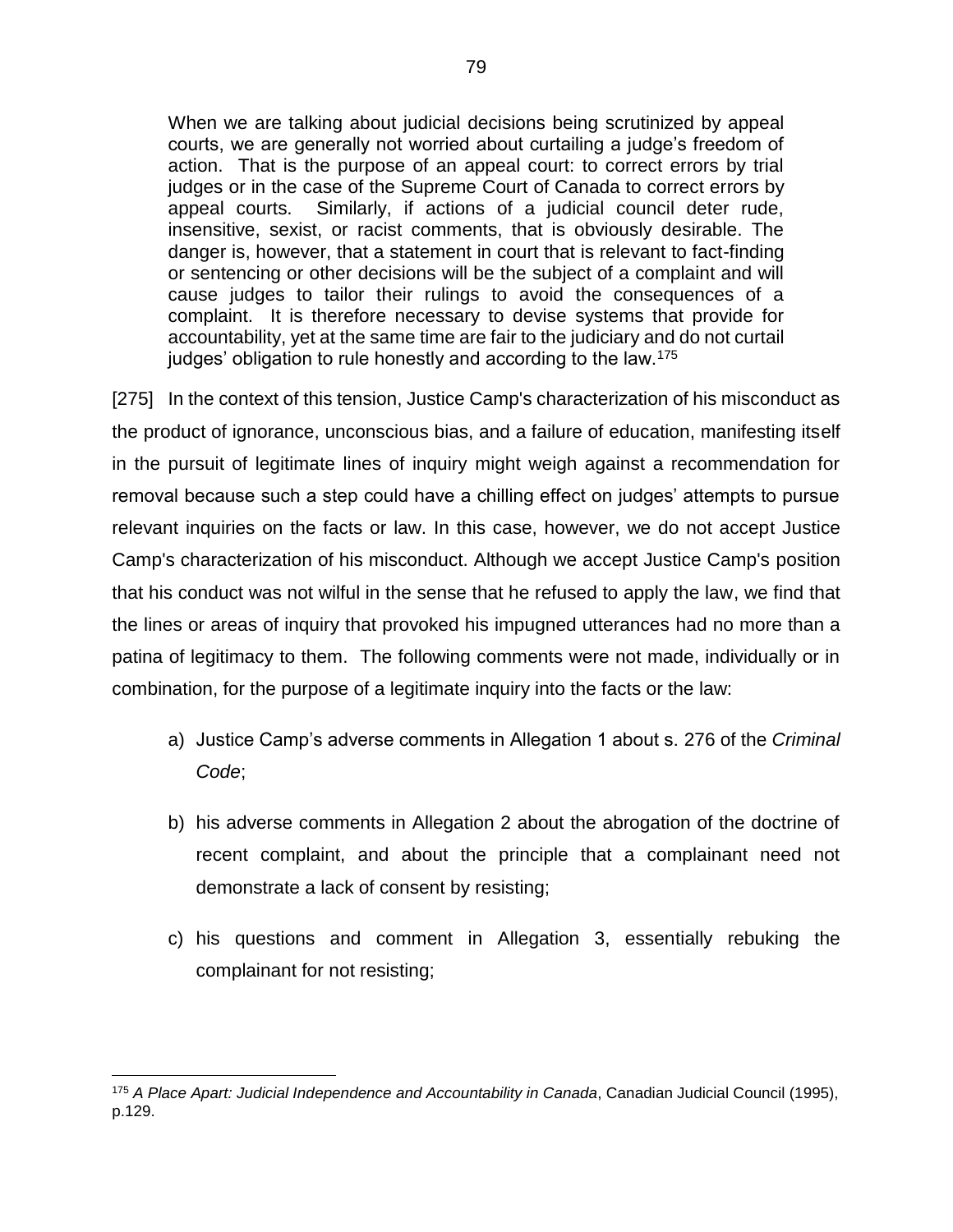- d) his comment to Crown counsel in Allegation 4, disparaging the legal argument she was making about the need to resist;
- e) the belittling and trivializing comments he made in Allegation 5; and
- f) the derisive comment he made in response to the Crown's argument about the application of s. 273.2(b) of the *Criminal Code* in the circumstances of the case before him and his remarks to the accused linking sexual assault complaints to a woman being "upset" in Allegation 6.

[276] The impugned comments, in context, are not of the sort that need to be shielded from the actions of a Judicial Council to preserve judicial independence, or to avoid curtailing judicial freedom of action. The comments, whether or not they were a product of unconscious bias, undeniably promote discredited sexist stereotypes. They had little or nothing to do with the issues facing the Judge in the Trial. They reflect disdain for the careful development of the law through legislation and jurisprudence designed to bring balance and equality to a process that historically discriminated against women.

[277] In the circumstances of this case, we conclude that the Judge's misconduct was not simply using inappropriate and insensitive words in exploring legitimate areas of inquiry. We find that his impugned questions and comments and his choice of words were rooted in his antipathy towards legislative and jurisprudential reforms designed to preserve the integrity of the justice system, foster women's equality, and protect particularly vulnerable and often disadvantaged witnesses. The serious consequences of his misconduct are brought into focus by the following submissions of the Intervener Coalition:

In sexual assault cases, judicial disrespect for or antipathy towards the law has especially harmful consequences for the rule of law. This is because of the long history of systemic discrimination that has been embedded in substantive sexual assault law and the treatment of sexual assault complainants. The fact that lawmakers have expressly acknowledged this problem and acted to correct it, coupled with the evidence that it persists in the operation of the criminal justice system and in the underreporting of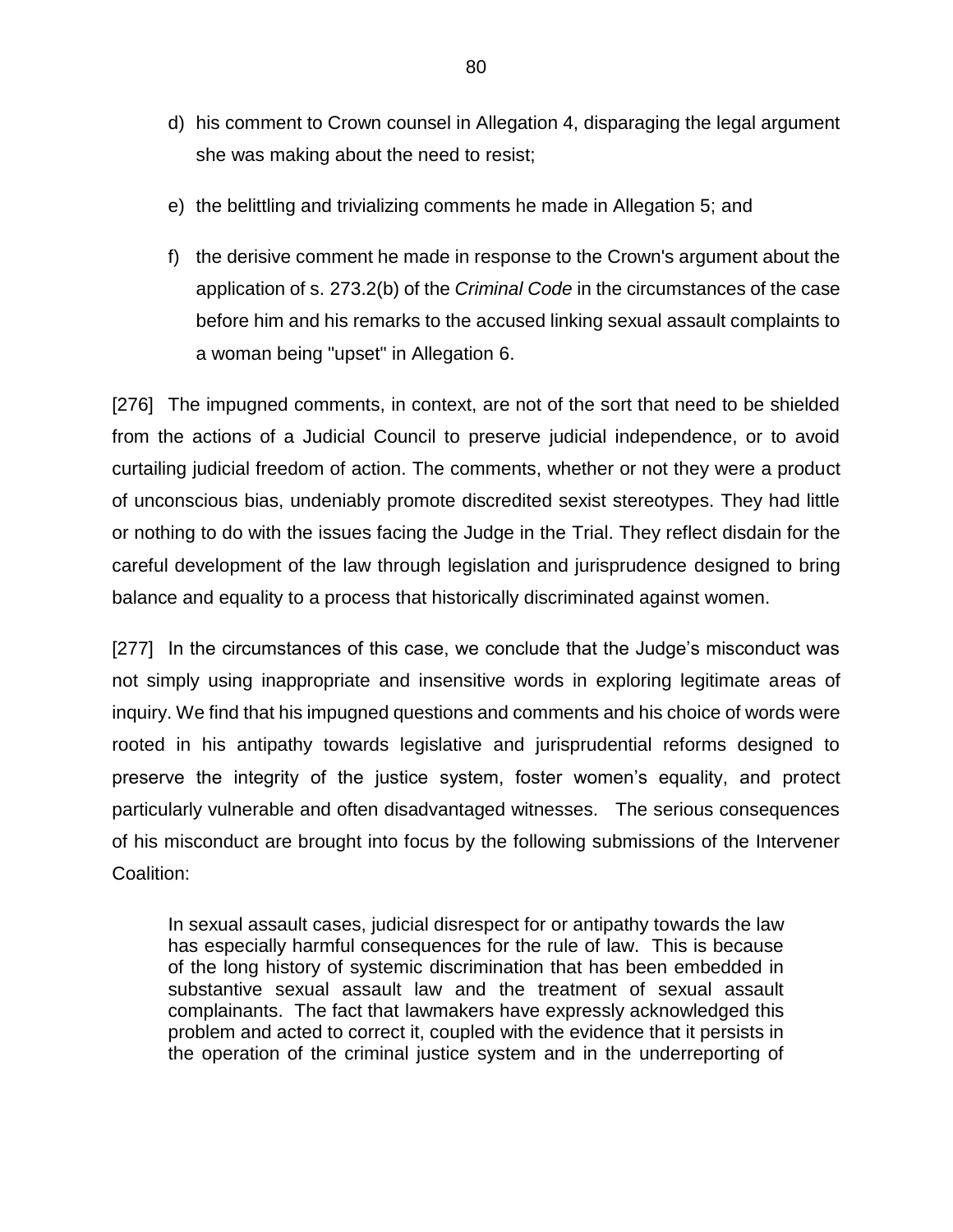these offenses, reveals that public confidence in this aspect of the justice system needs to be enhanced.<sup>176</sup>

[278] Justice Camp's misconduct is manifestly serious. It caused significant harm to public confidence in the judicial role, in an area of the law in which the courts and Parliament have made concerted efforts to enhance public confidence over the past four decades.

[279] The media attention given to Justice Camp's comments, and the letters from members of the public to the Council, are evidence of the intense public concern provoked by his comments. During his evidence, Justice Camp admitted, in response to a question from one of the Committee members, that his comments were more than merely insensitive; they were "disgraceful", "appalling" and "outrageous".<sup>177</sup> In mitigation, however, Justice Camp argues that his misconduct is limited to one case and is not revealed as part of a larger pattern. We do not find that to be a mitigating factor in this case. We accept that the misconduct arose in the course of a single trial, but it occurred over several days of trial and judgment and over a three-month period. It was not a single isolated instance of the use of inappropriate language, but rather it was conduct reflective of a discredited approach that persisted throughout the proceeding. There is nothing to suggest that Justice Camp's conduct and the attitude underlying it, had it not been arrested by the public reaction it provoked, would not have continued to exist.

[280] We do not accept that Justice Camp's misconduct stems entirely from a "knowledge deficit"<sup>178</sup>, "remediable ignorance"<sup>179</sup> or "unconscious bias".<sup>180</sup> While these problems may have been factors in how the misconduct manifested itself, we conclude that the problem is a deeper one and lies in the Judge's flawed approach to the judicial role itself.

 $\overline{a}$ <sup>176</sup> Para. 45.

<sup>177</sup> Inquiry Hearing Transcript, Vol. 5, Sept. 9, 2016, p. 348, lines 19-26, p. 349, lines 1-9.

<sup>178</sup> Written Closing Submissions of Justice Camp, pp. 1, 6, 15.

<sup>179</sup> Inquiry Hearing Transcript, Vol. 7, Sept. 12, 2016, p. 484, lines 6-7; see also Written Closing Submissions of Justice Camp, p. 8.

<sup>180</sup> Written Closing Submissions of Justice Camp, pp. 12, 19.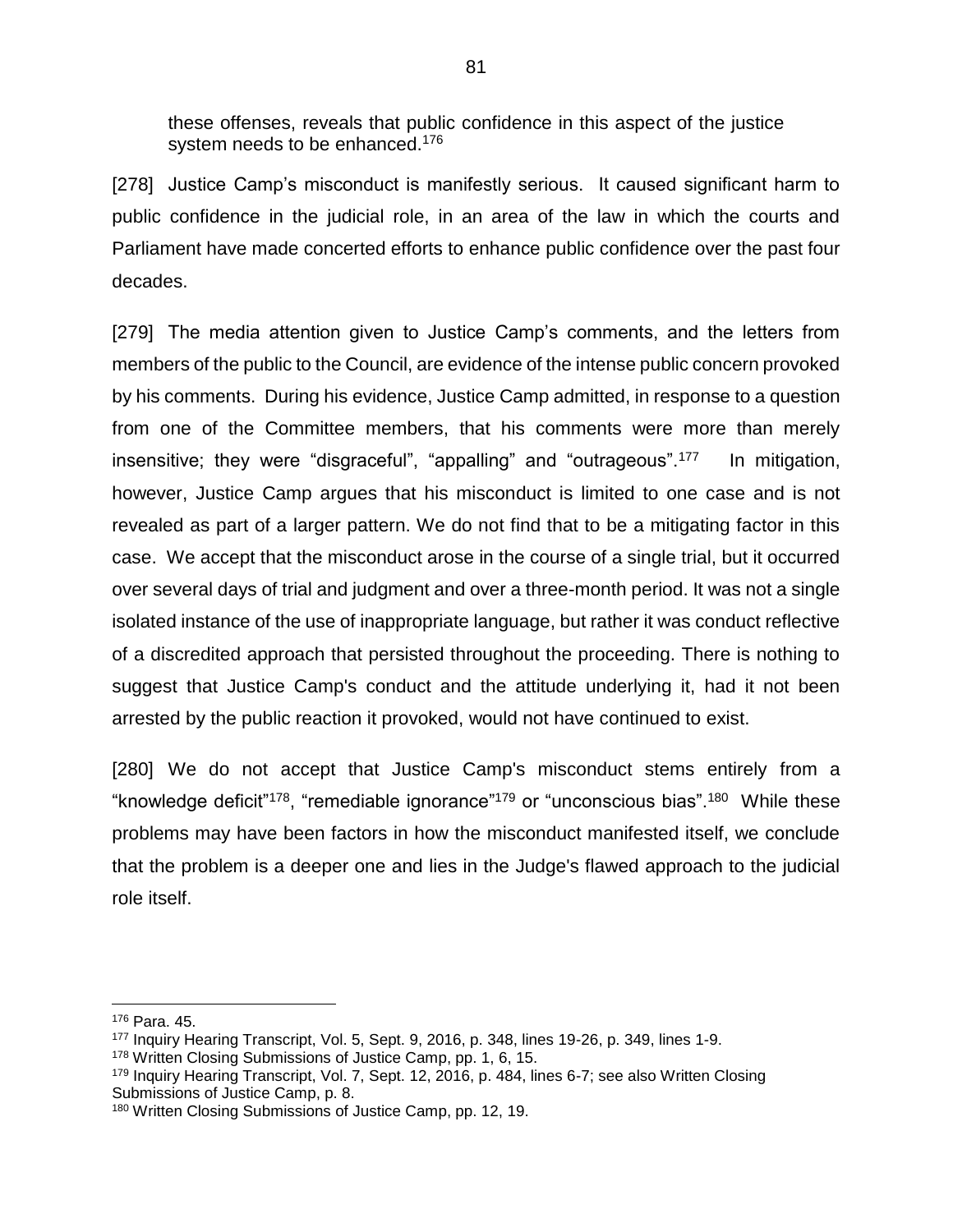[281] Fundamentally, Justice Camp's misconduct is rooted a profound lack of impartiality and failure to respect equality before the law. As the majority in the Marshall Inquiry made clear, an important element in the test for removal is the presence of bias. The majority emphasized, however, that what is at the core of bias is not having existing views or attitudes, but rather a failure to control those existing views or attitudes: "True impartiality is not so much not holding views or having opinions, but the capacity to prevent them from interfering with a willingness to entertain and act on different points of view."<sup>181</sup>

[282] The Inquiry Committee into the conduct of Justice Bienvenue stated that:

Judges are of course, entitled to their own ideas and need not follow the fashion of the day or meet the imperatives of political correctness. However, judges cannot adopt a bias that denies the principle of equality before the law and brings their impartiality into question. In an article entitled "*Judicial Free Speech and Accountability: Should Judges Be Seen But Not Heard*" (1983), 3 *N.J.C.L.*, at p. 227, Professor A. Wayne MacKay wrote the following:

To argue that the speech of judges should be limited by legitimate claims of equality expressed by lobby groups espousing the claims of those embraced by the equality guarantees of section 15 of the Charter and by Human Rights Codes is not to argue that judges must be "politically correct" in their speech. Judges should not respond to a public interest lobby just because it is persistent and in vogue. Judges should, however, take care that neither their speech nor conduct transgress the equality principles enshrined in the Charter. When they do commit such transgressions, they should be held accountable. The Charter provides the buoy to prevent the judiciary from allowing lobby groups to pull them down into the political waters.<sup>182</sup>

<span id="page-85-0"></span>[283] In the Council's publication, *Ethical Principles for Judges*, the concepts of equality and discrimination are explored under the heading of "Equality" stating that: "Judges should conduct themselves and proceedings before them so as to assure equality according to law."<sup>183</sup>

[284] The principles supporting that statement are set out in part as follows:

<sup>181</sup> Marshall Inquiry, Majority Report, *supra* note [38,](#page-24-0) p. 26.

<sup>182</sup> *Report to the Canadian Judicial Council by the Inquiry Committee Appointed under Subsection 63(1) of the Judges Act to Conduct a Public Inquiry Into the Conduct of Mr. Justice Jean Bienvenue of the Superior Court of Quebec in R. v. T. Théberge* (June 1996), pp. 50-51 [Bienvenue Inquiry]. <sup>183</sup> *Supra* note [163,](#page-74-0) p. 23.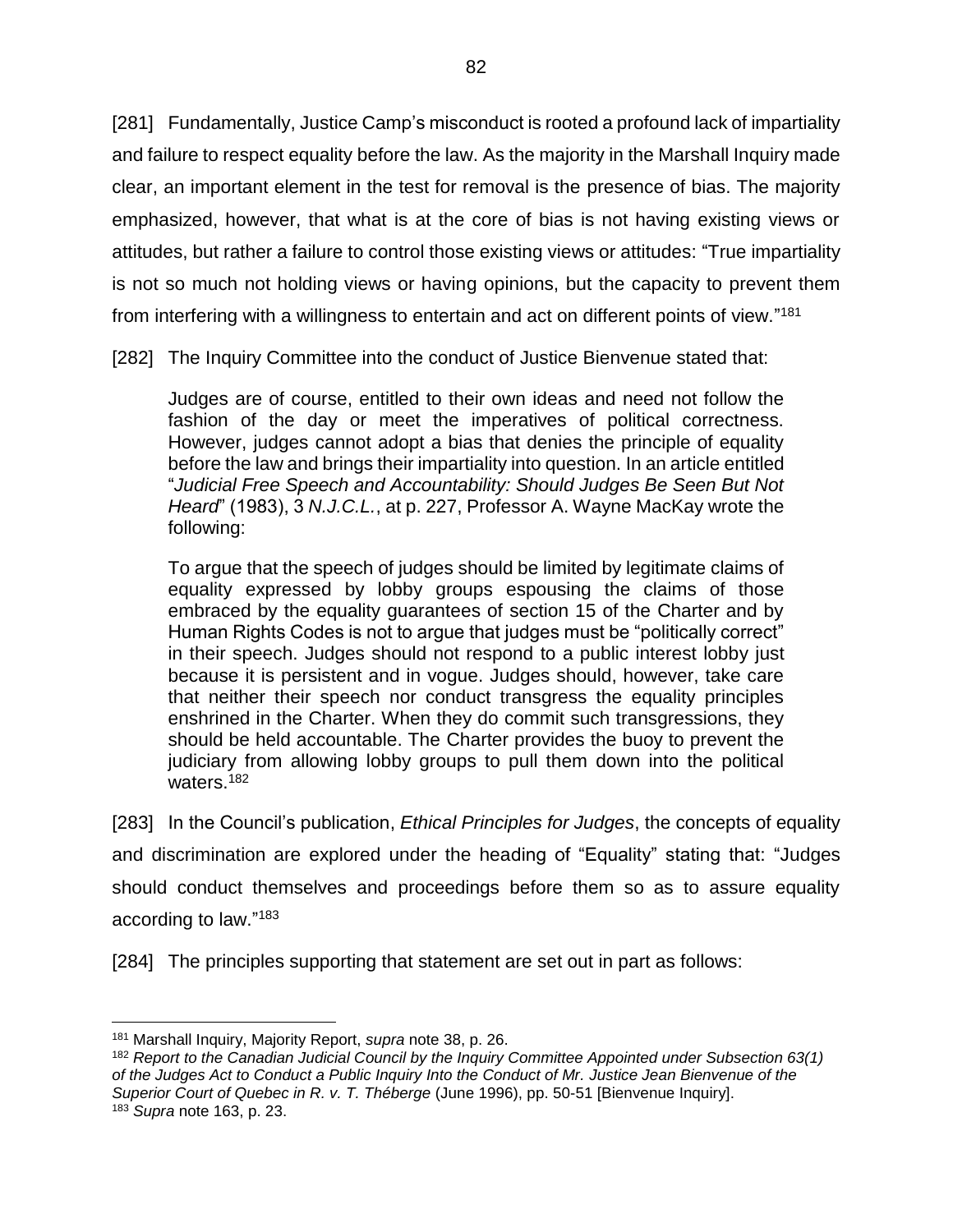1. Judges should carry out their duties with appropriate consideration for all persons (for example, parties, witnesses, court personnel and judicial colleagues) without discrimination.

2. Judges should strive to be aware of and understand differences arising from, for example, gender, race, religious conviction, culture, ethnic background, sexual orientation or disability.<sup>184</sup>

[285] In commenting on the principle of equality, the *Ethical Principles* document notes that "the law's strong societal commitment places concern for equality at the core of justice according to law."<sup>185</sup> The commentary goes on to state as follows:

2. Equality according to law is not only fundamental to justice, but is strongly linked to judicial impartiality. A judge who, for example, reaches a correct result but engages in stereotyping does so at the expense of the judge's impartiality, actual or perceived.

3. Judges should not be influenced by attitudes based on stereotype, myth or prejudice. They should, therefore, make every effort to recognize, demonstrate sensitivity to and correct such attitudes.

4. As is discussed in more detail in the "Impartiality" chapter, judges should strive to ensure that their conduct is such that any reasonable, fair minded and informed member of the public would justifiably have confidence in the impartiality of the judge. Judges should avoid comments, expressions, gestures or behaviour which reasonably may be interpreted as showing insensitivity to or disrespect for anyone. Examples include irrelevant comments based on racial, cultural, sexual or other stereotypes and other conduct implying that persons before the court will not be afforded equal consideration and respect.<sup>186</sup>

[286] We recognize—and it is important to emphasize—that the statements, principles and commentary in the *Ethical Principles* are "advisory in nature"<sup>187</sup> and "do not set out standards defining judicial misconduct".<sup>188</sup>

[287] We have made our findings with respect to the Allegations and Justice Camp's misconduct independently of the *Ethical Principles*. We refer to them to illuminate the point that Justice Camp's misconduct is not just about "remediable ignorance",

<sup>184</sup> *Supra* note [163,](#page-74-0) p. 23.

<sup>185</sup> *Supra* note [163,](#page-74-0) p. 24.

<sup>186</sup> *Supra* note [163,](#page-74-0) pp. 24-25.

<sup>187</sup> *Supra* note [163,](#page-74-0) p. 3.

<sup>188</sup> *Supra* note [163,](#page-74-0) p. 3.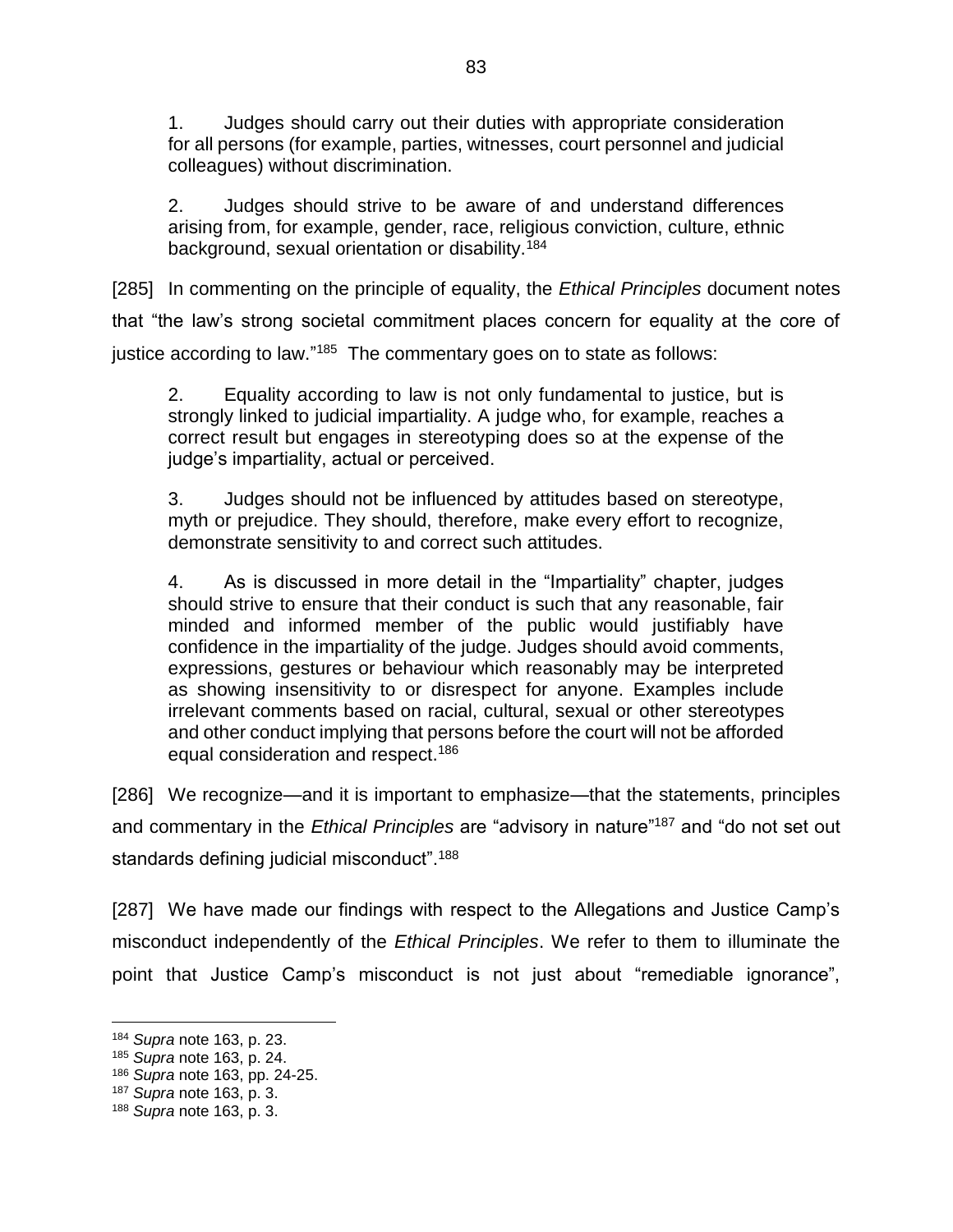"knowledge deficits", "unconscious bias", or "insensitive and inappropriate" comments. Rather, it is a failure to grasp what is at the core of the judicial role: the imperative to act with impartiality and in a way that respects equality according to law. Sexual assault law and sexual assault trials are laden with concerns about gender equality, bias and discrimination. Justice Camp's manifest failure to behave impartially and to demonstrate respect for equality in such a context, over a protracted period of time, has raised considerable public concern about how women who allege they have been sexually assaulted are treated in the judicial system.

[288] We conclude that when Justice Camp's conduct is looked at in its totality and in light of its consequences, it would be fundamentally adverse to the preservation of public confidence in the impartiality, integrity and independence of the judicial role for the Judge to remain in office.

[289] When a judge displays disrespect or antipathy for the values that a law is designed to achieve or towards witnesses whose vulnerability is exposed, it encourages a similar disrespect or antipathy in others in the judicial system. Judges are not viewed simply as participants in the justice system. They are expected to be leaders of its ethos and exemplars of its values.

<span id="page-87-0"></span>[290] We accept the Front-Line Interveners' submission that the "social significance of a judge, in the highest position of authority [in the criminal justice system], relying on rape myths and being oppositional to four decades of law reform, should be of central concern to the Inquiry Committee."<sup>189</sup> The Supreme Court of Canada has described the judge's role as having "a place apart" in our society, as "the pillar of our entire justice system".<sup>190</sup> As the Front-Line Interveners submitted, when rape myths are relied upon by a "judge who should occupy a 'place apart', the discriminatory impact is more pronounced and the normalizing effects of those discriminatory views in society are far-reaching."<sup>191</sup>

<sup>189</sup> Para. 13.

<sup>190</sup> *Therrien (Re)*, 2001 SCC 35, para. 109 [*Therrien*].

<sup>191</sup> Submissions of the Front-Line Interveners, para. 20.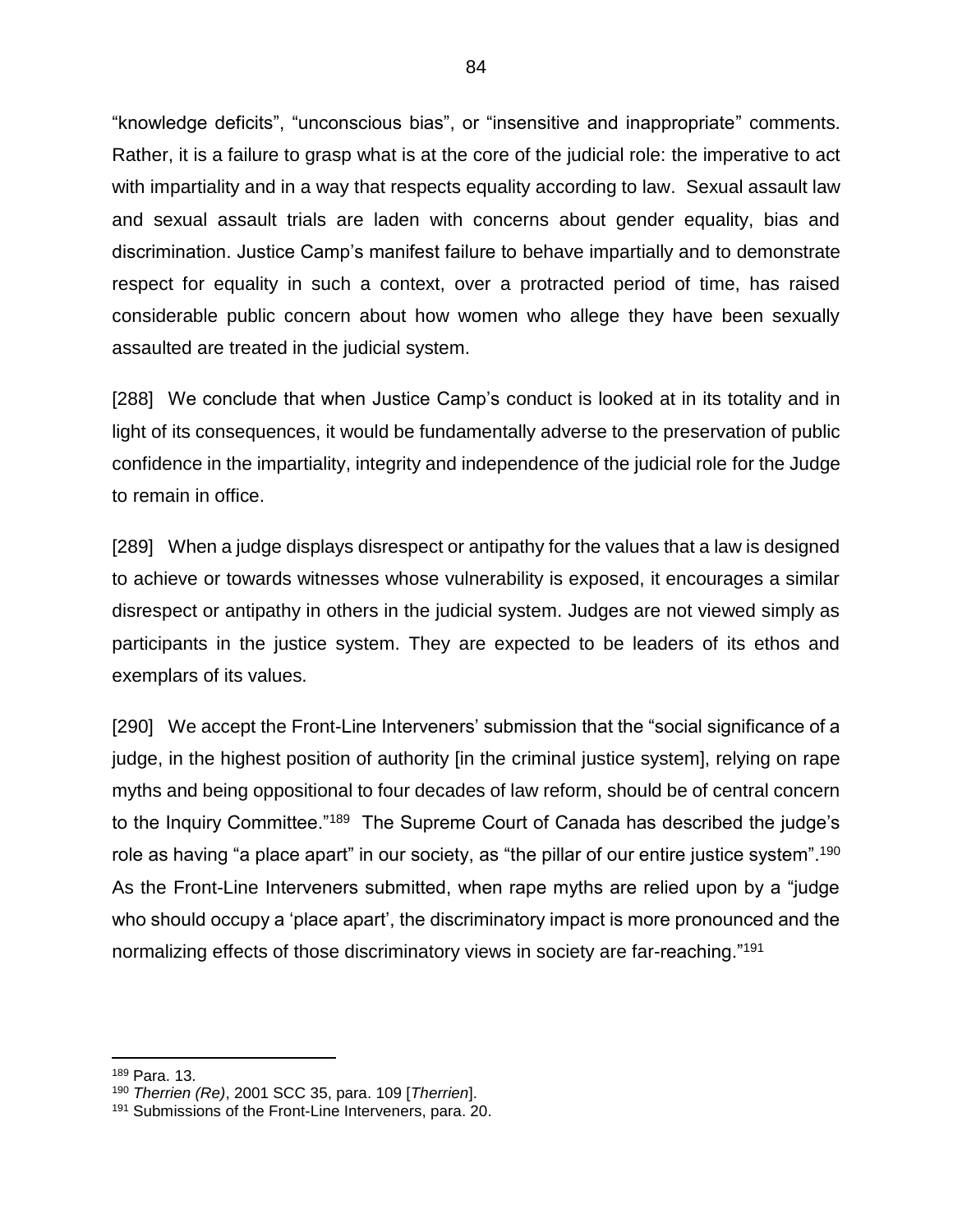[291] A judge who uses his role in a criminal trial to denigrate values he should respect commits serious and significant misconduct. That misconduct cannot simply be dismissed as remediable ignorance born of unconscious bias. A judge must be held accountable for the effects of his misconduct on those who appear before him, and on the public which entrusts him with the task of fairly and impartially applying the law.

[292] A less obvious, but equally significant consequence of misconduct of the nature at issue here is its prospective effect on the independence of the judiciary. Judges must feel free and be free to make unpopular decisions. Under our law, an accused charged with sexual assault has the same right to the presumption of innocence as any other accused. An accused charged with sexual assault has a right to be acquitted if the case against him is not proven beyond a reasonable doubt. Judges must deal with issues of the credibility and reliability of vulnerable complainants, just as they must deal with any other witnesses, and without fear of being labelled as sexist or gender-biased if they make adverse findings against the complainant and acquit an accused. Justice Camp's conduct in the *Wagar* Trial, in addition to eroding public confidence in the judiciary generally, renders it more difficult for judges to make credibility findings adverse to a complainant in a sexual assault prosecution without fear of facing complaints that they too are part of a system rife with bias.

[293] In other words, Justice Camp's misconduct in the Trial adds to the public perception that the justice system is fuelled by systemic bias and it therefore courts the risk that in other sexual assault cases, unpopular decisions will be unfairly viewed as animated by that bias, rather than by the application of legal principles and sound reasoning and analysis. In that way, Justice Camp's misconduct erodes the independence of the judiciary, which is crucial to maintain in the face of the need, from time to time, to make decisions that are publicly unpopular but legally mandated.

[294] Having assessed the gravity of Justice Camp's misconduct, the question becomes: are Justice Camp's demonstrations of contrition, the personal qualities revealed through his character letters, and the steps he has taken to educate himself and reform his attitudes sufficient to restore public confidence, or is removal required to do so?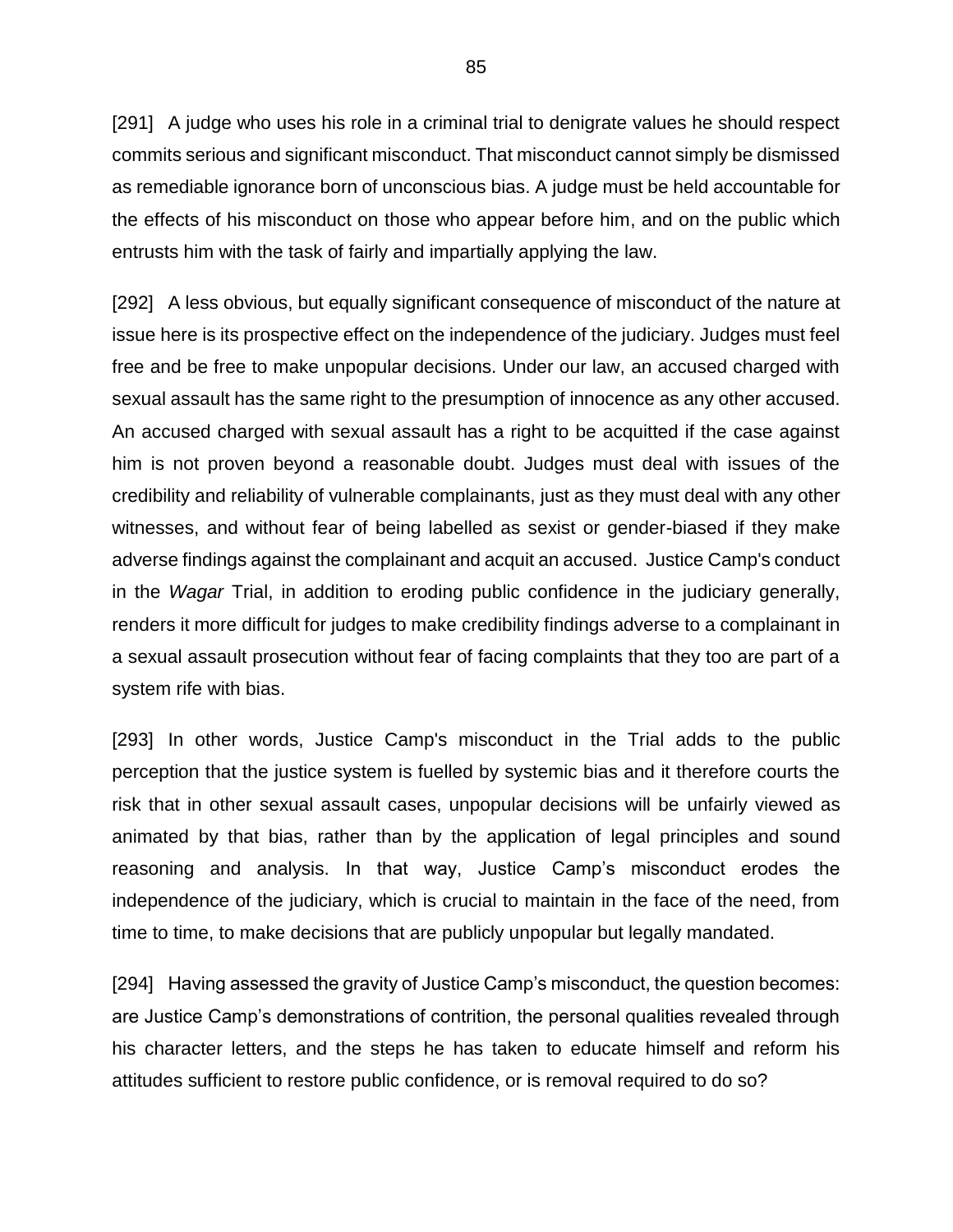#### **D. Evidence of the Judge's Remediation**

[295] In his closing oral submissions, Judge's counsel put his position as follows:

The easy thing for the Committee to do is remove Justice Camp. It sends a simple message to equality seekers, frustrated by decades of slow progress in changing attitudes. It responds to the calls for the judiciary to separate themselves from this individual and make a statement that Canadian judges are 'better than this'. But it is not the most effective result.

Nor is it the result that will most improve long-term public confidence in the judiciary. The Committee is, by statute and common law, required to take into account the long-term effect of this outcome on the administration of justice. The evidence shows that far from being the only person in the administration of justice with a knowledge deficit, Justice Camp is one of many. The social problem is ubiquitous. The effect on the judiciary of the social problem is likewise widespread. It is not realistic to imagine that a Parliamentary decision removing His Honour will correct all knowledge deficits. The sophisticated, informed public will accept Justice McCawley's and Professor Cossman's evidence that continuing education is the way to address the problem of knowledge deficits. Justice Camp in 2016 − far from serving as an example of what could go wrong – is an example of a positive and transformative outcome from an intensive program of continuing judicial education.<sup>192</sup>

[296] The Judge in making that submission relies heavily on his evidence and that of Justice McCawley, Dr. Haskell and Professor Cossman relating to the mentoring, education and counselling he has undertaken to remedy his knowledge gaps and address his biases.

#### *i. Mentoring and Social Context Education*

[297] Justice Deborah McCawley has been a judge of the Manitoba Court of Queen's Bench since 1997. She has been at the vanguard of social context education for Canadian judges. Beginning in December 2015, she and Justice Camp met on a number of occasions and had dozens of weekly mentoring calls. They attended together a two-day conference on the conduct of sexual assault trials and a two-day conference on judicial ethics, both provided by the National Judicial Institute ("NJI").

<sup>192</sup> Written Closing Submissions of Justice Camp, pp. 14-15.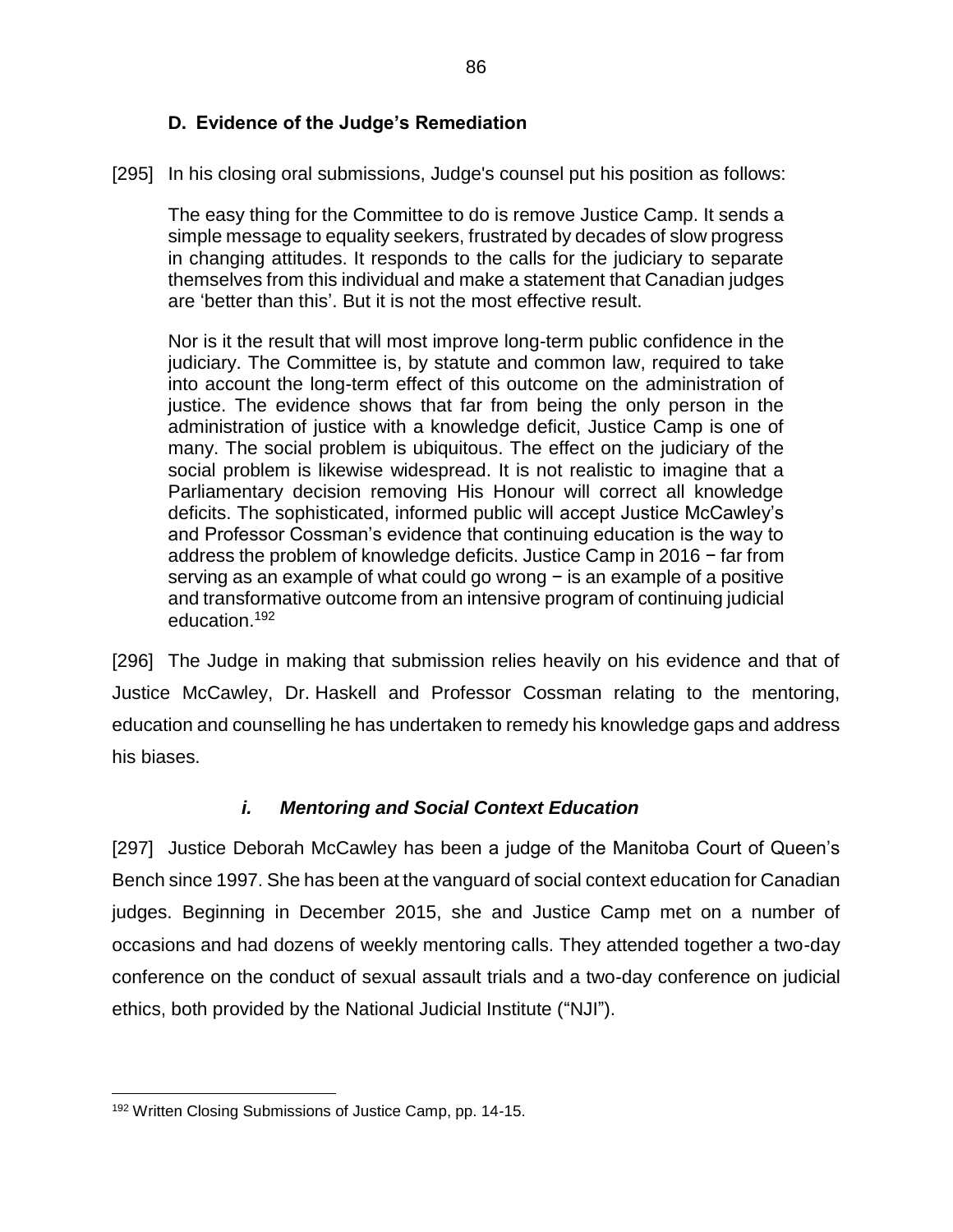[298] The NJI is a national body that provides most of the continuing education and learning resources to all federally-appointed judges and, to a lesser extent, provinciallyappointed judges in Canada. The NJI's three pillars of education for judges are knowledge of the law, judicial skills, and social context education. The NJI is a world leader in social context education for judges.

[299] Justice McCawley defined social context education as providing judges with a better understanding of the social context of judging. Social context education is designed to address a judge's fundamental beliefs about how the world works and how society conducts itself. It also teaches that some of the beliefs that judges developed earlier in life are not necessarily the ones that are appropriate for the present, and that a judge may need to interrogate and reconsider those beliefs.

[300] In Justice McCawley's view – and this is now generally accepted – all judges benefit from social-context education. The outcomes of this type of education are very positive. The context in which judges perform their judicial role changes all the time. It will change over the career of a judge. Society changes; a judge's role in the court system and society changes; and the composition of a court changes over time. Social context education is designed to address these changes.

[301] Justice McCawley provided Justice Camp with a reading list of literature in the area of sexual assault and victims of violence.<sup>193</sup> She did so based on materials prepared by the NJI for the sexual assault conference that she and Justice Camp later attended.

[302] Justice McCawley and Justice Camp discussed the reading materials. In Justice McCawley's view, Justice Camp was highly motivated to learn the materials, and he wanted to discuss the readings in considerable detail. He also did independent research and reading, and Justice Camp frequently discussed those independent readings with Justice McCawley. Among other topics, they discussed the distinction between discredited stereotypes and myths, on the one hand, and legitimate credibility and lackof-proof issues, on the other hand, which might arise in a sexual assault trial. They also

<sup>&</sup>lt;sup>193</sup> Exhibit 5, Justice Deborah McCawley Reading List (one page).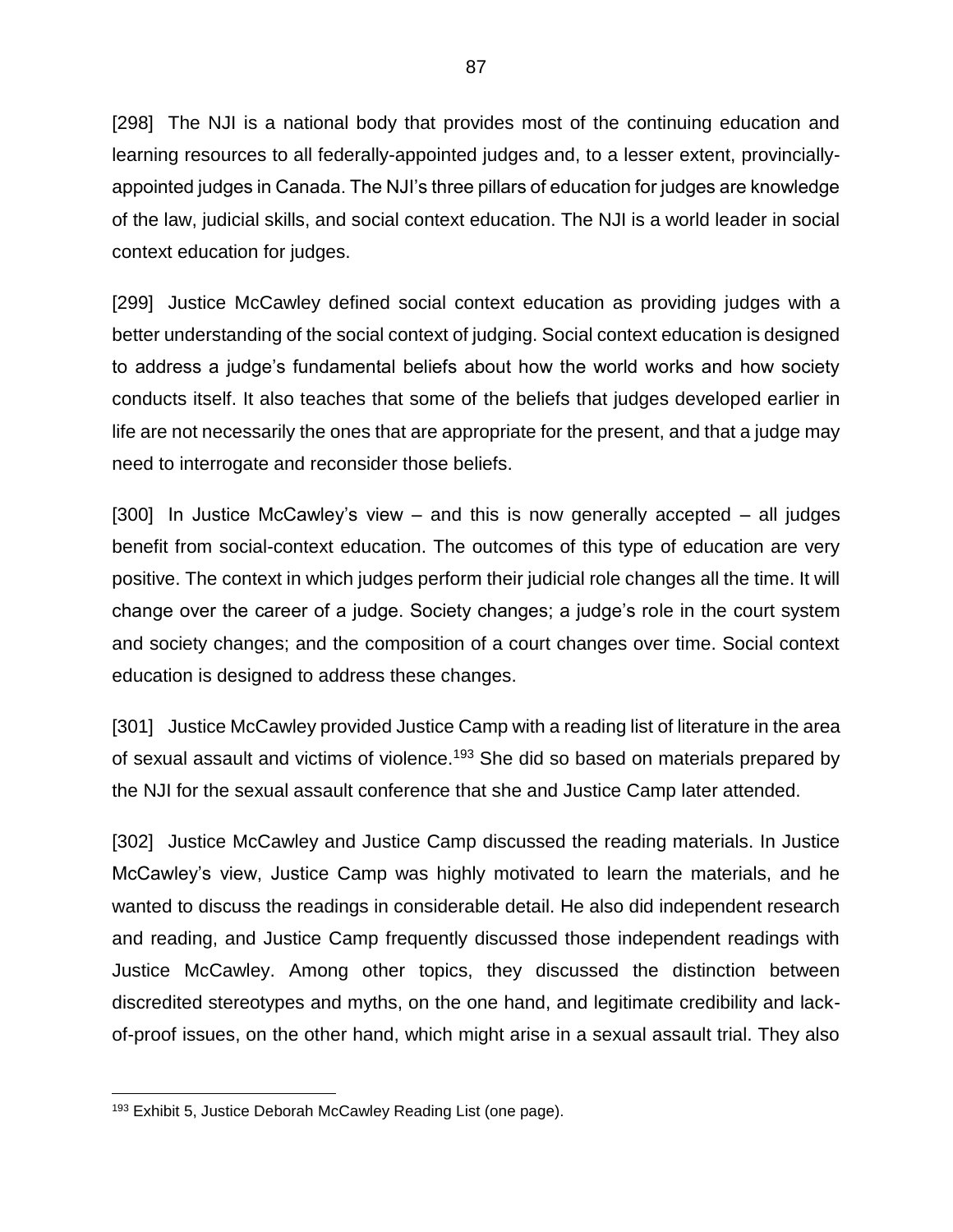discussed Justice Camp's interventionist approach to presiding over a trial. Justice McCawley testified that she was satisfied that Justice Camp understood the material on the reading list. She assessed Justice Camp as very "teachable"<sup>194</sup> and "very amenable to learning",<sup>195</sup> and said that he was "very sincere and committed"<sup>196</sup> throughout their dealings. In her estimation, Justice Camp is "continuing to learn and I think has the capacity to continue to educate himself".<sup>197</sup> As for his understanding of his motivation, Justice McCawley testified:

[...] one of the reasons that I agreed to work with him initially, because I was struck by the fact that his motivation was very much concern for the pain and the embarrassment he had caused the complainant in this case, the pain he had brought to his colleagues and his court, and the damage he felt he had done to the administration of justice. And what was going to happen to him personally almost seemed to me to be almost secondary, and I was quite surprised by that because that was not what I had expected.

And that motivation never changed. I think it grew, the more his understanding and the depth of his understanding grew, the more he learned about the law and the application of it. He was engaged in counselling. I had recommended that he do that in addition to the academic programs I had recommended. The more he grew in all of the areas, the more I realized he had the capacity to -- to do the job and do it well. He's a very compassionate, empathetic person.<sup>198</sup>

[303] Justice McCawley also testified that while learning the material, Justice Camp demonstrated intellectual engagement by interrogating the material, but she "never got the sense that he was pushing back in any way that I felt was resistance".<sup>199</sup> In their discussions, Justice Camp recognized the inappropriateness of his questions and comments during the *Wagar* Trial, and she perceived that his understanding deepened over time.

[304] In terms of future strategies, Justice McCawley and Justice Camp talked "about alternative language that communicates a message more appropriately or when the

<sup>194</sup> Inquiry Hearing Transcript, Vol. 2, Sept. 7, 2016, p. 107, lines 20-21.

<sup>195</sup> Inquiry Hearing Transcript, Vol. 2, Sept. 7, 2016, p. 108, lines 4-5.

<sup>196</sup> Inquiry Hearing Transcript, Vol. 2, Sept. 7, 2016, p. 115, line 21.

<sup>197</sup> Inquiry Hearing Transcript, Vol. 2, Sept. 7, 2016, p. 108, lines 11-12.

<sup>&</sup>lt;sup>198</sup> Inquiry Hearing Transcript, Vol. 2, Sept. 7, 2016, p. 109, lines 8-26.

<sup>&</sup>lt;sup>199</sup> Inquiry Hearing Transcript, Vol. 2, Sept. 7, 2016, p. 117, lines 9-11.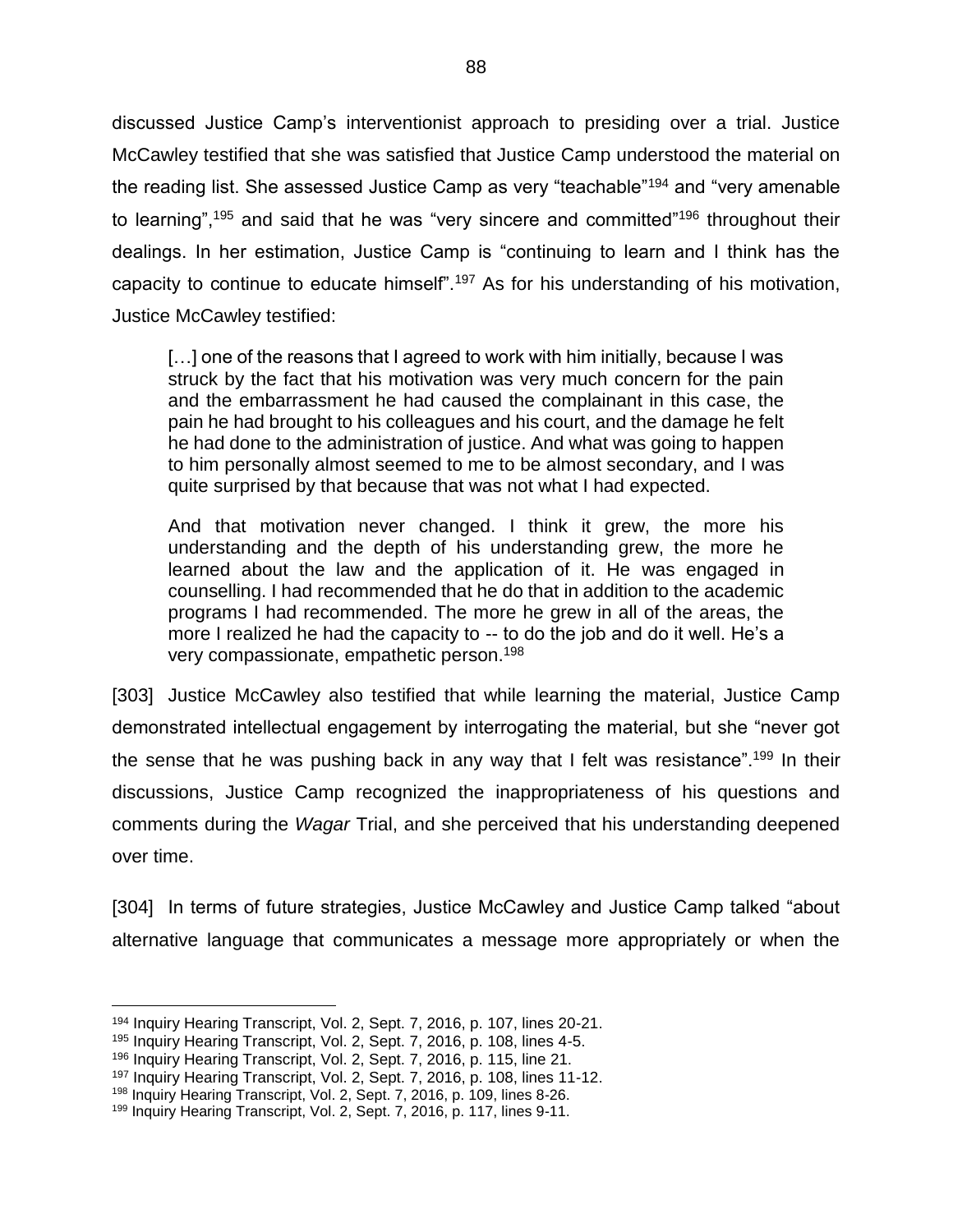message isn't appropriate, it shouldn't be there and why".<sup>200</sup> They also discussed more generally, strategies that are important for all judges to improve their understanding, to practice, get advice and to continually learn.

#### *ii. Learning the History of Sexual Assault Law and Reforms*

[305] Professor Brenda Cossman is a law professor at the University of Toronto's Faculty of Law, and the director of the Bonham Centre for Sexual Diversity Studies. She is a nationally-recognized expert on gender, sexuality and the law. She was retained by Justice Camp to educate him about the history of sexual assault law and reforms. They met five times for two-to-three hour sessions. At the start of the course, it appeared to Professor Cossman that Justice Camp knew the *Criminal Code* provisions relevant to sexual assault, and the leading case law, but he was not well versed in the history of sexual assault law, the history of the law reform of sexual assault, and the ways in which that law historically discriminated against women, including the myths and stereotypes that reforms to the law are meant to address. As a part of the course of study, Professor Cossman provided Justice Camp with a reading list meant to fill those gaps.<sup>201</sup>

[306] During their meetings, Professor Cossman and Justice Camp discussed those readings, and they discussed critiques of the justice system, rape myths and stereotypes, and sexual assault prosecutions. They also discussed the distinction between stereotypes and myths versus legitimate credibility and lack-of-proof issues. In Professor Cossman's evaluation, Justice Camp had read the materials so that he was able to discuss the readings. She assessed Justice Camp as being teachable – "absolutely open" to learning.<sup>202</sup> In her view, Justice Camp seemed very earnest and remorseful, and he accepted that there were gaps in his knowledge.

[307] At the end of the course, Professor Cossman provided Justice Camp with an exam. The exam covered: "the history of the law of sexual assault, the way in which rape myths have historically informed that law, the series of law reforms, the waves of law reform to the law of sexual assault, the ways in which those law reforms have been specifically

<sup>&</sup>lt;sup>200</sup> Inquiry Hearing Transcript, Vol. 2, Sept. 7, 2016, p. 129, lines 21-24.

<sup>201</sup> Exhibit 8, Prof. B. Cossman Reading List (one page).

<sup>202</sup> Inquiry Hearing Transcript, Vol. 3, Sept. 8, 2016, p. 157, line 19.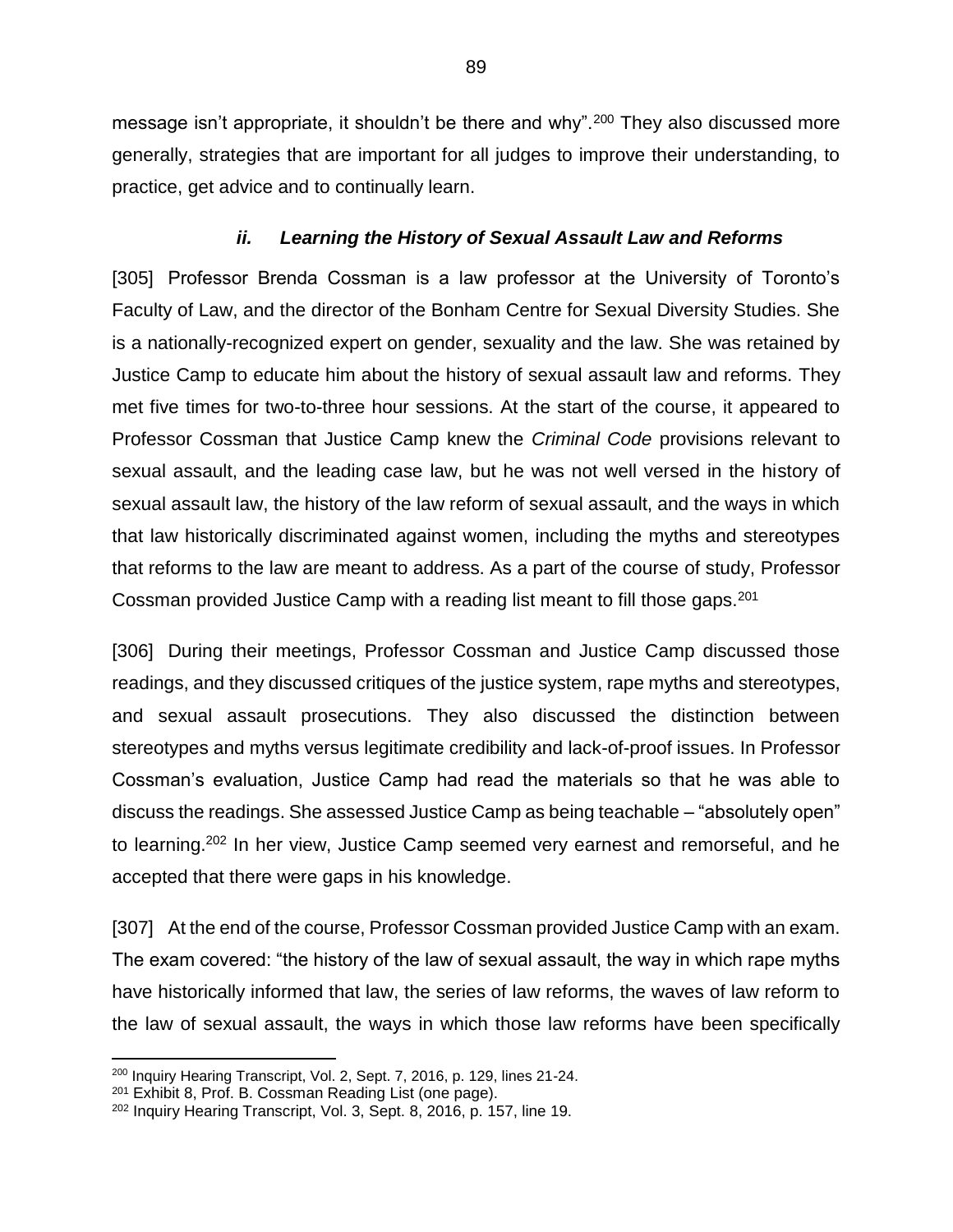intended to address rape myths."<sup>203</sup> Professor Cossman assessed Justice Camp as having done very well on the exam. He had synthetized the materials and, in Professor Cossman's view, he now appears to understand the law of sexual assault in Canada, as well as the law of evidence and criminal procedure as it applies to sexual assault prosecutions. She believed Justice Camp accepted the rationale for why the law of sexual assault has changed. She expressed the view that education is the most powerful tool we have and added: "But I'm an educator not a punisher."<sup>204</sup>

#### *iii. Counselling and Learning about Sexual Assault Survivors*

[308] Dr. Lori Haskell is a clinical psychologist, and a leading expert on women's experience of male violence, and the neurobiology of fear and trauma. In her clinical work, she provides psychological treatment to adults and couples, including survivors of abuserelated trauma. She is an assistant professor in the Department of Psychiatry at the University of Toronto, and a research associate at the Centre for Research on Violence Against Women and Children at the University of Western Ontario. She has published, lectured, and provided training in respect of trauma and sexual violence. Her training of justice system participants – police, prosecutors and judges – includes teaching how victims respond to sexual assault or domestic violence, and how it affects a survivor's memory and demeanor, and their inability to give coherent narratives. As part of her training she addresses rape myths.

[309] Dr. Haskell testified that, in the work she does counselling and lecturing judges, Crown counsel, police and others, she has encountered misunderstanding and ignorance about trauma, and confusion about how or why rape myths have been discredited. She stated that she has encountered these misconceptions "many times".<sup>205</sup> At the inquiry hearing, she gave examples of some of the neurobiological effects of trauma and how ignorance regarding those effects contributes to rape myths.

<sup>203</sup> Inquiry Hearing Transcript, Vol. 3, Sept. 8, 2016, p. 156, lines 3-8.

<sup>204</sup> Inquiry Hearing Transcript, Vol. 3, Sept. 8, 2016, p. 181, line 17.

<sup>205</sup> Inquiry Hearing Transcript, Vol. 3, Sept. 8, 2016, p. 204, lines 22-25.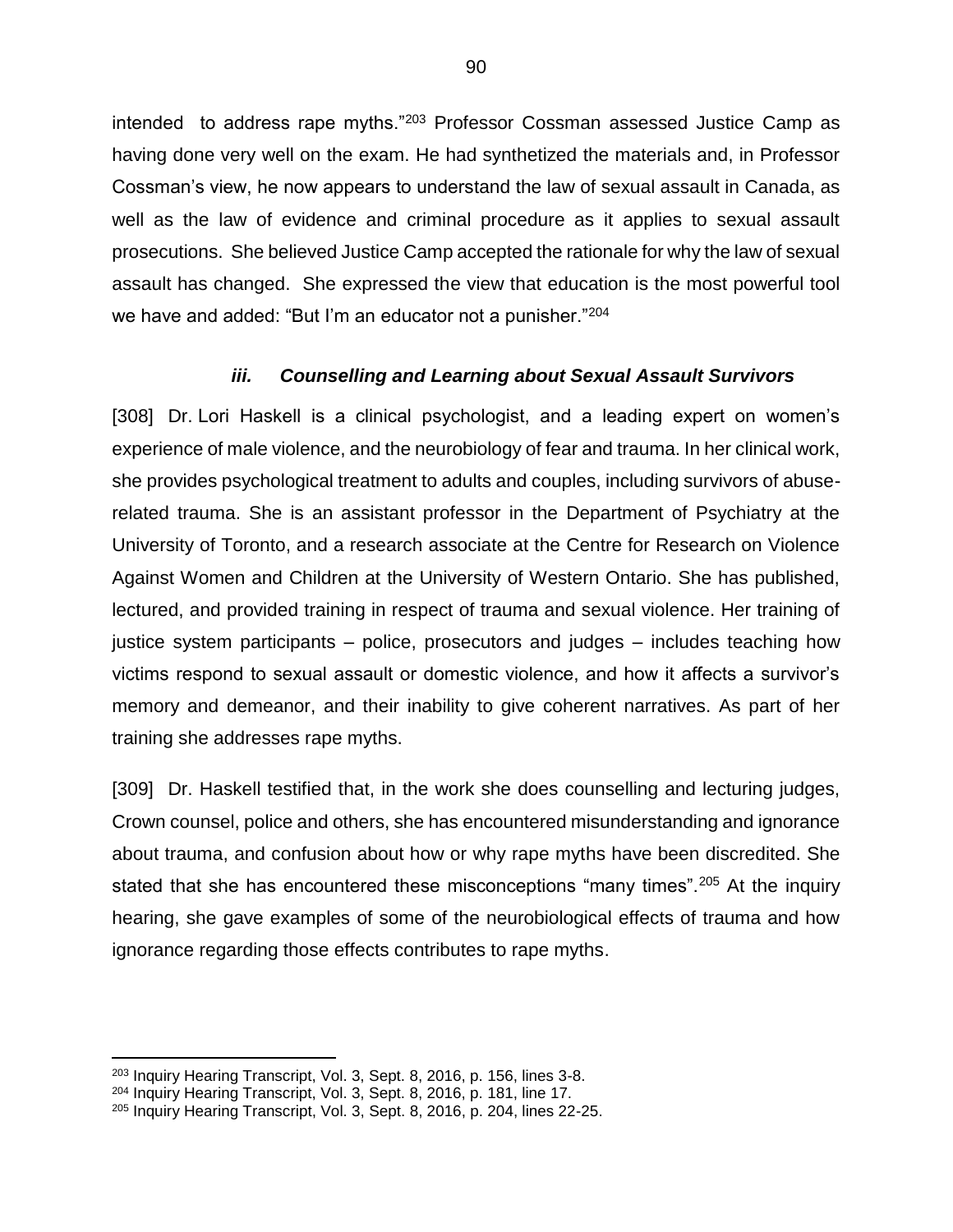[310] Dr. Haskell was retained by Justice Camp to teach him about the neurobiology of fear and trauma, and to provide him with gender sensitivity training and psychological counselling. Her evidence at the inquiry hearing was restricted to the instruction and training that she provided to the Judge. Justice Camp was not advancing any medical defence for his conduct. Counsel argued, and the Committee agreed, that his psychotherapy with Dr. Haskell was not relevant to the inquiry.

[311] Dr. Haskell met with Justice Camp from November 2015 to August 2016 for a total of 13 clinical hours. She talked to him about the neurobiology of fear and trauma and the typical responses victims have to sexual violence. She also talked to him about "gender socialization", "social location" and "class"<sup>206</sup> and the factors that can shape a woman's behaviour and responses to violence. Dr. Haskell testified that she and Justice Camp worked on his assumptions and the experiences that motivated his thinking. She stated that he was initially "defensive, protective"<sup>207</sup> but he became receptive. She gave Justice Camp a reading list that included an article critical of the way the legal system approaches sexual violence and "why we need individual change in terms of judicial thinking and understanding [...]".<sup>208</sup>

[312] She believed Justice Camp demonstrated some "gender assumptions and biases",<sup>209</sup> which she regarded as the same as "sexist assumptions".<sup>210</sup> She thought his motivation to examine those sexist assumptions was "very high".<sup>211</sup> She described him as "teachable" and "very motivated".<sup>212</sup> She testified that he really wanted to have an indepth understanding of his mistakes.

[313] She was asked by Presenting Counsel if the types of beliefs that led Justice Camp to make the impugned comments would resurface when he is no longer in counselling. She responded that she "would be very surprised if these particular beliefs  $[...]$  [did]".<sup>213</sup>

<sup>206</sup> Inquiry Hearing Transcript, Vol. 3, Sept. 8, 2016, p. 197, lines 14, 17.

<sup>207</sup> Inquiry Hearing Transcript, Vol. 3, Sept. 8, 2016, p. 198, line 21.

<sup>208</sup> Inquiry Hearing Transcript, Vol. 3, Sept. 8, 2016, p. 201, lines 5-7.

<sup>209</sup> Inquiry Hearing Transcript, Vol. 3, Sept. 8, 2016, p. 214, lines 2-3.

<sup>210</sup> Inquiry Hearing Transcript, Vol. 3, Sept. 8, 2016, p. 214, lines 4-5.

<sup>211</sup> Inquiry Hearing Transcript, Vol. 3, Sept. 8, 2016, p. 216, lines 22-23.

<sup>212</sup> Inquiry Hearing Transcript, Vol. 3, Sept. 8, 2016, p. 203, lines 12-15.

<sup>213</sup> Inquiry Hearing Transcript, Vol. 4, Sept. 8, 2016, p. 232, lines 5-6.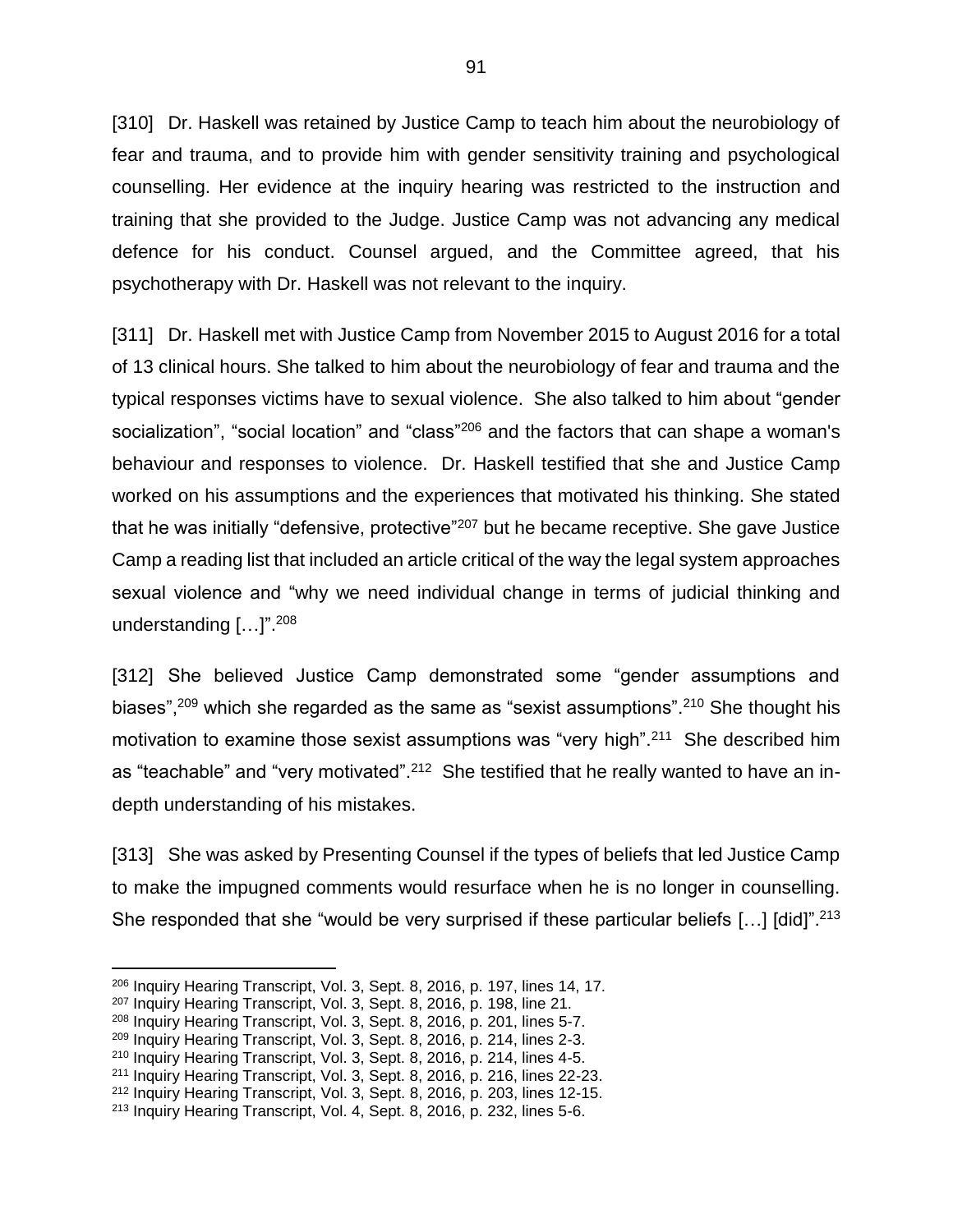She later clarified that her answer was with respect to Justice Camp's ignorance of neurological responses to fear and trauma. In response to a follow-up question from a member of the Committee about the risk of relapse to old attitudes and thinking patterns after receiving gender sensitivity training, she responded, "This is hard because our whole culture and society is so immersed with those ideas, racist ideas, sexist ideas, gender ideas. I don't think we ever get to an endpoint. So I really do think it's an ongoing process of, like I said, self-reflection, really a constant examination of our assumptions and our beliefs […]".<sup>214</sup>

# *iv. Justice Camp's Evidence and the Committee's Findings*

[314] Justice Camp testified about the salutary effect of the mentoring, counselling and teaching that he received from Justice McCawley, Dr. Haskell and Professor Cossman. In the course of his evidence, however, he made some comments that raise concern about his understanding of the issues implicated by his conduct, and the extent to which he fully absorbed what he said he had learned.

[315] When asked by Presenting Counsel about Dr. Haskell's characterization of his thinking as "sexist", he responded as follows:

Sections 271 to 278 of the *Criminal Code* dealing with sexual assault are gender neutral, and I think my thinking isn't sexist but just old-fashioned. I would have applied the same […] thinking to a male complainant. So "sexist" is perhaps code for […] what I was thinking, but it's not sexist so much as old-fashioned, outdated thinking generally.<sup>215</sup>

[316] Later in his evidence, he was asked by a member of the Committee to clarify whether in his earlier evidence, he had acknowledged that his statements reflected gender bias. He confirmed that was his evidence but went on to explain that:

[…] because sex assault is generally male or [*sic*] female, we see it in terms of those terms. But the sections are, in fact, gender-neutral, and there is sometimes rape on males. Not as often, but it happens. And it's a form of prejudice to think that -- and this is why it is so hard to guard against prejudice. […] I have to be alert about it all the time. But it's almost prejudiced for me to say my remarks are sexist. My remarks are just wrong.

<sup>214</sup> Inquiry Hearing Transcript, Vol. 4, Sept. 8, 2016, p. 240, lines 21-26.

<sup>215</sup> Inquiry Hearing Transcript, Vol. 5, Sept. 9, 2016, p. 312, lines 20-26, p. 313, line 1.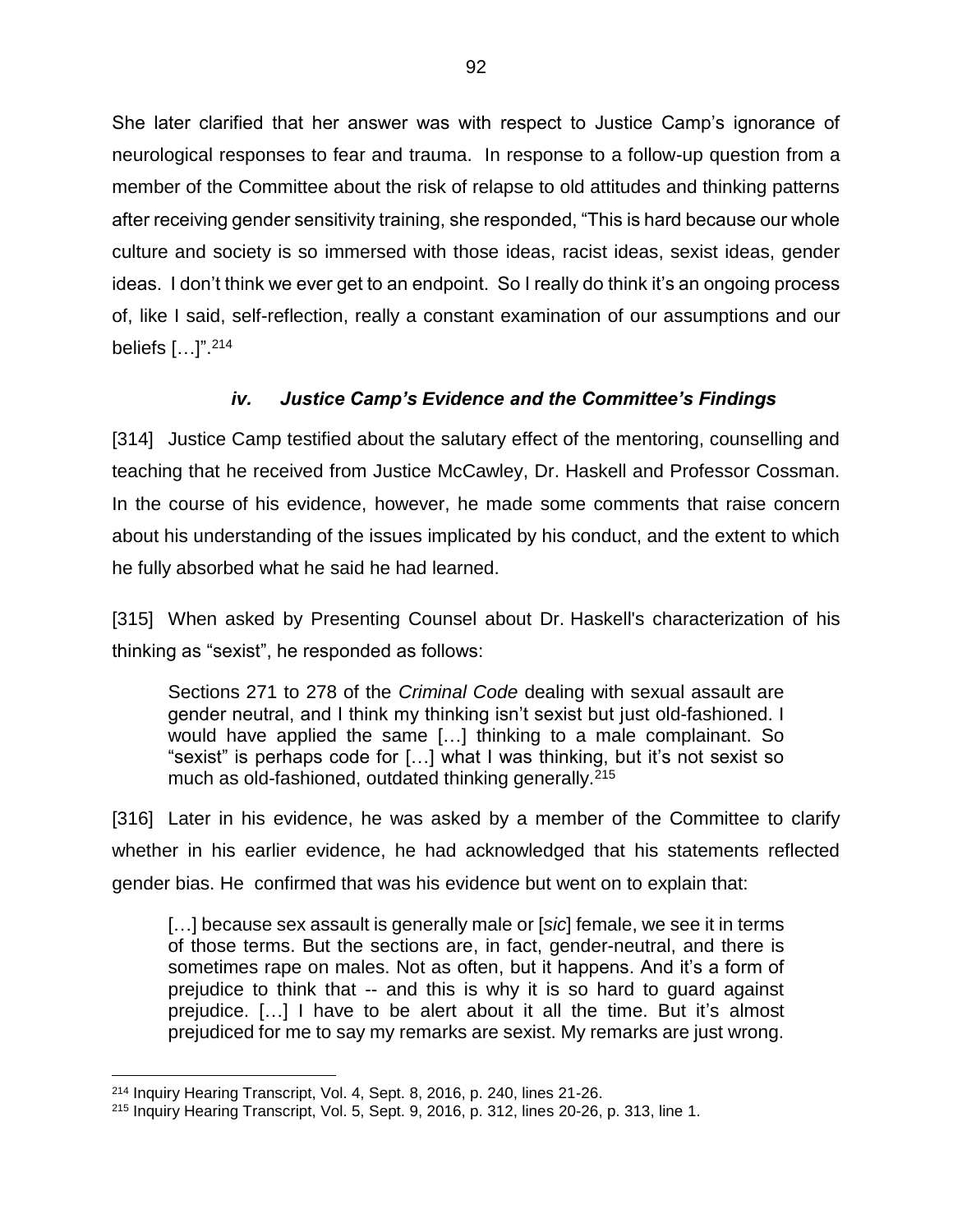It isn't because it happened to a woman that it's wrong. It's because it happened at all; that's my point. But we talk in -- we use -- we short-circuit it by saying it's sexist that I was gender biased. The effect of what I did resulted in gender bias in this case because the complainant was a woman. […]

My concern is, all throughout this case, we've been skirting around it, but and perhaps people haven't been noticing it, but we haven't been focusing on the fact that this can happen to men as well, young boys as well.<sup>216</sup>

[317] He accepted the suggestion that "the reason why the law was amended over time was because of a history of discrimination against women", but he added "a rider".<sup>217</sup> He testified:

The reason it was amended was because women, to their eternal credit fought for that. It -- it does not follow that there aren't particularly boys that are sexually […] assaulted, and we have to […] face that fact too, and we have to deal with that thinking, and I try to do that. Now, it's true I made the concession that I was gender biased. But I was just mistaken […] when I made those comments. I see the problem as wider than just women. And so do the experts, with respect to all that's helped me.<sup>218</sup>

[318] In our view, Justice Camp's characterization of himself as "old-fashioned and outdated", as opposed to "sexist" and "gender biased" reflects an ongoing resistance to the idea that his conduct in *Wagar* reflected discriminatory rape myths that have contributed to women's inequality.

[319] There can be no doubt that the myths and stereotypes that informed the amendments to the sexual assault provisions of the *Criminal Code* have their genesis in gender bias. The vast majority of sexual assaults are committed by men against women and girls. As Cory J. observed in *R. v. Osolin*:

The reality of the situation can be seen from the statistics which demonstrate that 99 percent of the offenders in sexual assault cases are men and 90 percent of the victims are women. See *Gender Equality in the Canadian Justice System: Summary Document and Proposals for Action* (April 1992) at page 13. […] 219

 $\overline{a}$ <sup>216</sup> Inquiry Hearing Transcript, Vol. 5, Sept. 9, 2016, p. 351, lines 15-26, p. 352, lines 1-9.

 $217$  Inquiry Hearing Transcript, Vol. 5, Sept. 9, 2016, p. 352, lines 24-26, p. 353, line 1.

<sup>218</sup> Inquiry Hearing Transcript, Vol. 5, Sept. 9, 2016, p. 353, lines 2-12.

<sup>219</sup> [1993] 4 S.C.R. 595, p. 669.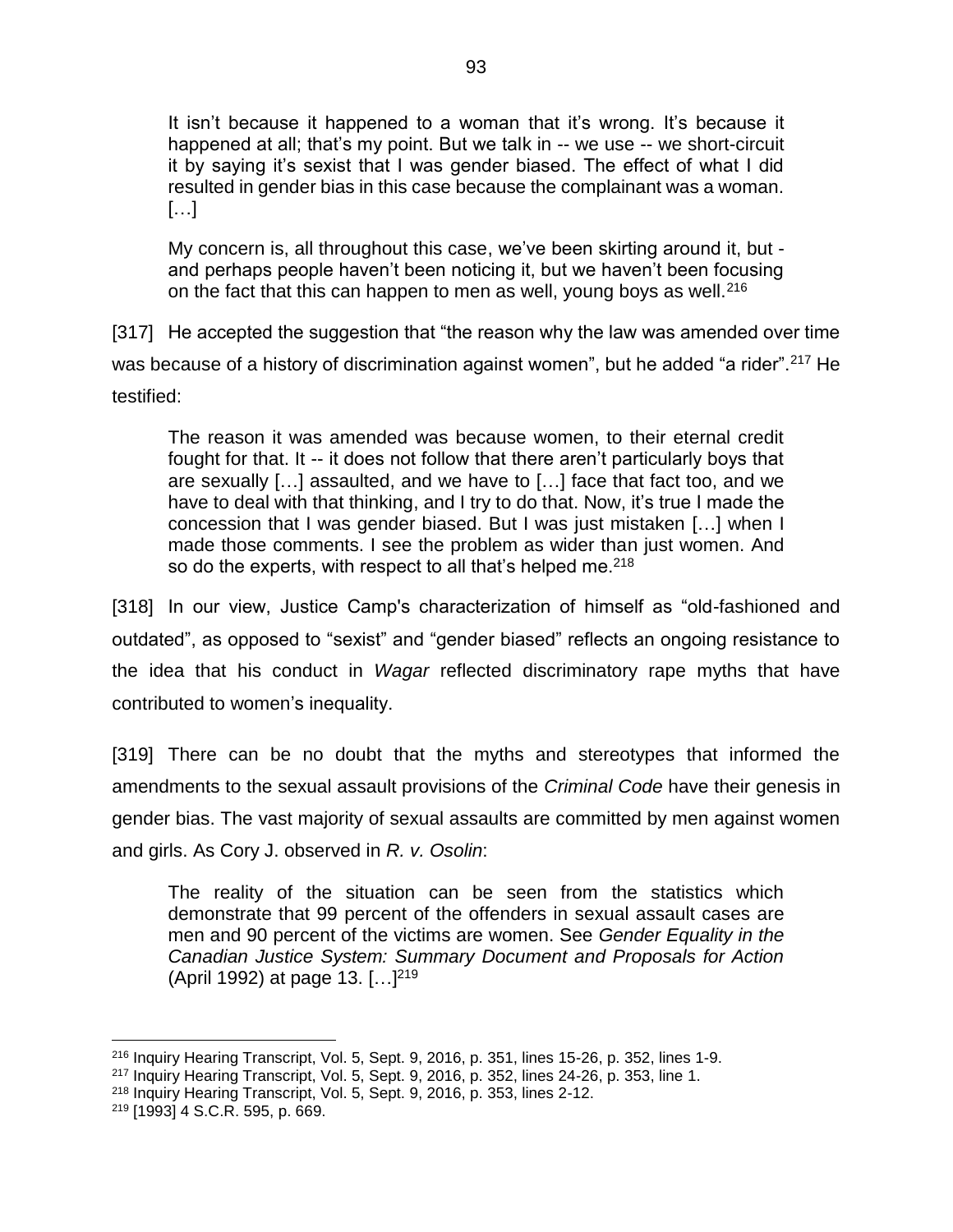[320] As Justice L'Heureux-Dubé observed in her concurring judgment in *Ewanchuk*:

Violence against women is as much a matter of equality as it is an offence against human dignity and a violation of human rights. As Cory J. wrote in *Osolin*, *supra*, at p. 669:

Sexual assault is an assault against human dignity and constitutes a denial of any concept of equality for women.

These human rights are protected by ss. 7 and 15 of the *Canadian Charter of Rights and Freedoms* and their violation constitutes an offence under the assault provisions of s. 265 and under the more specific sexual assault provisions of ss. 271, 272, and 273 of the *Criminal Code*, R.S.C., 1985, c.  $C-46.<sup>220</sup>$ 

[321] It is difficult to understand how Justice Camp could conclude – particularly after his intensive sessions with Justice McCawley, Dr. Haskell and Professor Cossman – that his acknowledgement of misconduct did not involve sexism and gender bias, and that it did not implicate profound issues of equality. His evidence leaves the Committee doubtful about whether he is fully engaged in the necessary ongoing process of constant selfreflection about which Dr. Haskell testified and which the public has a right to expect of members of the judiciary.

[322] Moreover, we are not persuaded by the Judge's contention that the bias he demonstrated in his misconduct is common among participants in the criminal justice system and he therefore ought not to be singled out.

[323] First, whether some police officers, defence counsel and Crown counsel continue to adhere to discredited stereotypical and discriminatory thinking about sexual assault is not relevant to our inquiry, since judges are held to a different and higher standard than other participants in the justice system.

[324] Second, this is simply not a submission the Committee finds compelling. Acceding to the idea that the gravity of one judge's misconduct is lessened by the existence of another judge's similar misconduct would promote a race to the bottom. As is apparent from the decision of the Inquiry Committee in the Marshall Inquiry, judges are not

<sup>220</sup> *Supra* note [93,](#page-46-0) para. 69.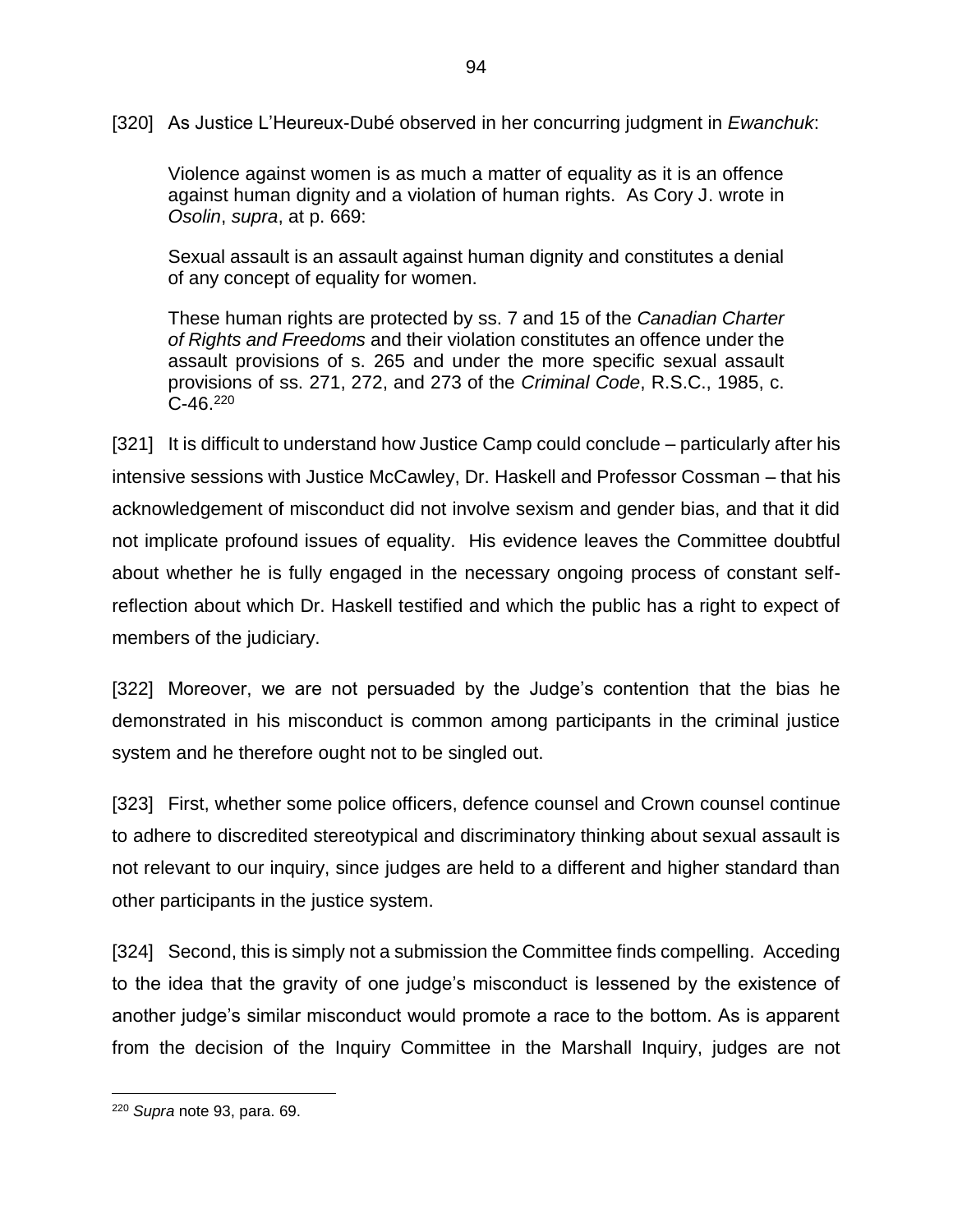expected to have no biases, but they are expected to overcome them and preside with impartiality, integrity and independence.

[325] It is our view that, on all the evidence, this case meets the high threshold for removal. As much as education, including social context education has a role to play in the shaping of an effective judge who lives up to his or her obligation to occupy "a place apart" from the rest of society and who conducts him or herself in a way that is beyond reproach, it is not the solution to all problems, nor to the specific problems identified in this case.

[326] While all judges have knowledge gaps requiring continuing education, a lack of knowledge is not the central problem in this case. No judge can be expected to master all the law that he or she will need to apply during the course of a long career. In this vein, the Honourable J.O. Wilson in *A Book for Judges* observed:

Chief Justice Culliton of Saskatchewan has said: "There is no calling that should more quickly engender in one a sense of humility than that of being a judge. If there is one fact of which a judge becomes more certain the longer he or she is on the bench, it is not how much but how little of the law he or she really knows." And, of course, we have Chaucer saying: "The life so short, the craft so long to lerne".<sup>221</sup>

[327] The problem with Justice Camp's misconduct was not that he had gaps in his knowledge, but that he filled those gaps with an antipathy towards legislative reforms in the law and reliance on discredited stereotypes and myths. Justice Camp, by his own evidence, was familiar with the leading cases as well as the *Criminal Code* provisions dealing with sexual assault. In other words, he ignored the fundamental requirement of a judge to accept that although he has knowledge gaps, he must proceed in a way that reinforces confidence in the integrity of the judiciary and does not imperil it.

# **E. Evidence of Good Character**

[328] In many respects, Justice Camp's behaviour in the *Wagar* Trial seems inconsistent with the way he has been described by his colleagues and friends in the larger legal

<sup>221</sup> *Supra* note [39,](#page-25-0) p. 114.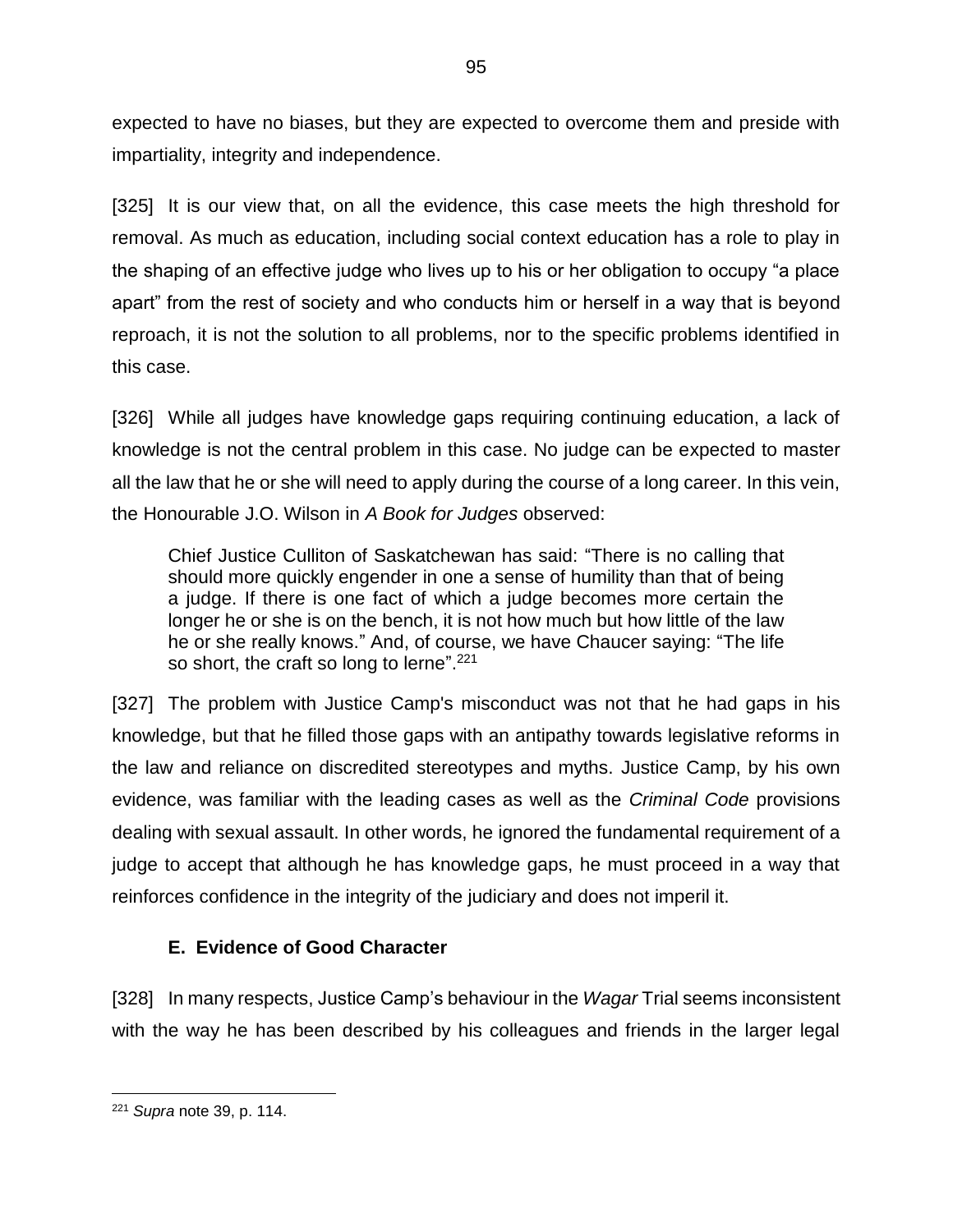community. The evidence establishes that Justice Camp is a man possessed of some admirable personal qualities. He has many supporters who view his conduct in the *Wagar*  Trial as an aberration. He has apparently demonstrated in his past words and deeds a commitment to equality in other areas. He has shown respect and deference to women lawyers, he has contributed to the anti-apartheid movement in his native South Africa, he has assisted a hijab-wearing woman law student to obtain articles. He has shown patience with a challenging complainant witness in another sexual assault matter.

[329] While we acknowledge the high esteem in which many people hold Justice Camp, the evidence of his fine character does not attenuate the serious damage his comments have done to public confidence in the integrity of the judiciary.

# **F. Comparison with Other Cases Involving Judicial Misconduct**

[330] Judge's Counsel provided the Committee with summaries of Canadian judicial bias cases in which a judge displayed apparent bigotry or antipathy towards a person or group through on-the-record comments. Removal of the judge was recommended in only two of the cases presented by Judge's counsel. We considered the cases submitted by Judge's counsel, and concluded that they were of limited assistance to the Committee. The application of the test for the removal of a judge is highly fact-specific. Moreover, conduct which may have been tolerated or met with an admonishment in an earlier time may require stronger sanction today.

<span id="page-99-0"></span>[331] We have concluded that this case bears some similarities to *Moreau-Bérubé v.*  New Brunswick (Judicial Council).<sup>222</sup> In that case, Judge Moreau-Bérubé expressed virulent criticism of residents of the Acadian Peninsula in northeastern New Brunswick during a sentencing hearing. Apparently, the judge and the two offenders she was sentencing were residents of that community. Her comments were very disparaging of her fellow residents' honesty, lifestyle and work ethic. She showed contrition by apologizing for her remarks three days later. Despite her expression of remorse, she was removed from the bench.

 $\overline{a}$ <sup>222</sup> [2002] 1 S.C.R. 249 [*Moreau-Bérubé*].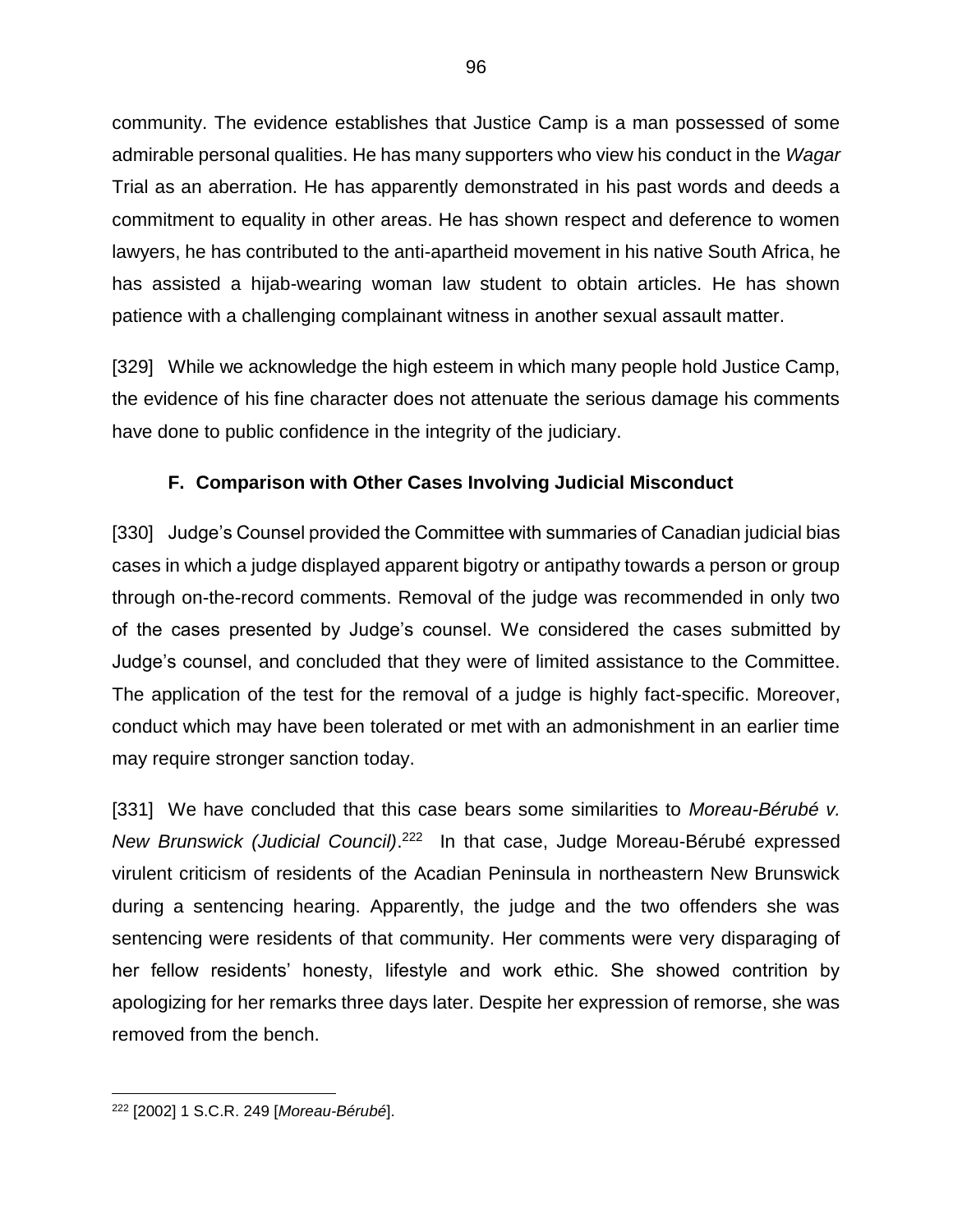[332] In Judge Moreau-Bérubé's case, the impugned comments were made, somewhat spontaneously, on one day, in one hearing. The judicial inquiry was conducted under provincial legislation. The Inquiry Panel did not recommend her removal, finding that it had not been established that she held a strong belief, detrimental or potentially detrimental, to her capability in deciding various cases. Despite the Panel's report, the New Brunswick Judicial Council recommended her removal. They found that a reasonable person would take into account that, although Judge Moreau-Bérubé's remarks "were made spontaneously and extemporaneously, […] given the length and the vehemence of her remarks, […] they could not have been made completely without thought." 223

[333] While Justice Camp's remarks were not as strongly worded or "vehement" as Judge Moreau-Bérubé's, they were made over the course of a trial, which took place on several days over a three-month period. Some of Justice Camp's most troubling comments -- including his question to the complainant about why she did not just keep her knees together -- were repeated in his Reasons for Judgment a month after those remarks were initially made. We find that his impugned remarks, like those of Judge Moreau-Bérubé, could not have been made without thought.

[334] The Supreme Court of Canada, in reviewing the procedures followed for Judge Moreau-Bérubé's removal, emphasized that the focus of discipline bodies respecting judges relates primarily to maintaining the integrity of the institution:

Despite provincial variations in their composition, discipline bodies that receive complaints about judges all serve the same important function. In *Therrien (Re)*, [2001] 2 S.C.R. 3, 2001 SCC 35, Gonthier J. described, at para. 58, the committee of inquiry in Quebec as "responsible for preserving the integrity of the whole of the judiciary" (also see *Ruffo v. Conseil de la magistrature*, [1995] 4 S.C.R. 267). The integrity of the judiciary comprises two branches which may at times be in conflict with each other. It relates, first and foremost, to the institutional protection of the judiciary as a whole, and public perceptions of it, through the disciplinary process that allows the Council to investigate, reprimand, and potentially recommend the removal of judges where their conduct may threaten judicial integrity (*Therrien*, *supra*, at paras. 108-12 and 146-50). Yet, it also relates to constitutional

<sup>223</sup> *Moreau-Bérubé, supra* note [222,](#page-99-0) para. 22.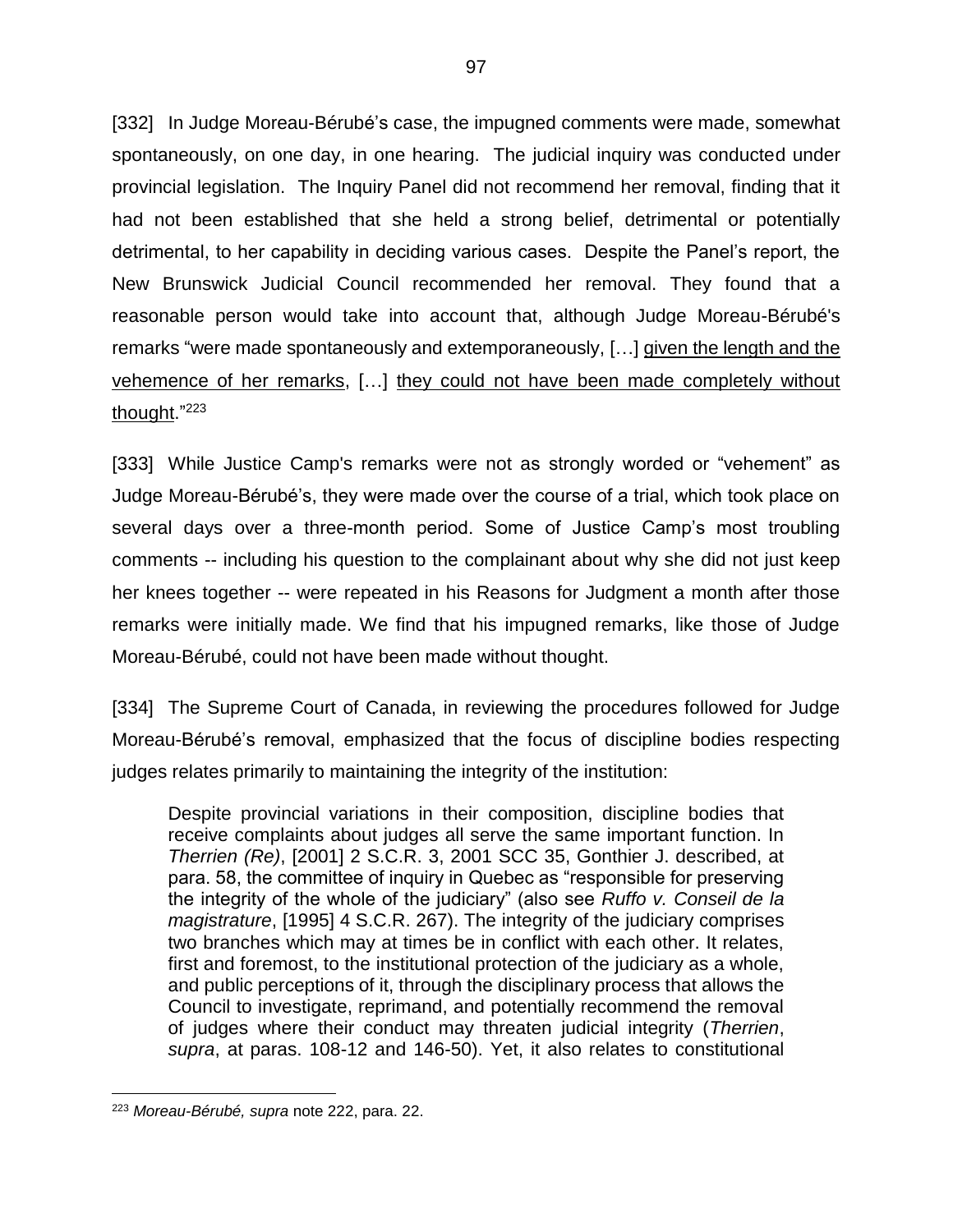guarantees of judicial independence, which includes security of tenure and the freedom to speak and deliver judgment free from external pressures and influences of any kind (see *R. v. Lippé*, [1991] 2 S.C.R. 114; *Beauregard v. Canada*, [1986] 2 S.C.R. 56; *Valente*, *supra*. 224

[335] As the Court further explained:

[...] In some cases, however, the actions and expressions of an individual judge trigger concerns about the integrity of the judicial function itself. When a disciplinary process is launched to look at the conduct of an individual judge, it is alleged that an abuse of judicial independence by a judge has threatened the integrity of the judiciary as a whole. The harm alleged is not curable by the appeal process.

 The New Brunswick Judicial Council found that the comments of Judge Moreau-Bérubé constituted one of those cases. While it cannot be stressed enough that judges must be free to speak in their judicial capacity, and must be perceived to speak freely, there will unavoidably be occasions where their actions will be called into question. This restraint on judicial independence finds justification within the purposes of the Council to protect the integrity of the judiciary as a whole.  $[...]^{225}$ 

[336] In the circumstances of *Moreau-Bérubé*, the Supreme Court of Canada agreed with the New Brunswick Judicial Council that the judge created an apprehension of bias sufficient to justify her removal from duties as a Provincial Court judge.

[337] In *Therrien*, the Supreme Court of Canada also considered the gravity of the misconduct that undermined public confidence in the judiciary as a whole. Justice Gonthier wrote as follow at paras. 150 - 151:

When we read the report of the Court of Appeal, it is plain that the Court made a thorough study and a balanced assessment of the appellant's situation. It focused its decision on upholding the integrity of the judicial office, and in this we cannot but concur. In the circumstances, and since it is the judicial forum appointed by the legislature to make determinations concerning the conduct of a judge, and since a recommendation for removal in this case would not amount to arbitrary interference by the Executive in the exercise of the judicial function, I am of the opinion that we should not review the sanction that the Court of Appeal chose to impose. The appellant's conduct has sufficiently undermined public confidence, rendering him incapable of performing the duties of his office. Accordingly,

<sup>224</sup> *Moreau-Bérubé*, *supra* note [222,](#page-99-0) para 46.

<sup>225</sup> *Moreau-Bérubé, supra* note [222,](#page-99-0) paras. 58-59.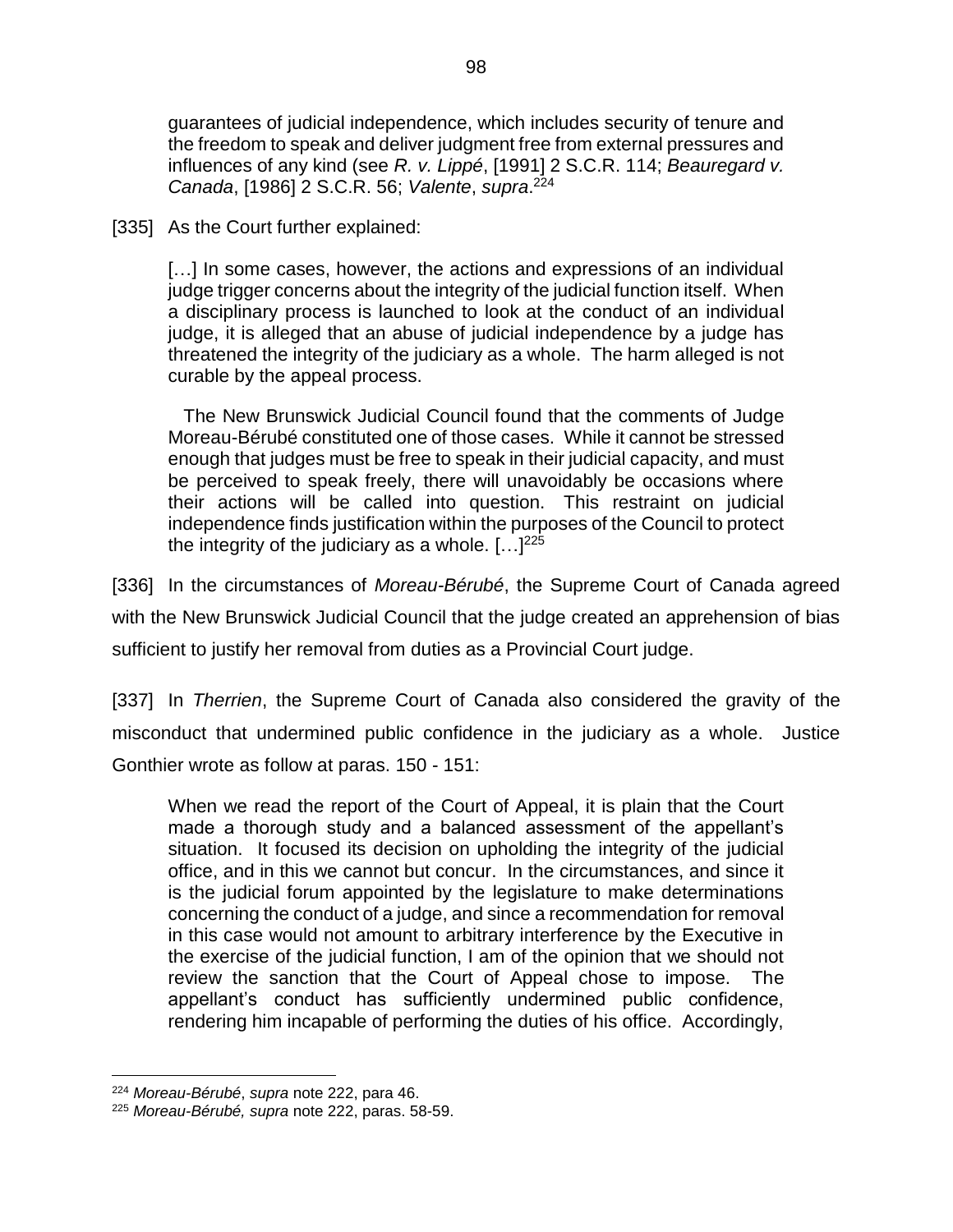the recommendation that the appellant's commission be revoked is the necessary conclusion.

In closing, I will say that in reaching this conclusion I am not unaware that this case represented, in a sense, an invitation to society to be ever more generous. The pardon that the appellant was granted is an act of generosity, of brotherhood, but also an act of justice on the part of society. It is undoubtedly desirable that such gestures be praised and encouraged. However, we cannot ignore the unique role embodied by the judge in that society, and the extraordinary vulnerability of the individuals who appear before that judge seeking to have their rights determined, or when their lives or liberty are at stake. Above all, a person who appears before a judge is entitled to have justice done in his or her case, and that justice be seen to be done by the general public. That kind of generosity is not something that a person can be compelled to offer. In the specific circumstances of the case at bar, the values of forgiveness and selfless generosity must therefore yield to the values of justice and the all-important integrity of the justice system.<sup>226</sup>

[338] While in *Therrien,* the misconduct at issue preceded the judge's appointment and hence did not engage the tension between judicial accountability and judicial independence, the point that the values of justice and the integrity of the justice system are "all important" considerations cannot be ignored in the present case. The primary importance of the integrity of the justice system was emphasized by the Inquiry Committee in the conduct of Justice Bienvenue:

The mandate of a disciplinary authority is to ensure compliance with judicial ethics in order to preserve "*the integrity of the judiciary*", as Gonthier J. put it in *Ruffo, supra*, at p. 309. Gonthier J. added the following with respect to a disciplinary committee similar to this one:

Its role is remedial and relates to the judiciary rather than the judge affected by a sanction.

(Emphasis in original.)

It is this task, a very onerous one, that we must perform.<sup>227</sup>

#### **G. Justice Camp's Apologies**

<sup>226</sup> *Supra* note [190.](#page-87-0)

<sup>227</sup> Bienvenue Inquiry, *supra* note [182,](#page-85-0) p. 57.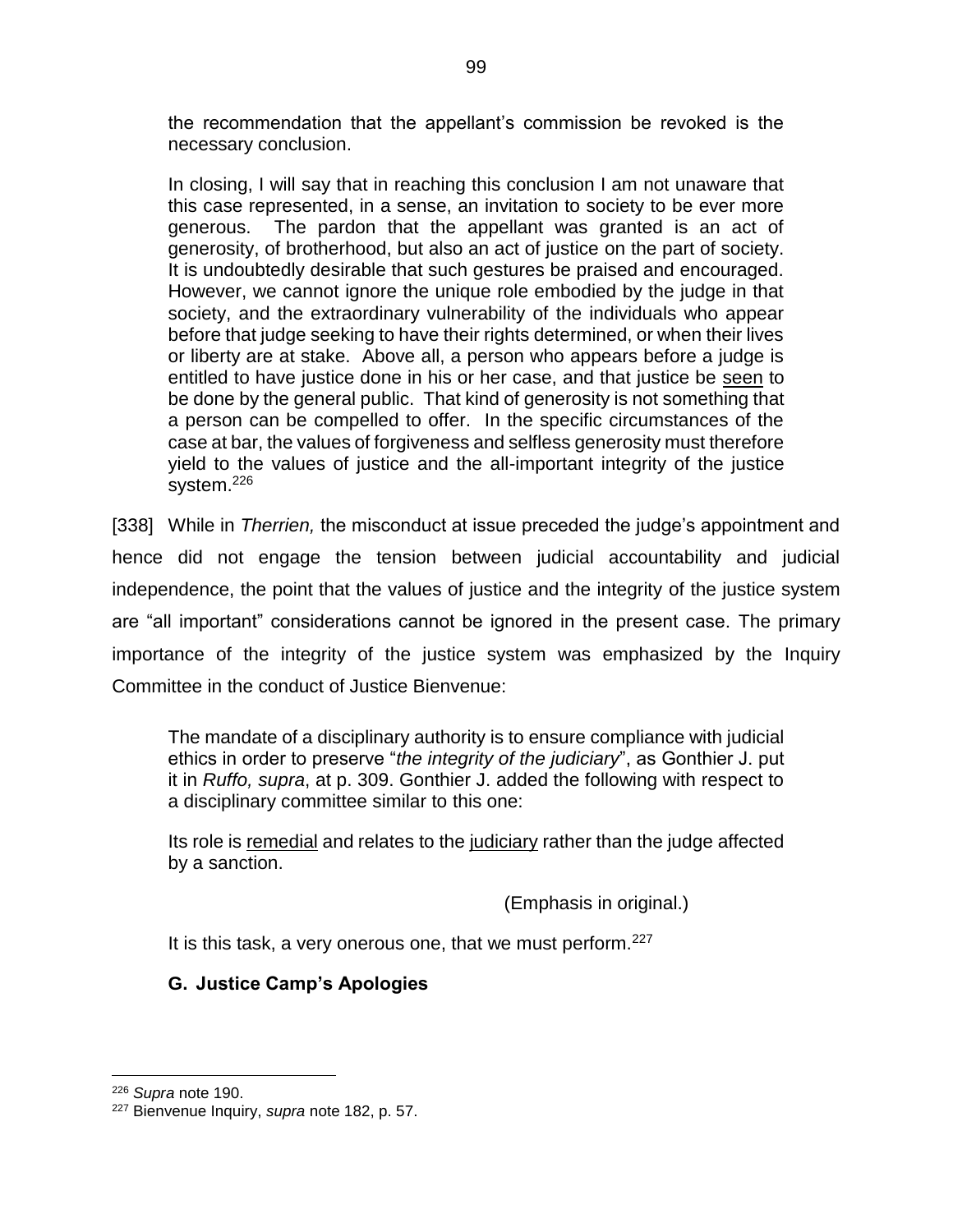[339] Justice Camp took several opportunities to offer both written apologies prior to the hearing, and a heartfelt oral apology at the outset of his evidence at the hearing. While the Committee does not doubt the sincerity of the apologies made to all those affected by his misconduct, we think that the following comments made by the Canadian Judicial Council in the Cosgrove Inquiry apply with equal force to the present case:

For Council therefore, the key question is whether an apology is sufficient to restore public confidence. Even a heartfelt and sincere apology may not be sufficient to alleviate the harm done to public confidence by reason of the serious and sustained judicial misconduct.<sup>228</sup>

[340] In the present case, where the Judge has taken full advantage of his opportunities to express remorse and atone for his misconduct and to make positive strides to overcome what he has characterized as his "unconscious bias", it may appear unforgiving not to accept his position that education and an apology can be seen as a moral equivalent for removal.

[341] Against that, however, lies the fact that judges occupy a unique and privileged role in society and deal consistently with "the extraordinary vulnerability of the individuals who appear before [them] seeking to have their rights determined, or when their lives or liberty are at stake". 229

[342] In our view, given the seriousness of Justice Camp's misconduct, his apologies, though sincere, do not alleviate the harm done to public confidence.

# **VIII. CONCLUSION AND RECOMMENDATION REGARDING REMOVAL**

[343] In our view, in all the circumstances, the Judge's reliance on education and contrition as a prescription for maintaining his unique and privileged position in society must yield to a result that more resolutely pursues the goal of restoring public confidence in the integrity of the justice system.

 $\overline{a}$ <sup>228</sup> *IN THE MATTER OF Section 65 of the Judges Act, R.S., 1985, c. J-1, and of the Inquiry Committee convened by the Canadian Judicial Council to review the conduct of the Honourable Paul Cosgrove of the Ontario Superior Court of Justice* (March 2009), para. 31.

<sup>229</sup> *Therrien, supra* note [190,](#page-87-0) para. 151.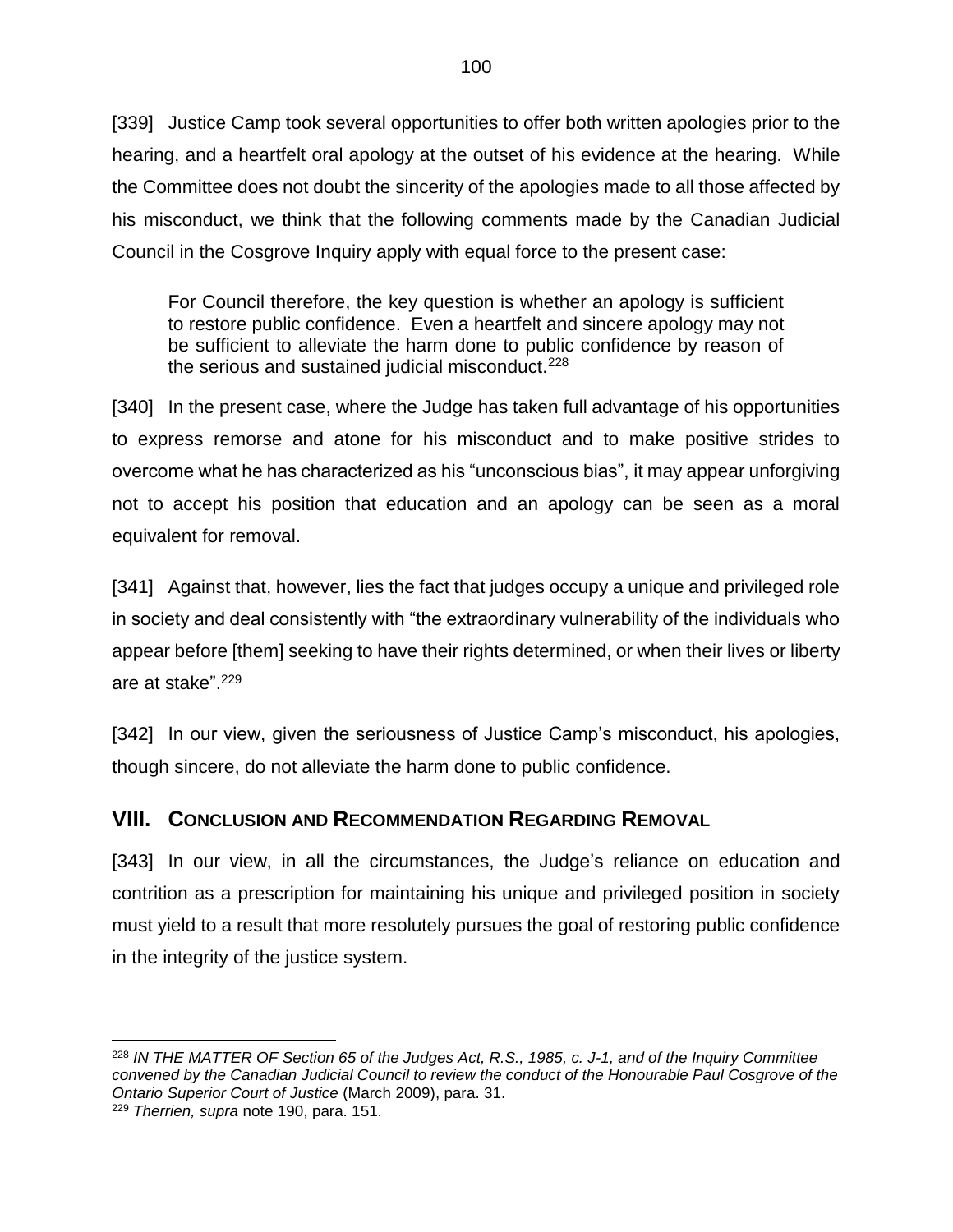[344] We conclude that Justice Camp's conduct is so manifestly and profoundly destructive of the concept of the impartiality, integrity and independence of the judicial role that public confidence is sufficiently undermined to render the Judge incapable of executing the judicial office.

[345] Accordingly, the Inquiry Committee expresses the unanimous view that a recommendation by the Council for Justice Camp's removal is warranted.

29 November 2016

 *Signed* The Honourable Austin F. Cullen, Chairperson Associate Chief Justice of the Supreme Court of British Columbia

*Signed* The Honourable Deborah K. Smith Associate Chief Justice of the Supreme Court of Nova Scotia

*Signed* The Honourable Raymond P. Whalen Chief Justice of the Supreme Court of Newfoundland and Labrador, Trial Division

 *Signed* Karen Jensen

 *Signed* Cynthia Petersen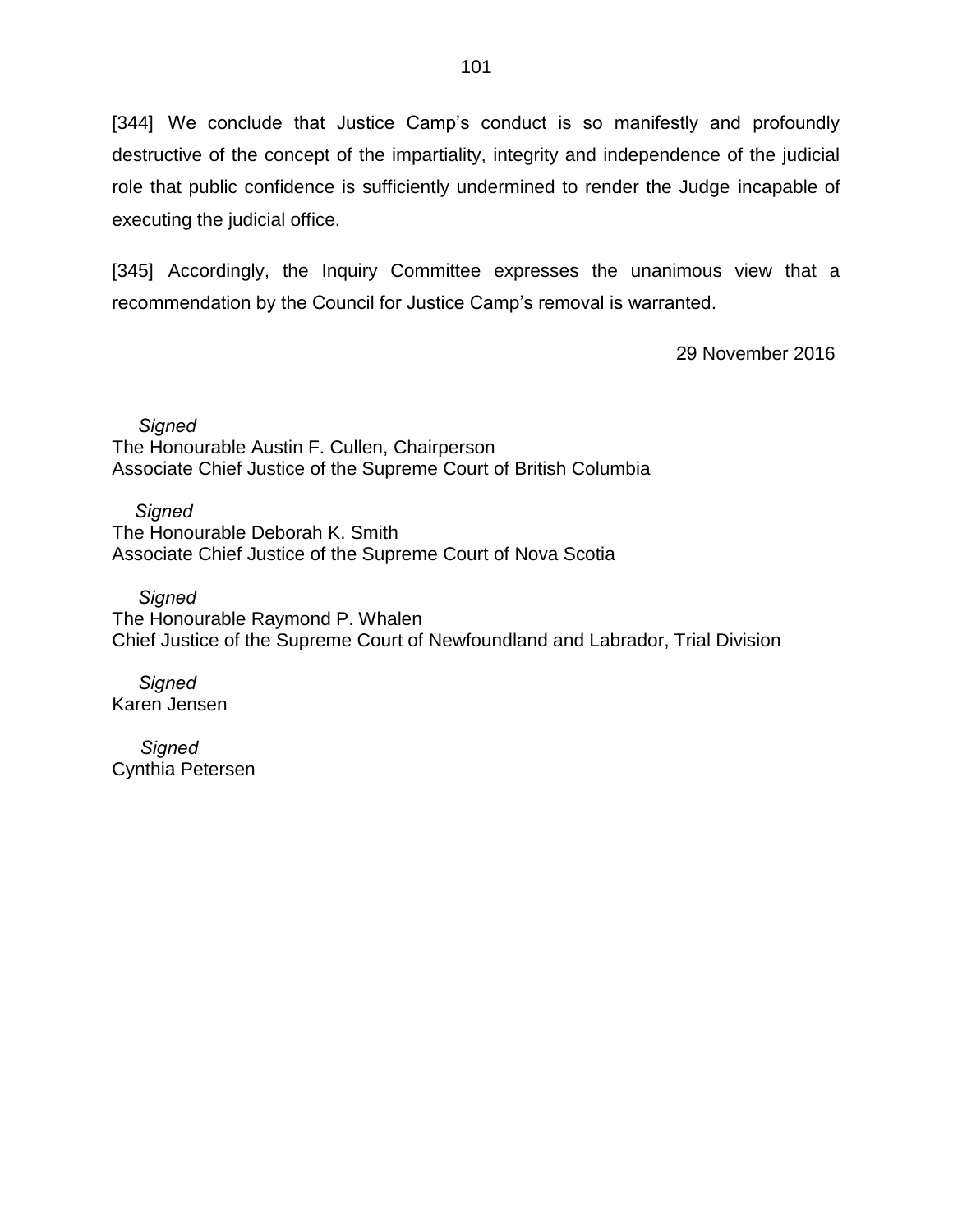#### **Appendix A**

[1] It is not the role of the Committee to resolve the competing versions of events in the *Wagar* Trial or to make any findings of fact about what occurred between the complainant and Mr. Wagar. As we write this report, there is a retrial of Mr. Wagar underway. We refrain from commenting on the evidence. For the purpose of the inquiry, however, it is helpful to summarize the evidence of the witnesses at the Trial because it provides the context for our examination of Justice Camp's conduct during the Trial.

#### *i. A.B.'s Evidence*

[2] A.B. testified at the Trial. She stated that on December 13, 2011, the date of the incident, she was 19 years old.

[3] At that time, A.B. was staying at Mr. Gallinger's residence. Lance had invited her to stay there a couple of days prior. She did not know Mr. Gallinger, but she could not afford a place to stay. She had been living on the streets, and had drug and alcohol problems. A.B. believed that on her first night at Mr. Gallinger's residence, Lance, her friend "Dustin" and Ms. Porter also stayed there.

[4] On December 13, 2011, A.B. and Ms. Porter went to the Alex Youth Centre to pick up groceries. While there, they ran into Mr. Wagar. Ms. Porter knew Mr. Wagar but A.B. had not met him before. Together, A.B., Ms. Porter and Mr. Wagar returned to Mr. Gallinger's residence.

[5] Later that day, A.B. left Mr. Gallinger's residence with others to steal some liquor. When they returned, there was a party in progress. A.B. knew some of the people at the party, including Dustin.

[6] Along with Dustin and Ms. Porter, A.B. drank in the laundry room. She became very intoxicated. She testified that Mr. Wagar was not drinking.

[7] At the party, Mr. Wagar was dancing. A.B. liked his dancing and began to dance with him but she never touched him. A.B. stated that Mr. Wagar could have been talking to her while they danced and that he was probably flirting with her.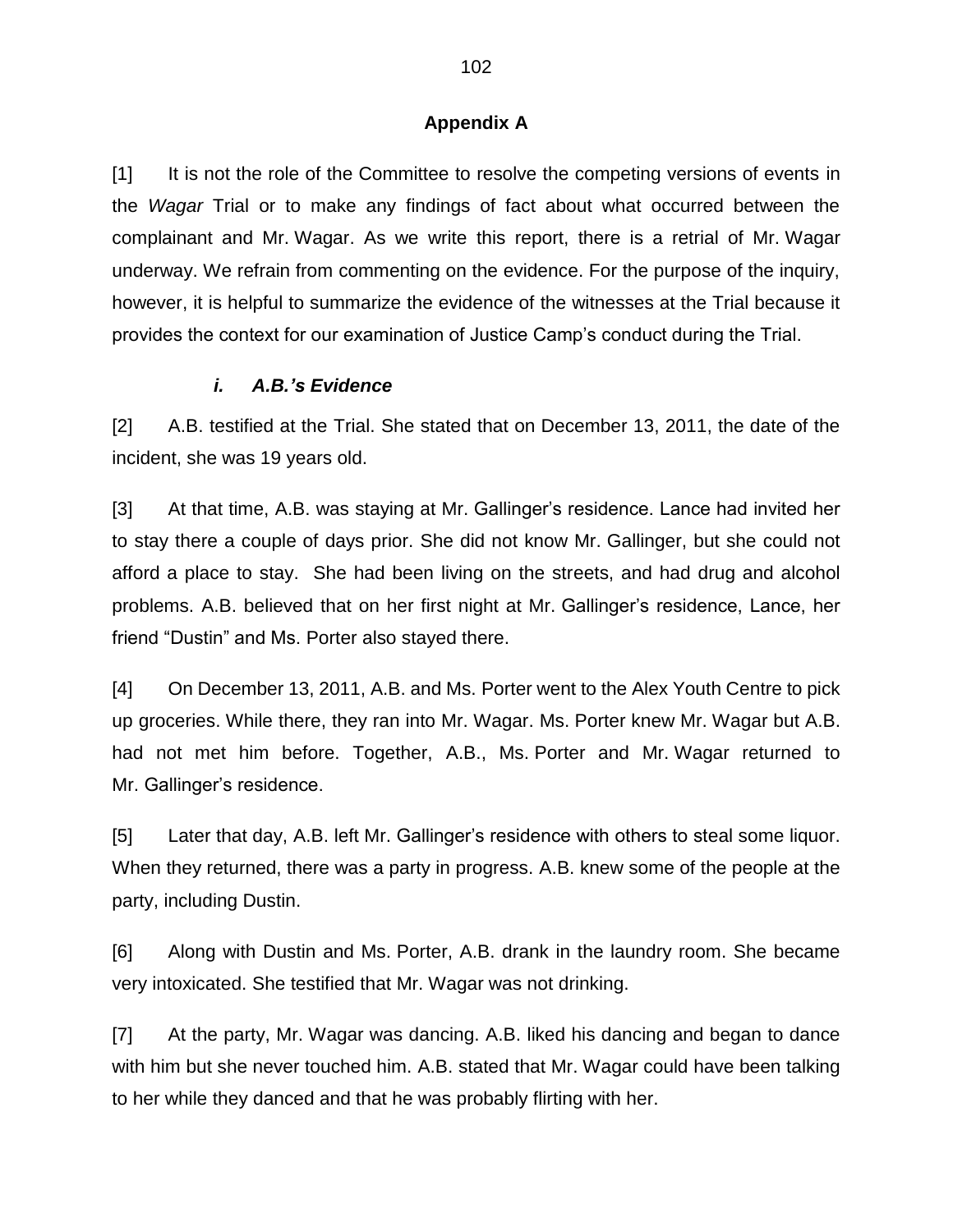[8] A.B. testified that she began to feel sick and went to the bathroom, where she locked the door, sat on the toilet, looked at her phone and went on Facebook. After vomiting in the bathroom, she cleaned up. When she unlocked the door to leave, Mr. Wagar snuck into the bathroom, shut the door behind him, and locked it. According to A.B., Mr. Wagar was 6'1 and about 240 pounds, whereas she was only 5'5-5'6 and 100 pounds. He began flirting with A.B. and stated that he was interested in her. A.B. did not respond.

[9] In the bathroom, A.B. was against the sink counter and Mr. Wagar took her hands. He then grabbed her pants and pulled them down, along with her underwear, during which time he broke a button on her pants. A.B. was naked from the waist down. Her pants were at her ankles, holding her legs together. Mr. Wagar then picked A.B. up, put her on the counter, pushed her legs apart, and began licking her vagina aggressively. A.B. testified that she did not say anything and she did not know why. Mr. Wagar was smiling like he was having a good time. When he asked A.B. whether she liked it, she said "no" but he continued.

[10] A.B. testified that she did not cooperate with Mr. Wagar but she did not attempt to stop him. She denied that she placed her hands on Mr. Wagar's shoulders in order to balance herself or to caress him. She did not know if Mr. Wagar said anything when he put her on the counter. Throughout he was generally talking about her body, what he wanted to do to her, and relationships. She told Mr. Wagar that she liked him as a friend, that she was gay, and that she liked Ms. Porter.

[11] When she thought Mr. Wagar was finished, A.B. hopped off the counter. Mr. Wagar then took his pants off and told her he was going to "fuck her". A.B. told Mr. Wagar that he could not put his penis inside her and he responded, "yeah I can." He said he would pull out before he ejaculated and told her "I'm clean". She said he couldn't do that without a condom. She testified that she told him this so he would not have sex with her. Mr. Wagar replied that he could and, when A.B. said "no" again, Mr. Wagar told her that he would pull out. A.B. still said "no" but Mr. Wagar picked her up, put her back on the counter, and placed his penis inside her vagina. At this point, one of A.B.'s pant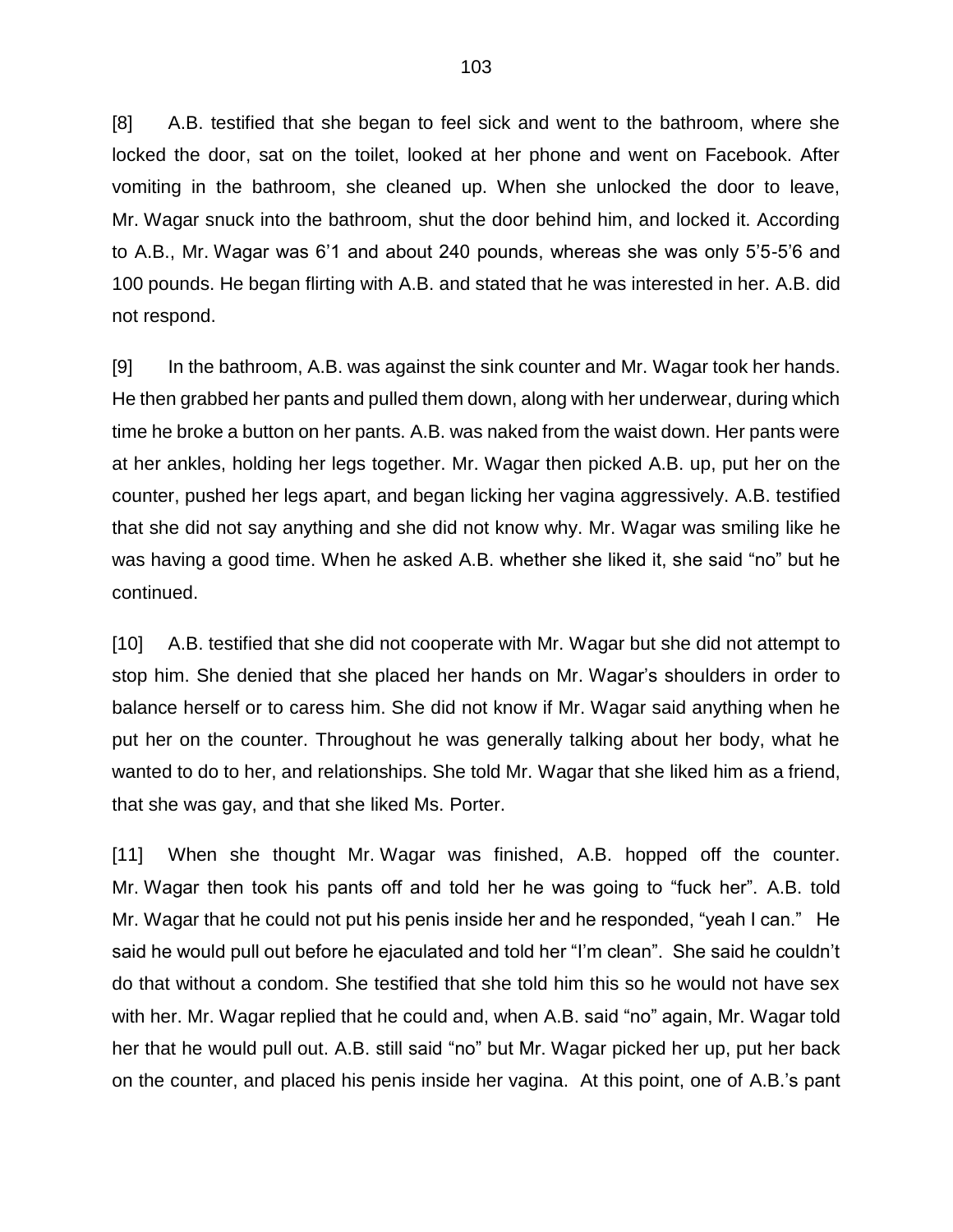legs had come off and the other one was at her ankles. He put his hands under her shirt and touched her breasts. A.B. pushed Mr. Wagar on the shoulders and told him that it hurt, that it wasn't comfortable, that she wanted him to stop, and that she didn't want him to do that. Her back was pressed against a faucet that was bruising her tailbone. Mr. Wagar laughed, smiled, and kept going. Eventually, Mr. Wagar pulled out and ejaculated on the counter.

[12] According to A.B., the sex could have been fast but it seemed to take a long time. She denied that she used her hands for balance or to encourage Mr. Wagar. She testified that she felt gross and violated. The sex was not consensual.

[13] After he finished, Mr. Wagar turned on the shower and ripped off A.B.'s shirt, tank top, and bra. He then led A.B. into the shower and washed her body. Mr. Wagar directed her to wash him. She cooperated because he told her to and he had the control. She did not want to be there but she could not recall if she told Mr. Wagar that she did not want to wash him.

[14] A.B. testified that in the shower, Mr. Wagar licked her vagina. She did not say anything. Mr. Wagar then attempted to penetrate her (when she bent over after he told her to pick up the soap) and again licked her vagina. At this time, she saw Lance in the bathroom staring and smiling at her through the glass shower. Lance called her a little whore and commented on how her vagina looked. Lance told her that he was going to tell everybody. A.B. told Lance to "fuck off". Mr. Wagar then exited the shower and he and Lance left the bathroom. A.B. testified that she stayed in the shower. She did not want to leave because of what had just happened. Also, she didn't want to put on all her clothes because they were wet and Mr. Wagar had gotten them dirty by being sexual with her.

[15] A.B. put on some of her clothes and continued to drink. She wanted to be drunk again because she did not want to think about what had just happened. Later that night, she told Dustin what had happened with Mr. Wagar. Dustin had been trying to hook up with her, but it didn't go anywhere. Eventually, A.B. passed out with Dustin in the kitchen. At 3:00 or 4:00 a.m. she woke up and tried to sleep on the edge of the bed where Lance was sleeping. When Lance woke up, he called A.B. a slut and a little whore. He informed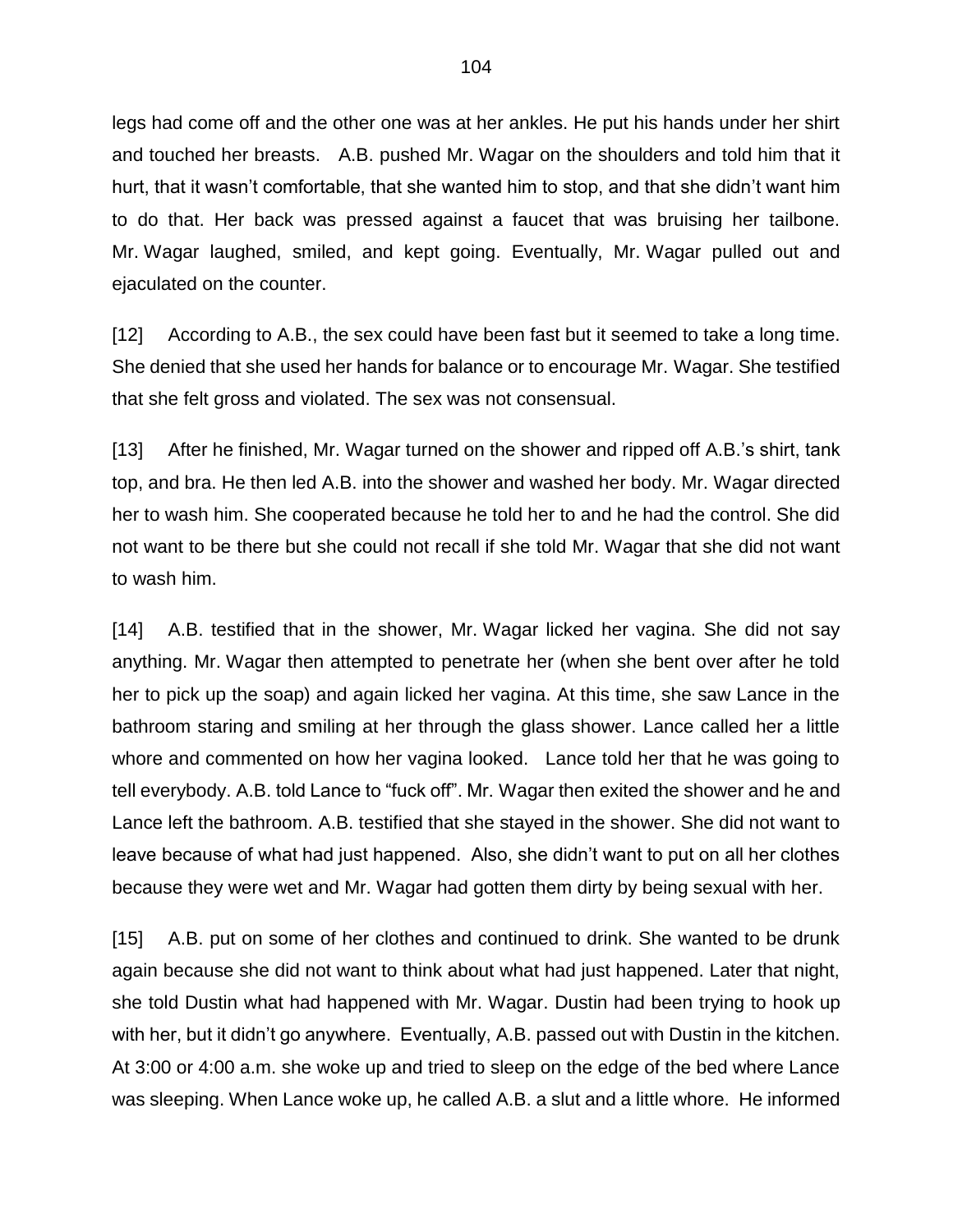her that he put Mr. Wagar up to having sex with her, that it was a game. He then began to videotape her and told her he was going to tell everybody to do exactly what Mr. Wagar did. A.B. became mad, tried to kick the phone out of his hand and she hit him. After a verbal exchange, Lance pushed her down and said he was going to smash her head.

[16] At about 6:00 or 7:00 a.m., while everybody was sleeping, A.B. showered and walked to the Alex Youth Centre. She testified that she did not leave earlier because she had nowhere to go, she had no money, she was drunk, and it was winter. Her phone had died that morning and she did not call the police while she was at Mr. Gallinger's because she was scared. A.B. did not think anyone at the house would believe her because they were all friends and she was the new person. Later that day, she went to the hospital, had a "rape kit" done and provided the police with a statement. She told the police that when Lance was trashing her after the incident, she told Lance that she wanted to have sex with Mr. Wagar because she wanted Lance to believe that she didn't care about what Mr. Wagar had done to her.

[17] A.B. testified that she saw Mr. Wagar twice after she reported the incident. The first time, she ran into him and Lance, who both pretended like nothing had happened. Mr. Wagar wanted to hug A.B. and stated that the incident was consensual because she had made eye contact with him during oral sex. A.B. could not recall if she said anything in response. Another time she saw Mr. Wagar, they smoked crystal meth together in a stairwell. Mr. Wagar supplied A.B. with the drugs and asked her to drop the charges. She told him she would.

[18] A.B. denied that she told Ms. Porter, before the alleged sexual assault in bathroom on the night of the party, that she was going to have sex with Mr. Wagar. She had just met Ms. Porter and was attracted to her. She testified that she would not have told Ms. Porter that she wanted to sleep with Mr. Wagar because she was trying to sleep with Ms. Porter. She did not remember if she smoked a marijuana cigarette in the bathroom with Dustin, Ms. Porter or Mr. Wagar that night. She denied that Mr. Wagar entered the bathroom with Ms. Porter and Dustin, and that Ms. Porter and Dustin left the bathroom after the four of them smoked a marijuana cigarette.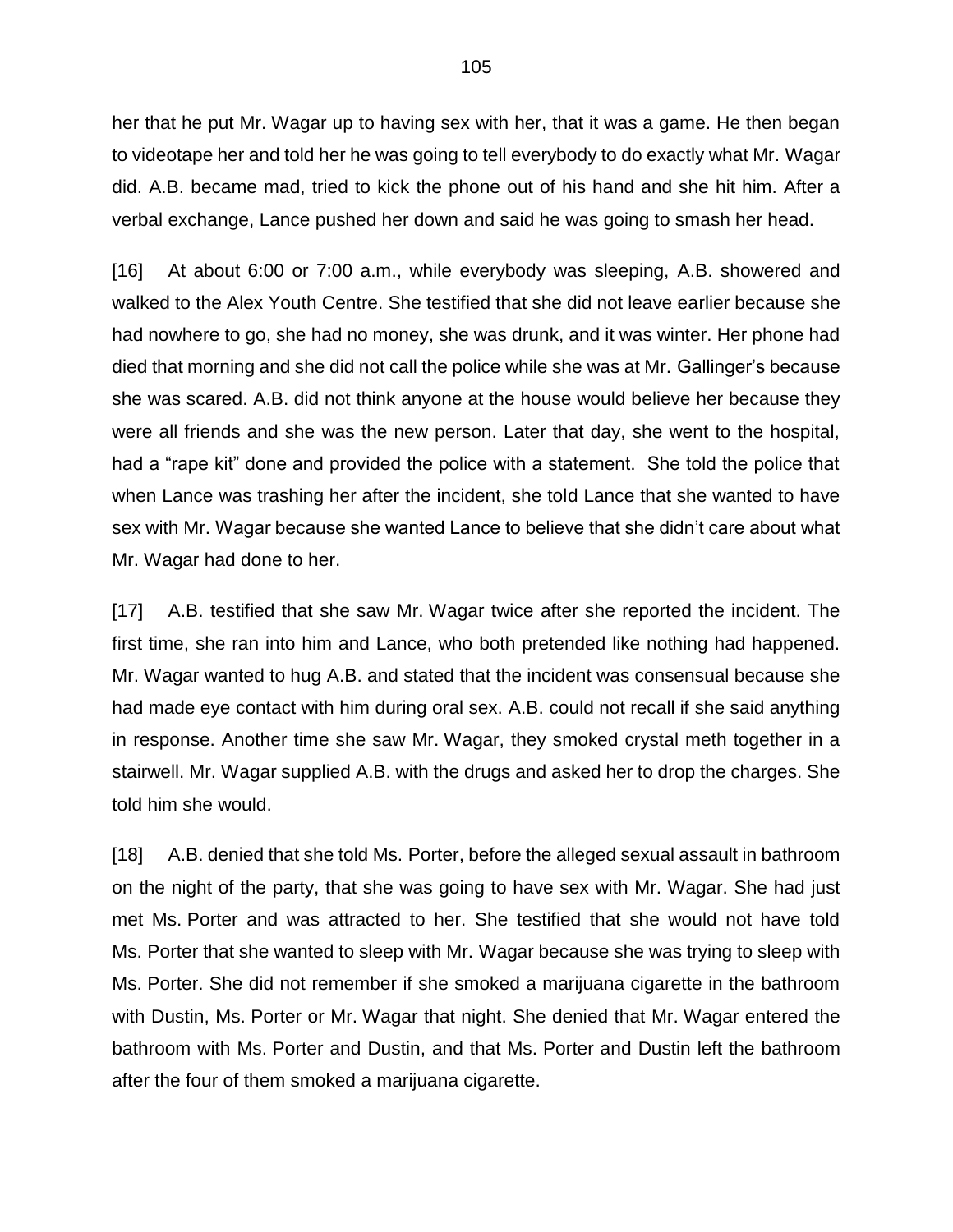[19] A.B. agreed that living on the streets required learning to take care of yourself and that she had a lot of experience doing so. She believed that Lance was attracted to her but she did not encourage him. She tried to discourage him by telling him that she was not his girlfriend.

## *ii. Mike Gallinger's Evidence*

[20] Mike Gallinger testified for the defence. He confirmed that in December 2011, he was 21 years old and was renting a basement suite that had two bedrooms, a bathroom, a kitchen, and no living room. There were always a lot of people coming and going from his apartment.

[21] In the summer of 2011, Mr. Gallinger met Mr. Wagar and Ms. Porter. He was friends with Mr. Wagar, Lance and Ms. Porter at the time of the incident.

[22] Mr. Gallinger stated that he somewhat remembered the weekend of the incident. A couple of days before the incident, Lance had brought A.B. to Mr. Gallinger's residence, which was the first time Mr. Gallinger had met her. Mr. Gallinger did not remember who was present at his residence on the date of the incident. He was not drinking but stated that he had probably taken speed. He believed Mr. Wagar was sober because Mr. Wagar had just been released from jail.

[23] On the night of the incident, Mr. Gallinger and Lance went into the bathroom to talk and they saw two blurred outlines of people in the shower. He did not see if they were facing each other, as he was only there for a couple of seconds and he did not look that closely. He assumed it was Mr. Wagar and A.B. because they were not in the other room. He did not know if the people in the shower saw him and Lance. He saw no sign of struggle and left immediately, pushing Lance out and closing the door. After that, he assumed that Lance stayed out of the bathroom.

[24] After he left the bathroom, Mr. Gallinger did not see whether Mr. Wagar or A.B. came out first. He assumed what had happened was consensual because, if it was not,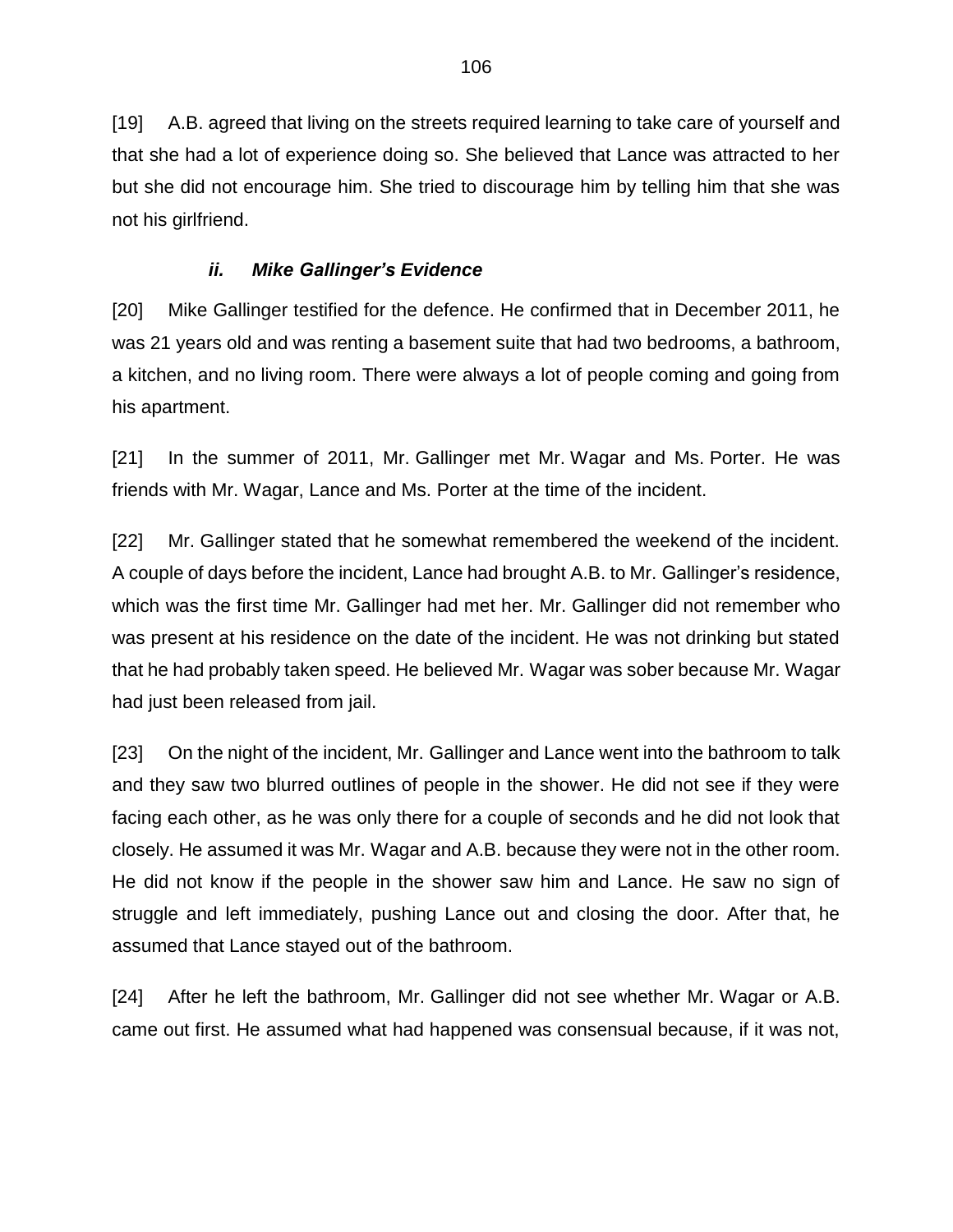"she would have been [...] screaming or something".<sup>230</sup> He stated that A.B. was clingy to Mr. Wagar after they left the bathroom. When asked to clarify, he stated that he noticed they were in the same room at one point and when Mr. Wagar went into another room, A.B. did as well. He thought they were talking but he could not hear what they were saying and he could not remember if he saw them touching. Mr. Gallinger was not paying attention to what they were doing.

[25] After the incident, Mr. Wagar and Lance stayed at Mr. Gallinger's residence until Mr. Gallinger was evicted. He cared about them and did not want them on the street. They were still friends at the time of the Trial.

[26] A.B. never said anything to Mr. Gallinger about the incident. He may have discussed the incident with Mr. Wagar after detectives came to his house. Mr. Gallinger talked to Lance about what happened and Lance may have given him details. Ms. Porter may have said something about the incident to Mr. Gallinger while he was talking to Lance but he could not remember the details.

# *iii. Ms. Porter's Evidence*

[27] Skylar Porter also testified for the defence. She stated that in 2011, she was 22 years old and living on the streets.

[28] In her evidence, Ms. Porter confirmed that she had a fairly long criminal record which included assaulting a police officer, breaching court orders and several thefts. At the time of the incident, she was friends with Mr. Wagar and Lance. They had all partied together a few times, which usually included drinking and drugs.

[29] At the time of the incident, Ms. Porter was familiar with A.B., whom she had met at Mr. Gallinger's a couple of days before. Both Ms. Porter and A.B. were staying at Mr. Gallinger's residence.

[30] Ms. Porter attended the house party at Mr. Gallinger's residence in December 2011 but she was not drinking. She testified that, during the party, she smoked a joint in

 $\overline{a}$ 

<sup>230</sup> *Wagar* Trial Transcript, p. 127, lines 4, 8.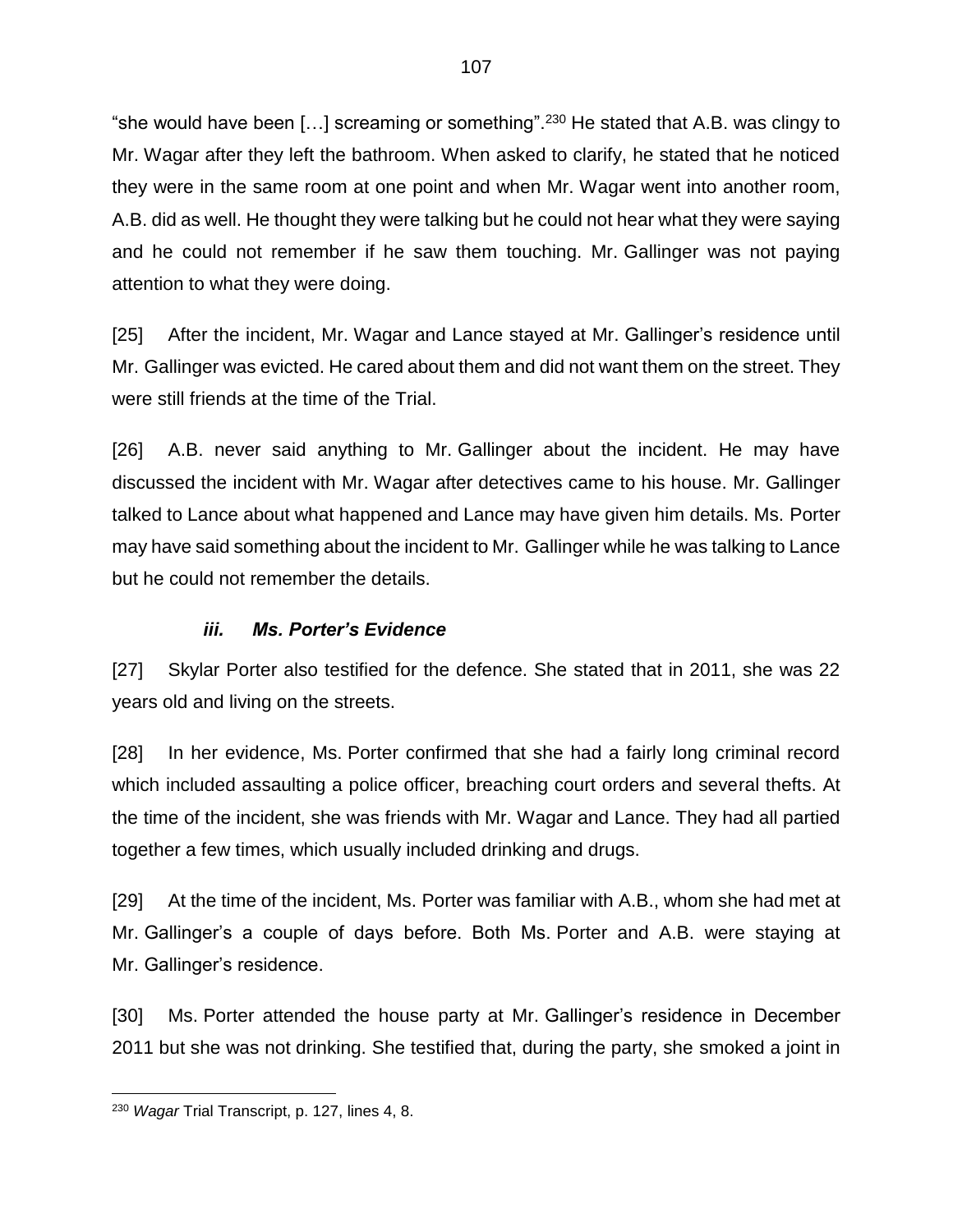the bathroom with Mr. Wagar, A.B. and Dustin. At that time, she observed A.B. having sexual feelings for Mr. Wagar, as they were stroking each other's arms and shoulders but she could not hear what they were saying to each other. Ms. Porter stated that she took A.B. aside and asked her in front of everyone whether she was going to have sex with Mr. Wagar. A.B. responded that she was.

[31] Ms. Porter testified that she asked A.B. whether she was going to have sex with Mr. Wagar because Mr. Wagar was her friend and she was curious. She stated curiosity occurs when you are stoned. Ms. Porter did not ask A.B. anything else, including when they were going to have sex. She did not know why she assumed it was going to happen then and there but stated that she thought it would happen in the bathroom because someone was sleeping in the bedroom.

[32] After the joint was finished, Ms. Porter and Dustin left the bathroom. She saw A.B. and Mr. Wagar exit the bathroom 10 to 20 minutes later. They were acting warm and affectionate. Mr. Wagar was holding her hand. According to Ms. Porter, they were flirting and touching the whole weekend.

[33] Ms. Porter testified that Mr. Wagar is a fairly good friend of hers and that she had known him for four years. Ms. Porter only recently found out from Lance that the police were investigating Mr. Wagar and that he was charged with sexual assault. Mr. Wagar did not tell her he was in trouble. His mother asked her to come to court to testify. She said she never discussed the incident with Lance, Dustin, Mr. Wagar or A.B.

### *iv. Mr. Wagar's Evidence*

[34] Alexander Wagar, the accused, also testified at the Trial.

[35] In his evidence, Mr. Wagar stated that he had lived in Calgary for the past three years and had struggled with a crystal meth addiction. His criminal record consisted mainly of property offences and his most recent conviction was for assault. He admitted that his DNA matched the DNA recovered from A.B.'s jeans and acknowledged that A.B. attended hospital for treatment where two bruises were observed on her back.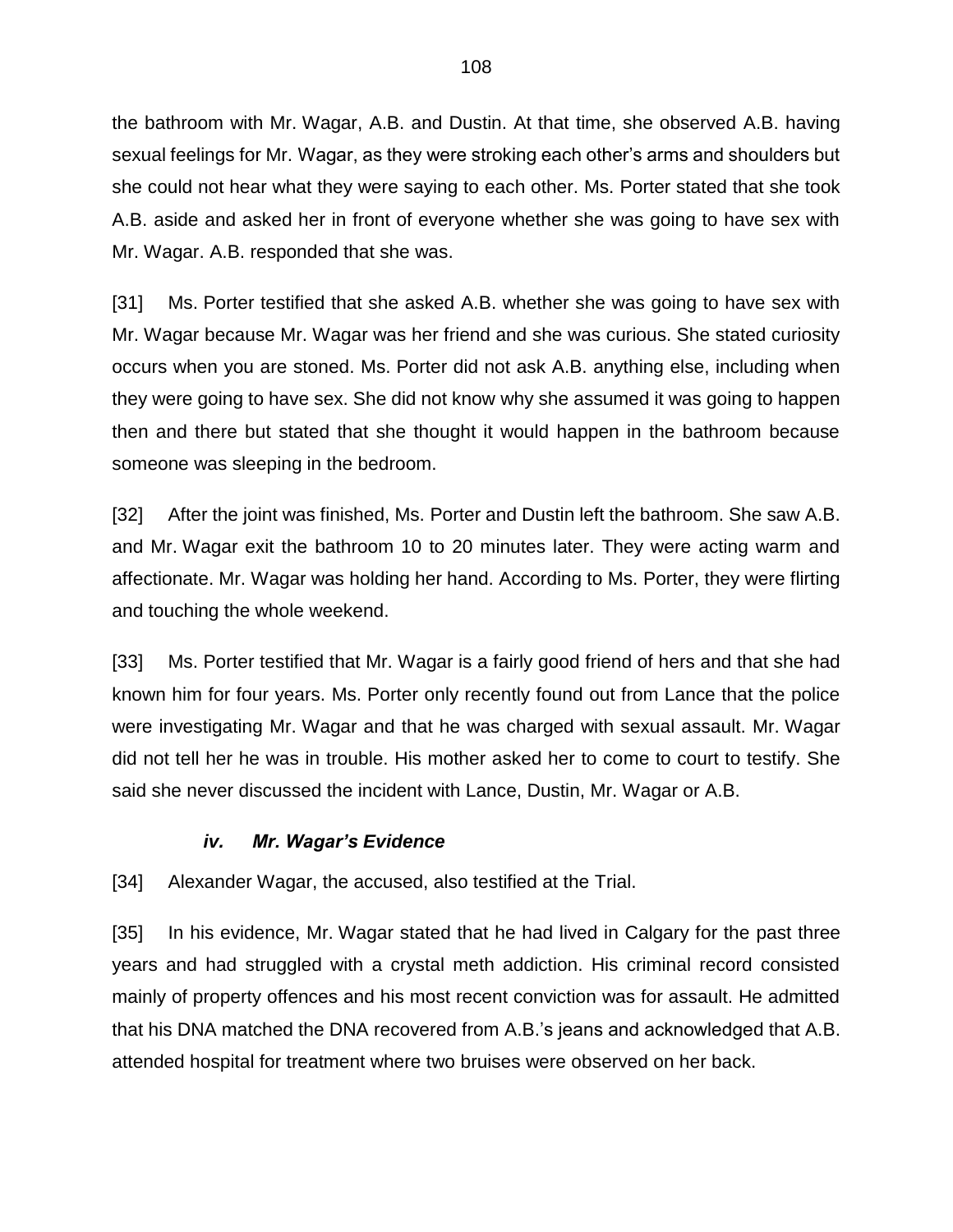[36] At the time of the incident, Mr. Wagar testified he was 22 years old, 6 foot 1 and about 215 pounds. He had recently been released from jail and had been staying at a homeless shelter. Lance introduced him to A.B. on the day of the incident at the Alex Youth Centre and Ms. Porter was there. Lance invited him to stay at Mr. Gallinger's, where a party was thrown in his honour because he had been released from jail.

[37] According to Mr. Wagar, no one was sober at the party. Throughout the night, he drank hard liquor straight out of the bottle with A.B. She was drunk but not inebriated. Specifically, he stated that she was not slurring her words or falling down. According to Mr. Wagar, both he and Dustin were drunker than A.B. Ms. Porter was tipsy and Mr. Gallinger was pretty sober, as he had a few drinks but was not going overboard. The music was loud and everybody was dancing.

[38] Mr. Wagar was attracted to A.B. He recognized that she had no intention of dating Lance, and that Lance was pissed off and frustrated about that. Mr. Wagar saw A.B. flirting with Dustin and said that he could tell that she was attracted to Dustin because of her body language. He saw Dustin as his rival and viewed this as a challenge. He wanted to get A.B. to like him more than Dustin.

[39] Knowing that he was a good dancer, Mr. Wagar started to dance. A.B. danced with him and Mr. Wagar thought they had a connection. While they danced, A.B. told Mr. Wagar that he was a good dancer and that she liked his dancing. Mr. Wagar thought A.B. was attracted to him because she said this. She never touched him while they were dancing. Mr. Wagar told A.B. that she was really cute. He couldn't remember if she said she liked him too.

[40] Mr. Wagar testified that he smoked a joint in the bathroom with A.B., Ms. Porter, and Dustin. Ms. Porter brought the joint and invited them to smoke it with her. It was potent and everyone was high fairly quickly. While in the bathroom, Mr. Wagar stated that he started to talk with A.B. and he then talked to Dustin while A.B. spoke to Ms. Porter. He did not know what Ms. Porter and A.B. talked about. They were both bisexual and they liked each other.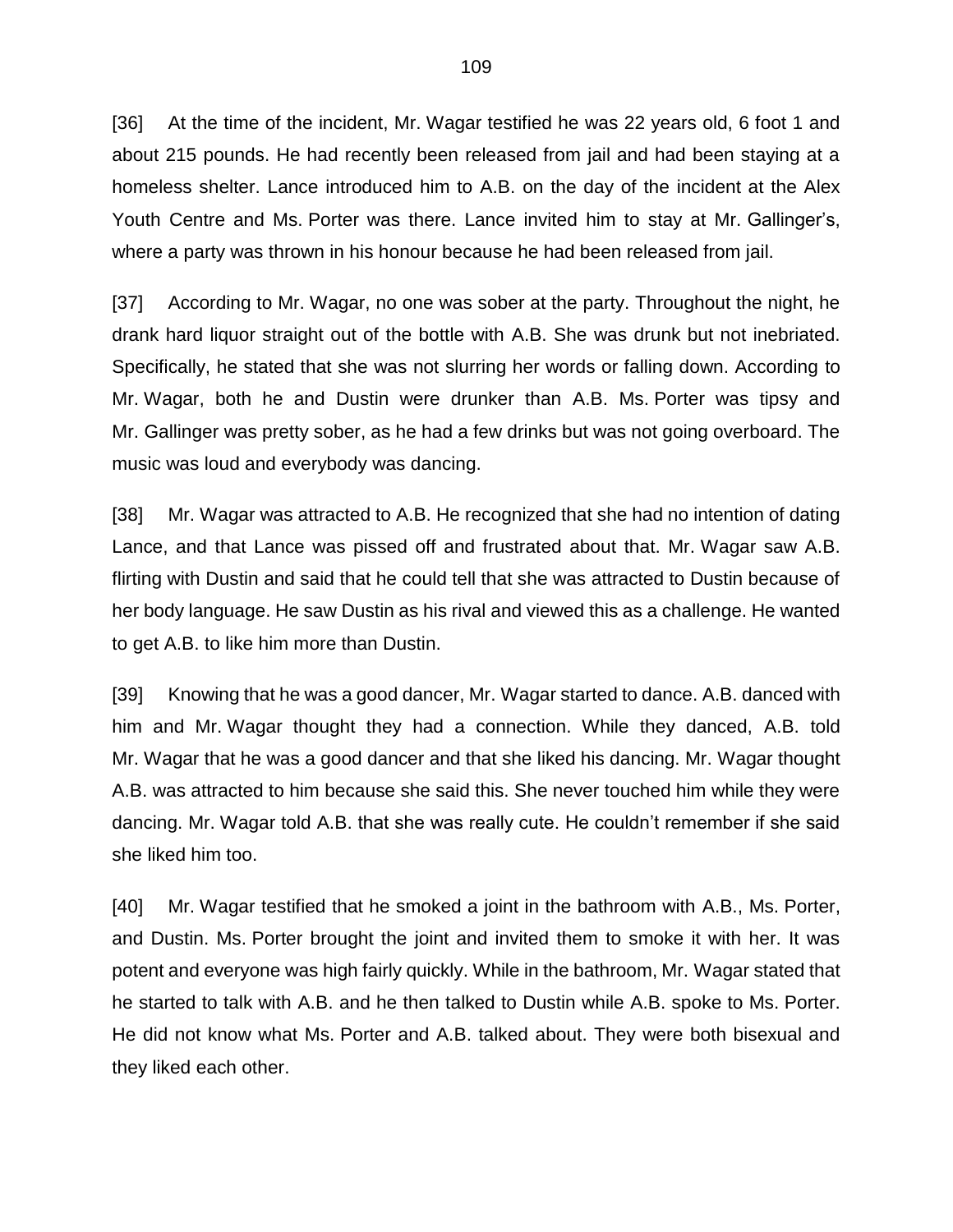[41] A.B. stayed behind when Dustin and Ms. Porter left the bathroom. A.B. smiled at Mr. Wagar. He then shut the door and locked it to prevent anyone from coming in.

[42] Mr. Wagar testified that once he and A.B. were alone in the bathroom, he told her he really liked her and that she was a beautiful girl. In response, she stated that she liked him too. They started kissing and groping. Mr. Wagar pulled A.B.'s pants off, sat her on the sink, and started performing oral sex on her. He told A.B. that "she has a really nice pussy". She thanked him and "was all smiles". Mr. Wagar took off his pants. A.B. then grabbed his penis and said "Oh my God, you got a really big dick" and Mr. Wagar thanked her. When A.B. asked Mr. Wagar whether he had a condom, he said no but that he would pull out right away. Mr. Wagar testified that A.B. responded "Oh, okay".

[43] Accordingly to Mr. Wagar, he and A.B. then started to have sex. It was difficult to get his penis into her vagina because of the angles and A.B. fell into the sink. In less than two minutes, he ejaculated into the sink, on the counter, on A.B.'s stomach, and on her leg. He apologized and explained he had been in jail for 45 days. A.B. replied, "Oh, it's okay, hon".

[44] Mr. Wagar testified that he then cleaned both of them with toilet paper, turned on the shower and probably helped A.B. undress. He took her to the shower and washed her down. They tried to have sex again. She was straddling him as he sat in the shower and he may have performed oral sex on her again before she straddled him. He did not think he entered her from behind after telling her to pick up the soap. He may have told her to wash his back and his penis.

[45] Mr. Gallinger walked in and out of the bathroom while A.B. and Mr. Wagar were in the shower. Mr. Wagar was unaware of how Mr. Gallinger entered the bathroom and stated that he may have messed up when he locked the door.

[46] Lance came into the bathroom after Mr. Gallinger left and sat there looking pissed off. He wanted A.B. badly and was mad. Lance may have said something about A.B.'s vagina. A.B. screamed at Lance to get out. A.B. and Mr. Wagar continued a bit longer but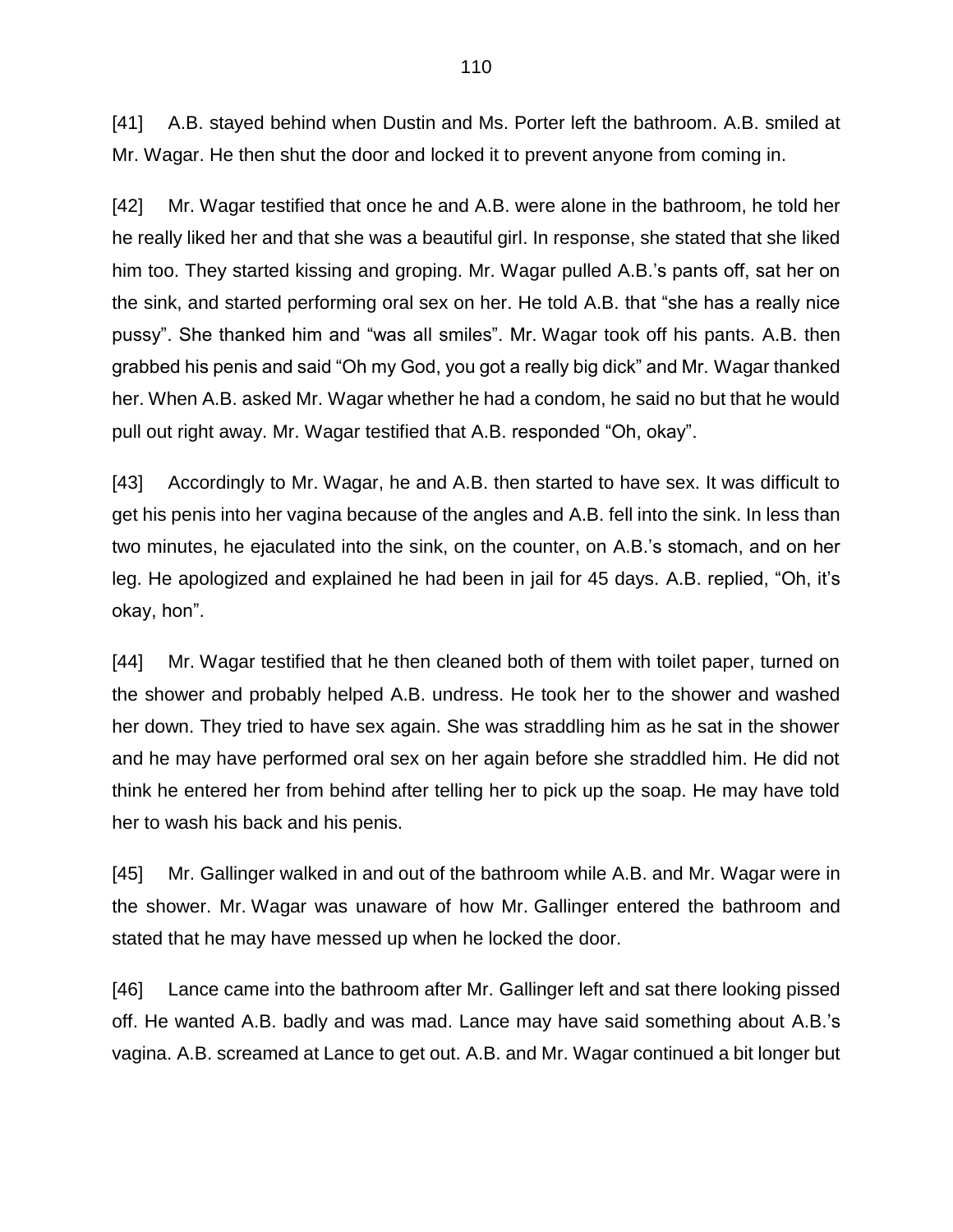he was too drunk and could not keep an erection. He dried A.B. off and they left the bathroom happy and holding hands.

[47] Mr. Wagar testified that he and A.B. then went to the laundry room where A.B. and Ms. Porter started making out. Mr. Wagar continued drinking and dancing when they returned to the party. People started to get tired. Ms. Porter and Dustin slept beside each other on the living room futon and Mr. Wagar cuddled up to Ms. Porter. A.B. came into the room while Lance was badgering her. She eventually went to Mr. Gallinger's room and fell asleep.

[48] Mr. Wagar did not see A.B. for a couple of days. He saw Dustin the next day, who told him that A.B. was saying that he and Lance raped her. Shortly afterwards, detectives came to the house but Mr. Wagar was not there. He did not become involved with the police until a year later. When Mr. Wagar eventually saw A.B., he told her to stop this. She apologized and he hugged and forgave her. Nearly a year later he ran into her again. She had not stopped the rumours and so he told her to stop. They did some crystal meth and had a heart to heart. A.B. said she would go to court and say what happened. He told her that if she did not "tell [the court] what really happened"<sup>231</sup> then he would go after her for defamation of character.

[49] Before the incident, Mr. Wagar did not know Mr. Gallinger. He testified that he knew Ms. Porter for about a year and a half, that they were good friends, and that they were even better friends at the time of his evidence. He had discussed A.B.'s accusations with Ms. Porter. In response, Ms. Porter called A.B. "a piece of shit".

[50] Mr. Wagar testified that A.B. did not tell him she only liked him as a friend. He also stated that she did not try to get off the counter, that she did not say his penis was too big, that she did not try to push him off, that she never complained, and that she never said "no". In cross-examination, Mr. Wagar testified that he told A.B. he wanted to have oral sex and was pretty sure she said "yes" and that he had asked her if she "wanted to fuck".

 $\overline{a}$ <sup>231</sup> *Wagar* Trial Transcript, p. 288, lines 16-20.